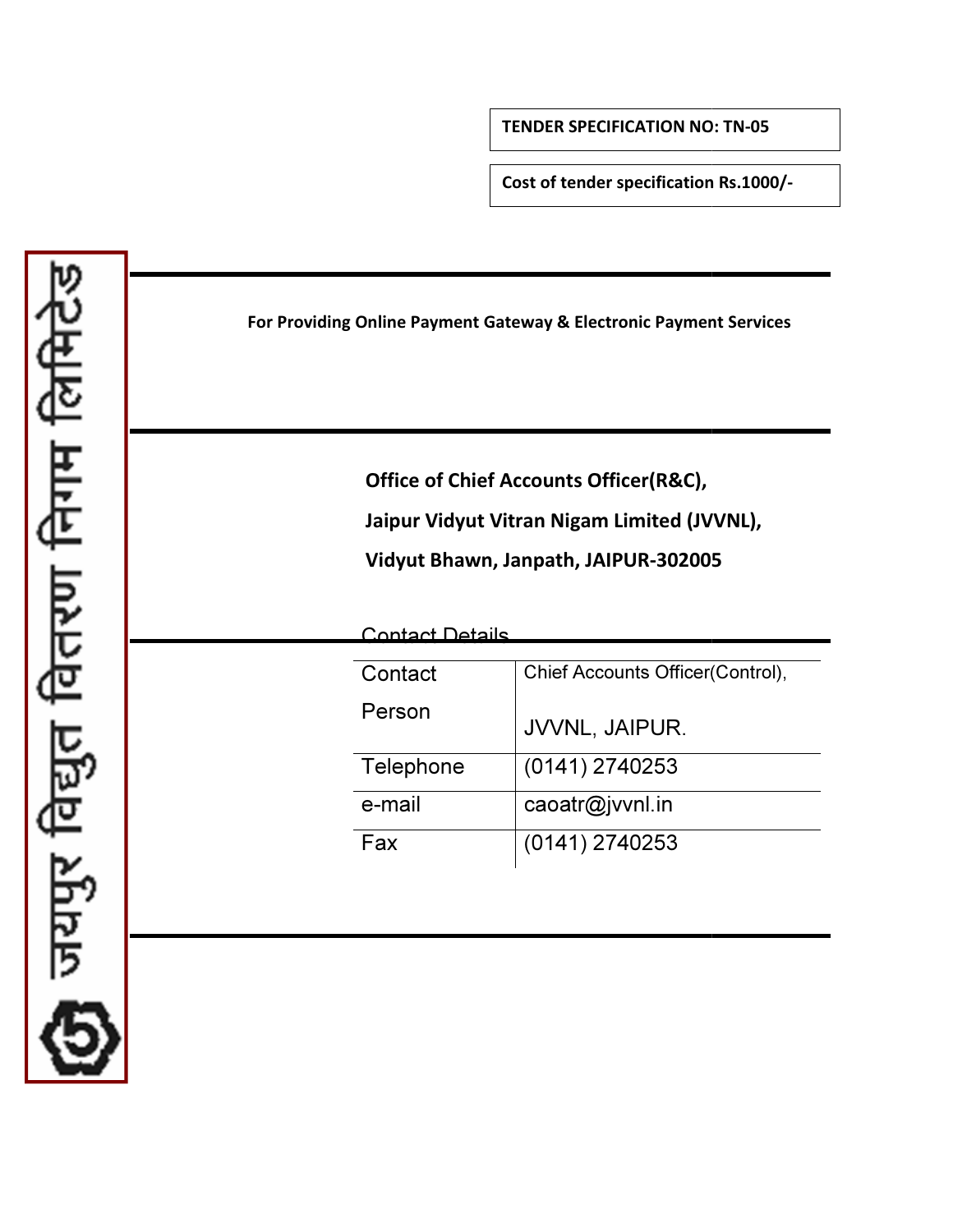\_05

# JAIPUR VIDYUT VITRAN NIGAM LIMITED JAIPUR LIMITED **Chief Accounts Officer(R&C)** TENDE TENDER SPECIFICATION NO.TN - 05

Technical & Financial e-Bids are invited from reputed service Technical & Financial e-Bids are invited from reputed service<br>providers for providing of online payment gateway and electronic payment services to JVVNL consumers.

| Cost of Tender Document<br>(non-refundable)                                                                                                            | Rs. 1000/- (Rupees one thousand<br>Only)                                                                                                                                       |
|--------------------------------------------------------------------------------------------------------------------------------------------------------|--------------------------------------------------------------------------------------------------------------------------------------------------------------------------------|
| e-Tender<br>Processing<br>Fee(non-refundable)                                                                                                          | Rs.1000/- (Rupees One thousand<br>only)                                                                                                                                        |
| <b>Estimated Cost</b>                                                                                                                                  | Rs. 200 lacs (Rupees two hundred<br>lacs only)                                                                                                                                 |
| Money<br>Earnest<br>Deposit<br>(EMD)                                                                                                                   | Rs. 4lacs (Rupees fourlacsonly)                                                                                                                                                |
| <b>Publishing Date/Time</b>                                                                                                                            | 30.11.2016, 17:30 hrs                                                                                                                                                          |
| tender<br>Downloading<br><b>of</b><br>document                                                                                                         | From 30.11.2016, 18:00<br><b>hrs</b><br>onwards<br>at<br><u>https://eproc.rajasthan.gov.in</u>                                                                                 |
| $\Omega$<br>End<br><b>Document</b><br><b>Downloading Date/Time</b>                                                                                     | 30.12.2016, 15:00 hrs onwards                                                                                                                                                  |
| <b>Bid</b><br>submission<br>Start<br>Date/Time & Place of<br>submission of bids                                                                        | 30.11.2016, from<br>18:30<br>hrs<br>onwards<br>at<br>https://eproc.rajasthan.gov.in                                                                                            |
| Bid submission Last Date/<br>Time                                                                                                                      | 30.12.2016, up to 16:00 hrs                                                                                                                                                    |
| Submission of<br>Banker's<br>Cheque/ Demand Draft cost<br>of NIT, e-Tender processing<br>with<br>hard<br>Fee and<br><b>EMD</b><br>copies of proposals. | Up to 30.12.2016, upto 16:00 hrsin<br>the<br><b>Office</b><br>of Chief Accounts<br>$(R&C)$ ,<br><b>Officer</b><br><b>JVVNL,</b><br>VidyutBhawan, Janpath,<br>Jaipur-<br>302005 |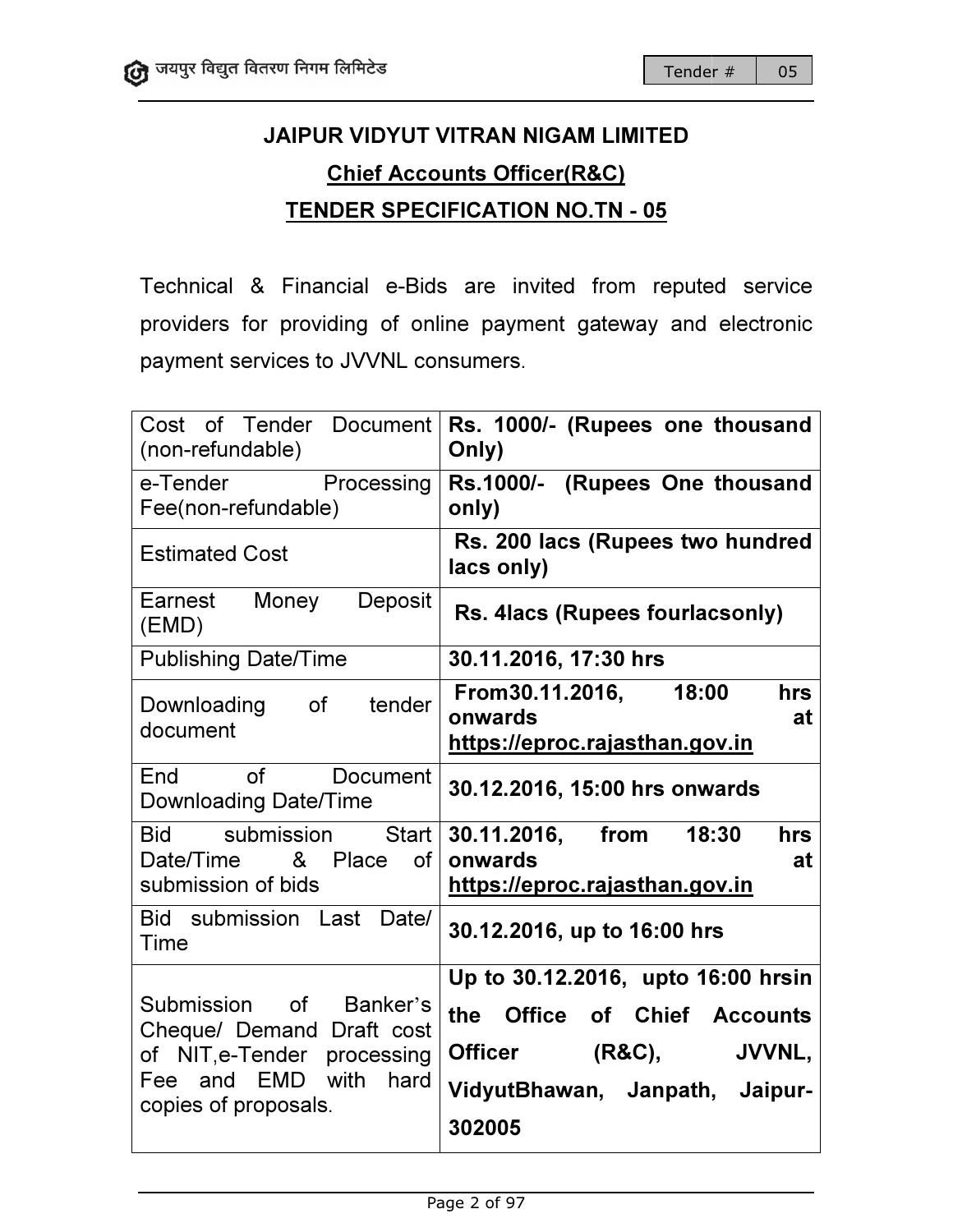| Date, Time and Place of 30.12.2016,<br>Opening of Technical Bids |  |  | 17:00<br>https://eproc.rajasthan.gov.in                                                     | hrs | at l |
|------------------------------------------------------------------|--|--|---------------------------------------------------------------------------------------------|-----|------|
| <b>Financial Bids</b>                                            |  |  | Date & Time of Opening of   Will be intimated later to the<br>technically qualified bidders |     |      |

### Important Notes

- atwww.eproc.rajasthan.gov.in.
- (1) The bid shall only be submitted through online tendering system<br>atwww.eproc.rajasthan.gov.in.<br>(2)Bidders who wish to participate in this tender will have to register<br>on http://eproc.rajasthan.gov.in (bidders registered (2) Bidders who wish to participate in this tender will have to register on http://eproc.rajasthan.gov.in (bidders registered on eproc.rajasthan.gov.in prior to 30.09.2011 needs to register again). As per Information Technology Act-2000, to participate in online tenders, Bidders will have to procure Digital Signature Certificate (Type  $-$  II or Type  $-$  III), utilising the same they can sign their electronic bids. Bidders c Bidders can procure the same from any CCA approved certifying agency i.e TCS, Safecrypt, Ncode etc. or they<br>may contact e-Procurement Cell, Department of IT & C,<br>Government of Rajasthan for future assistance. Bidders who<br>already have a valid Digital Certificate ne may contact e-Procurement Cell, Department of IT & C, Government of Rajasthan for future assistance. Bidders who already have a valid Digital Certificate nee Digital Certificate. In case of any query/assistance regarding submission of bid, the bidders may contact to the followings: Time and Place of 30.12.2016, 17:00 hrs<br>
Time and Place of 30.12.2016, 17:00 hrs<br>
& Time of Opening of Technical Bids<br> **MILI** be internal and and the to the state of opening of will be infinited later to the<br>
& Time of Op ov.in prior to 30.09.2011 needs to register again).<br>
In Technology Act-2000, to participate in online<br>
will have to procure Digital Signature Certificate<br>
pe – III), utilising the same they can sign their<br>
Bidders can proc

Contact No. 0141 – 4022688 (Help desk of RISL - 10.00 AM to 6.00 PM on all working days) Contact No. 0141 – 4022688 (Help desk of RISL - 10.00 AM to<br>6.00 PM on all working days)<br>E-mail: eproc@rajasthan.gov.in<br>Address: e-Procurement Cell, RISL, YojanaBhawan, TilakMarg, C-

E-mail: eproc@rajasthan.gov.in

Scheme, Jaipur.

(3) Bidders should go through the website https://eproc.rajasthan.gov.in should refer to the website and go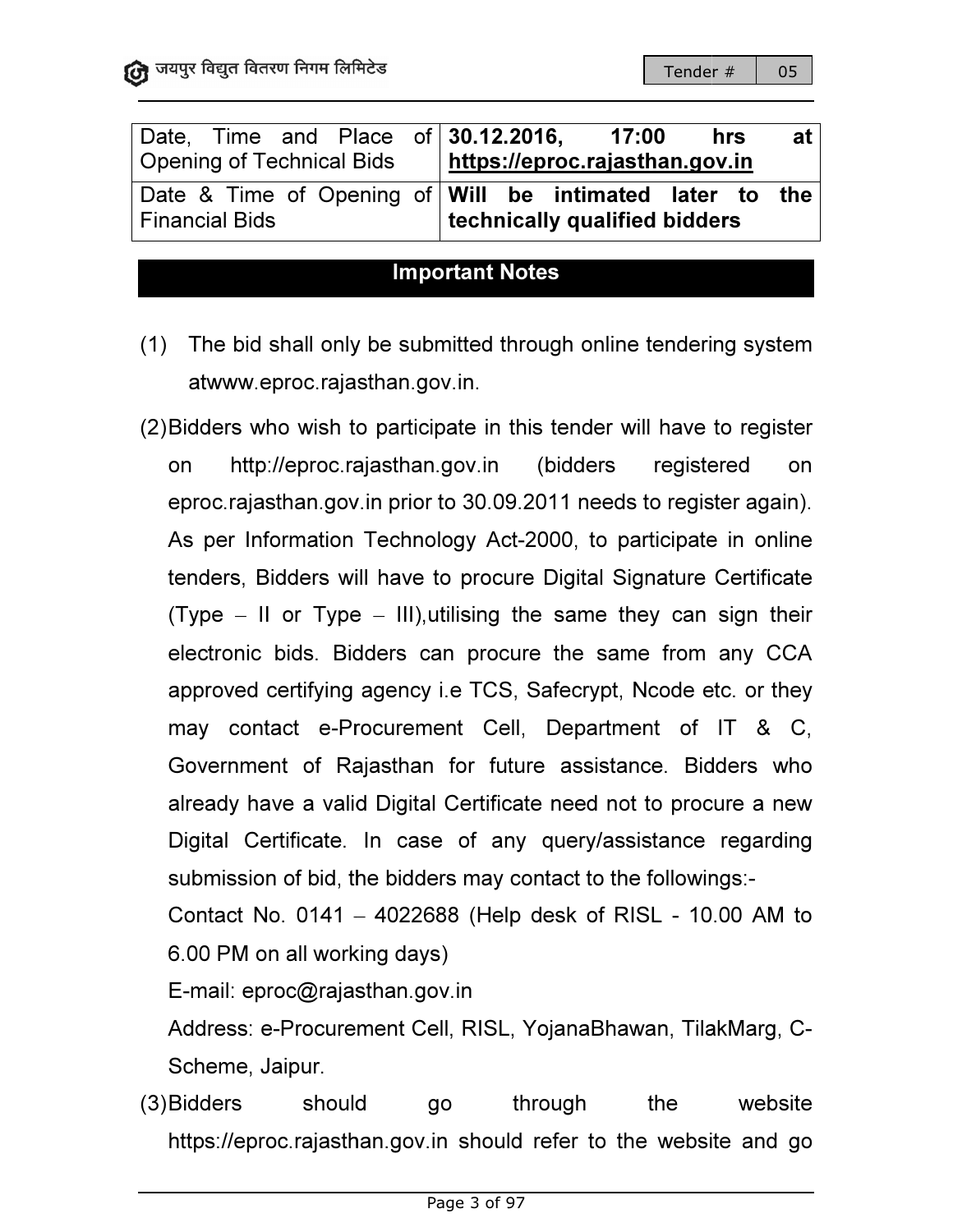\_05

through the link "Help For Contractors", "Information About DSC", "FAQ" and "Bidders Manual Kit" and BID DETAILS to know the process for submitting the electronic bids at the website.

- (4) 'Instructions to the bidders' and other terms and conditions of this tender pertaining to the bidding process generally follow the guidelines of e-tendering system of the government of Rajasthan,<br>available at URL http://eproc.rajasthan.gov.in. However, wherever available at URL http://eproc.rajasthan.gov.in there is any anomaly between the conditions referred to in this there is any anomaly between the conditions referred to in this bi<br>document and the GoRe-tendering system, the later shall be final. Il Kit" and **BID DETAILS** to know the<br>ectronic bids at the website.<br>and other terms and conditions of this<br>idding process generally follow the<br>stem of the government of Rajasthan,<br>c.rajasthan.gov.in. However, wherever<br>en t
- (5) The Bid documentsmay also be viewed atwww.jaipurdiscom.comand may be downloaded from https://eproc.rajasthan.gov.in https://eproc.rajasthan.gov.in.
- (6) The downloaded bid document shall be considered valid for participation in the bidding process subject to the submission of participation in the bidding process subject to the submission of required cost of Bid documentsRs. 1,000/- (Rupees one only) payable to the Accounts Officer (Cash), JVVNL, Jaipur through D.D. with e-Tender Processing FeesRs. 1,000/- (Rupees One thousand only) through Demand Draft in favour of M.D, RISL payable at Jaipur. Scanned copies of the Demand Drafts of B Bid document fees and e-Tender Processing Fees must be enclosed with the Technical Bid failing which the bid will be summarily<br>rejected.<br>All the communication/ correspondence including each page of the rejected. r shall be final.<br>be viewed<br>nloaded from<br>dered valid for<br>esubmission of<br>s one thousand
- (7) All the communication/ correspondence including each page of bid document (Technical and Financial Bid) should be stamped bid document (Technical and Financial Bid) should be stamped<br>anddigitally signed by the authorized signatory of the prospective bidders.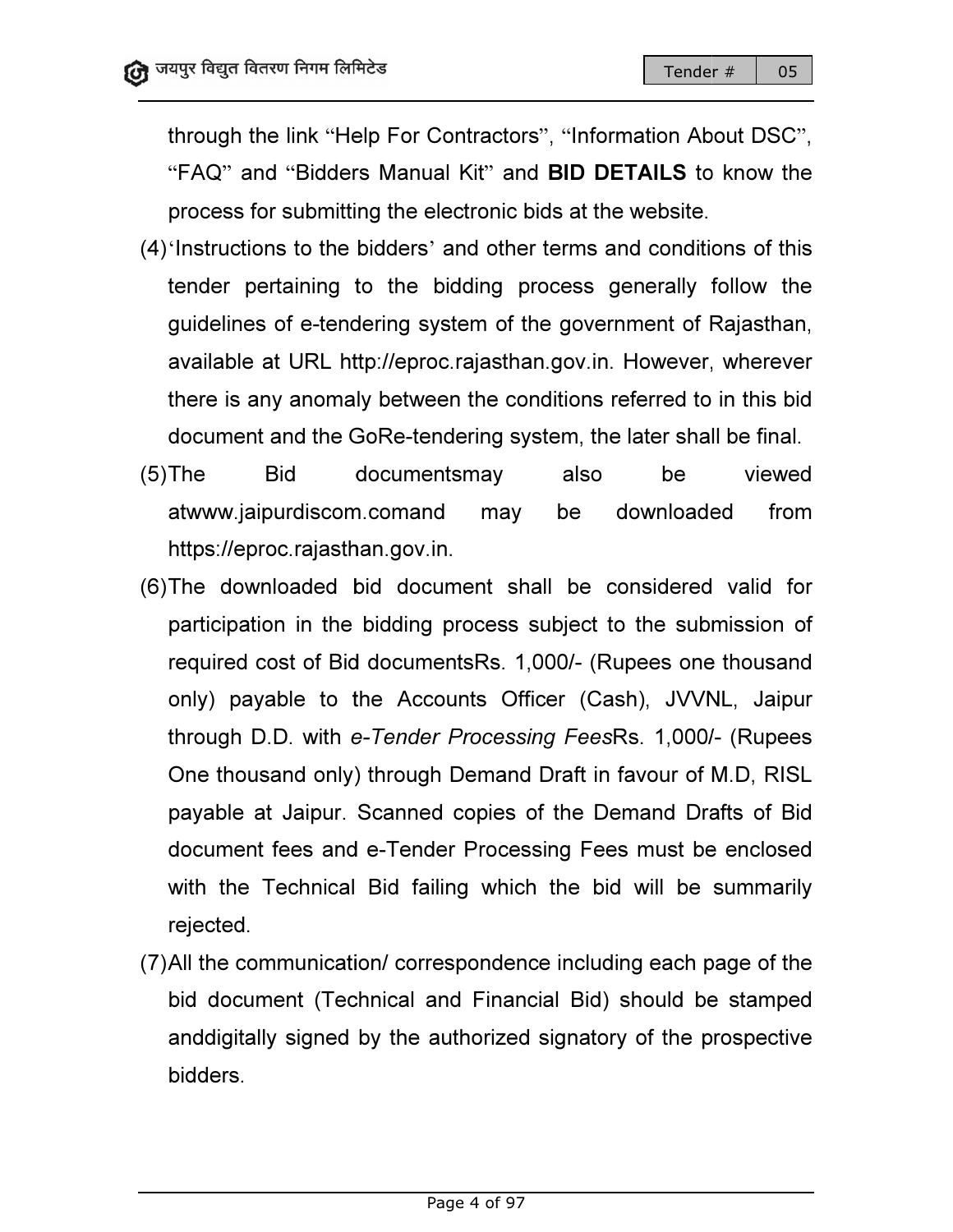- (8) No contractual obligation whatsoever shall arise from the RFP/ bidding process unless a formal contract is signed and executed between the tendering authority and the successful bidder.
- (9) JVVNL disclaims any factual/ or any other errors in this document (the onus is purely on the individual bidder to verify such information) and the information provided herein are intended only to help the bidders to prepare a logical bid Wo contractual obligation whatsoever shall arise from the F<br>bidding process unless a formal contract is signed and exec<br>between the tendering authority and the successful bidder.<br>JVVNL disclaims any factual/ or any other e
- (10) The Bids shall only be considered in the prescribed forms/ documents. The Bids not submitted in the prescribed formats will documents. The Bids not submitted in the prescribed formats will<br>be summarily rejected and the EMD submitted along with the bids shall be forfeited. The bidders should also refrain from providing information which is not relevant. Trander \* 1958<br>
IT Trander \* 1958<br>
IT Trander \* 1958<br>
IT Trander \* 1959<br>
IT Trander \* 1959<br>
IT Trander is signed and executed<br>
the tendering authority and the successful bidder.<br>
It is clocument<br>
us is purely on the indivi submitted along with the bids<br>nould also refrain from the
- (11) Copies of various documents to be enclosed along with the bid-<br>proposals must be legible and be self attested by the authorized<br>signatory with official seal. Claims made by bidder related to the<br>project experience and proposals must be legible and be self attested by the authorized signatory with official seal. Claims made by bidder related to the project experience and other requirements shall be considered only when appropriate supporting documents are enclosed.
- (12) All the communication/correspondence including the bid document (Technical and Financial Bid) must be signed and stamped on each page by the authorized representative of the bidder failing which failing which the bid will be summarily rejected. the communication/correspondence including the bid<br>ent (Technical and Financial Bid) must be signed and<br>d on each page by the authorized representative of the
- (13) The Bids can only be submitted up to the date and time specified.
- (14) The complete bidding process is defined in BID DETAILS and Section-I of this RFP document. uthorized representative of the<br>summarily rejected.<br>ted up to the date and time<br>s defined in BID DETAILS and<br>litions which are in addition or at
- (15) In case, a bidder imposes conditions which are in addition variance or in conflict with the terms and conditions as specified in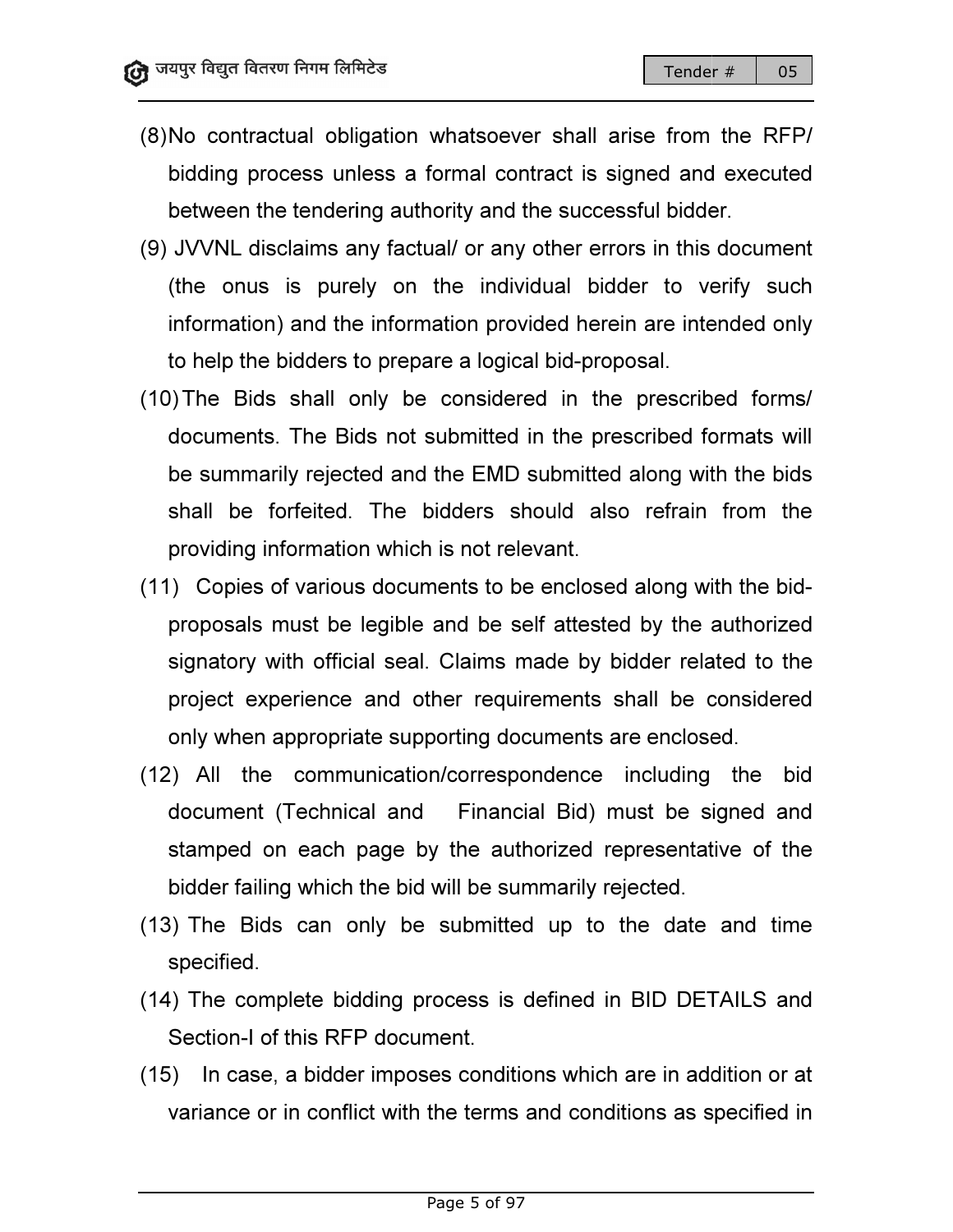जयपुर विद्युत वितरण निगम लिमिटेड

\_05

this RFP document, all such bid-proposals will be summarily rejected and EMD submitted along with the bids shall be forfeited.

- (16) Tendering Authority reserves the right to accept or reject in part or full any or all the offers without assigning any reasons<br>whatsoever. No further discussion/ interaction will be held with the<br>bidders whose bids have been disqualified/ rejected by the<br>purchaser/ tendering authority.<br>') whatsoever. No further discussion/ interaction will be held with the bidders whose bids have been disqualified/ rejected by the purchaser/ tendering authority. nt, all such bid-proposals will be summarily<br>submitted along with the bids shall be forfeited.<br>prity reserves the right to accept or reject in part<br>I the offers without assigning any reasons<br>ther discussion/interaction wil
- (17) In case, a dispute arises with regard to interpretation/ omission/ errors in the RFP document, bid submitted, other documents; the decision of the MD, JVVNL, JAIPUR will be final and binding upon the bidders. rors in the RFP document, bid submitted, other documents; the<br>ecision of the MD, JVVNL, JAIPUR will be final and binding upon<br>e bidders.<br>Interested bidders may obtain further information from the office<br>the Chief Accounts
- (18) Interested bidders may obtain further information from the office of the Chief Accounts Officer(R&C), Jaipur VidyutVitran Nigam Ltd, VidyutBhawan, Janpath, JAIPUR-302005between 10:00 AM to 6:00 PM, on all working days.
- (19) The bidder needs to pay cost of tender specification submission of bid.

Chief Accounts Officer(R&C) J.V.V.N.L., JAIPUR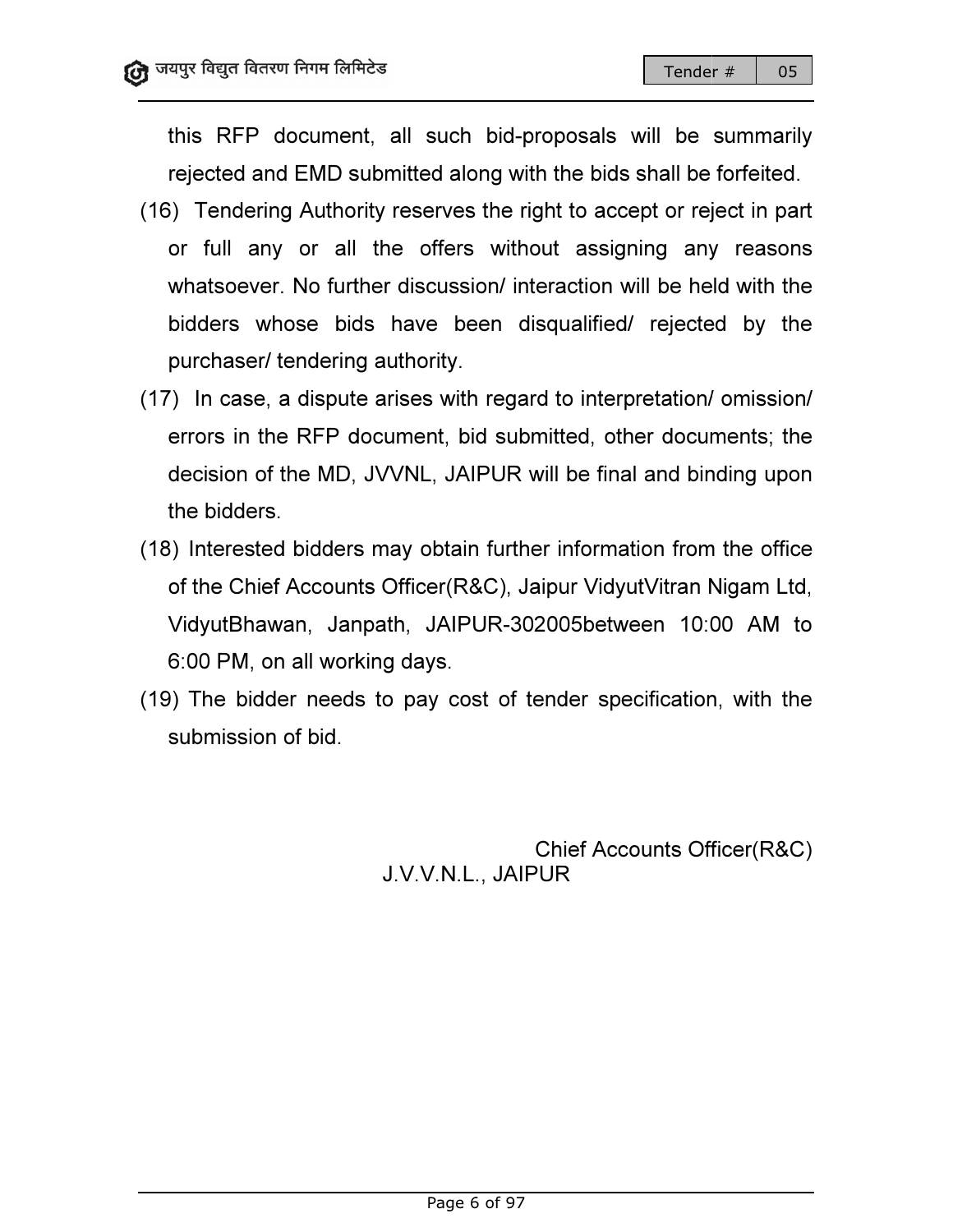

\_05

| <b>Document Summary</b> |                                                                           |  |  |  |  |
|-------------------------|---------------------------------------------------------------------------|--|--|--|--|
| <b>Document Name</b>    | <b>Tender Specification No. TN-05</b>                                     |  |  |  |  |
|                         | For providing of online payment gateway &<br>Electronic Payment services. |  |  |  |  |
| Document Owner          | Chief Accounts Officer(R&C)                                               |  |  |  |  |
|                         | Jaipur VidyutVitran Nigam Limited, Jaipur                                 |  |  |  |  |
| Document Security       | <b>Restricted</b>                                                         |  |  |  |  |
| Classification          |                                                                           |  |  |  |  |
| Permissions             | This tender specification is not transferable and                         |  |  |  |  |
|                         | shall not be reproduced without written                                   |  |  |  |  |
|                         | permission of JVVNL.                                                      |  |  |  |  |
| Total number of         | 90                                                                        |  |  |  |  |
| pages                   |                                                                           |  |  |  |  |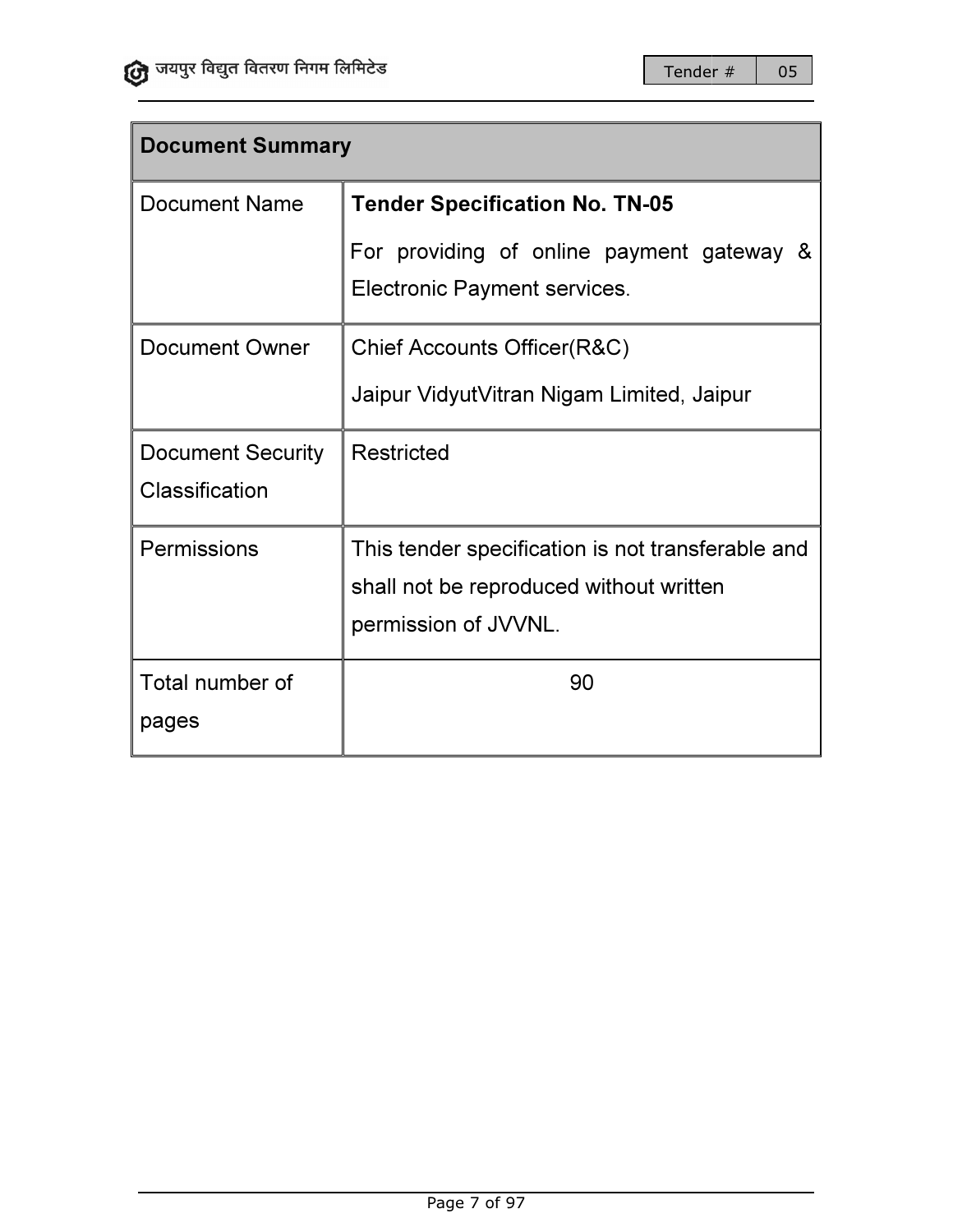# Tender Notice

# JAIPUR VIDYUT VITRAN NIGAM LIMITED Chief Accounts Officer( Officer(R&C) TENDER SPECIFICATION NO.TN NO.TN-05

Chief Accounts Officer (R&C), Jaipur VidyutVitran Nigam Limited (JVVNL) invites sealed tenders from competent agencies for providing of online payment gateway & Electronic Payment services to JVVNL consumers. Tender # | 05<br> **TED<br>
05<br>
And Nigam Limite<br>
Payment service**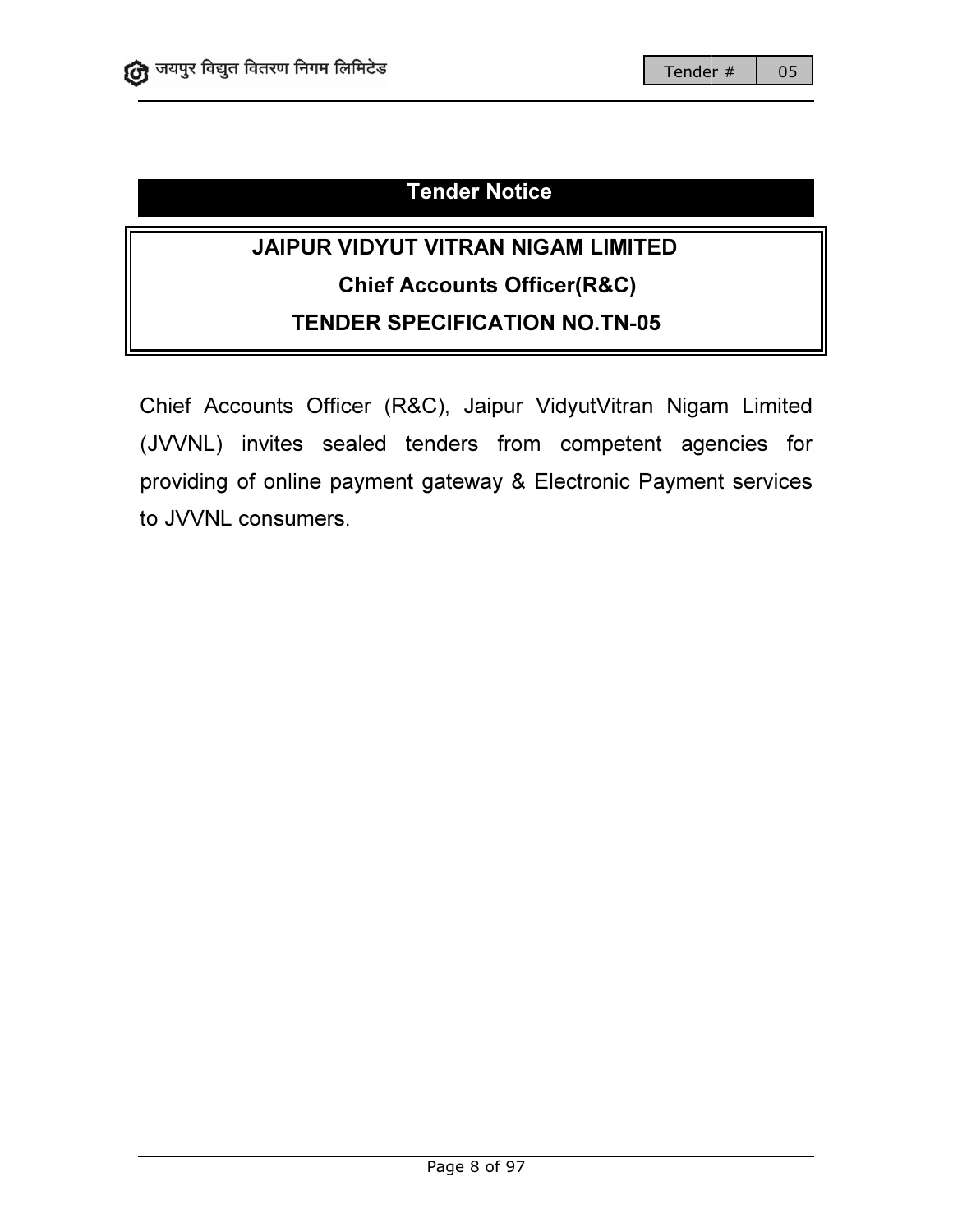### Section – I: Instructions to the Bidders

# JAIPUR VIDYUT VITRAN NIGAM LIMITED R VIDYUT VITRAN NIGAM LIN<br>Chief Accounts Officer(R&C) TENDER SPECIFICATION NO.TN NO.TN-05

#### *1. General instructions*

- i. Chief Accounts Officer(R&C), Jaipur VidyutVitran Nigam Limited (JVVNL), VdyutBhawan, Janpath, Jaipur-302005shall receive bids in respect of services as set forth in the accompanying specification. in respect of services as set forth in the accompanying<br>specification.<br>ii. All bids must be prepared and submitted in accordance with these
- instructions. cordance with these<br>neir own interest are
- iii. Prior to filling the Bid proposal, the bidders in their own interest advised to read these specifications and all the terms &conditions as incorporated in this bid documentscarefully.
- iv. If the bidder has any doubt about the meaning of this specification or any portion thereof, he may refer the same to the Chief Accounts Officer (R&C), Jaipur VidyutVitran Nigam Limited, Jaipur, prior tosubmitting the bid well before the time & datespecified for of bids so that the same may be clarified. bout the meaning of this specification<br>t refer the same to the Chief Accounts<br>tVitran Nigam Limited, Jaipur, prior<br>te the time & datespecified for opening
- v. Submission of the bid shall be deemed to be the conclusive proof of the fact that the Bidder has acquainted himself and is in agreement with all the instructions, terms and conditions governing the instructions, specification, unless otherwise specifically indicated/ commented by the bidder in itsbid document. e deemed to be the conclusive proof<br>icquainted himself and is in agreeme<br>erms and conditions governing t<br>e specifically indicated/commented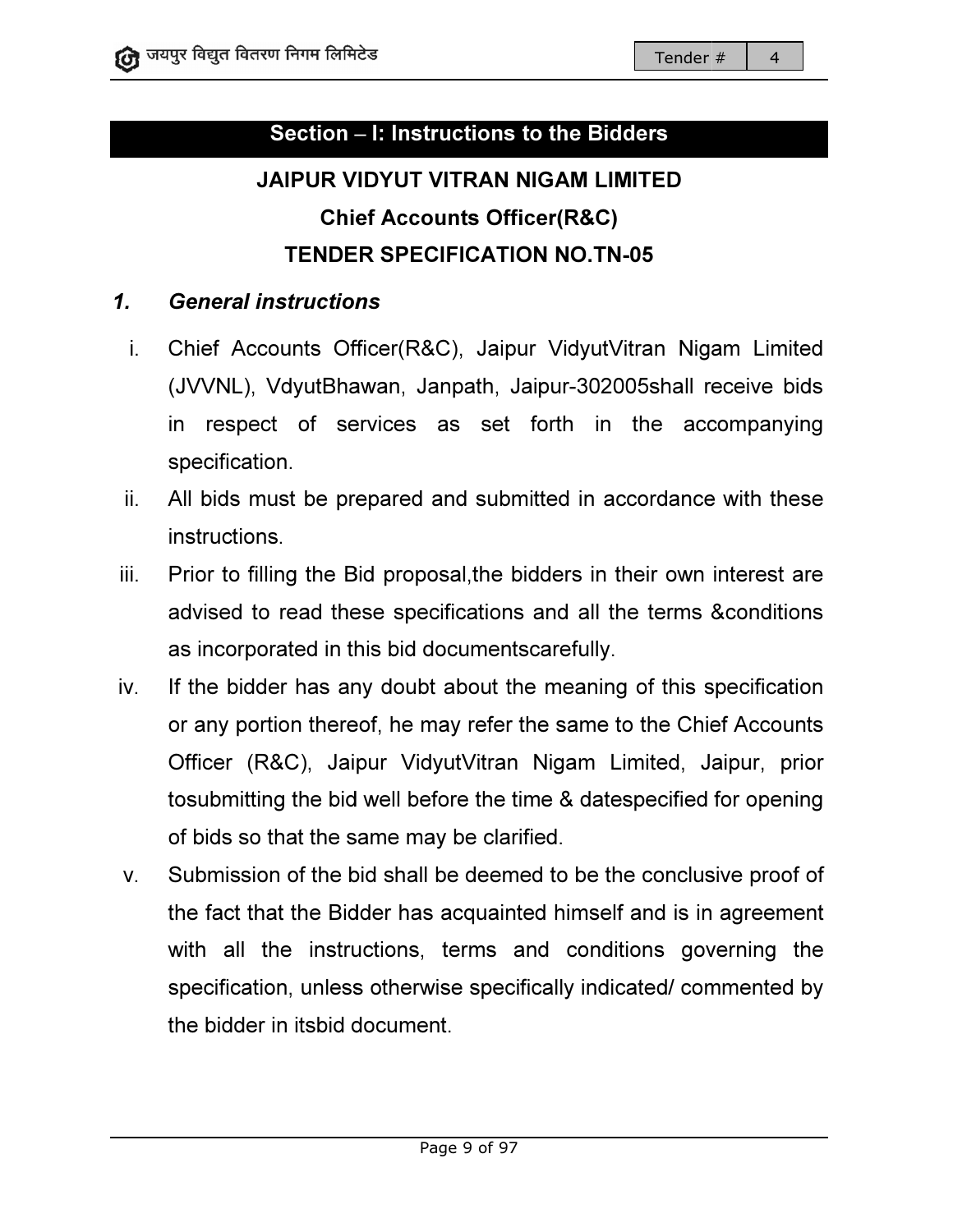- vi. Bids submitted after the time and date fixed for receipt of bids as set out in the invitation to this bid shall be rejected and returned to the respective bidders. set out in the invitation to this bid shall be rejected and returned to<br>the respective bidders.<br>vii. The works referred herein above will be coveredinthe proposal
- which shall include commissioning, erection and tests ofequipment including successful completion of performance and guarantee which JVVNL desires to get executed.

#### *2. Introduction*

Jaipur VidyutVitran Nigam Limited (hereinafter referred to as JVVNL) is seeking proposals from the competent and qualified IT vendors "for providing of online payment gateway and electronic payment services to JVVNL, Jaipurfora period of three years. ompletion of performance and guarantee<br>onget executed.<br>igam Limited (hereinafter referred to as<br>posals from the competent and qualified IT<br>of online payment gateway and electronic

### *3. Successful Implementation Implementation and Good Performance*

Any work if specifically not mentioned but reasonably implied for the successful implementation and effecient performance of the proposed work is deemed to be included and is to be executed within the ordered price.  $\begin{tabular}{|c|c|c|c|c|} \hline \hline \textbf{under} & \# & 4 \\ \hline \end{tabular} \hline \begin{tabular}{|c|c|c|c|} \hline \textbf{under} & \# & 4 \\ \hline \end{tabular} \hline \begin{tabular}{|c|c|c|} \hline \textbf{under} & \# & 4 \\ \hline \end{tabular} \hline \begin{tabular}{|c|c|c|} \hline \textbf{begin} & \# & 4 \\ \hline \end{tabular} \hline \end{tabular} \hline \begin{tabular}{|c|c|c|} \hline \end{tabular} \hline \begin{tabular}{|c$ fora period of three years.<br> **Good Performance**<br>
ed but reasonably implied for the<br>
effecient performance of the<br>
included and is to be executed<br>
he bidder may in his own

### *4. Field conditions*

- (a) Before submitting the bid, the bidder may in interestinspect and examine the requirement involved and satisfy himself about the existing system.
- (b) For ascertaining the existing system and for any clarification regarding this document the prospective bidder may contact to the CAO(R&C), JVVNL, Jaipur.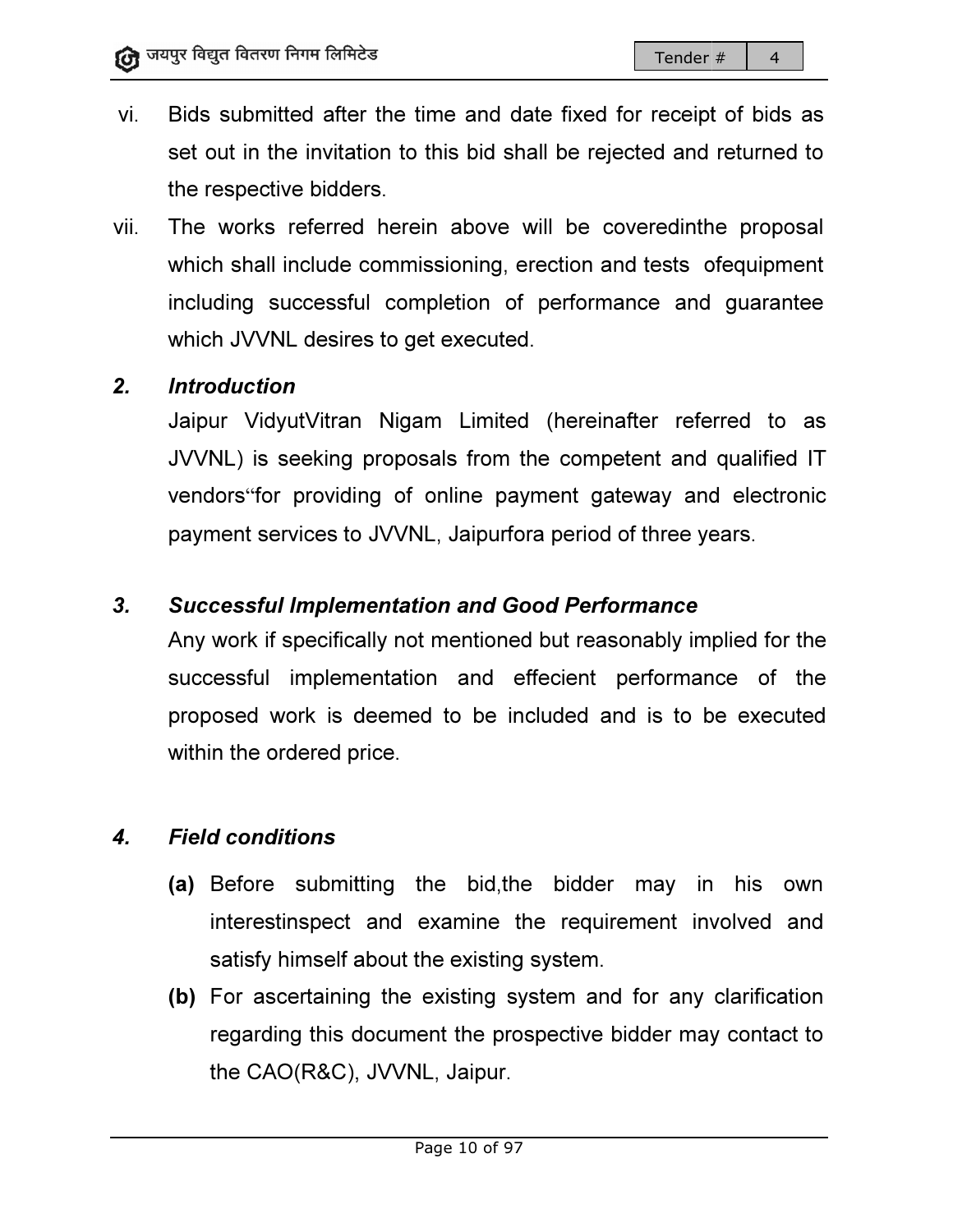(c) No claim for change in the bid or terms & conditions of the contract shall be entertained on the ground that the conditions are different than what were contemplated.

### 5. Preparation of Bidding Document

### 5.1. EARNEST MONEY DEPOSIT (EMD):

- 5.1.1. The tenderer shall furnish Earnest Money Rs. 2,00,000/-(Rupees nine lacs lacsonly) through DD/Banker DD/Banker's cheque payable in the name ofAccounts Officer (Cash), JVVNL, Jaipur.
- 5.1.2. Scanned copy of the above instrument (DD) shall be enclosed with the submission of bid online whereas original DD shall be furnished to the Chief Accounts Officer (R&C) in separate envelope with the technical proposalup to the date & time specified for submission of bid. submission of bid online whereas original DD shall be<br>d to the Chief Accounts Officer (R&C) in separate<br>e with the technical proposalup to the date & time
- 5.1.3. Any tender not accompanied with thescanned copy of the DDagainst deposition of earnest money through Banker's cheque / bank draft shall be rejected and the tender shall not be opened.
- 5.1.4. In case of unsuccessful tenderers, the Earnest money will be refunded. In case of successful tenderers the Earnest Money will be taken into account for arriving at the amount of the Security Deposit if the vendor desires to furnish security deposit in cash.However,ifthe security deposit is furnished<br>through bank guarantee, the EMD will be released after through bank guarantee, the EMD will be released after acceptance of such BG BG. bank draft shall be rejected and the tender shall not<br>d.<br>f unsuccessful tenderers, the Earnest money will be<br>ln case of successful tenderers the Earnest Money<br>ken into account for arriving at the amount of the **Example in the bid or terms & conditions of entertained on the ground that the conditions of entertained on the ground that the conditional what were contemplated.<br>
<b>Document**<br> **NEY DEPOSIT (EMD):**<br>
Shall furnish Earnest
	- 5.1.5. Request for adjustments/proposals for acceptance of Earnest Money deposits, if any, already lying with the Nigam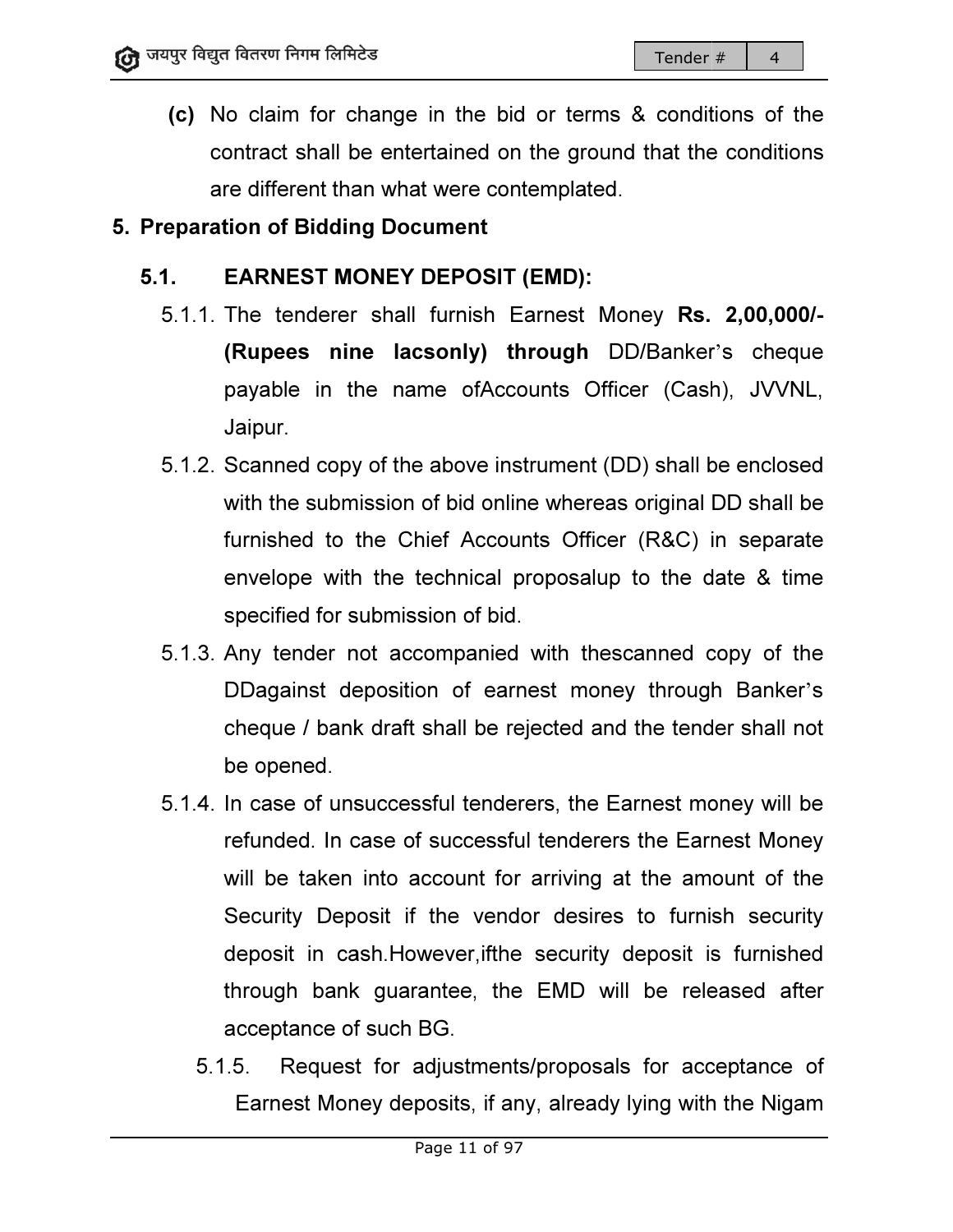in connection with some other bids/orders shall not be entertained. in connection with some other bids/orders shall not<br>entertained.<br>5.1.6. No interest shall be payable on the amount of EMD.

- 
- 5.1.7. The JVVNL reserves the right to forfeit Earnest Money deposit or a part thereof in circumstance, which according to it indicate that the bidder is not earnest in accepting/executing any order placed under specification. 7. The JVVNL reserves the right to forfeit Earnest Money<br>deposit or a part thereof in circumstance, which according to<br>it indicate that the bidder is not earnest in<br>accepting/executing any order placed under this this
- 5.2. COST OF TENDER SPECIFICATION ANDe-TENDER PROCESSING FEES.
- 5.2.1. The bidders can download the bid document from https://www.eproc.rajasthan.gov.in</u>.However, Cost of <u>https://www.eproc.rajasthan.gov.in</u>.However, Cost of<br>tender/bidding document Rs. 1,000/- (Rs. one thousand only, nonrefundable)shall be deposited through Bank Draft/Pay Order refundable)shall be deposited through Bank Draft/Pay Order<br>payable to the Accounts Officer (Cash), JVVNL, Jaipur. The bidder shall also deposit e-tender processing fee amounting to Rs. 1000/-(Rs. One thousand, non-refundable) through DD/Banker's Cheque in favour of M.D, RISL payable at Jaipur. Scanned copies of the aforesaid DDs/Pay Orders shall be enclosed with the submission of bid online whereas original DDs/Pay Orders shall be furnished to the Chief Accounts Officer (R&C) in separate envelopes with the technical proposal up to the date & time specified for the submission of bid. The processing fee will be sent by (Rev.) to the RISL. **Example 18**<br>
With some other bids/orders shall no<br>
L reserves the right to forfeit Earnest Michael L reserves the right to forfeit Earnest Michael L reserves the right to forfeit Earnest Michael the bidder is not earnest payable at Jaipur. Scanned copies of the<br>ers shall be enclosed with the submission<br>iginal DDs/Pay Orders shall be furnished to<br>cer (R&C) in separate envelopes with the<br>to the date & time specified for the<br>processing fee wi

# 6. CLARIFICATIONS AND AMENDMENTS & DEVIATION FROM BIDDING DOCUMENT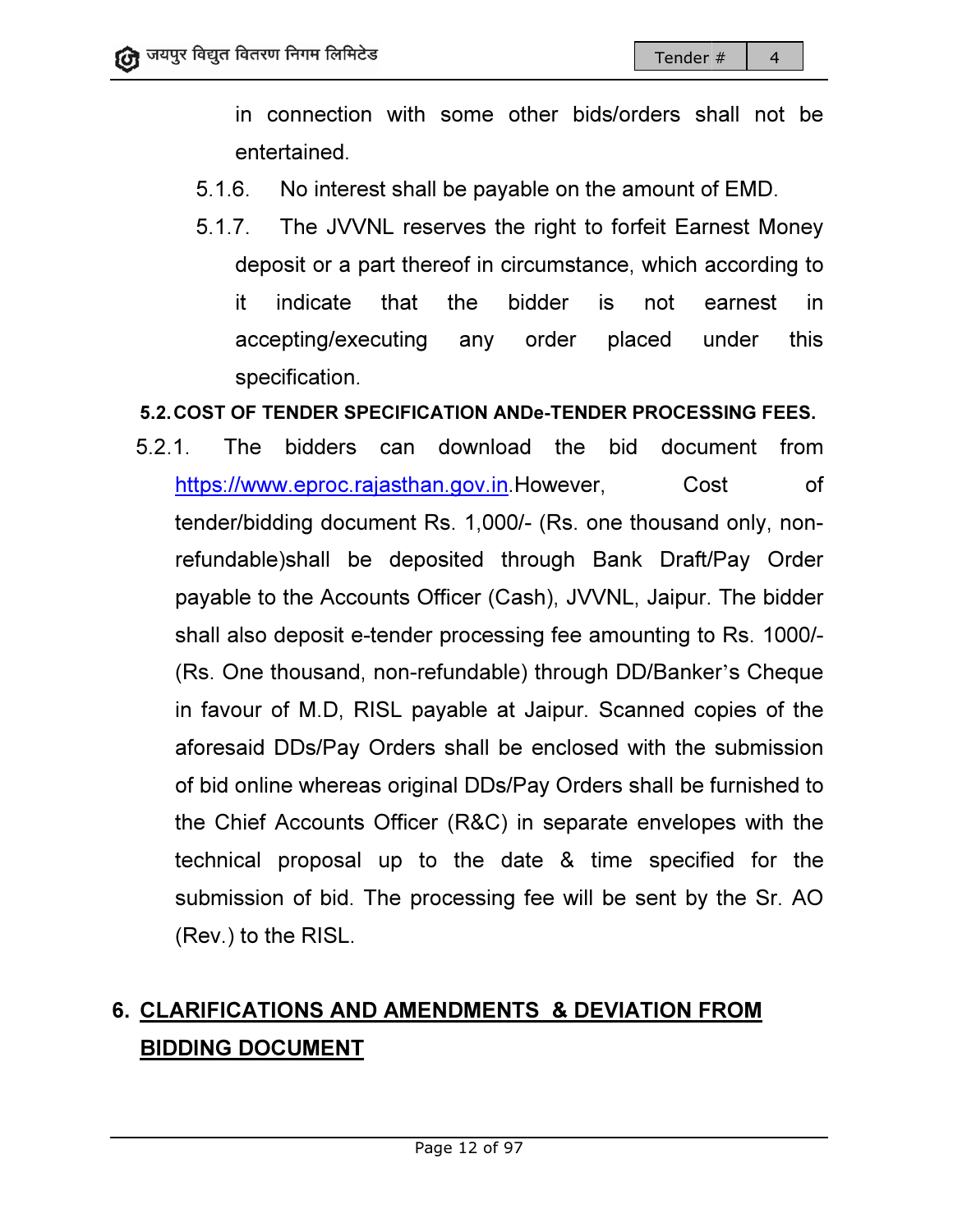# 6.1 CLARIFICATIONS TO THE BID DOCUMENT

- 6.1.1 If the prospective bidder has any doubts as to the meaning of any portion of the bidding document, then he is allowed to refer the same to the tendering authority and get clarifications. He may do so by contacting th any portion of the bidding document, then he is allowed to refer the same to the tendering authority and get clarifications. He may do so by contacting the tendering authority in writing at the address indicated in the NIT. may do so by contacting the tendering authority in writing at the<br>address indicated in the NIT.<br>6.1.2Response shall be forward by the Tendering Authority to
- concerned Bidders and shall also be placed on the website of JVVNL, including the description of the inquiry but without disclosing its source. also be placed on the website of<br>ption of the inquiry but without<br>or otherwise, if the Tendering<br>to amend the Bidding Document,
- disclosing its source.<br>6.1.3As a result of clarification or otherwise, if the Tendering Authority deems it necessary to amend the Bidding Document it shall do the same by issuing a revised bidding document / Addendum/ Corrigendum. If need be, the deadline for submission of Bids may also be extended in the order to give reasonable time to the prospective Bidders to take into account<br>the amendment. the amendment. **Ender #**  $\frac{4}{3}$ <br> **Ender #**  $\frac{4}{3}$ <br> **ARIFICATIONS TO THE BID DOCUMENT**<br>
the prospective bidder has any doubts as to the meaningortion of the bidding document, then he is allowed to<br>
same to the tendering authority a by issuing a revised bidding document<br>Idum. If need be, the deadline for<br>ay also be extended in the order to give<br>Prospective Bidders to take into accour<br>IDDING DOCUMENT<br>the deadline for submission of the Bids<br>ity may amen

# 6.2 AMENDMENT OF BIDDING DOCUMENT

- 6.2.1 At any time prior to the deadline for submission of the Bids, the tendering authority may amend the Bidding document by issuing Corrigendum/Addendum. At any time prior to the deadline for submission of the Bids,<br>the tendering authority may amend the Bidding document by<br>issuing Corrigendum/Addendum.<br>Any Corrigendum/Addendum issued shall be a part of the<br>Bidding document
- 6.2.2 Any Corrigendum/Addendum issued shall be a part of the who have purchased the Bidding document.
- 6.2.3 To give prospective Bidders reasonable time in which to take a Corrigendum/Addendum into account in preparing their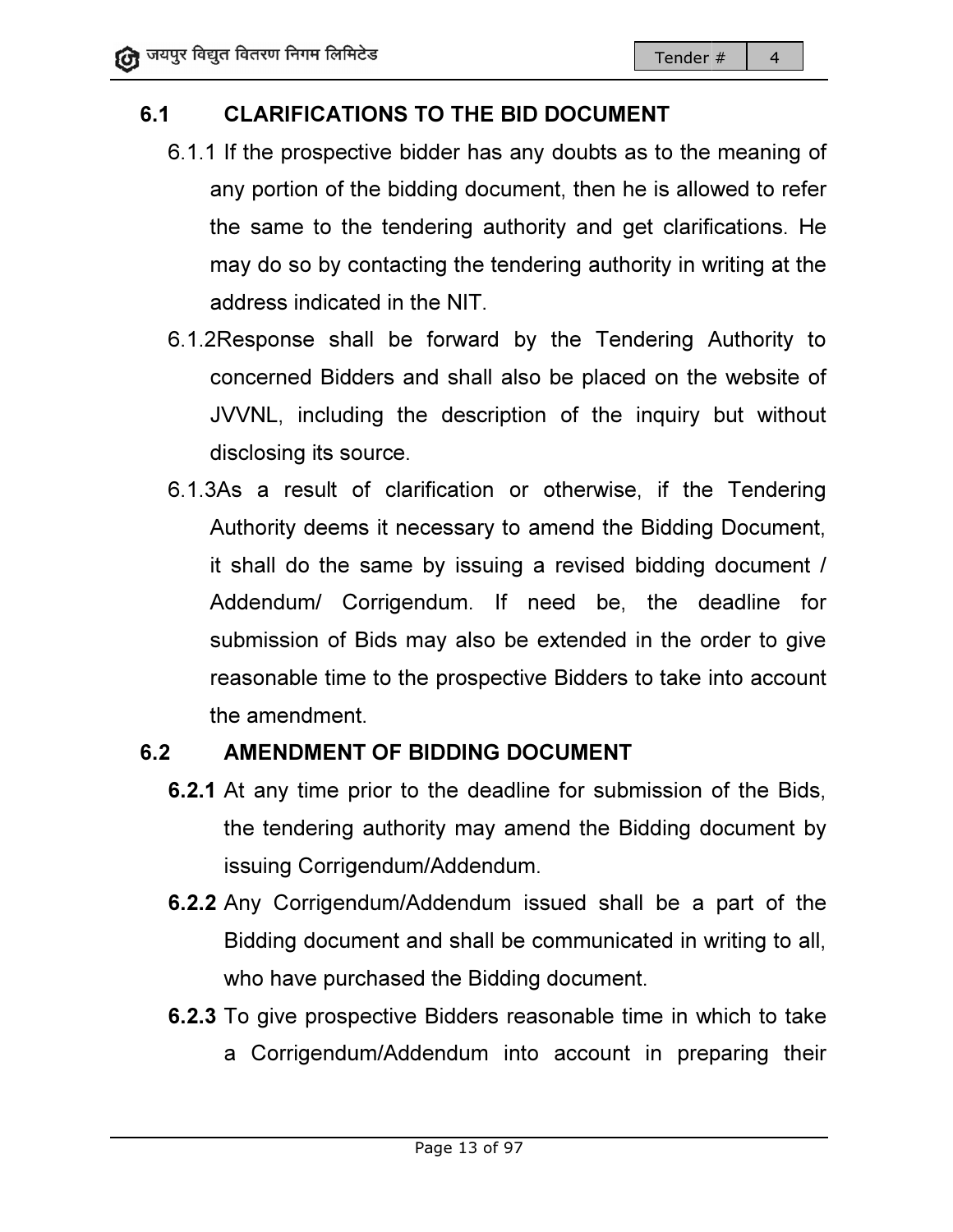Bids, the tendering authority may, at its discretion, extend the deadline for the submission of the Bids.

6.2.4 Any change in date of submission and opening of bids would be published in appropriate manner including the websites mentioned in the NIT. Bids, the tendering authority may, at its discretion, extend the<br>deadline for the submission of the Bids.<br>Any change in date of submission and opening of bids would<br>be published in appropriate manner including the websites

### 6.3 *Deviation from the bid documents*

- i. The offer must have 'No Deviation' certificate as per schedules 2 & 3 of this tender document
- 3 of this tender document<br>ii. If the bidder has certain deviations, such deviations may or may not
- be accepted on its meritsdue to financial and technical implications.<br>The bid must include a separate statement indicating all deviations<br>from the bid documents as per format enclosed at Schedule 1. iii. The bid must include a separate statement indicating all deviations from the bid documents as per format enclosed at Schedule
- from the bid documents as per format enclosed at Schedule 1.<br>iv. All such deviations must be clearly mentioned in the Schedule of Deviation.

### 7.Submission and Opening of Bids Bids:-

### 7.1 COST OF BIDDING

The Bidder shall bear all costs associated with the preparation and submission of his Bid. The tendering authority shall not be responsible or liable for any costs, regardless of the conduct or outcome of the bidding process.

### 7.2 LANGUAGE OF BIDS

The Bid, as well as all correspondence and documents relating to this Bid shall be exchanged and considered by the Bidder and the tendering authority in documents and printed literaturescomprising part of the Bid may English Language only. Supporting d with the preparation and<br>g authority shall not be<br>ardless of the conduct or<br>and documents relating to<br>red by the Bidder and the<br>guage only. Supporting<br>ising part of the Bid may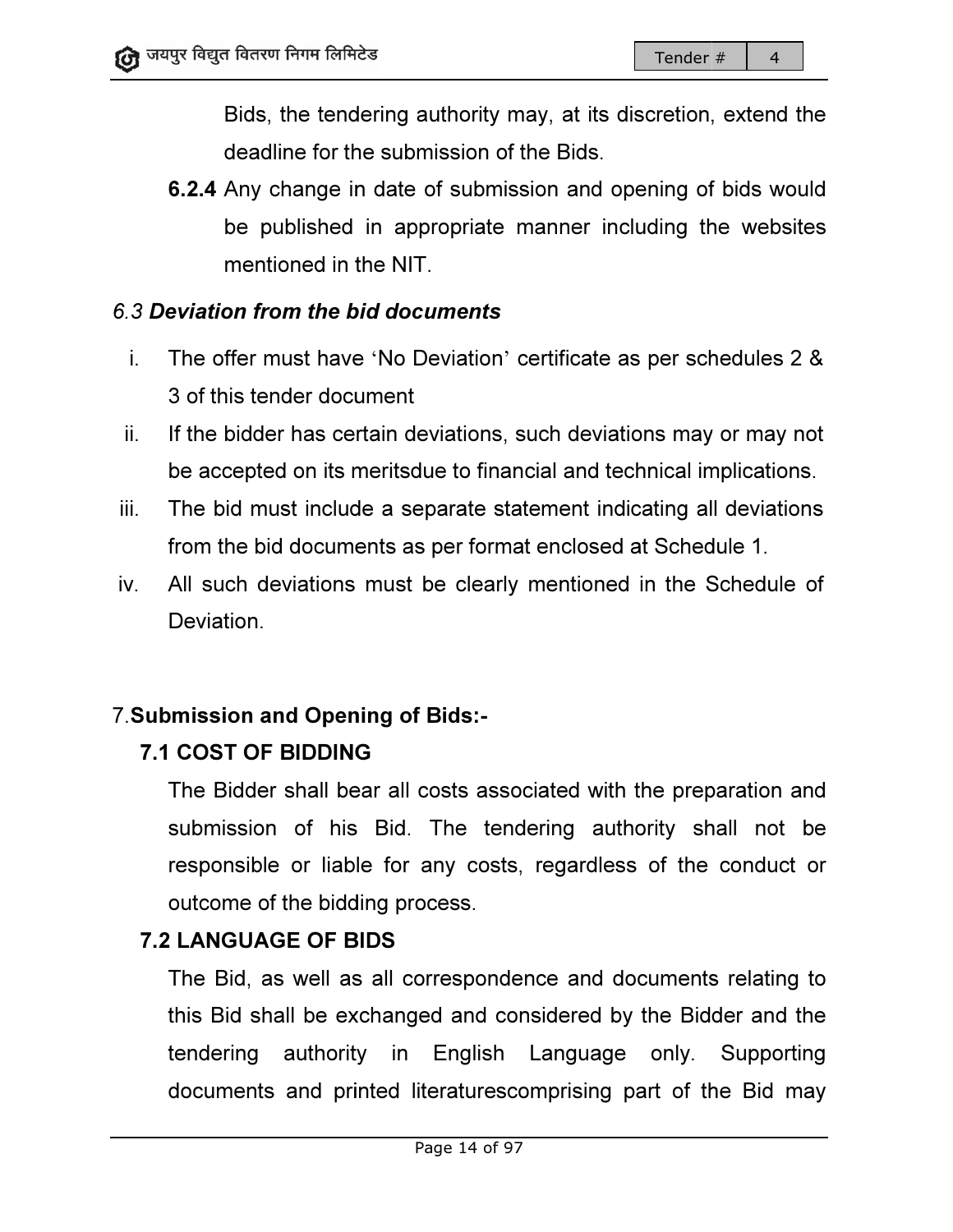however be provided in English/ Hindi language.

### 7.3 BIDS ARE TO BE SUBMITTED IN TWO PARTS

- )BIDS ARE TO BE SUBMITTED IN TWO PARTS<br>7.3.1 Part-A (Technical part of bid):-This shall contain evidences towards (i) deposition of Cost of Tender documents (ii) deposition of e e-Tender Processing Fees (iii) deposition of EMD (iv) Documents to ascertain the eligibility  $\ell$  qualification as per requirements of this tender (v) Technical offer comprising details & design of the proposed system(s) to meet out the<br>work requirement together with its capabilities.<br>ned copies of above evidences (item i to v) should be<br>uploaded in e-tender submission whereas hard copies of the work requirement together with its capabilities. ertain the eligibility / qualification as per<br>tender (v) Technical offer comprising<br>e proposed system(s) to meet out the<br>her with its capabilities.<br>evidences (item i to v) should be
- Scanned copies of above evidences (item i to v) should be uploaded in e-tender submission whereas hard copies of the<br>same should be sealed in separate envelopes marking name<br>of the supporting evidence appropriately. All such envelopes<br>should be kept in a big sealed envelope marki same should be sealed in separate envelopes marking name of the supporting evidence appropriately. All such envelopes should be kept in a big sealed envelope for providing of online payment gateway & electronic payment<br>services under TN-05" and shall be submitted physically to the services under TN-05" and shall be submitted physically to the Chief Accounts Officer (R&C), JVVNL, Room No. 23,<br>VidyutBhawan, Jaipur, prior to the time and date of submission VidyutBhawan, Jaipur, prior to the time and date of submission of this bid. ild be sealed in separate envelopes ma<br>porting evidence appropriately. All suc<br>kept in a big sealed envelope marking
- 7.3.2 Part-B (Price bid):-This shall contain the financial offer for carrying out the scope of work.Hardcopy of the sealed envelope of price bid shall also be kept and sealed in the<br>aforesaid big envelope mentioned at item 7.3.1 above. aforesaid big envelope mentioned at item 7.3.1 above. be submitted physically to the<br>), JVVNL, Room No. 23,<br>e time and date of submission<br>contain the financial offer for<br>prk.Hardcopy of the sealed<br>p be kept and sealed in the<br>d at item 7.3.1 above.

# 7.4 SUBMISSION OF PROPOSALS SUBMISSION

7.4.1 The Bidder shall submit their bid in electronic format https://eproc.rajasthan.gov.in. The bid should be digitally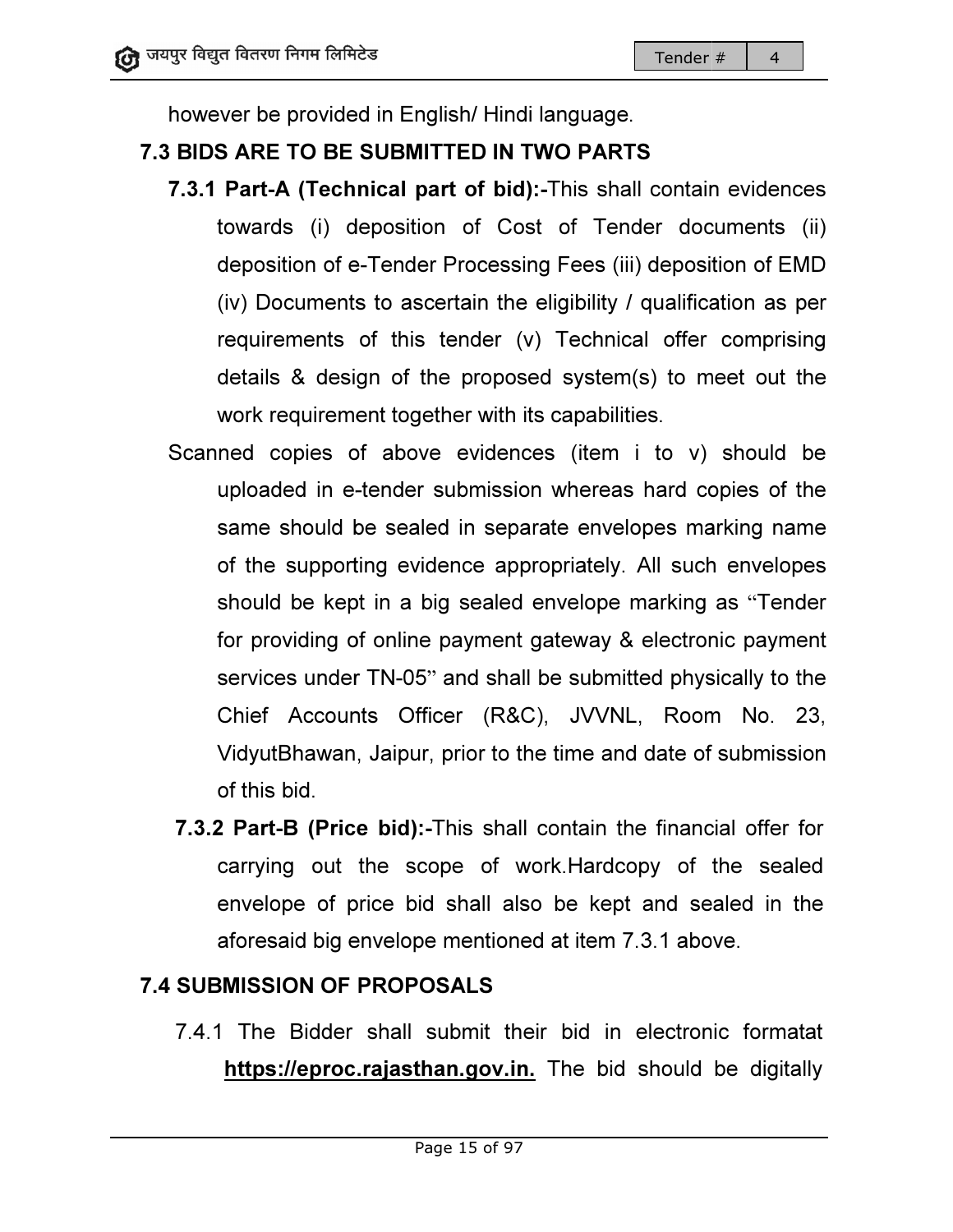signed and stamped on each page by a responsible and<br>authorized person. The Bidder shall procure Digital Signature authorized person. Digital Certificate (DSC) as per IT act - 2000.

### 7.4.2 Physical submission of bids

**7.4.2 Physical submission of bids**<br>Apart from submission of bid at <u>https://eproc.rajasthan.gov.in,</u>the bidders are also required to submit technical & financial bid physically in hardcopies to the Chief Accounts Officer(R&C), JVVNL, Room No. 23, VidyutBhawan, Janpath, JAIPUR JAIPUR-302005, before before time specified for opening of the the bid, as mentioned at 7.3.1. 7.3.1. . **Ender #** 1444 Interes **Ender #** 1444 Interes **Ender #** 1444 Interest and stamped on each page by a responsible uthorized person. The Bidder shall procure Digital Signa ertificate (DSC) as per IT act - 2000.<br> **Physical su** 

### 7.5 FILLING OF BIDS

- 7.5.1 The bid shall be submitted online in the electronic formatsattached here to and all blanks in the tender and the schedule to the specification shall be duly filled in. The completed forms, schedule(s) shall be considered as part of the contract documents in case of the successful bidder. natsattached here to and all blanks in the tender and<br>edule to the specification shall be duly filled in. T<br>npleted forms, schedule(s) shall be considered as par<br>contract documents in case of the successful bidder.
- 7.5.2 No alteration shall be permitted to the formats and schedules enclosed with this tender specification and the tenderer must entirely comply with the specification.
- 7.5.3 The tender and all accompanying documents shall be in<br>Hindi/English Language and shall be signed digitally by a Hindi/English Language and shall be signed digitally by a responsible and authorized person. The name, designation and authority of the signatory shall be stated in the tender.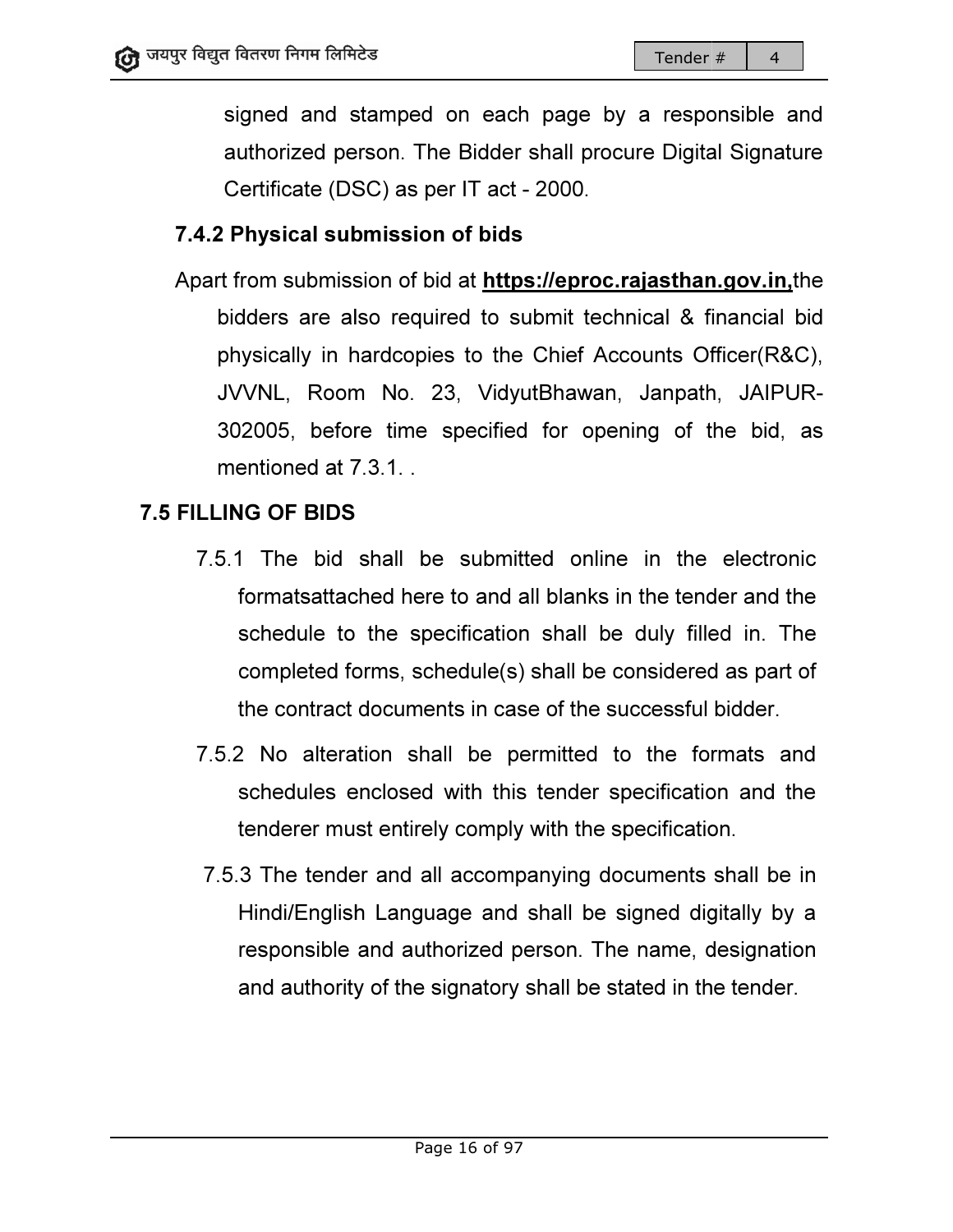- 7.5.4 Hard copies should only be typed or filled in with ink ink legiblywhereas soft copies must be submitted online after signing digitally.
- 7.5.5 All additions, alterations and over-writing in the bid must be clearly signed by the authorized signatory of the bidder failing which the bid shall be summarily rejected.
- 7.5.6 The bidder must quote the prices strictly in the manner as indicated herein, failing which the bid shall be liable for indicated herein, failing which liable for rejection. The rate/prices shall be entered in words as well<br>as in figures. These must not contain any additions, as in figures. These must not contain any additions, alterations, over-writing, cuttings or corrections and any other marking which leave any room for doubt.
- any cost involved in the preparation or submission of bids.
- 7.5.7 The Purchase Authority will not be responsible to accept<br>any cost involved in the preparation or submission of bids.<br>7.5.8 Any printed conditions of sale on the bid shall not be<br>accepted by the purchase Authority. Th 7.5.8 Any printed conditions of sale on the bid shall not be<br>accepted by the purchase Authority. The bidder shall accepted by the purchase Authority. incorporate their conditions of sales, if any, in the text of<br>the bid itself. the bid itself
- 7.5.9 All bids and accompanying documents shall be addressed All bids and accompanying documents shall be addressed<br>to the Chief Accounts Officer(R&C), JVVNL, Room No. 23, VidyutBhawan, Janpath, JAIPUR-302005.
- 7.5.10 The tenders/quotations given in the form other than the forms prescrigied shall not be considered. forms prescri9bed shall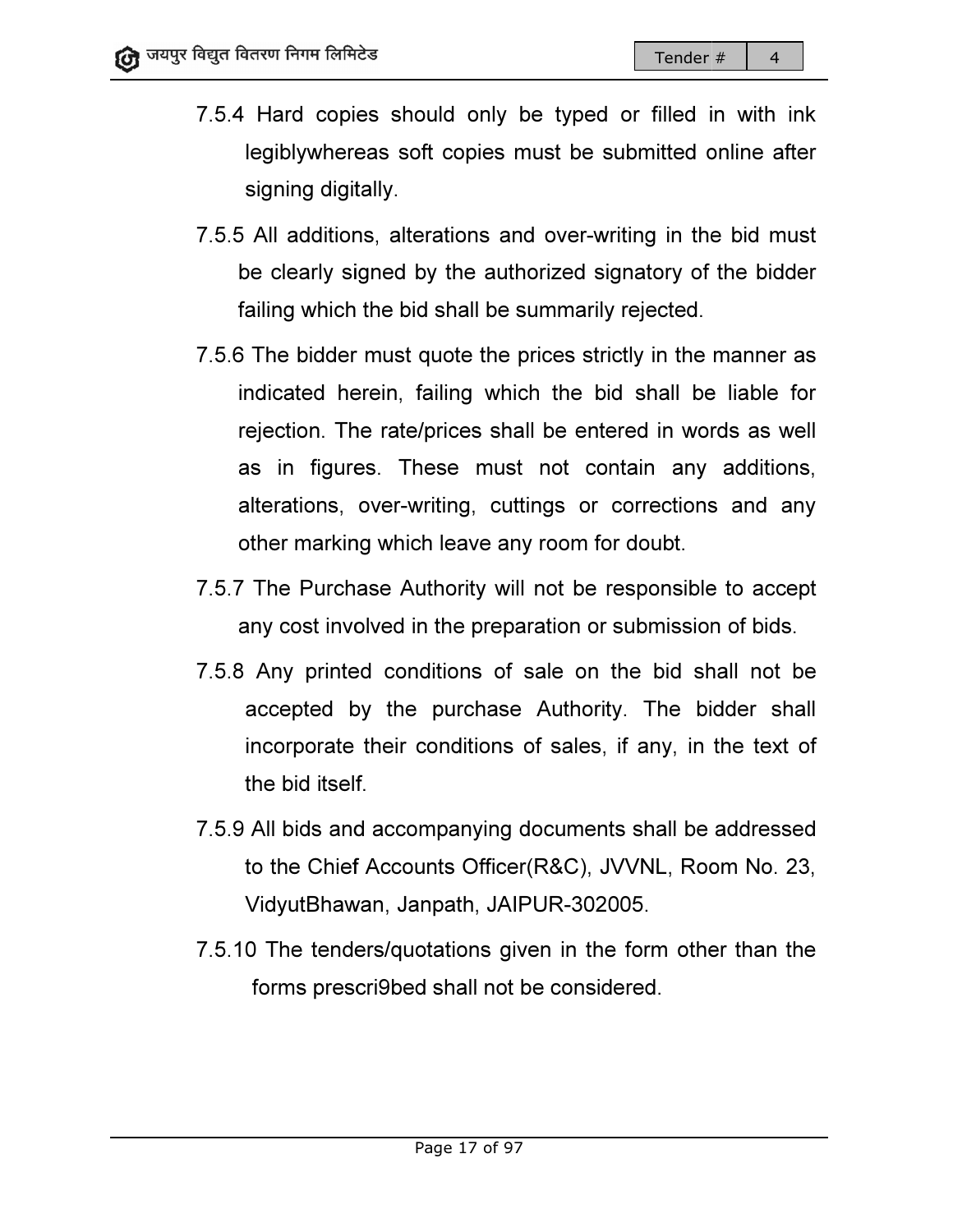- 7.5.11 After submission of valid authorization certificate of the authorized signatory of the bid, only one person shall be allowed for presence during the opening of the bid.
- allowed for presence during the opening of the bid.<br>
7.5.12 The bidder shall clearly indicate the deviation such as<br>
Technical or Commercial Deviation in the prescribed Technical or Commercial Deviation in the prescribed format only. The deviation indicated elsewhere shall not be considered.
- 7.5.13 The tender offer shall be submitted within the time specified athttps://www.eproc.rajasthan.gov.inin electronic format in <u>the following manner:-</u> for submission of the bid
- $COVER I$  (to be filed in pdf format)
	- **I** (to be filed in pdf format)<br>i. Proof of deposition of EMD shall be submitted in the prescribed form as defined at Clause "Earnest Money Deposit (EMD)"i.e the scanned copy of DD/Pay Order<br>issued in favor of the Accounts Officer (Cash), JVVNL, issued in favor of the Accounts Officer (Cash Jaipurtowards deposition of EMD amount.
	- ii. Proof of submitting e-tendering Processing Fees to RISLi.escanned copy of DD/Pay Order issued in favor of M.D. RISL payable at Jaipur.
	- M.D. RISL payable at Jaipur.<br>iii. Proof of submissioncost of tender document i.e.scanned copy of DD/Pay Order issued in favorof the Accounts Officer (Cash), JVVNL, Jaipur on account of deposition of the cost of tender document through DD/Banker 's Cheque in favour of Accounts Officer(Cash), JVVNL, Jaipur payable at Jaipur.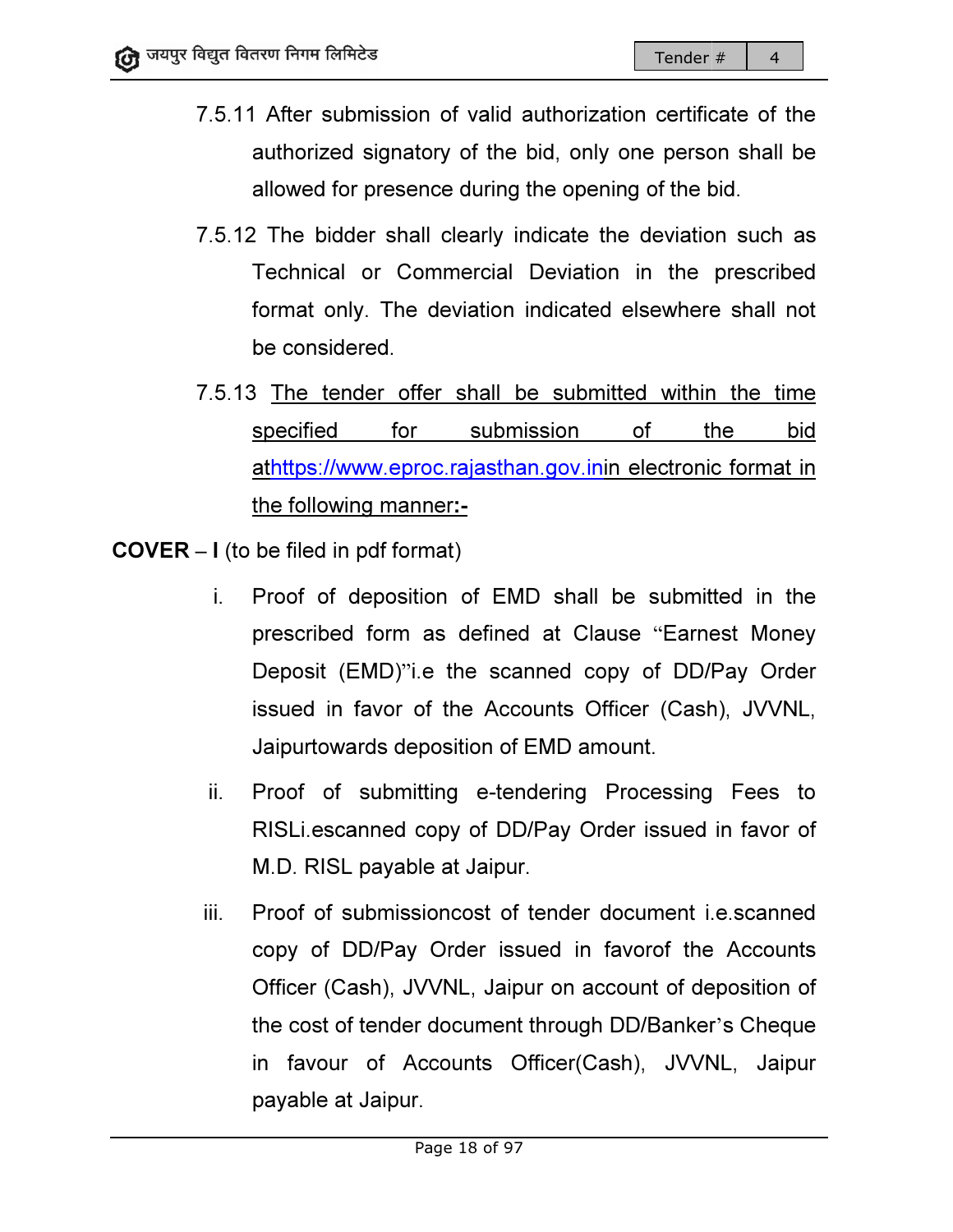- iv. In this part of bi bid, tenderer shall furnish Guaranteed Guaranteed Technical Particulars Particulars with regard to all requirement details Technical Particulars with regard to all requirement details<br>of Technical Specifications/fulfillment and confirmation of commercial terms and conditions of GCC (General Conditions of Contract) and its addendum/corrigendum, if commercial terms and conditions of GCC (General<br>Conditions of Contract) and its addendum/corrigendum, if<br>any, along with details required in various/schedules "EXCEPT THE PRICE SCHEDULE" so that the purchaser may be able to examine whether the offer submitted is technically acceptable and also confirm to our commercial terms and conditions or not. able to examine whether the offer<br>Ily acceptable and also confirm to our<br>d conditions or not.
- COVER IlFinancial/Price Bid/BOQ (to be filed in xls format).

The price bid shall be submitted in excel file of BoQ. The price bid shall only be opened after examination of Technical and Commercial Bid as per requirement stipulated in thisspecification and being satisfied about the fulfillment of the eligibility criteria and price bid of only successful and qualified bidders shall only be opened. The date of opening of the price Bids shall be intimated to successful bidders, after evaluation technical bid (Part-I).

### 7.6 DOCUMENTS COMPRISING THE BID

- **7.6.1.** The tender shall be accompanied with the schedules, documents as mentioned in this specification. documents as mentioned in this
- 7.6.2. The tender not accompanied by any mentioned schedules,<br>documents or is accompanied by incomplete Schedules are documents or is accompanied by incomplete Schedules liable for rejection.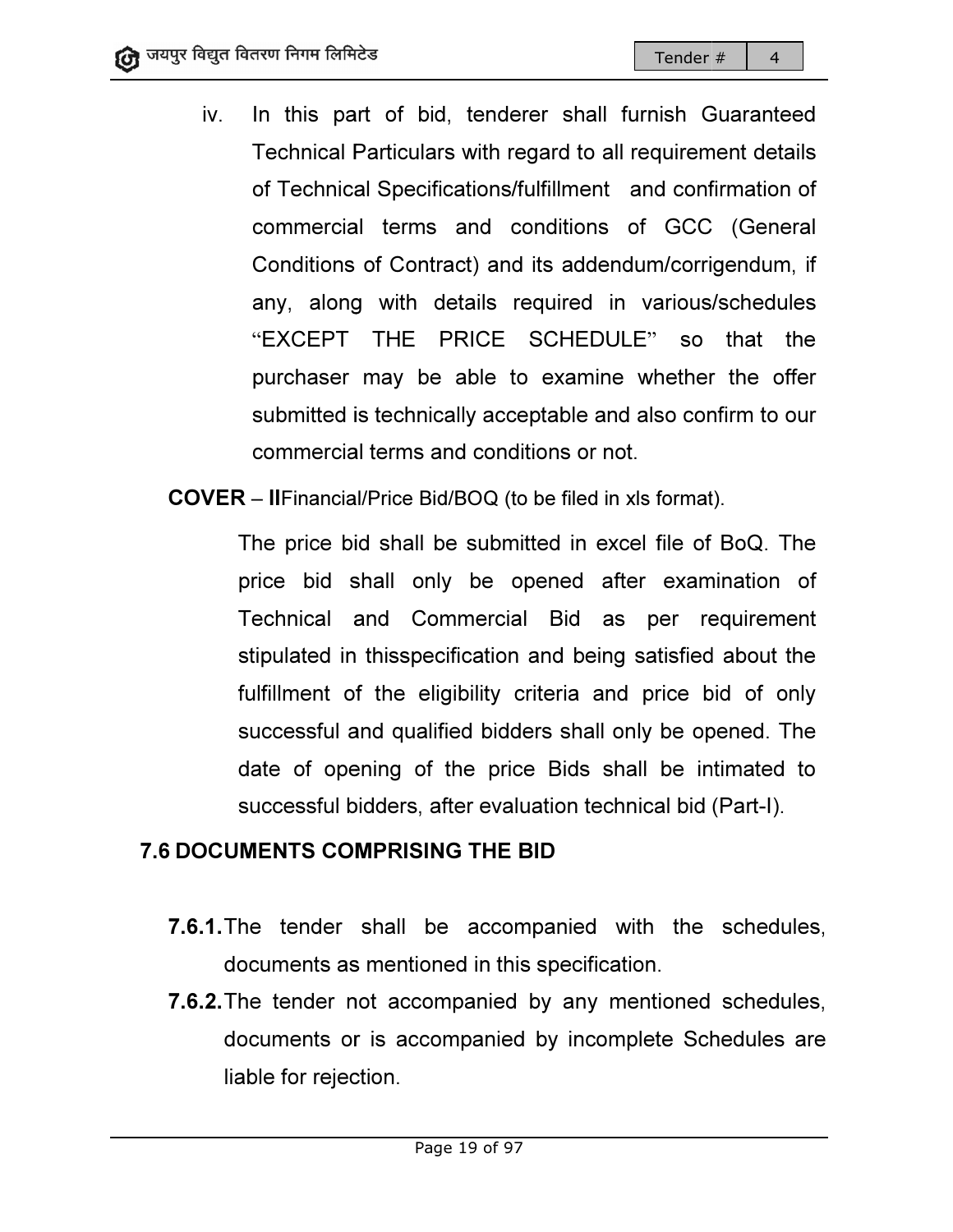- 7.6.3. If required, JVVNL may ask any bidder to furnish original copy of any documents or copy thereof duly attested by the Notary as the case may be for physical verificationform on short notice of three days.
- short notice of three days.<br>**7.6.4 Cover-I** i.e. Techno- Commercial Bid shall be comprises of the followings followings:
	- i. The bidder needs to furnish full details about organization 's competence, financial strength, details of experience in accordance with the QR specified. The bidder must submit its proposal along with the following documents. needs to furnish full details about organiz<br>, financial strength, details of experie<br>with the QR specified. The bidder must<br>along with the following documents.
	- ii. Proof of deposition of EMD.
	- iii. Proof of submission of e-tender processing fee.
	- iv. Proof of submission of cost of Tender documents.
	- v. Cover letter on company's letter head.
	- vi. Annexure 1 to 2.
	- vii. Schedules 1 to 3 3.
- viii. Power of Attorney/Board Resolution in favor of signatory of the bid.
	- ix. Other details as called for in the tender specification document or which the bidder may like to highlight ii. Power of Attorney/Board Resolution in favor of signatory of<br>the bid.<br>**x**. Other details as called for in the tender specification document<br>or which the bidder may like to highlight<br>**x**. Technical proposal in the format
- comprising details & design of the proposed deliverables to meet out the work requirement, together with its capabilities meet out the work requirement, together v<br>along with commercial terms and conditions of cost of Tender documents.<br>
pany's letter head.<br>
ard Resolution in favor of signatory of<br>
l for in the tender specification document<br>
ay like to highlight<br>
in the format given in Section IV<br>
design of the proposed delive
- 7.6.5 COVER II for Financial/Price Bid/BOQ:The financial proposal in excel file of BOQ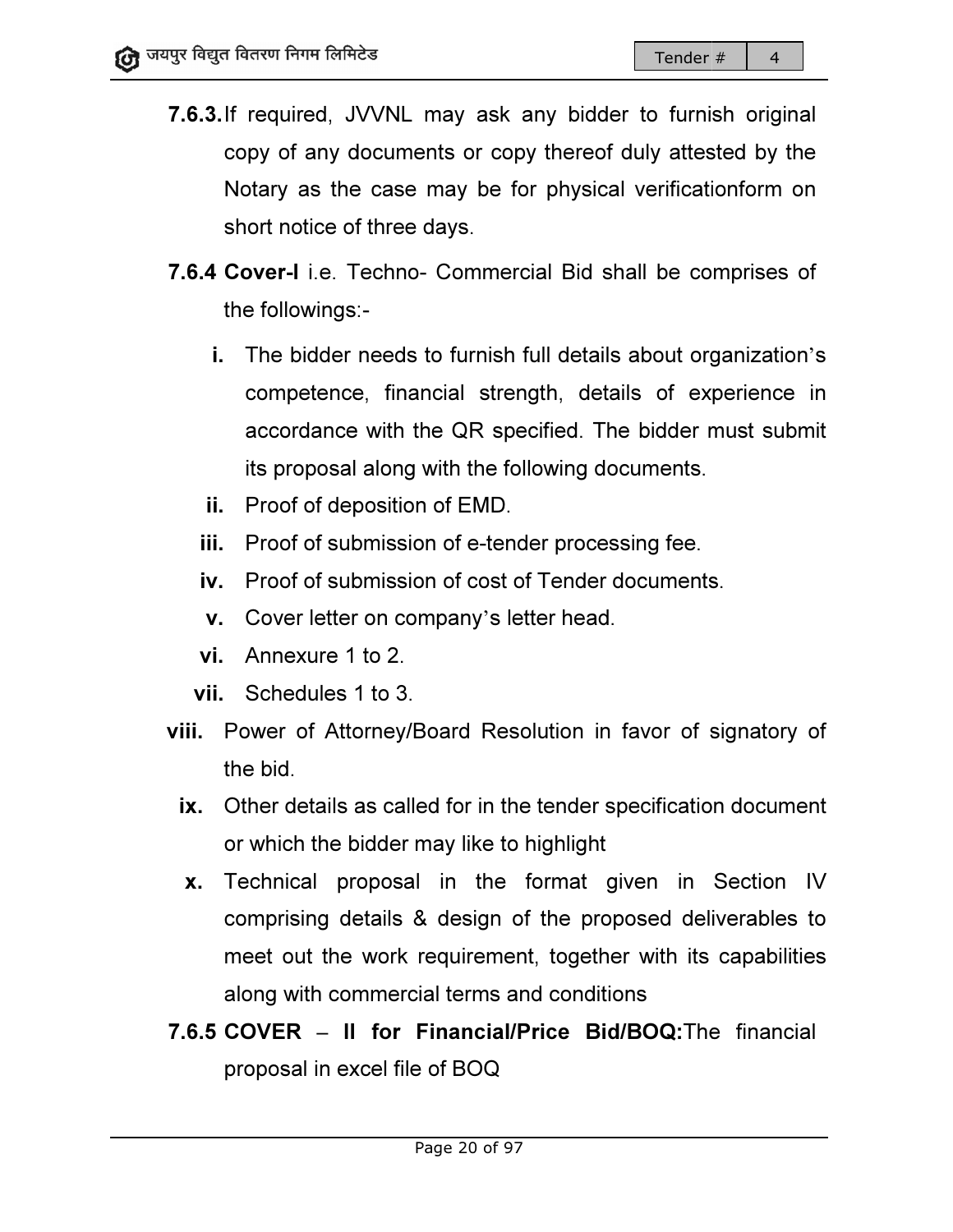# 7.7 ALTERNATIVE BIDS

Alternative bids shall not be considered.

# 7.8 BID PRICES

- **7.8.1** All the prices should be quoted in Indian Rupees (INR) only.
- 7.8.2 Prices/ Rates shall be written both in words and figures. There should not be any error or over-writings. Corrections/<br>alterationsif any, should be made clearly and initialled with alterationsif any, should be made clearly and initialled dates by the authorized signatory. All the prices should be quoted in Indian Rupees (INR) only.<br>Prices/ Rates shall be written both in words and figures. There<br>should not be any error or over-writings. Corrections/
- 7.8.3 The prices quoted in BOQ xls should be exclusive of all the applicable taxes and other government levies, including service tax if any applicable at present. The rates of applicable<br>taxes and Govt. Levies may however be revised subsequently<br>as per amendment issued from time to time.<br>The quantity of total no. of consumer mentioned in the taxes and Govt. Levies may however be revised subsequently as per amendment issued from time to time.
- **7.8.4** The quantity of total no. of consumer mentioned in the respective circle is on average basis and may increase or<br>decrease subsequently. The payment shall however be made decrease subsequently. The payment shall however be made as per the actual work done during the month.
- 7.8.5 The bidder shall furnish break-up of the quoted price in financial offer according to the Annexure-B, indicating rate and type of each tax clearly, as per the prevailing rates on the bid financial offer according to the Annexure financial offer Annexure-B, indicating rate and type of each tax clearly, as per the prevailing rates date. Any statuary variation due to imposition new tax or any increase in existing taxesby the government subsequently during the currency of the contract shall be on the part of JVVNL. Similarly, any waiver or reduction in the existing taxes<br>shall also be passable to the JVVNL. shall also be passable to the JVVNL.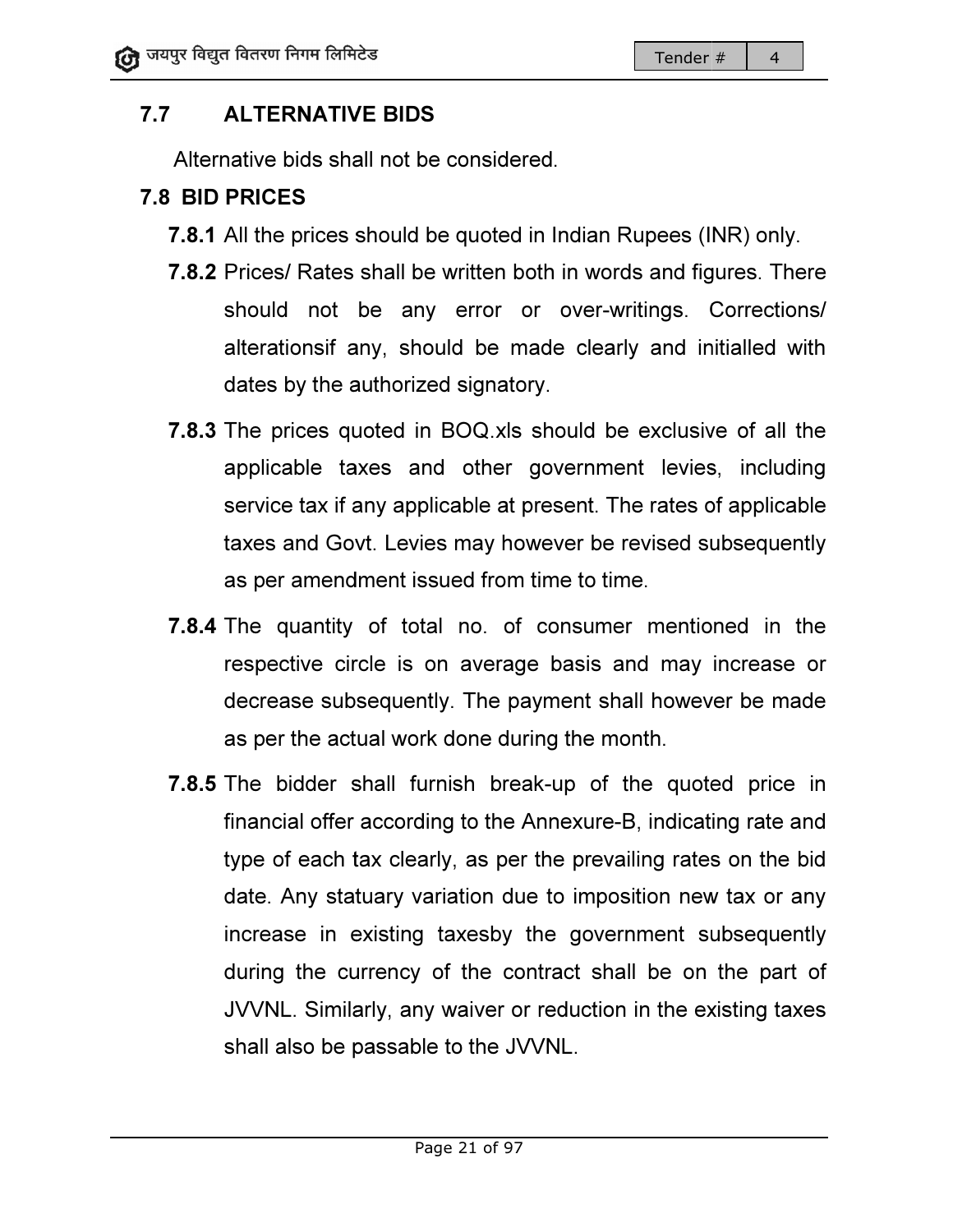7.8.6 Duties and taxes: Jaipur VidyutVitran Nigam Limited is registered dealer under Rajasthan VAT and Central Sales<br>Tax Act Reg No. 08372105443 and is entitled for<br>concessional rate of Central/State sales tax as per rules in Tax Act Reg No. 08372105443 and is entitled for concessional rate of Central/State sales tax as per rules in force.

# 7.9 PERIOD OF VALIDITY OF BIDS BIDS

- **7.9.1** The submission of any bid connected with these documents and specification shall constitute an agreement that the Bidder The submission of any bid connected with these documents<br>and specification shall constitute an agreement that the Bidder<br>shall have no cause of action or claim, against the JVVNL for rejection of its bid. The JVVNL shall always be at liberty to reject or accept any bid or bids at his sole discretion and any<br>such action will not be called into question and the Bidder<br>shall have no claim in that regard against the owner. such action will not be called into question and the Bidder shall have no claim in that regard against the always be at liberty to<br>sole discretion and any<br>uestion and the Bidder<br>st the owner.<br>period of 120 days (One<br>ate of opening Part-I
- 7.9.2 The bids shall be valid for a minimum period of 120 days (One The bids shall be valid for a minimum period of 120 days (On<br>hundred twenty) days from the date of opening Part (Technical part of bid) or 90 (Ninety) days from the date of opening of Part Part-II (Price bid) wherever is later. Bids mentioning a shorter validity period other than specified are likely to be summarily rejected / ignored. days from the date<br>erever is later. Bi<br>her than specified a<br>ity period. The Bidd<br>case Bidder agrees<br>ing its original offer.
- 7.9.3 JVVNL may ask for extension in validity period. The Bidder will be at liberty to accept it or not. In case Bidder agrees to extend the validity period without changing its original offer. y to be summarily rejected / ignored.<br>'NL may ask for extension in validity period. The Bidder<br>be at liberty to accept it or not. In case Bidder agrees to<br>Ind the validity period without changing its original offer.

### 7.10 FORMAT AND SIGNING OF THE BID

7.10.1 The bidder has to submit Earnest Money Deposit, cost<br>of tender document and e-tender processing fee before of tender document and e-tender processing fee before of tender document and e-tender processing fee before<br>opening of "technical bid" as given this NIT. The technical bid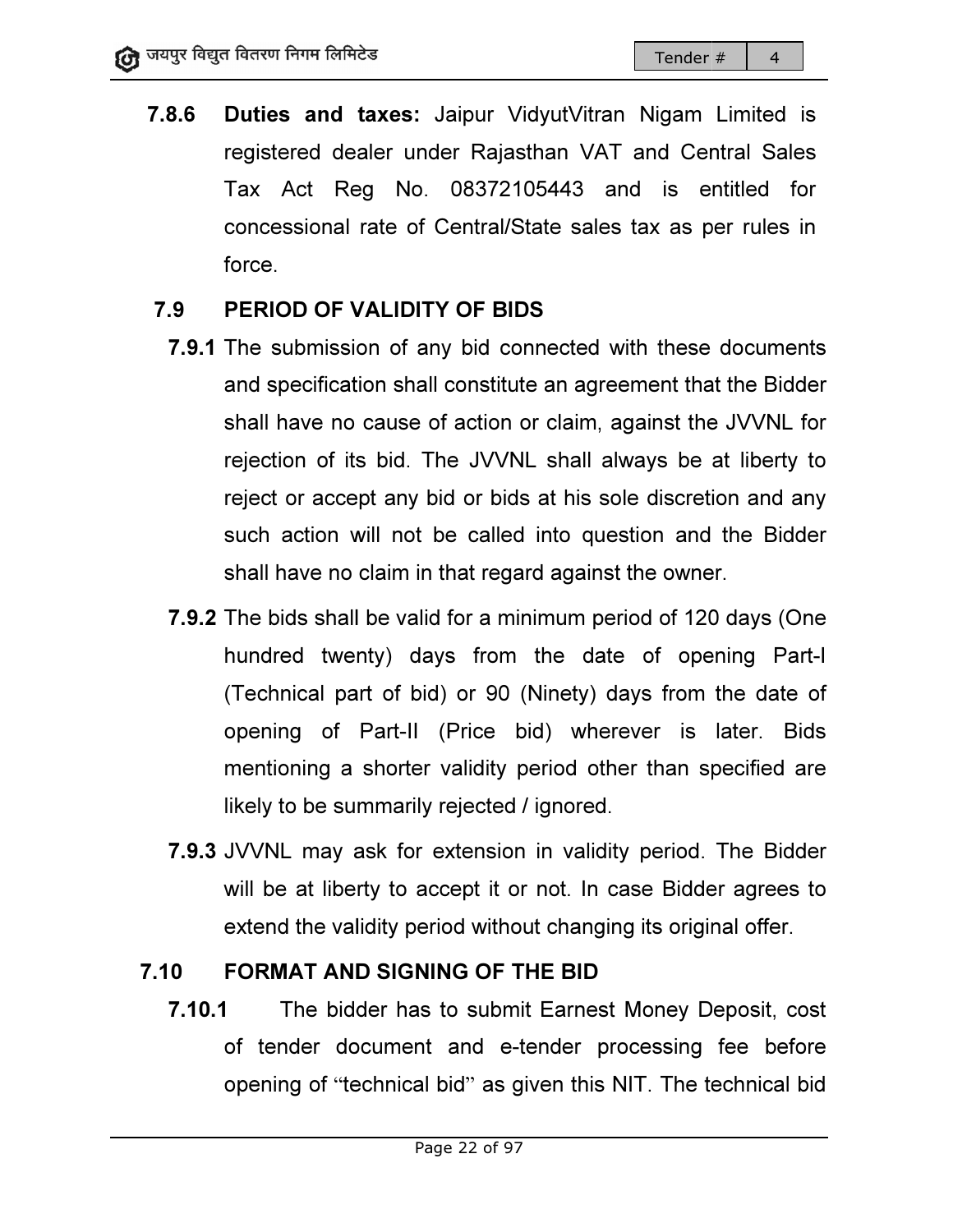and financial bid shall be submitted on the website<br><u>https://www.eproc.rajasthan.gov.in</u>. https://www.eproc.rajasthan.gov.in

- 7.10.2 All copies of the bid shall be typed or clearly hand written and shall be signed (all the pages) by a person duly authorized to sign on behalf of the bidder, in token of acceptance of all the terms and conditions of the bidding document. This authorization shall consist of a written confirmation as specified in the bidding document and shall be attached to the bid written and shall be signed (all the pages) by a person duly<br>authorized to sign on behalf of the bidder, in token of<br>acceptance of all the terms and conditions of the bidding<br>document. This authorization shall consist of a a<br>
e web<br>
early haverson d<br>
berson d<br>
berson d<br>
token<br>
he bidd<br>
a wrif<br>
nd shal<br>
asures,<br>
initialled<br>
d place<br>
and mu<br>
his usu<br>
hould al<br>
iull nam<br>
irm nam<br>
s) of t<br>
ative(s).<br>
d with t<br>
Preside<br>
person
- 7.10.3 Any amendments such as cuttings, erasures, or 3 Any amendments such as cuttings, erasures, or<br>overwriting shall only be valid, if they are signed or initialled by the authorized person signing the bid. authorized

### 7.11 SIGNATURE OF THE BIDDER

- 7.11.1 The bid must contain the name, address and place of I The bid must contain the name, address and place of<br>business of the person or persons making the bid and must be signed and sealed by the Bidder under his usual signature. The name(s) of all the persons signing should also be typed or printed below the signature.
- 7.11.2 Bid by a partnership must be furnished with full names of all partners and be signed with the partnership firm name,<br>
followed by the signature(s) and designation (s) of the<br>
authorized partner(s) or other authorized representative(s).<br>
Bids by corporation/ company must be sig followed by the signature(s) and designation (s) of the authorized partner(s) or other authorized representative(s). be signed and sealed by the Bidder under his usual<br>signature. The name(s) of all the persons signing should also<br>be typed or printed below the signature.<br>2. Bid by a partnership must be furnished with full names<br>of all par
- 7.11.3 Bids by corporation/ company must be signed with the legal name of the corporation/ company by the President, Managing Director or by the Secretary or other person or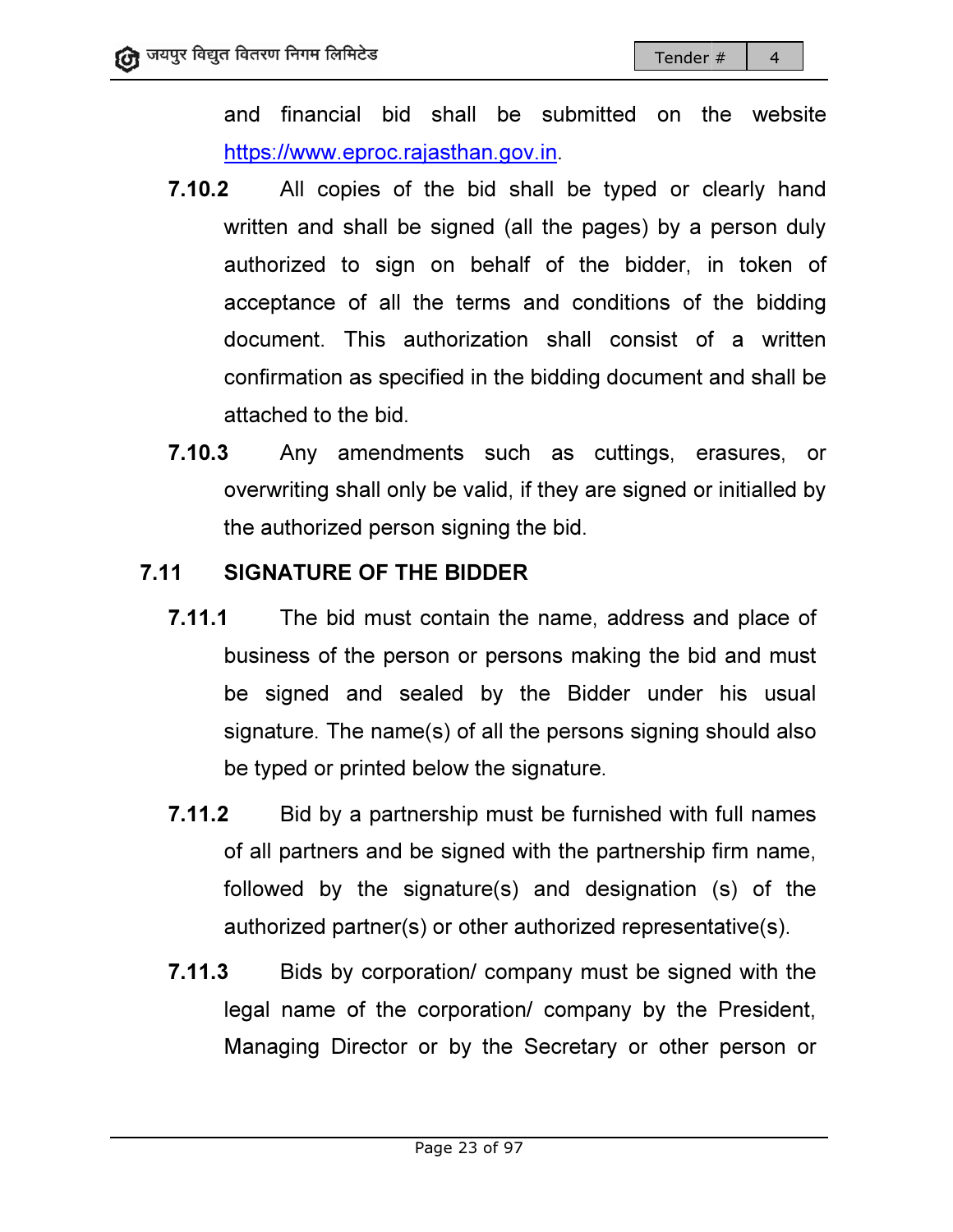persons authorized to sign the bid on behalf of such corporation/company corporation/company.

- **7.11.4** A bid signed by a person who affixes to his signature the word 'President', 'Managing Director' 'Secretary', 'Agent'<br>or other designation without disclosing his principal will be<br>liable to be summarily rejected.<br>Satisfactory evidence of the authority of the person or other designation without disclosing his principal will be liable to be summarily rejected.
- 7.11.5 Satisfactory evidence of the authority of the person signing on behalf of the Bidder shall be furnished with the<br>bid.<br>Sum The Bidder's name stated on the proposal shall be bid.
- 7.11.6 The Bidder's name stated on the proposal shall be exact legal name of the firm/agency.
- 7.11.7 Erasures or other changes in the bid documents shall bear the initials of the person signing the bid.
- 7.11.8 Bids not conforming to the above requirements of signing shall be disqualified. Frasures or other changes in the<br>bear the initials of the person signing the<br>Bids not conforming to the abc<br>signing shall be disqualified.

### 7.12 DEADLINE FOR THE SUBMISSION OF BIDS

- 7.12.1 Bids must be submitted by the bidders on the website l Bids must be submitted by the bidders on the website<br><u>https://www.eproc.rajasthan.gov.in</u>at the address and earlier than the date and time specified in the NIT.
- **7.12.2** Change in date of submission and opening of bids if any shall also be placed on the JVVNL websites immediately. However, if the modifications in bidding document, 2 Change in date of submission and opening of bids if any<br>shall also be placed on the JVVNL websites immediately.<br>However, if the modifications in bidding document,<br>specifications of goods and service are substantial, fres publication of original bid inquiry may also be issued.
- publication of original bid inquiry may also be issued.<br>**7.12.3** The JVVNL on its discretion, reserves right to extend the deadline for the submission of bids.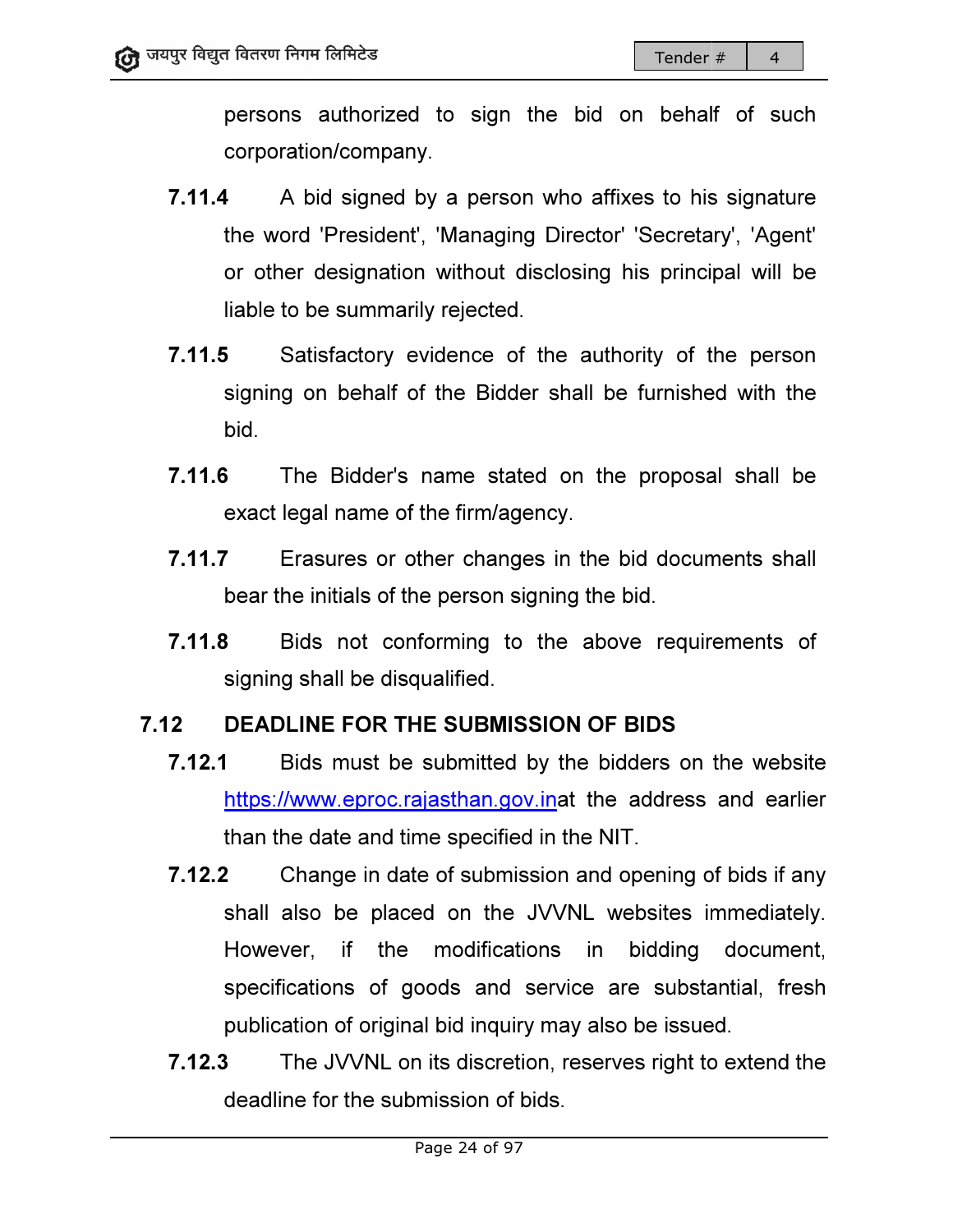# 7.13 DELAYED/ LATE BIDS

The tendering authority shall not consider any bid that arrives after<br>the deadline (date & time) for submission of bids as mentioned in the deadline (date & time) for submission of bids as mentioned in the NIT. Any bid received by the tendering authority after the<br>deadline for submission of bids shall be declared as late and<br>returned unopened to the Bidder.<br>**RECEIPT OF TENDERS/ BIDS**<br>**1.** Access to the bids is strictly r deadline for submission of bids shall be declared as late and returned unopened to the Bidder. **Example 18 Tender # 14**<br> **Example 17 TE BIDS**<br>
Forty shall not consider any bid that arrives<br>
& time) for submission of bids as mention<br>
received by the tendering authority after<br>
tission of bids shall be declared as lat

# 7.14 RECEIPT OF TENDERS/ BIDS

- **7.14.1** Access to the bids is strictly restricted and will be provided only to the concerned officers of JVVNL doing the evaluation.
- 7.14.2 Bids received by modes other than submission on **2** Bids received by modes other than submission on<br><u>https://www.eproc.rajasthan.gov.in</u> website and prescribed in this tender document shall not be considered.

# 7.15 WITHDRAWAL, SUBSTITUTION AND MODIFICATION OF **BIDS**

A Bidder may substitute or modify its bid after it has been<br>submitted but prior to the deadline prescribed for submission of submitted but prior to the deadline prescribed for submission of bids as per the e-tendering process but bidder cannot withdraw his bid after submitting it once. is strictly restricted and will be provided<br>officers of JVVNL doing the evaluation.<br>
The modes other than submission on<br>
than.gov.in website and prescribed in this<br>
mot be considered.<br>
UBSTITUTION AND MODIFICATION OF<br>
the

# 7.16 BID OPENING

- opening.
- 7.16.1 The designated Procurement Committee will perform the bid opening.<br> **7.16.2** The tendering authority shall conduct the bid opening at the address, date and time specified in the NIT. 7.16.2 The tendering authority shall conduct the bid opening at the address, date and time specified in the NIT.
- 7.16.3 All the bids received up to the specified time and date in response by all the bidders shall be opened by the members of the designated Procurement Committee after entering their corresponding credentials (login id and digital signatures) in the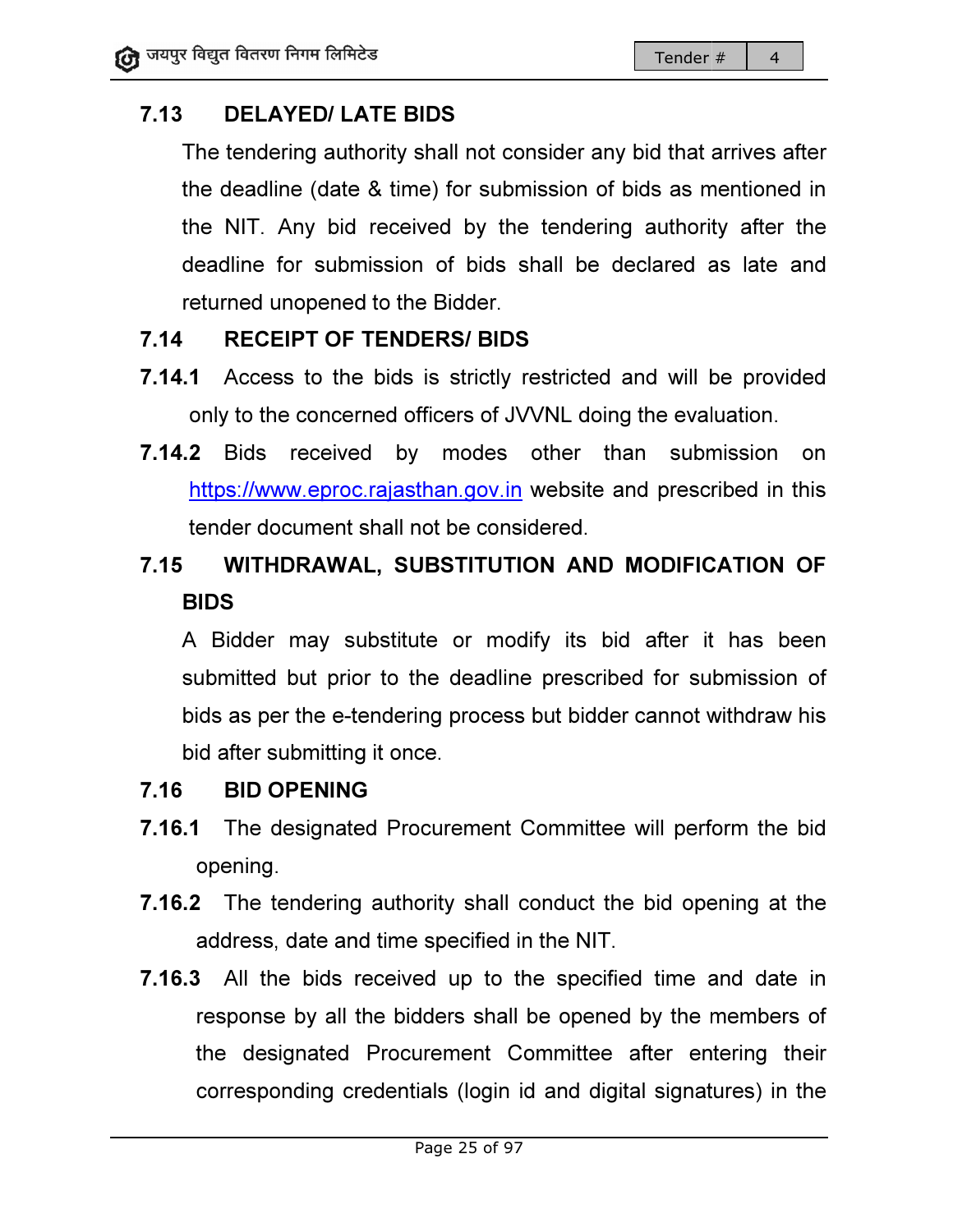website <u>https://www.eproc.rajasthan.gov.in</u>at the specified place, date and time in the presence of bidders or their authorized representatives who may choose to be present.

- 7.16.4 All Envelopes containing financial/ technical bids shall be signed with date by the members of the Committee in token of verification of the fact that they are sealed. The envelopes shall be numbered as 1/n, where ' signed with date by the members of the Committee in token of verification of the fact that they are sealed. The envelopes shall be numbered as 1/n, where '1' denotes the serial number of the bidder at which the bid envelop has been taken and 'n' denotes the total number of pages received available in the envelope by the prescribed time. **inat the specified place,**<br>ders or their authorized<br>resent.<br>technical bids shall be<br>e Committee in token of<br>ed. The envelopes shall<br>the serial number of the
- 7.16.5 No bid shall be rejected at bid opening except for delayed/ late bids; alternative bids, bids not accompanied with the required evidencesregarding documents, EMD, and e-tender processing fees. prescribed time.<br>Jo bid shall be rejected at bid opening except for delayed/ late<br>›; alternative bids, bids not accompanied with the required deposition of cost of tender
- 7.16.6 The Tendering authority shall prepare a record of the bid opening that shall include, name of the bidder and whether there is a withdrawal, substitution, or modification; the bid price, per lot if applicable, any discounts and offers if permitted; and the presence or absence of Tender fee, EMD. The bidder 's representatives who are present shall be required to sign the attendance sheet. The omission of a bidder record shall not invalidate the contents and effect of the record. Fendering authority shall prepare a record of the bid<br>that shall include, name of the bidder and whether there<br>drawal, substitution, or modification; the bid price, per lot<br>able, any discounts and offers if permitted; and Tender  $\#$  14 lates<br>
<u>Tender</u>  $\#$  14<br>
<u>Institutions</u> and the specified p<br> **ps://www.eproc.rajasthan.gov.inat** the specified p<br>
time in the presence of bidders or their autho<br>
tives who may choose to be present.<br>
Elopes
- 7.16.7 Only the cover containing "Technical Bid" shall be opened first. The cover containing "Financial Bid" shall be kept intact and safe and shall be opened later on the specified date and time which shall be intimated to the bidders who qualify in the evaluation of technical bids. The omission of a bidder's signature on the<br>validate the contents and effect of the record.<br>r containing "Technical Bid" shall be opened<br>ntaining "Financial Bid" shall be kept intact and<br>e opened later on the specified dat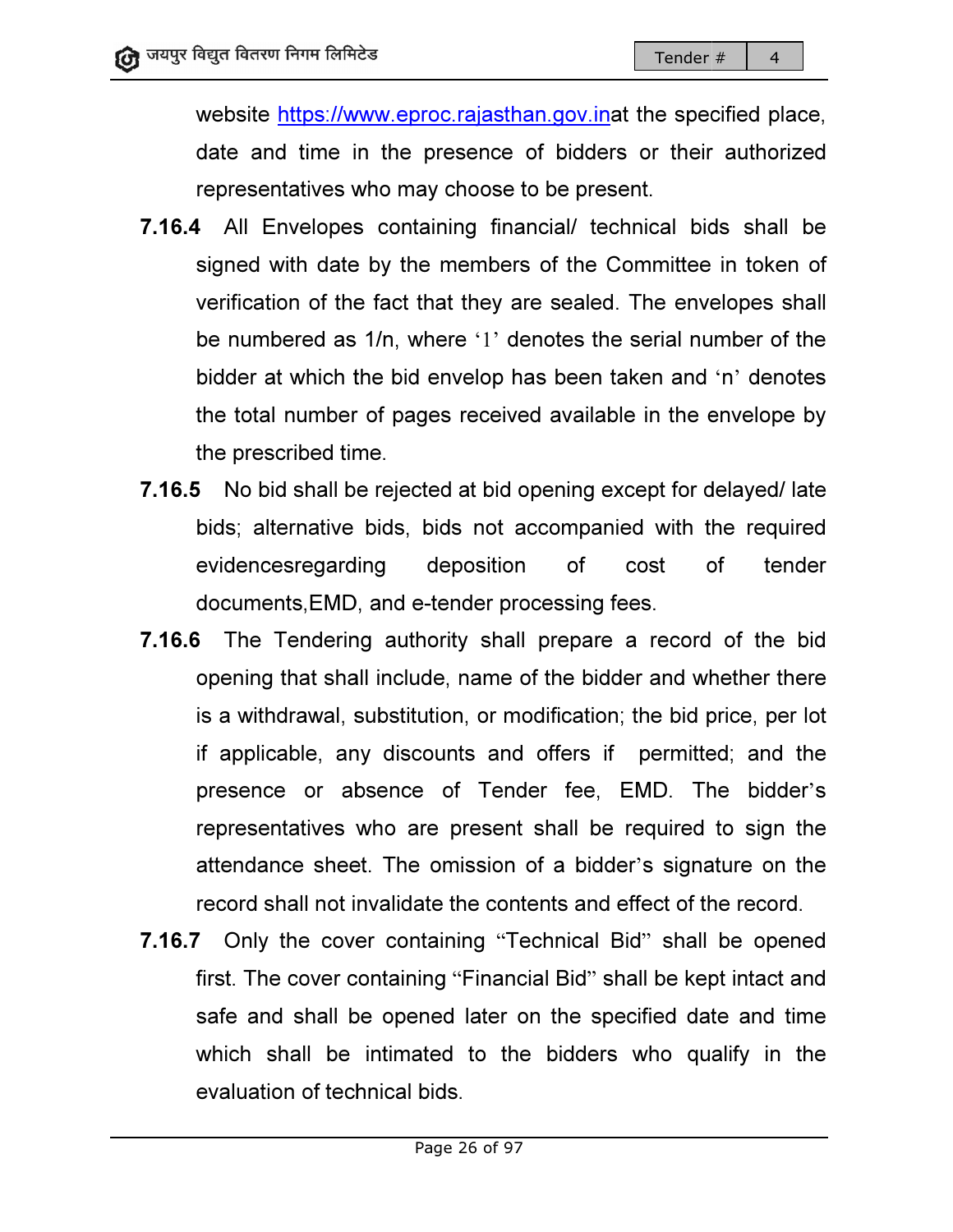- **7.16.8** The details of deposit of tender fee, EMD and processing fees with each bid shall be read out loudly.
- 7.16.9 A list of names of the representatives of the biding firms with each bid shall be read out loudly.<br>• A list of names of the representatives of the biding firms<br>present at the time of opening of tenders shall be prepared and read out and got signed by the respective representatives. esentatives of the biding firms<br>in the biding firms<br>of tenders shall be prepared and<br>spective representatives.<br>aluate each bid that has been<br>ne evaluation, to be substantially<br>authority shall use all the criteria<br>ection: "

### 8 .EVALUATION OF BIDS EVALUATION OF

- 9.1.1 The tendering authority shall evaluate each bid that has been<br>determined, up to the stage of the evaluation, to be substantially<br>responsive.<br>8.1.2 To evaluate a bid, the tendering authority shall use all the criteria determined, up to the stage of the evaluation, to be substantially responsive.
	- 8.1.2 To evaluate a bid, the tendering authority shall use all the criteria and methodologies defined in section: bids" of this bidding document.

## 8.2 EVALUATION OF TECHNICAL BIDS EVALUATION

- 8.2.1 The initial technical evaluation shall be completed by the designated Procurement Committee as early as possible after opening of technical bids.
- 8.2.2 The number of firms qualified in technical evaluation, if less than three, and it is considered necessary by the tendering authority to continue with the bid process, reasons shall be recorded in writing; otherwise fresh bids may also be invited. designated Procurement Committee as early as possible<br>opening of technical bids.<br>The number of firms qualified in technical evaluation, if less<br>three, and it is considered necessary by the tendering authori<br>continue with t **Tender #** 1479 interacts and the control of the control of the celestials of deposit of tender fee, EMD and processing feed and bid shall be read out loudly.<br>
list of names of the representatives of the biding fiim that
- 8.2.3 After approval of the technical evaluation by tendering authority, the firms which qualified in the technical evaluation shall be informed in writing about the date, time and place of opening of their financial bids.
- 8.2.4 The firms which could not qualify in technical evaluation will be informed about this fact. Their financial bid will be returned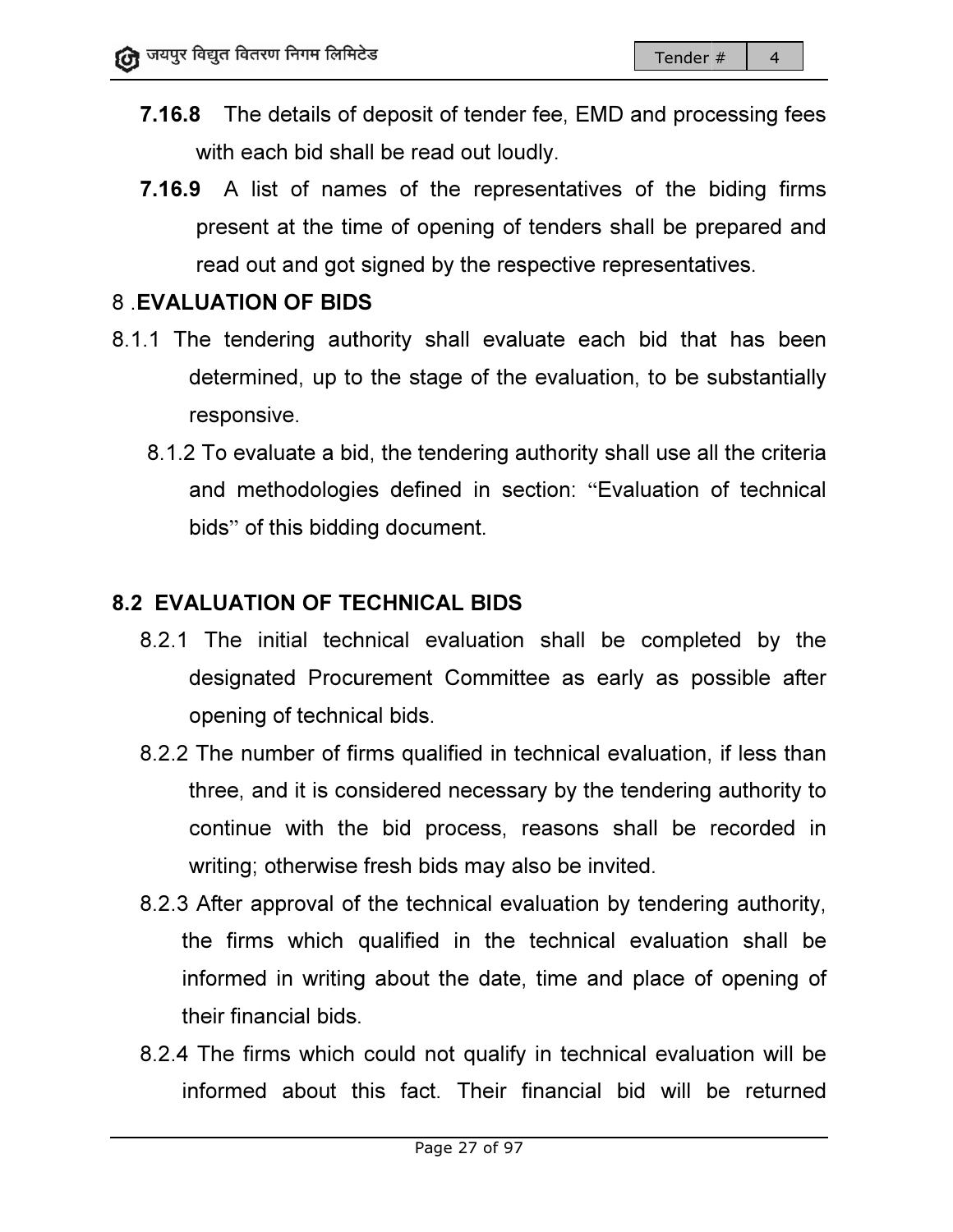unopened and EMD unopened EMD shall be refunded after completion of the bidding process i.e. award of the contract to the successful bidder.

- 8.2.5 The Tendering Authority will carry out a detailed evaluation of the bidding process i.e. award of the contract to the successful bidder.<br>5 The Tendering Authority will carry out a detailed evaluation of the<br>bids as per criteria prescribed under Eligibility Criteria mentioned in the RFP and on the basis of documentsenclosed with technical bid. completion of the<br>successful bidder.<br>ed evaluation of the<br>Criteria mentioned<br>enclosed with the
- 8.2.6 In order to determine whether the bidders are qualified and whether the technical aspects are substantially responsive to the requirements set forth in the bidding documents, the Tendering whether the technical aspects are substantially responsive to the requirements set forth in the bidding documents Authority will examine the information supplied by the Bidders.

### 8.3 EVALUATION OF FINANCIAL BIDS EVALUATION

- 8.3.1 The financial bids of bidders who qualified in technical evaluation shall be opened at the notified time, date and place by the members of the designated Procurement Committee in the presence of the bidders or their representatives who choose to be present. Financial bids of bidders who qualified in technical evaluation shall be opened at the notified time, date and place by the members of the designated Procurement Committee in the presence of the bidders or their representa **Example 18 Tender # 14**<br>
Ill be refunded after completion of<br>
oril of the contract to the successful bio<br>
will carry out a detailed evaluation cribed under Eligibility Criteria mentit<br>
basis of documentsenclosed with<br>
wh
- 8.3.2 The process of opening, marking and signing on envelops and offers of financial bids shall be similar to that of technical bids.
- 8.3.3 The names of the firms, the rates given by them and conditions if any, shall be read out and recorded in the tender opening register.
- 8.3.4 Conditional bids are liable to be rejected.
- 8.3.4 Conditional bids are liable to be rejected.<br>8.3.5 For calculation of lowest price offer, aggregate of commission charges in column (i) of the BOQ under all payment modes shall<br>be considered. The bidder with least value of aggregate of be considered. The bidder with least value of aggregate commission charges (in Rs.) under all modes as mentioned in BOQ shall be declared as L1.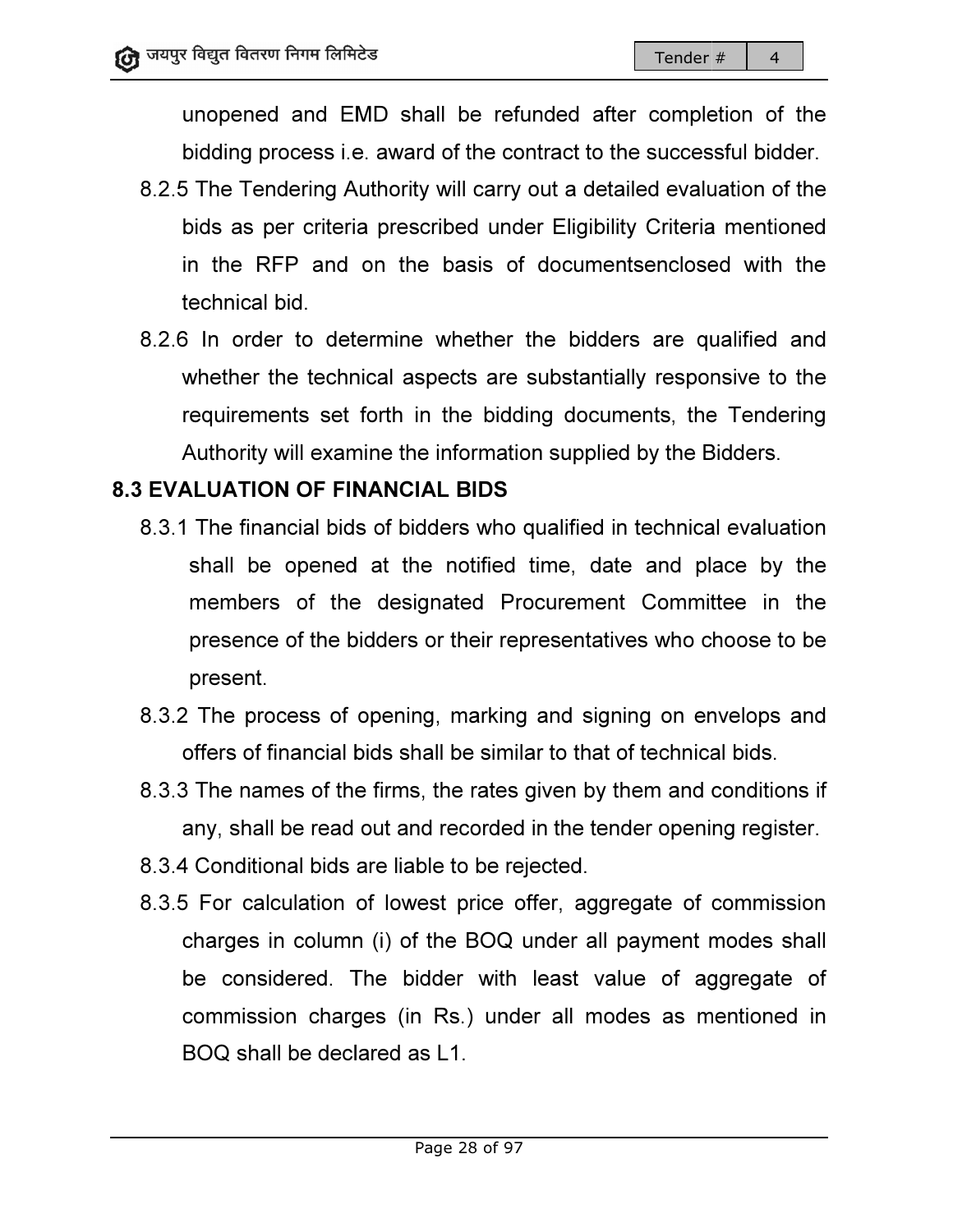- 8.3.6 The offers shall be evaluated and marked L1, L2 and L3 etc. L1 being lowest offer and then others in ascending order. d and marked L1, L2 and L3 etc. L1<br>hers in ascending order.<br>sion charges in column (i) are same
- 8.3.7 If the aggregate of commission charges in column (i) are same<br>for two bidders, then bidder with lowest value of Net banking for two bidders, then bidder with lowest value of Net banking transaction charges in Rs. shall be considered as L1 bidder.
- 8.3.8 The competent Procurement Committee shall prepare a comparative statement in tabular form and its report on evaluation of financial bids with its recommendationsshall be forwarded to the tendering authority forsanction of the best offer. npetent Procurement Committee shall prepare a<br>estatement in tabular form and its report on the<br>of financial bids with its recommendationsshall be the
- 8.3.9It shall be ensured that the offer recommended for sanction is 9lt shall be ensured that the offer recommended for sanction is<br>justifiable looking to the prevailing market rates of the goods or service required to be procured.

The bidders may note that JVVNL is not bound to accept the lowest financial offer.

Note: If the bidder quotes zero or null value against any of the item(s) of the Price Schedule, the same shall be adjusted and considered upto the maximum price quoted by any of the bidders against respective item. In this case the L1 evaluated bye-proc system shall deviate and shall not be considered to be valid. In the bidder quotes zero or null value against any of the bidder quotes zero or null value against any of the Schedule, the same shall be adjusted an<br>sidered upto the maximum price quoted by any of the<br>rs against respecti Tender  $*$ <br>  $*$ <br>
tender  $*$ <br>
the offers shall be evaluated and marked L1, L2 and L3 et<br>
ng lowest offer and then others in ascending order.<br>
the aggregate of commission charges in column (i) are s<br>
two bidders, then bidde

# 8.4 CORRECTION OF ARITHMETIC ERRORS

- 8.4.1 Provided that the bid is substantially responsive, the competent Procurement Committee shall correct arithmetical errors on the following basis:
	- i. If there is a discrepancy between the unit price and the total price that is obtained by multiplying the unit price and quantity,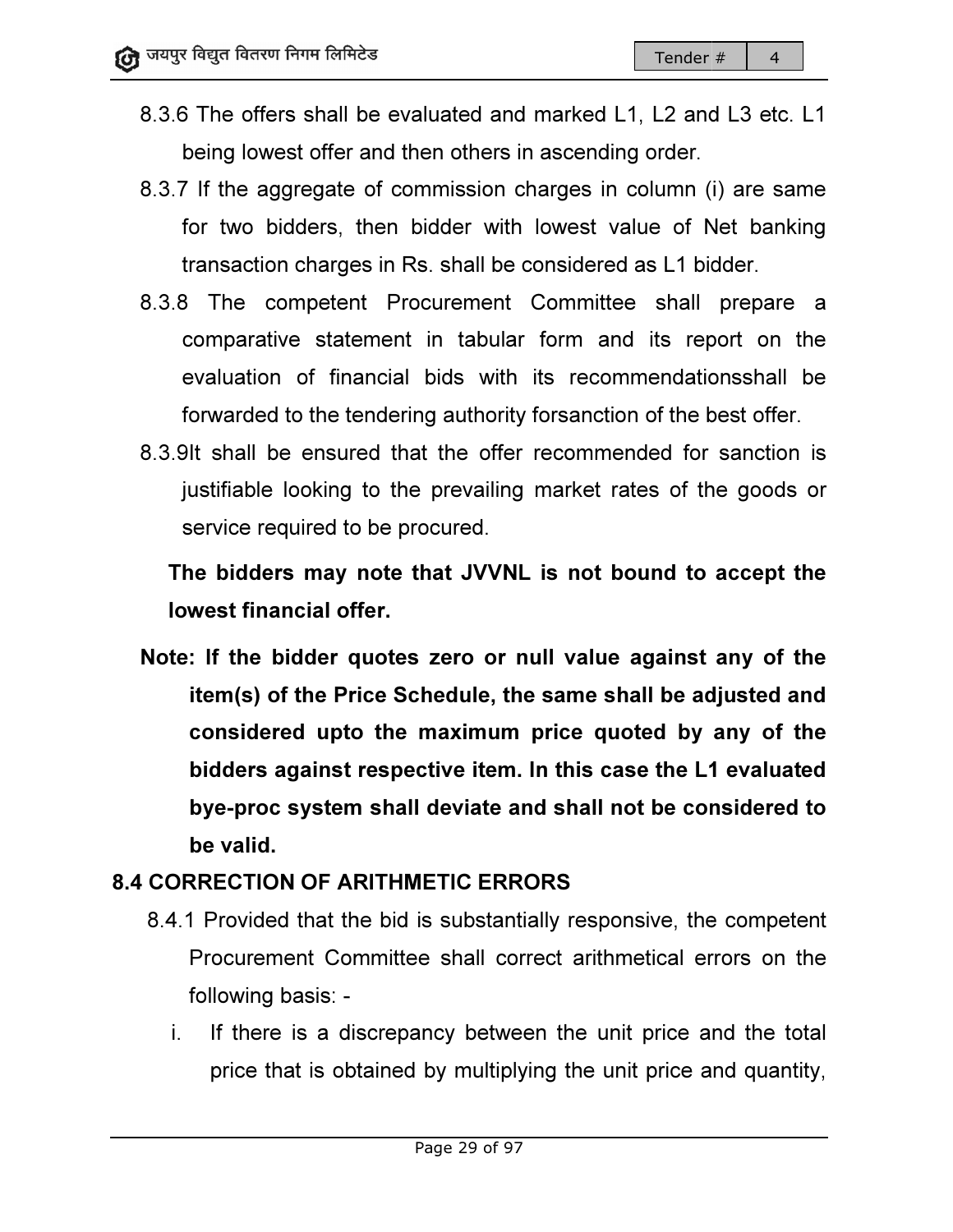the unit price shall prevail and the total price shall be corrected, unless in the opinion of the tendering authority obvious misplacement of the decimal point in the unit price, in which case the total price as quoted shall govern and the unit price shall be corrected unit price shall prevail and the total price shall k<br>ess in the opinion of the tendering authority<br>ious misplacement of the decimal point in the<br>ch case the total price as quoted shall govern<br>e shall be corrected. there is an

- ii. If there is an error in a total corresponding to the addition or<br>subtraction of subtotals, the subtotals shall prevail and the total subtraction of subtotals, the subtotals shall prevail and the total shall be corrected; and
- iii. If there is a discrepancy between words and figures, the amount in words shall prevail, unless the amount expressed in words is related to an arithmetic error, in which case the amount in figures shall prevail subject topointi and ii above. corrected; and<br>is a discrepancy between words and figures, the<br>in words shall prevail, unless the amount expressed in<br>s related to an arithmetic error, in which case the<br>in figures shall prevail subject topointi and ii abo the subtotals shall prevail and the t<br>icy between words and figures,<br>revail, unless the amount expresse<br>arithmetic error, in which case<br>revail subject topointi and ii above.

#### 8.5 NEGOTIATIONS

- 8.5.1 As a general rule, negotiations after opening of bids would be discouraged. However, negotiations may be undertaken in exceptional circumstances, as under: discouraged. However, negotiations may be undertaken in exceptional circumstances, as
	- \* When the quoted rates have wide variations and are much higher than the market rates prevailing at the time of opening of bids.
- 8.5.2 Negotiations shall not make original offer of the bidder ineffective.
- 8.5.3 Negotiations shall be conducted with the lowest bidder (L1) only and by information given in writing with a minimum period of 3 days (in case of a local bidder) and 7 days (in case of an outstation bidder) shall be given for response in writing and in sealed cover. In case of urgency the tender sanctioning PC may reduce the notice period for negotiations, provided the bidder receives the information regarding holding negotiations. Translation at the priority of the the complete  $x = 4$ <br>
the unit price shall prevail and the total price is all be corrected,<br>
unless the total price as quoted shall govern and the unit price, in<br>
which case the total pri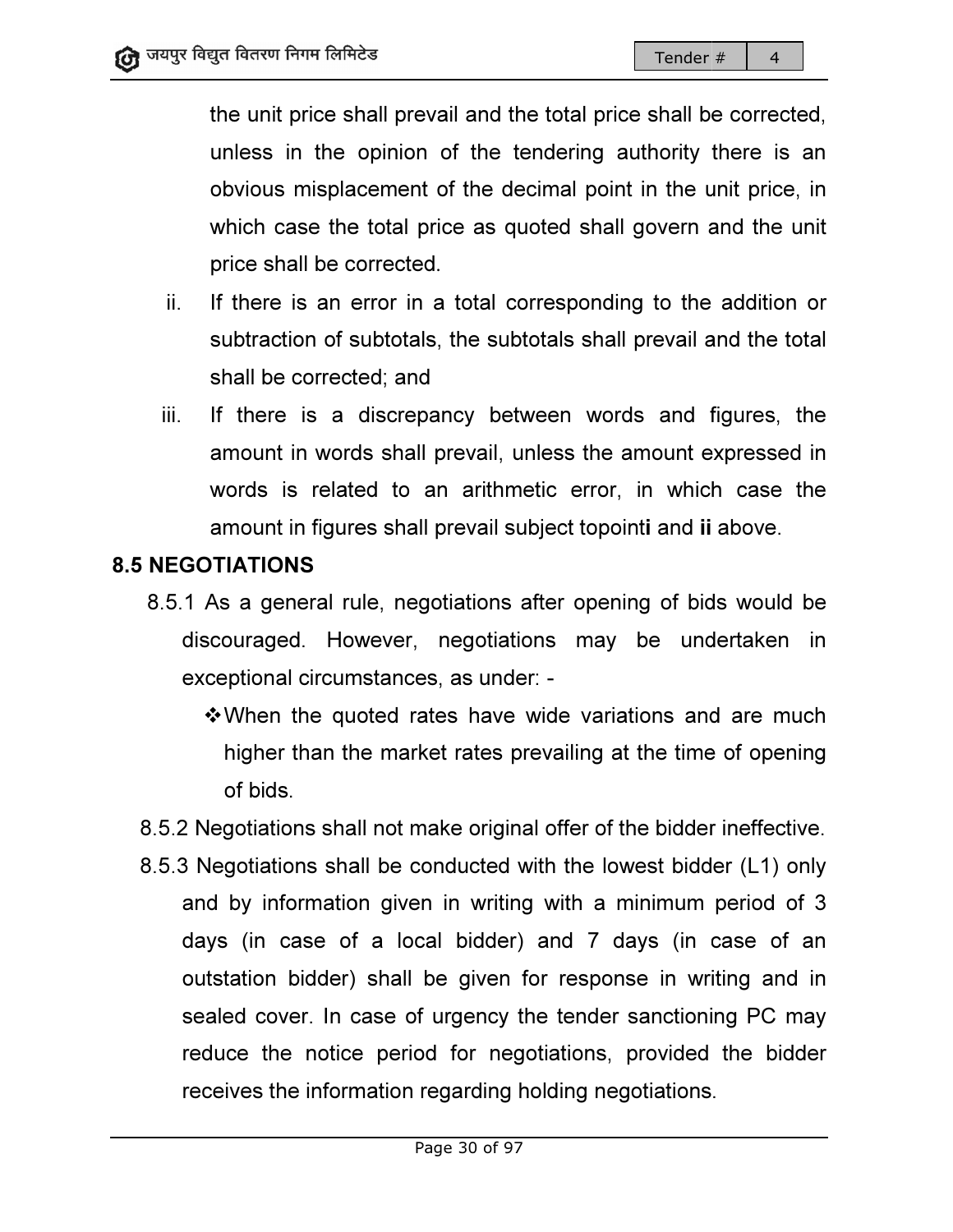- 8.5.4 In case the lowest/ best bidder does not reduce his rates in response to negotiations or the rates so reduced are still considered to be higher, the tender sanctioning Procurement Committee may decide to make a written counter offer to the lowest/ best bidder. If the lowest/ best bidder does not accept the counter offer given by the Procurement Committee, the Procurement Committee may recomme repeat the process to make the same counter offer to second repeat the process to make the same counter offer to second<br>lowest/ best bidder and so on to third, fourth lowest/ best bidder, etc. till any bidder accepts it. st/ best bidder does not reduce his rates in<br>tiations or the rates so reduced are still<br>higher, the tender sanctioning Procurement be higher, the tender sanctioning Procurement<br>hay decide to make a written counter offer to the<br>bidder. If the lowest/ best bidder does not accept the<br>r given by the Procurement Committee, the<br>Committee may recommend rejec
- **9. Rejection of bids:** The bid may be considered as rejected /nonresponsive on account of any of the followings*:* 
	- i. Any action on the part of the bidder to revise the rates/prices and modification in technical or commercial substance of original offersubsequent to opening of tender.
	- ii. Submission of any supplementary information unless & otherwise asked for by the bidder after opening of the Bid may result in rejection of the Bid and may also debar him from submission of Bid to JVVNL at least for a year.
- iii. The JVVNL reserves the right to accept or reject any bid, and to The JVVNL reserves the right to accept or reject any bid, and to<br>cancel the bidding process and reject all bids at any time prior to award of contract, without thereby incurring any liability to the affected bidder or bidders or any obligation to inform the affecte<br>bidder or bidders of the grounds for the JVVNL's action. bidder or bidders of the grounds for the of the Bid may result in<br>im from submission of Bid<br>or reject any bid, and to<br>l bids at any time prior to<br>urring any liability to the<br>ion to inform the affected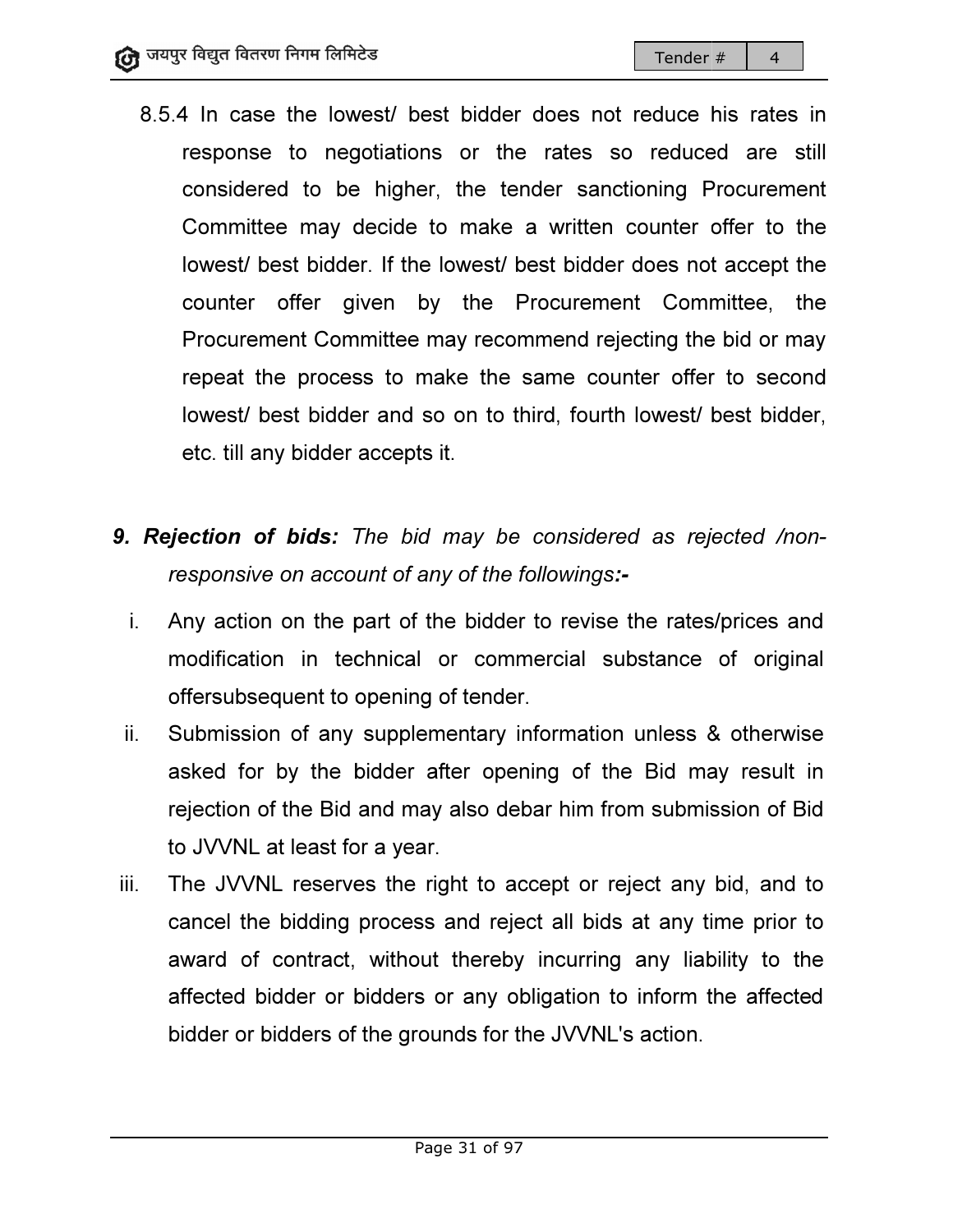- iv. In case of bidder not furnishing the desired information in the desired format the bid/offer may be rejected.
- v. In case of loose / tagged/ box-filed bid the bid /offer may be rejected.
- vi. In case of bidder not adhering to the format of financial offer given with this document the bid / offer may be rejected.
- vii. In case of any foot note or explanatory statement in the financial offer the bid/offer may be rejected.
- viii. In case of any cover letter with financial offer comprising any supplementary statement or discount or any condition the bid / offer may be rejected. filed bid the bid /offer may be<br>he format of financial offer given<br>ay be rejected.<br>natory statement in the financial<br>financial offer comprising any<br>unt or any condition the bid / offer<br>n the price bid the bid / offer may<br>a
- ix. In case of any calculation mistake in the price bid the bid  $\prime$  offer may be rejected.
- x. In case of any miss apprehension at bidder level which consequen In case of any miss apprehension at bidder level which consequent<br>to wrong price bidding , JVVNL reserve the right to reject the bid or take necessary loading / unloading to arrive the correct price as per perception of JVVNL / tender specification. Accordingly the bidders take necessary loading / unloading to arrive the correct price as per<br>perception of JVVNL / tender specification. Accordingly the bidders<br>are advised to ask to clarify about any mis-apprehension before bidding. No excuse shall be considered in this regard.
- bidding. No excuse shall be considered in this regard.<br>xi. The zero priced or null value price bid / bid component, offer may also be rejected.

### *10. Signing of agreement*

On receipt of Letter of award from JVVNL, the successful bidder shall enter into an agreement with JVVNL by jointly signing draft of the agreement based on the terms sheet, detailed in<br>Section-II and Section-III will be forwarded to the successful bidder Section-II and Section-III will be forwarded to the -apprehension before<br>regard.<br>:omponent, offer may<br>he successful bidder<br>y jointly signing. The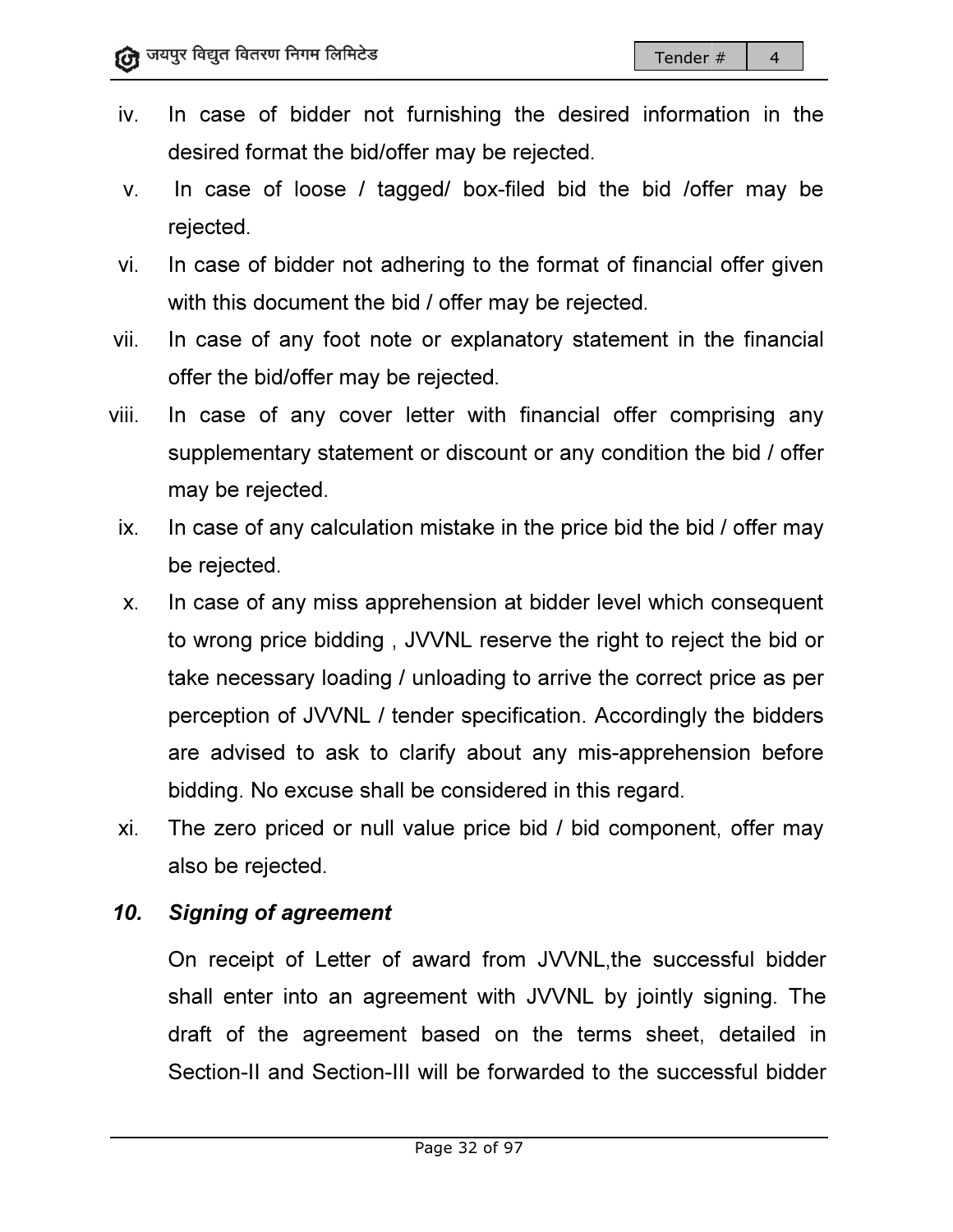for execution. The agreement will be executed within fifteen days for execution. The agreement will be executed within fifteen days<br>thereafter. The person to sign the agreement must be duly authorized by the Bidd authorized by the Bidding entity.

# *10. Understanding and clarifications on documents and specifications*

- i. The bidder is required to carefully examine the specifications and documents and fully aware himself about all the terms & &conditions and matters which may in any way affect the Work or the cost thereof. If any Bidder finds discrepancies or omissions in the and matters which may in any way affect the Work or the cost<br>thereof. If any Bidder finds discrepancies or omissions in the<br>specifications and documents or is in doubt as to the true meaning of any part, he shall at once request in writing for an<br>interpretation/clarification to the tendering authority. The interpretation/clarification JVVNLshall issue interpretation and clarifications as he may think fit JVVNLshall issue interpretation and clarifications as he may think fit<br>in writing. After receipt of such interpretations and clarifications, the Bidder may submit its bid but within the time and date specified in<br>the Invitation to Bid. All such interpretations and clarifications shall<br>form a part of the specifications and documents, and accompany<br>the bidder's propo the Invitation to Bid. All such interpretations and clarifications shall form a part of the specifications and documents, and accompany the bidder's proposal. to the tendering authority.
- the bidder's proposal.<br>ii. Verbal clarifications and information given by the JVVNL employee(s) or his representative(s) shall not in any way be binding on the JVVNL.

#### *11. Duties and taxes*

i. The work contract tax, Service Tax/ VAT, Sales tax at concession<br>rate of 4%, excise duty, local taxes, entry tax as applicable/ livable rate of 4%, excise duty, local taxes, entry tax as applicable/ rate of 4%, excise duty, local taxes, entry tax as applicable/ livable<br>on the goods procured from outside Rajasthan, levies, and other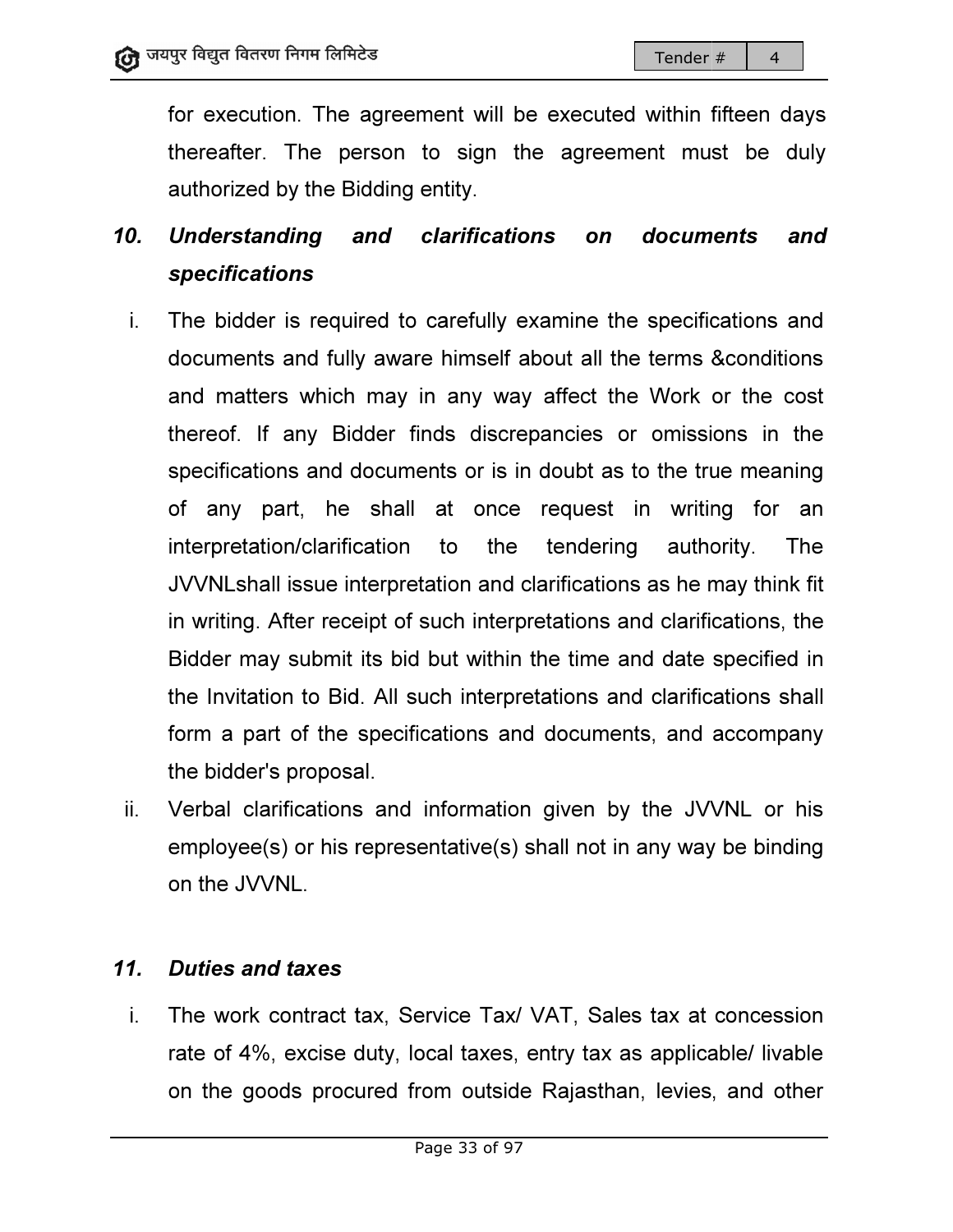liabilities of Government, if livable in respect of the transaction between the owner and the contractor under the contract on the date of opening of bids (techno-commercial) shall be treated as included in the bid price and no additional payment on this account shall be paid by JVVNL.

- ii. Income tax, surcharge on income tax and other corporate taxes including work contract tax, service tax and entry tax as applicable/ livable on the goods procured from outside Rajasthan as attracted under the law, shall be deducted at source, as per the prevailing Govt. rules by payment making authority from each bill. Necessary TDS certificate shall be issued by payment making authority. Govt. rules by payment making authority from each bill. Necessary<br>TDS certificate shall be issued by payment making authority.<br>iii. Jaipur VidyutVitran Nigam Limited is a registered dealer under ncome tax, surcharge on income tax and other corporate taxes<br>ncluding work contract tax, service tax and entry tax as applicable/<br>ivable on the goods procured from outside Rajasthan as attracted<br>under the law, shall be ded
- Rajasthan Sales tax and Central Sales tax Act and is entitled to concessional rates of Central/State sales tax as per rules in force. In accordance to above, the prices of material indicated in B.S.R. (G-schedule) include sales tax at the concessional rate of 4% and therefore for supply of material, the sales tax at actual subject to maximum of concessional rate of 4% shall only be payable. Necessary declaration Form 'C' or prescribed certificate for issued by JVVNL on completion of ordered work. accordance to above, the prices of material indicated in B.S.R.<br>schedule) include sales tax at the concessional rate of 4% and<br>refore for supply of material, the sales tax at actual subject to igam Limited is a registered dealer under<br>and Central Sales tax Act and is entitled to<br>Central/State sales tax as per rules in force.<br>ve, the prices of material indicated in B.S.R.
- availing supply of material on concessional sales tax shall be<br>issued by JVVNL on completion of ordered work.<br>Any statutory variation in existing rates of taxes /duties/<br>levies/charges during currency of contractshallbeon iv. Any statutory variation in existing rates of taxes /duties/ levies/charges during currency of contractshallbeon /to Nigam's account. However, for claiming any such statutory variation, the<br>contractor is required to furnish the documentary evidence /proof in contractor is required to furnish the documentary evidence /proof in support of the same for scrutiny and approval. Any downward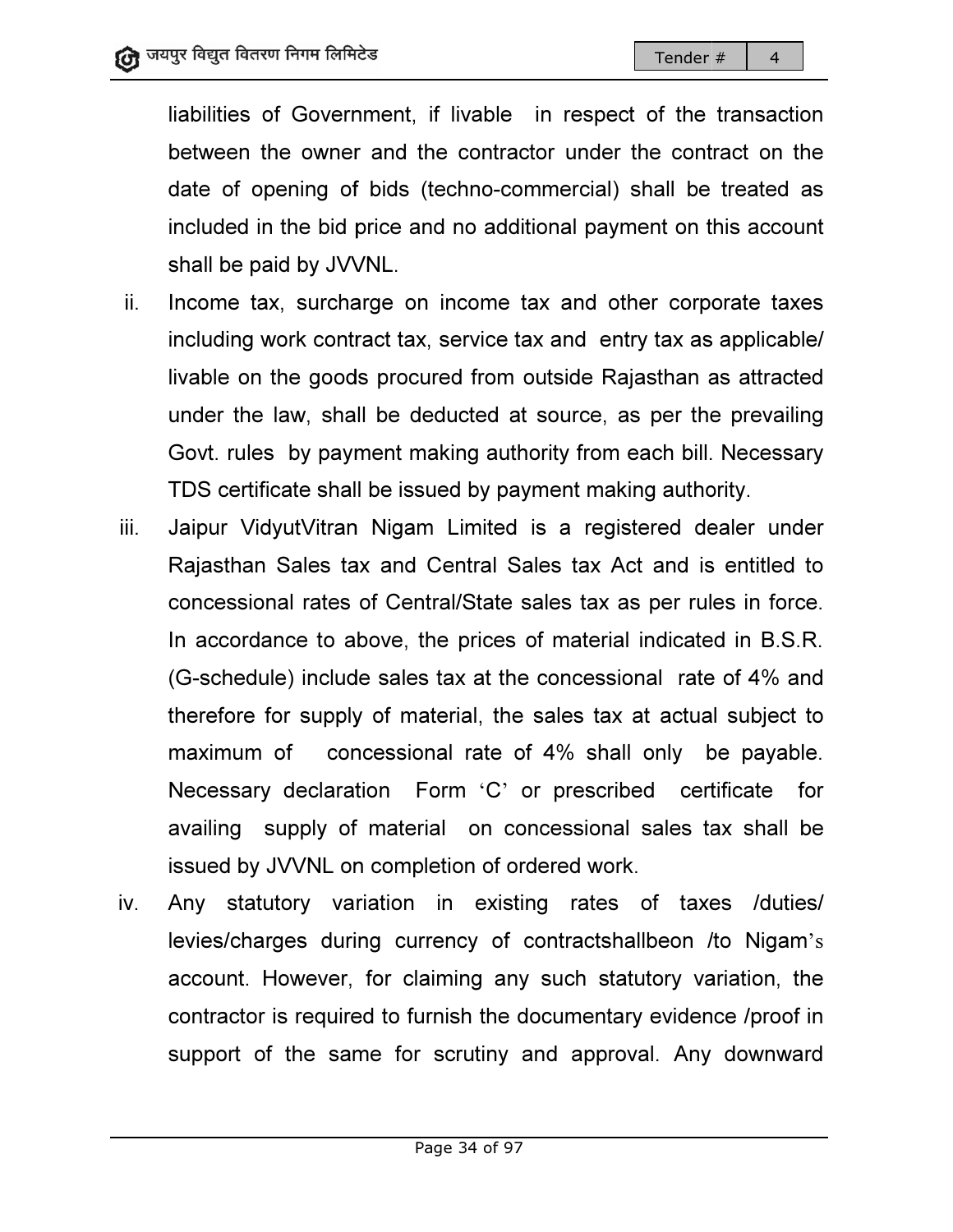variation in above rates of taxes/duties/levies shall also be passed to JVVNL.

#### *12. Policy for bids under consideration bids under*

Bids shall be deemed to be under consideration immediately after they are opened and until such time official intimation of award/rejection is made by the JVVNL to the bidders. While the bids are under consideration, bidders or their representatives or other interested parties are advised to refrain from contacting by any means, the JVVNL or his employees/ representatives on matters related to the bids under consideration, in the event of such happening the bidders proposal may be declared as rejected happening the irrespective of his selection or rejection on the basis of conditions. The JVVNL JVVNL, if necessary, will obtain clarifications on the bids by requesting for such information from any or all the bidders, either in writing or through personal contact, as may be necessary. Bidder will not be permitted to change the substance of the bid after the bid has been opened. NL to the bidders. While the<br>s or their representatives or<br>to refrain from contacting by<br>ployees/ representatives on<br>ideration, in the event of such<br>ay be declared as rejected<br>on on the basis of the tender is if necessary, will obtain clarifications on<br>for such information from any or all the<br>j or through personal contact, as may be<br>ot be permitted to change the substance of<br>peen opened.<br>**n** and evaluation<br>ne bids to determi

### *13. Preliminary examination and evaluation*

- i. JVVNLshall examine the bids to determine whether they are complete, free from computational errors, required cost and fees have been furnished or not and whether the documents are properly signed and the bids submitted are generally in order. generally in bid after the bid has been opened.<br>*Iiminary examination and evaluation*<br>/NLshall examine the bids to determine whether they are<br>iplete, free from computational errors, required cost and fees
- ii. Prior to the detailed evaluation, the JVVNL will determine the substantial responsiveness of each bid against the bidding document..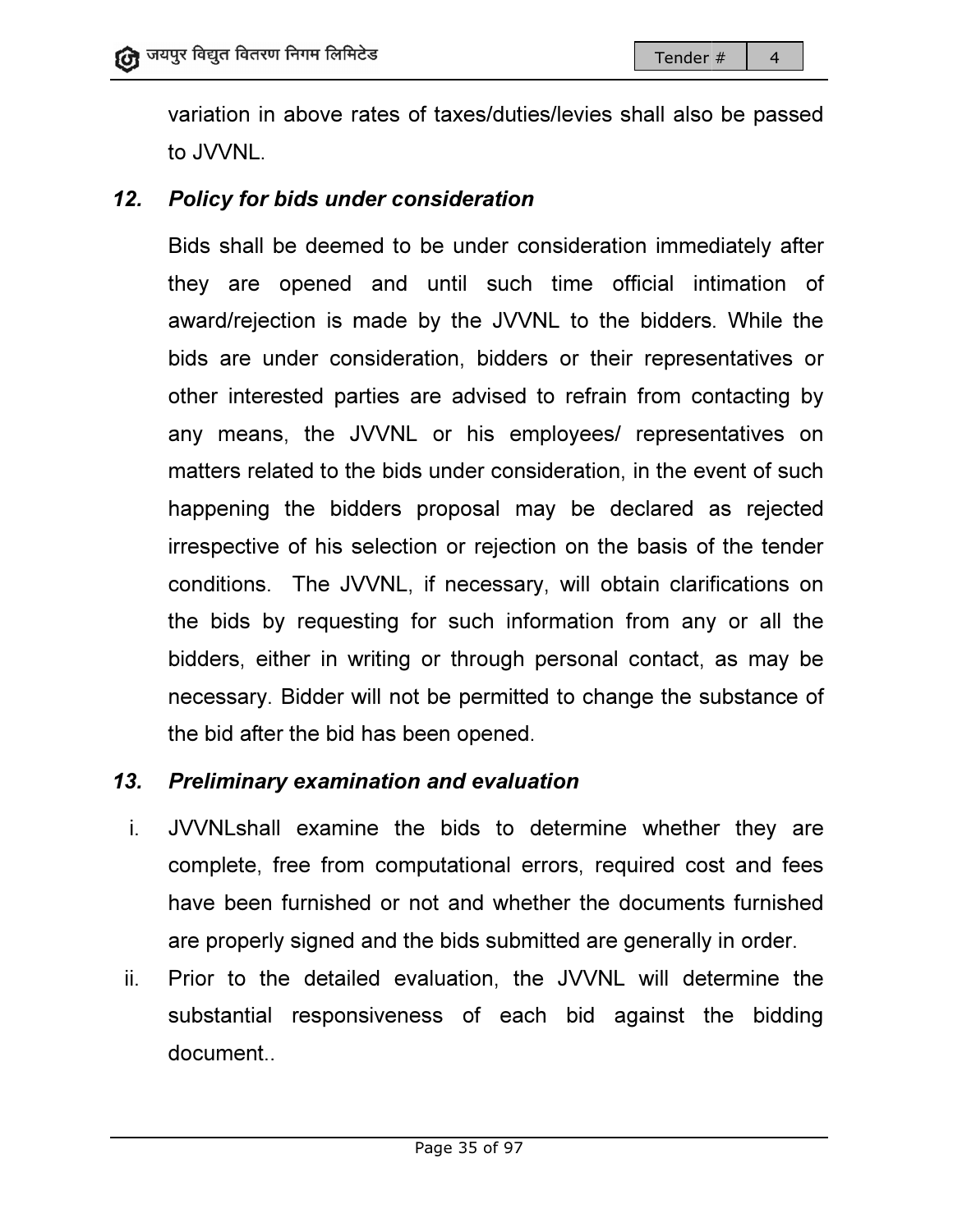- iii. For the purpose of above, a substantially responsive bid is one<br>which conforms to all the terms and conditions of the bidding which conforms to all the terms and conditions of the bidding<br>document without material deviations. A material deviation is one document without material deviations. A material deviation is one which affects in any way the prices, quality, quantity or delivery<br>period of the equipment/services/material or which limits in any way period of the equipment/services/material or which limits in any way to the responsibilities or liabilities of the bidder of any right of JVVNL as required under these specifications and documents. Determination of a bid's responsiveness shall be based on the contents of the bid itself without recourse to extrinsic evidence. Determination of a bid's responsiveness shall be based on the<br>contents of the bid itself without recourse to extrinsic evidence.<br>iv. A bid determined as not substantially responsive will be rejected or which limits in any way<br>e bidder of any right of<br>ications and documents.<br>s shall be based on the<br>o extrinsic evidence.<br>sponsive will be rejected<br>iequently by correction of<br>oted by each bidder for
- and shall not be treated responsive subsequently by correction of the non conformity by the bidder.
- the non conformity by the bidder.<br>v. Bid price shall mean the total price quoted by each bidder
- complete package in his proposal for the complete scope of works.<br>JVVNL will evaluate and compare the bids previously determined t vi. JVVNL will evaluate and compare the bids previously determined to be substantially respon substantially responsive, pursuant in the manner specified above, for each package separately.
- above, for each package separately.<br>vii. No bid shall be considered responsive if the complete requirements covered in the package are not included in the bid.

### *14. Award of contract*

- i. Notification of award of contract will be made in writing to the successful bidder. esponsive if the complete requirements<br>not included in the bid.<br>Intract will be made in writing to the<br>rded to the best qualified and the
- ii. The contract will be awarded to the best qualified and substantially responsive bidder offering the lowest evaluated bid in conformity with the requirements of these specifications and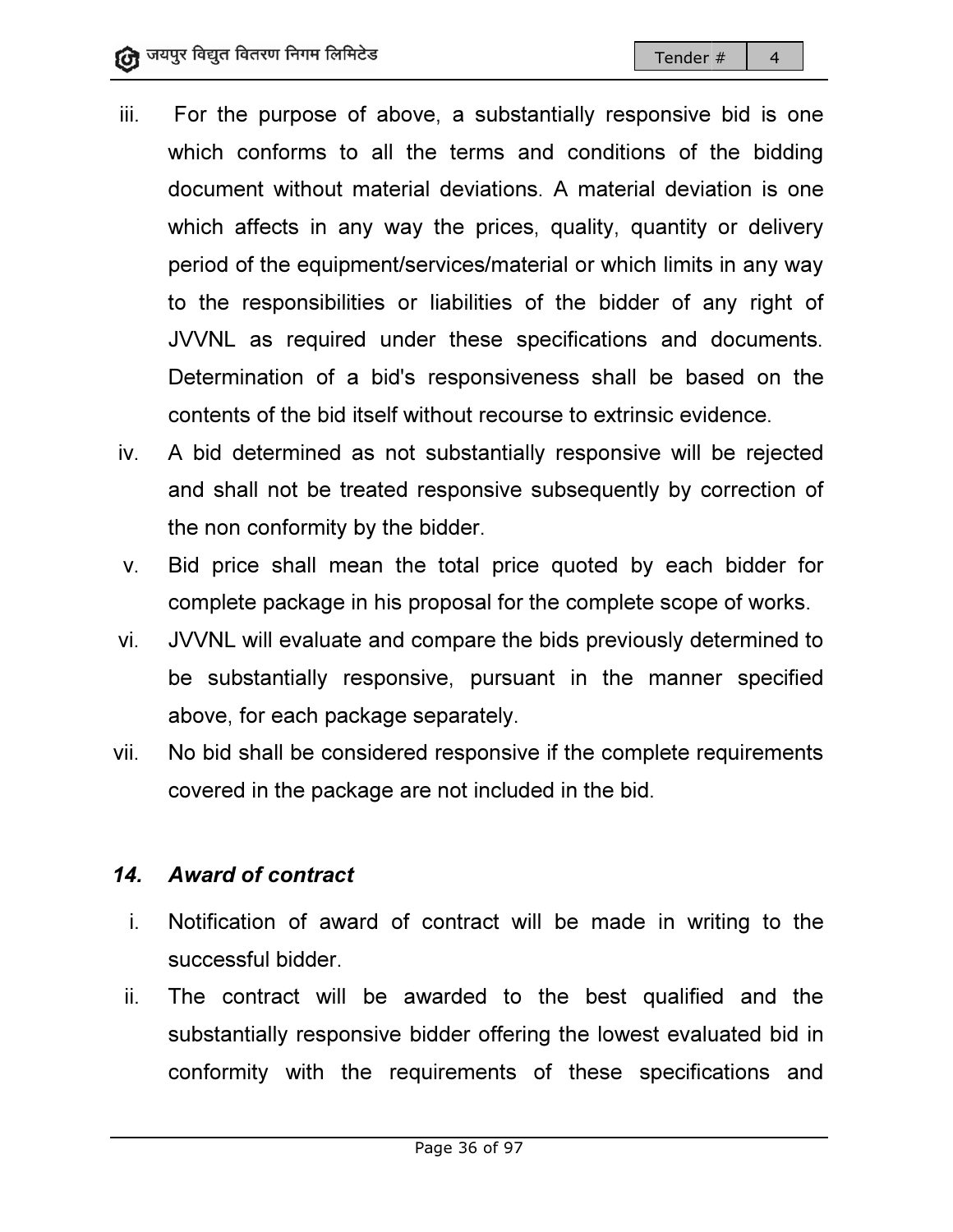documents and the owner shall be the sole judge in this regard and subject to the provisions of these instructions to bidders and other terms and conditions detailed out in these documents and specifications. A responsive bid is one which accepts all terms and<br>conditions of these specifications and documents without any major conditions of these specifications and documents without any major modifications. A major modification is one which a modification affects in any way the prices, quality, quantity or delivery period of the equipment or which limits in any way the responsibilities or liabilities of the bidder or any rights of the owner as required in these specifications and documents. The award of contract may be distributed among more than one vendor. bidders and other<br>documents and<br>pts all terms and<br>without any major<br>ffects in any way<br>the equipment or<br>ities of the bidder<br>pecifications and<br>ted among more<br>ded under any<br>on and other Bid<br>II not reproduce<br>pr any bid or any

#### *15. General*

- i. The cost of specification will not be refunded under any<br>circumstances.<br>i. The bidder shall treat the details of the specification and other Bid circumstances.
- ii. The bidder shall treat the details of the specification and other Bid documents as private and confidential and shall not reproduce without the written authorization of without JVVNL.
- iii. JVVNL shall not bind itself to accept the lowest or any bid or any<br>part of the bid and shall not assign any reason(s) for the rejection of<br>any bid or a part thereof.<br>iv. The fact of submission of bid to JVVNL shall be part of the bid and shall not assign any reason(s) for the rejection of any bid or a part thereof.
- iv. The fact of submission of bid to JVVNL shall be deemed to The fact of submission of bid to JVVNL shall be deemed to<br>constitute an agreement between the bidder and JVVNL whereby such bid shall remain open for acceptance by the JVVNL and Bidder shall not have option to withdraw his offer, impair or derogate the same. If the Bidder is notified during the period of validity of bid that his bid is accepted by the JVVNL, he shall be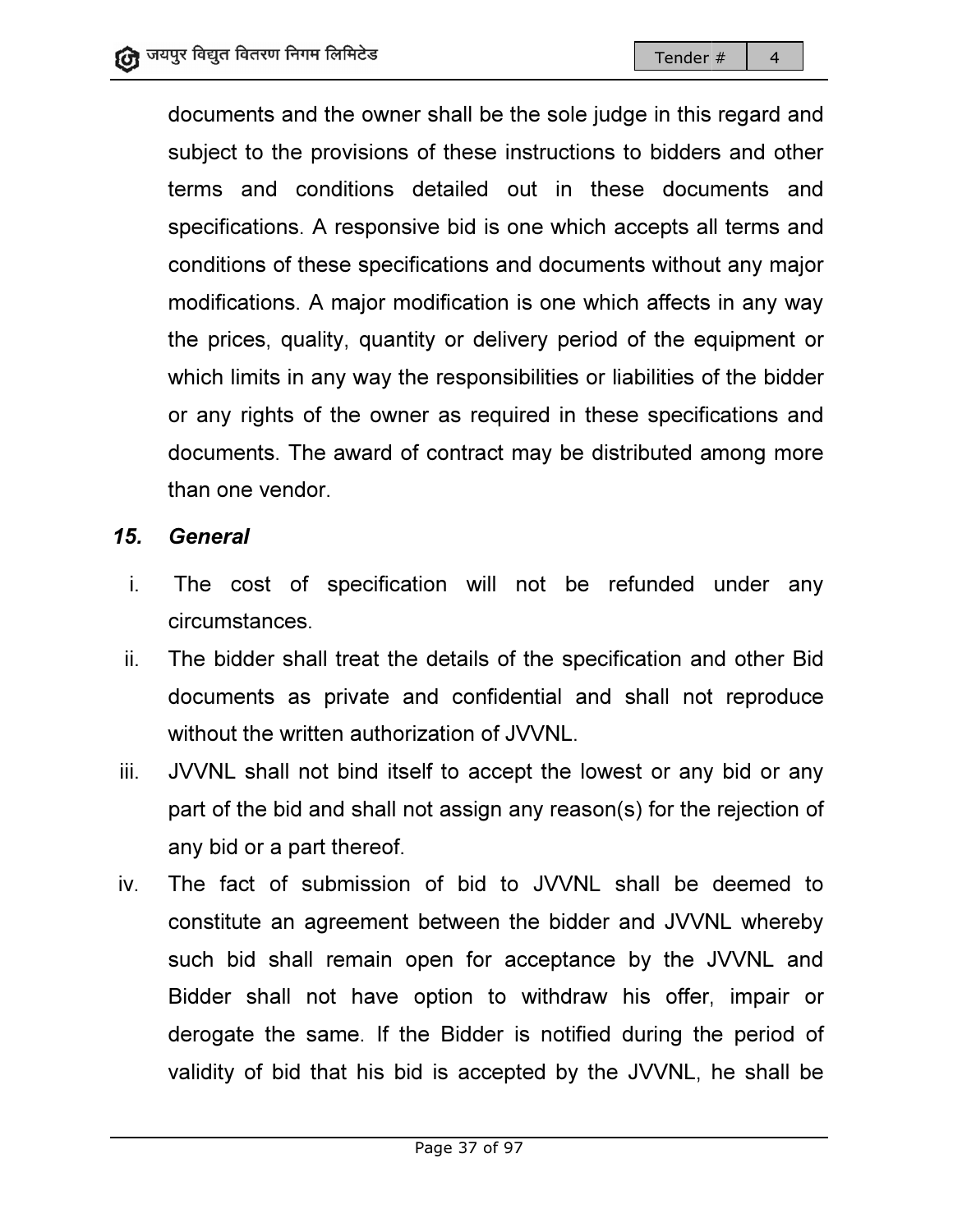bound by the terms of agreement constituted by his bid and such acceptance thereof by the JVVNL, until formal contract of the same bid has been executed between him and the JVVNL in replacement of such agreement.

- v. The successful bidder will have to execute the contract agreement towards proper fulfillment of the contract. In case of ambiguous or contradictory terms and conditions mentioned in the bid, interpretations as may be advantageous to JVVNL may be taken, if satisfactory clarification is not furnished within the prescribed period. orthomal contract of the same<br>im and the JVVNL in replacement<br>po execute the contract agreement<br>contract. In case of ambiguous or<br>litions mentioned in the bid,<br>ageous to JVVNL may be taken, if<br>furnished within the prescrib
- vi. JVVNL will not be responsible for any cost or expenses incurred by<br>the bidder in connection with preparation or submission of bids.<br>ii. Telex, Telegraphic or Fax bids shall not be accepted. the bidder in connection with preparation or submission of bids.
- vii. Telex, Telegraphic or Fax bids shall not be accept
- viii. JVVNL reserves the right to:
	-
	- b. Reject or accept any bid.
	- a. Amend the scope of the proposed contrac<br>b. Reject or accept any bid.<br>c. Cancel the bid process and reject all appli<br>d. Change the area. c. Cancel the bid process and reject all applications.
	- d. Change the area.
	- e. Change Change the period of contract

JVVNL shall neither be liable for any action nor be under any<br>obligation to inform the bidders of the grounds for any of the above obligation to inform the bidders of the grounds for any of the above actions.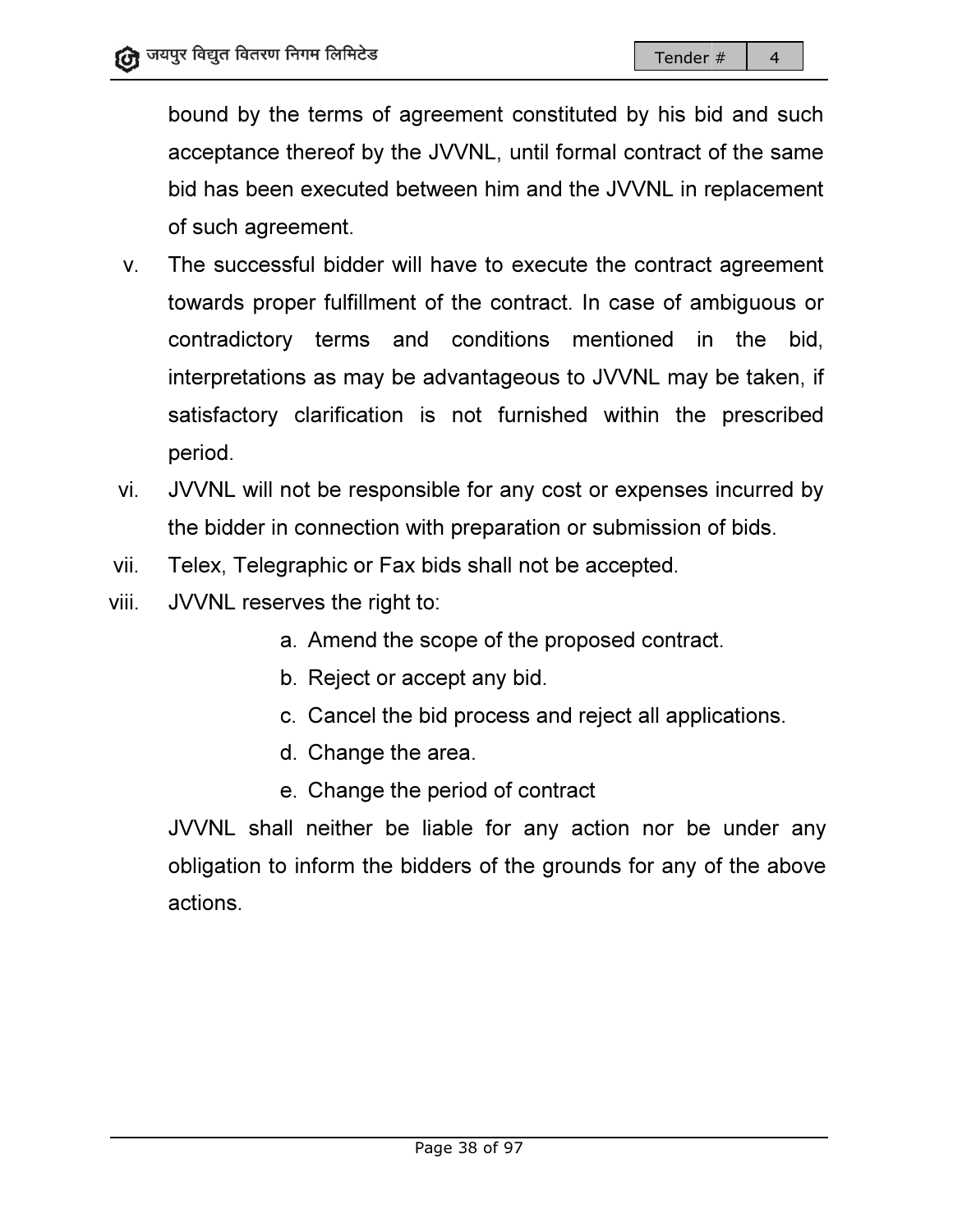# SECTION SECTION – II: Terms & Conditions

# JAIPUR VIDYUT VITRAN NIGAM LIMITED IPUR VIDYUT VITRAN NIGAM LIMITE<br>TENDER SPECIFICATION NO.TN-05

The Terms and Conditions of the contract shall prevail and shall be The Terms and Conditions of the contract shall prevail and shall be<br>binding on the bidder and any change or variation expressed or impressed shall be made inoperative unless expressly sanction by the JVVNL. The Bidder shall be deemed to have fully informed himself and to JVVNL. The Bidder shall be deemed to have fully informed hims<br>have specific knowledge of the provisions prescribed under the Conditions of this specification which are mentioned hereunder:and any change or variation expressed or<br>expressive inoperative unless expressly sanction by the<br>be deemed to have fully informed himself and to<br>of the provisions prescribed under the terms and

#### 1. DEFINITION OF TERMS:

- 1.1 In constructing these general conditions and the annexed specification, the following words shall have the meaning herein In constructing these general conditions and the annexed<br>specification, the following words shall have the meaning herein<br>assigned to them unless there is anything in the subject of context in consistent with such construction.
- 1.1.1 The "JVVNL" shall mean the JAIPUR VIDYUT VITRAN NIGAM LIMITED represented by Chairman/ Managing Director and shall include their legal representatives, successors and assignees. The "Customer" or "Owner Owner" or "Purchaser" shall mean "JVVNL ". hem unless there is anything in the subject of context<br>with such construction.<br>" shall mean the JAIPUR VIDYUT VITRAN NIGAM<br>resented by Chairman/ Managing Director and shall<br>legal representatives, successors and assignees.
- 1.1.2 The "Tenderer"/ "Bidder" shall mean and include one or more persons or any firm or any company or body corporate who has submitted the tender in response to "Invitation of Tender". persons or any firm or any company or body corporate who has submitted the tender in response to "Invitation of Tender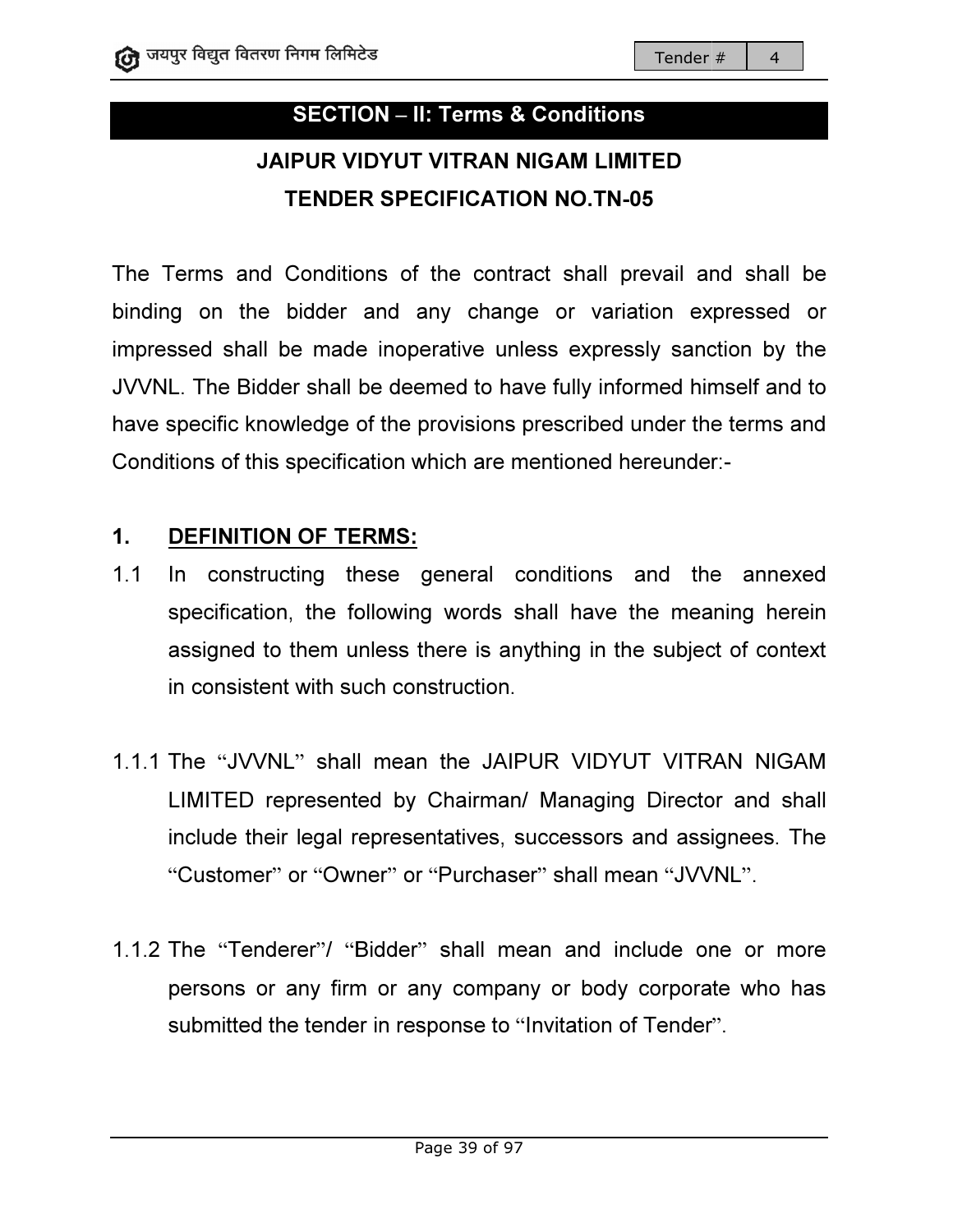- 1.1.3 The "Agency"/"Vendor "/ "Contractor" shall mean the tenderer who's tender has been accepted by the "JVVNL" and shall include the tenderer heirs, legal representatives, successors and assignees<br>approved by the purchaser.<br>The "PGSP" is an acronym for Payment Gateway Service Provider approved by the purchaser.
- 1.1.4 The "PGSP" is an acronym for Payment Gateway Service Provi approved by the purchaser.<br>The "PGSP" is an acronym for Payment Gateway Service Provider<br>and shall mean the tenderer who's tender has been accepted by the "JVVNL" and shall include the tenderer heirs, legal the "JVVNL" and shall include the tenderer heirs, legal<br>representatives, successors and assignees approved by the purchaser.
- 1.1.5 The "Chairman/Managing Director Chairman/Managing Director, JVVNL, Jaipur. shall mean the
- 1.1.6 The "Engineer" shall mean the Chief Engineer, Dy. Chief Engineer, Superintending Engineer, Executive Engineer, Assistant Engineer, JVVNL, Jaipur or other Engineer or Officer for the time being or from time to time duly authorized and appointed in writing by to act as engineer or Inspector for the purpose of the contract. In case where no such engineer has been appointed, the word "Engineer" shall mean the JVVNL or his duly authorized representative. neer" shall mean the Chief Engineer, Dy. Chief Engineer, ading Engineer, Executive Engineer, Assistant Engineer, aipur or other Engineer or Officer for the time being or to time duly authorized and appointed in writing by **Example 12**<br>
Intractor" shall mean the tend<br>
d by the "JVVNL" and shall incentatives, successors and assign<br>
Payment Gateway Service Pro<br>
tho's tender has been accepte<br>
clude the tenderer heirs,<br>
and assignees approved b shall mean the<br>r, Dy. Chief Engineer,<br>r, Assistant Engineer,<br>for the time being or<br>d in writing by JVVNL
- 1.2 "Works" mean and include the work or works to be done by the contractor under the contract.
- 1.2.1 The "Contract" shall mean and include the following: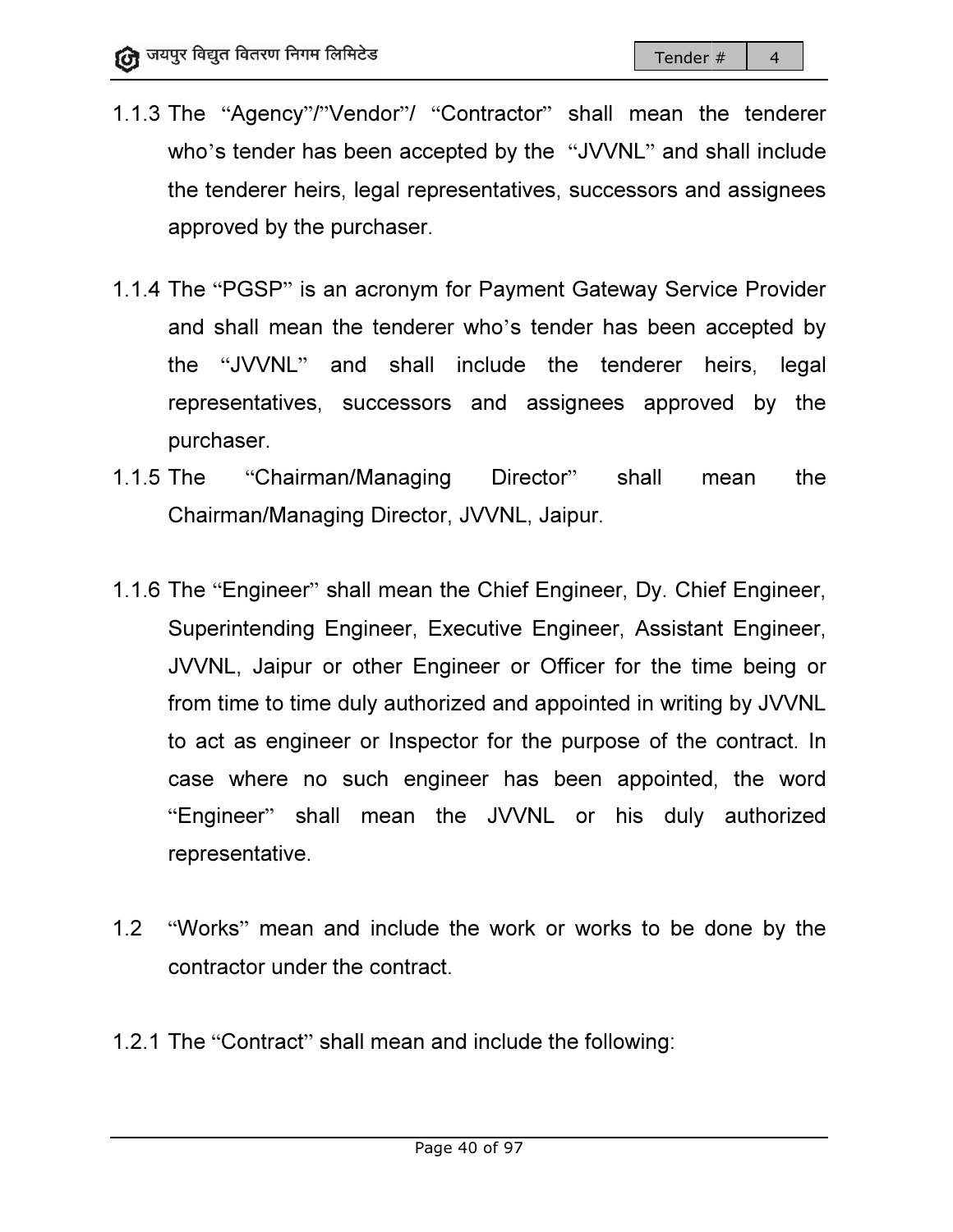- i) Invitation of tender
- ii) Instructions to tenderers (ITT)
- iii) Tender form including schedule of prices
- iv) Earnest Money Deposit (EMD)
- iii) Tender form including schedule of prices<br>iv) Earnest Money Deposit (EMD)<br>v) Letter of Intent (LoI) and it's acknowledgement
- vi) Security Deposit / Bank Guarantee (SD/BG)
- vii) Formal Work Order (WO)
- vii) Formal Work Order (WO)<br>viii)Guaranteed Test Performance (GTP).
- ix) General Conditions of Contract (GCC)<br>x) Penalties.<br>xi) Special Instructions.
- x) Penalties.
- xi) Special Instructions
- xii) Site Conditions.
- xiii)Specification, specific conditions, schedules and annexure.
- xiv)Addenda that may hereafter be issued by the purchaser to the contractor in the form of letter and covering letters and schedule of prices as agreed between the contractor and the purchaser.
- xv) The agreements to be entered into under clause 11 of these General terms & Conditions. nedule of prices as agreed between the contractor<br>rchaser.<br>e agreements to be entered into under clause 11<br>neral terms & Conditions.<br>Specification" shall mean the specification (
- 1.2.2 The "Specification" shall mean the specification (complete Documents issued against TN-05); specific conditions annexed to Documents issued against TN-05); specific conditions annexed to<br>the General Conditions, the contract schedule, and the annexure thereto, if any.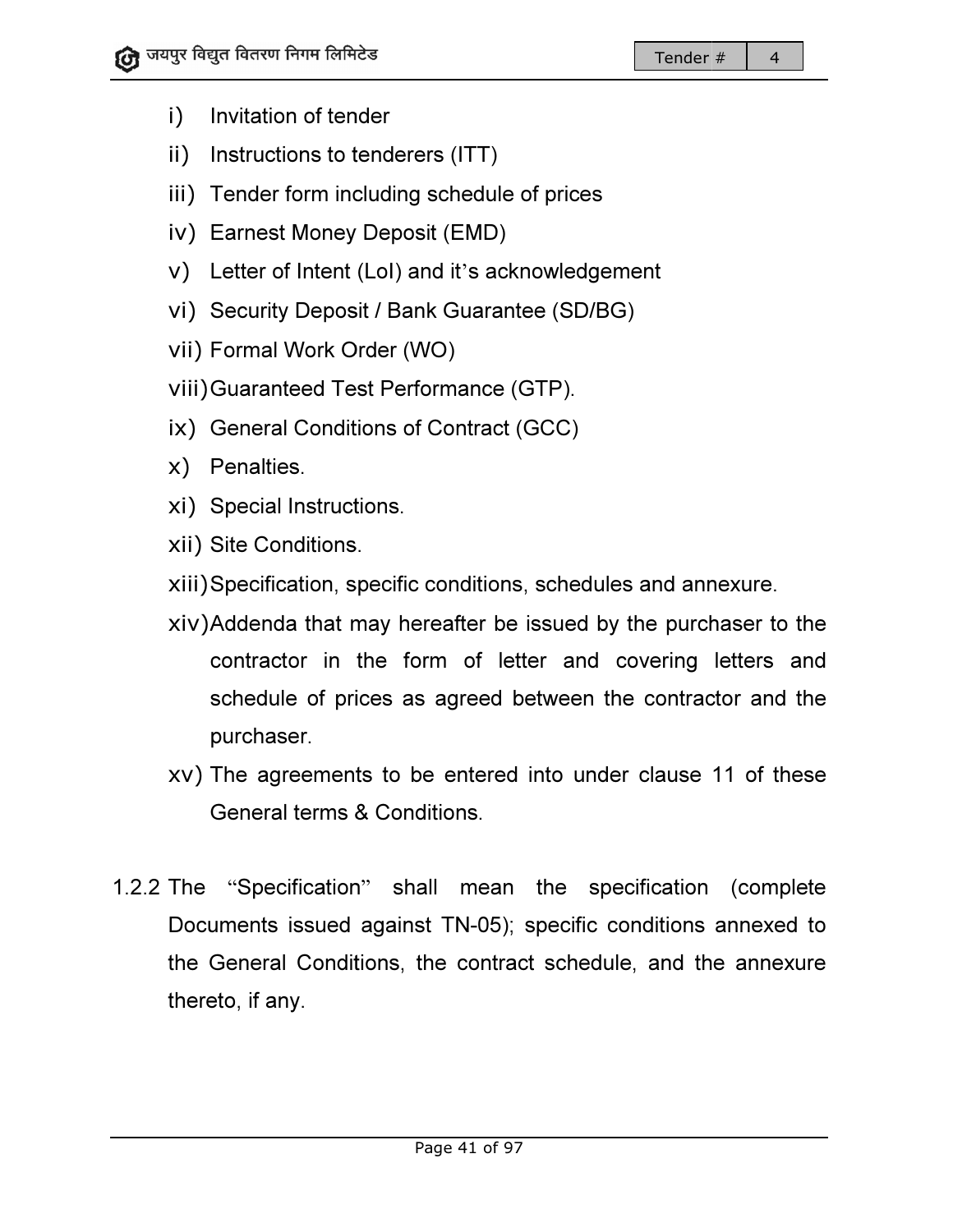- 1.2.3 The consumer / customer management system is the system for the consumers and prospective customers of the JVVNL.
- 1.2.4 The Month shall mean, English calendar month i.e. period of 31/30 calendar days and week period of 7 days. days and week shall mean a
- 1.2.5 The "Site" shall mean the place or places named in the contract and include, wherever applicable, the lands and buildings upon or in and include, wherever applicable, the lands and buildings upon or in<br>which the works are to be executed.<br>"Letter of Intent" shall mean the letter from the purchaser conveying which the works are to be executed.
- 1.2.6 "Letter of Intent" shall mean the letter from the purchaser reservations as may have been stated therein.
- its intention to award work order forthis tender subject to such<br>reservations as may have been stated therein.<br>The "Contract Price" shall mean the sum of amounts named in or<br>calculated in accordance with the provisions of 1.2.7 The "Contract Price" shall mean the sum of amounts named in or calculated in accordance with the provisions of this contract includes amendments if any made subsequently.
- 1.2.8 "Formal work order " shall mean the purchaser's letter reflecting detailed work order containing detailed terms and conditions of the work and such other particulars which the JVVNL may like to convey to the contractor pending execution of a formal written agreement.
- 1.2.9 "Writing" shall include any manuscript type written or printed statement under or over signature or seal as the case may be. to the contractor pending execution of a formal **\**<br>ent.<br>, shall include any manuscript type written or p<br>nt under or over signature or seal as the case may be.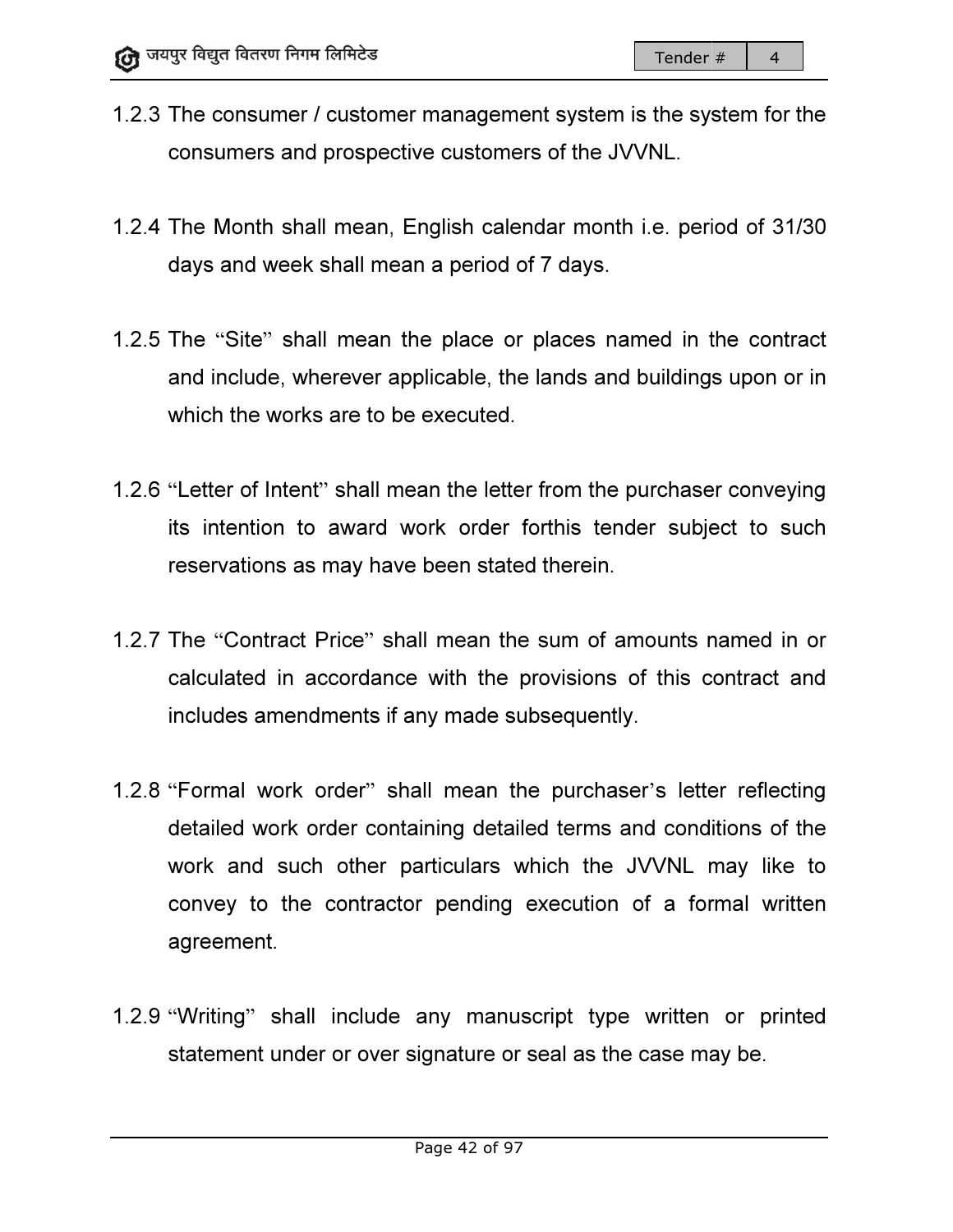- 1.2.10 The Work "Codes" shall mean the Electricity Act-2003, Electricity Act-2015 2015 and rules made there under and applicable in the State of Rajasthan on the date of letter of intent with such the State of Rajasthan on the date of letter of intent with such<br>special modification thereof as mentioned and may be specially stipulated by competent authorities.
- 1.2.11 Works importing "PERSON" shall include firms, Companies, Corporations and other bodies whether incorporated or not.
- 1.2.12 Words importing the singular only shall also include the plural and vice version where the context requires. Corporations and other bodies whether incorporated or not.<br>2. Words importing the singular only shall also include the plural<br>3. Terms and expressions not herein defined shall have the
- 1.2.13 Terms and expressions not herein defined shall have the<br>same meaning as assigned to them in the Indian Contract Act, 1872 same meaning as assigned to them in the Indian Contract Act<br>and General Clause Act, 1897. and General Clause Act, 1897.

# 2. CONTRACT PERIOD: CONTRACT PERIOD:

The contract period will remain valid for a period of three years, from the date of final implementation. The contract period may be extended further as per mutually agreed terms and conditions.

#### 3. SECURITY AND /DEPOSIT: PERFORMANCE BANK GUARANTEE

On receipt of the detailed work order, the selected bidder shall furnish security cum performance guarantee guarantee equivalent to 3 days of average monthly online collection of JVVNL in prescribed format on average monthly online collection of JVVNL in prescribed format on<br>the non-judicial stamp worth Rs. 1000/- of Govt. of Rajasthan from a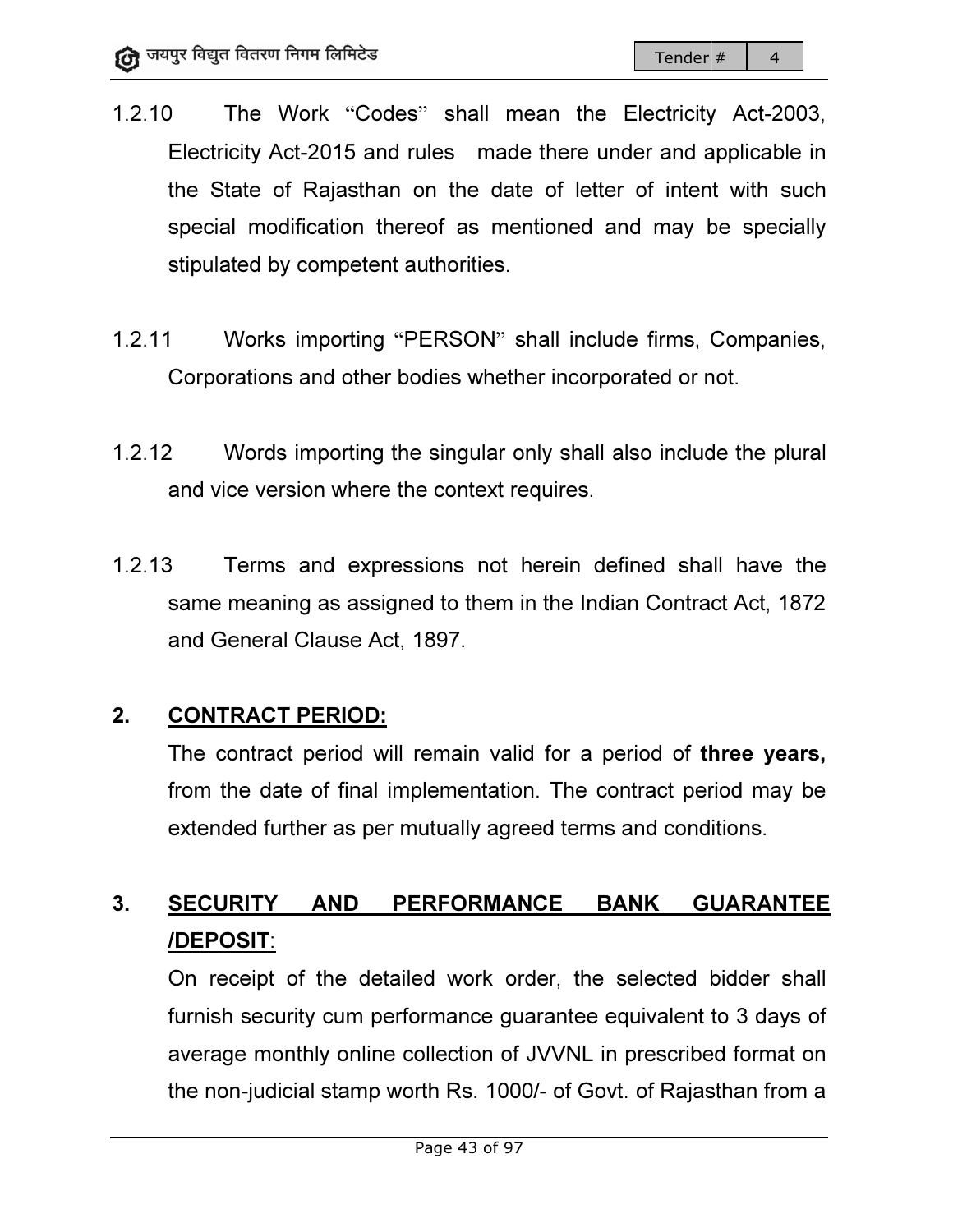scheduled banktowards faithful execution of the contract to the entire satisfaction of JVVNL. In case service provider is situated outside the state of Rajasthan and may not furnish the Bank Guarantee on non-judicial stamp of Rajasthan Government the<br>may furnish declaration that Bank Guarantee is duly stamped a<br>stamp law applicable in his state. Cost involved in furnishing may furnish declaration that Bank Guarantee is duly stamped as per stamp law applicable in his state. Cost involved in furnishing such security cum performance guarantee is to be borne by service<br>provider. The Bank guarantee initially furnished shall be subject to provider. The Bank guarantee initially furnished shall be subject to further review by CAO(Control), Jaipur Discom, yearlyto maintain sufficient Bank Guar Guarantee against the online collection. **EXECUTE AN EXECUTE CONSERV CONDUGATERACTOR TO INFORM HIMSELF FULLY**<br>
Strategiored of Award. Be satisfaction of JVVNL. In case service provider is situated<br>
de the state of Rajasthan and may not furnish the Bank<br>
numish d tion of the contract to the<br>service provider is situated<br>may not furnish the Bank<br>asthan Government then he

i. Security cum performance guarantee shall remain valid during the Security and shall be furnished with a grace period of 3 currency of the contract and shall be furnished with a grace period of 3 months.

ii. On successful completion of contract to the entire satisfaction of JVVNL, security cum performance guarantee shall be released after 3<br>months.<br>ii. Validity period of the BG shall be extended by the agency, as and<br>when intimated by JVVNL. months. with a grace period of 3<br>ne entire satisfaction of<br>hall be released after 3<br>y the agency, as and

iii. Validity period of the BG shall be extended by the agency, as and when intimated by JVVNL.

# 4 CONTRACTOR TO INFORM HIMSELF FULLY CONTRACTOR TO

The contract shall be considered to have come into force from the date of the issue of Letter of Intent / Letter of Award. The contractor shall be deemed to have carefully examined the General Conditions,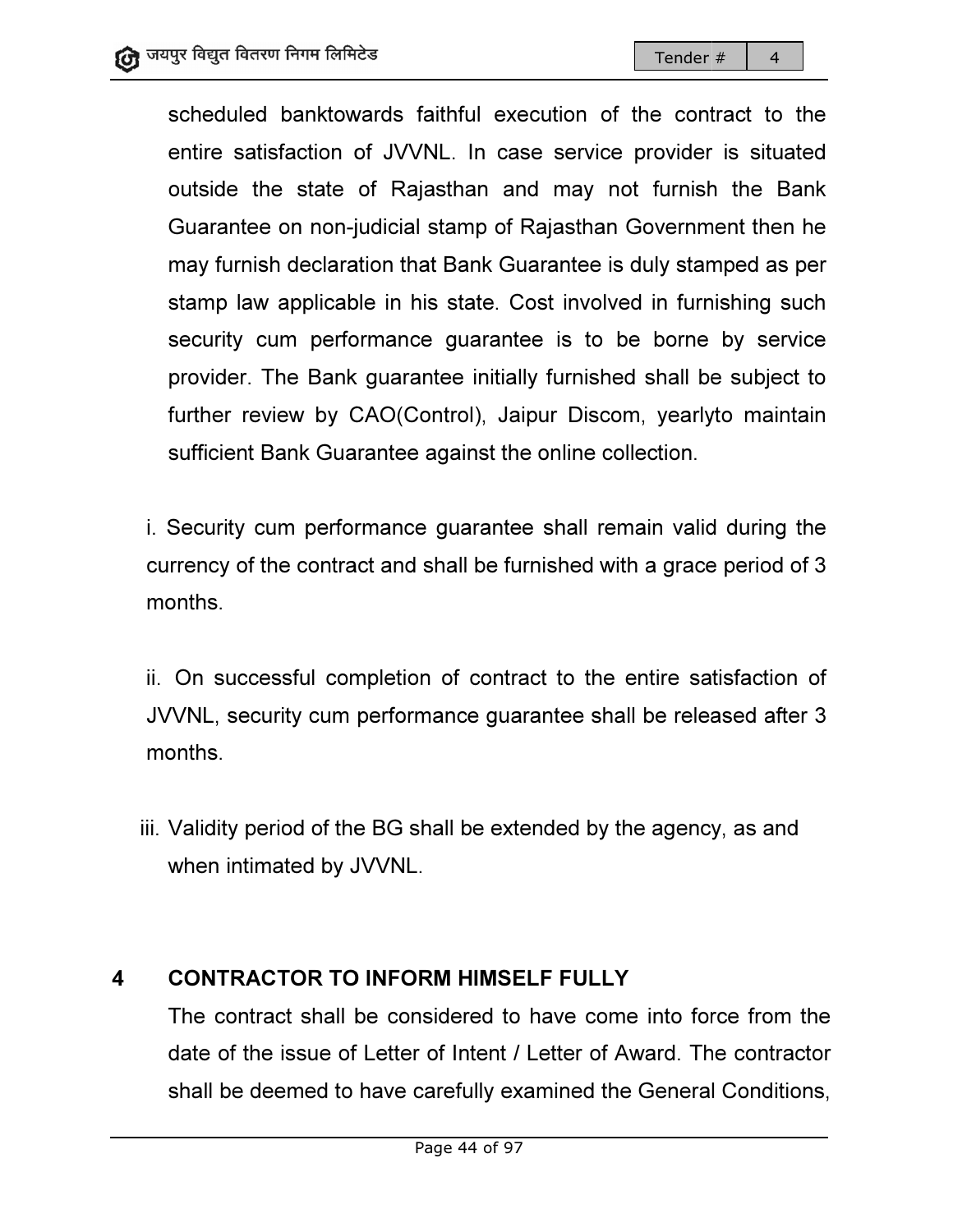specifications, schedules and drawings also to have satisfied himself as the nature and character of the work to be executed and<br>wherever necessary, he should see the site conditions and other wherever necessary, he should see the site conditions and other relevant matters in details. Any information thus had or otherwise obtained from the owner or the Engineer shall not be in any way relieve the contractor from his responsibility for the supplying of the plant and equipment and executing the work in terms of the contract including all details and incidental works and supply all accessories or apparatus which may not have been specifically mentioned in the contract but necessary for ensuring complete erection and safe and efficient working of the plant and equipment if he has any doubt as to the meaning of any portion of the general and any special conditions of contract and specifications, he shall before offering his bid proposal, set- forth the particulars thereof and submit them to JVVNL in writing misconceptions, whatsoever could be allied. misconceptions, whatsoever relieve the contractor from his responsibility for the supplying of the plant and equipment and executing the work in terms of the contract including all details and incidental works and supply all accessories or apparatus **Example 18**<br>
I Tender  $\#$   $\#$ <br>
drawings also to have satisfied hi<br>
and the executed<br>
and see the site conditions and<br>
and or othe<br>
the Engineer shall not be in any<br>
responsibility for the supplying<br>
cuting the work in so that such doubt, misunderstanding,

#### 5 CONTRACT DOCUMENTS AND AGREEMENTS CONTRACT DOCUMENTS

The order placed under this specification shall be governed by the terms and conditions as incorporated in this Specification and as given in the detailed work order and its annexure(s). The terms and conditions as specified in this section if differ from the terms indicated in the detailed work order and its annexure(s) the latter<br>shall prevail. For all purposes, the contract shall be construed shall prevail. For all purposes, the contract shall be construed<br>according to the Laws of India and subject to jurisdiction of JAIPUR according to the Laws of India and subject to jurisdiction of Courts only. For the due fulfilment of this contract, the contractor shall execute an agreement in the prescribed form on Rajasthan blaced under this specification shall be governed by the conditions as incorporated in this Specification and as detailed work order and its annexure(s). The terms and as specified in this section if differ from the terms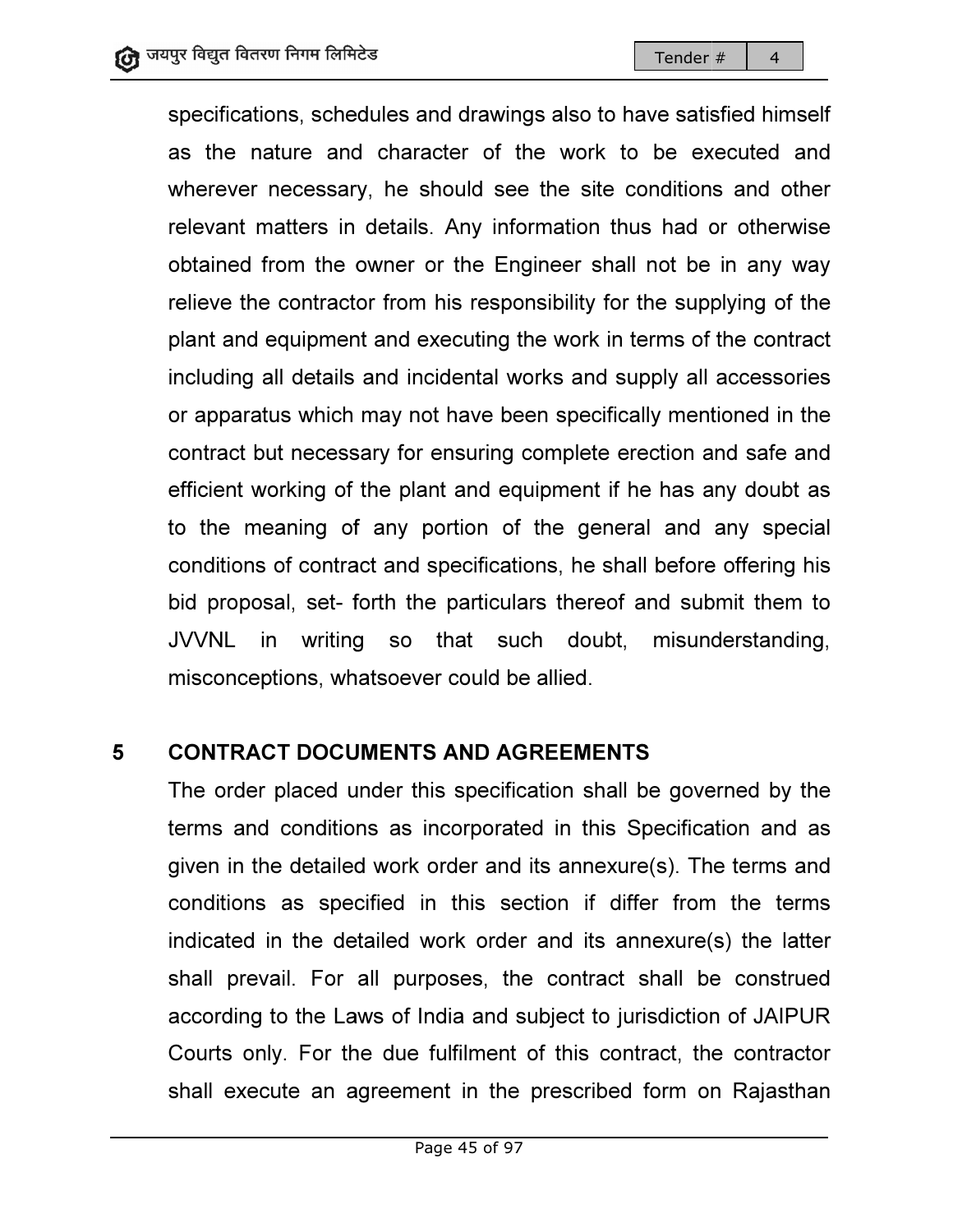State Non- judicial stamp paper bearing stamp duty as applicable. The expenses of completing and stamping the contract agreement shall be borne by the Contractor. Such agreement shall be executed and signed by the competent authority of the contractor on each<br>page thereof. The original copy is only to be executed on the stamp<br>paper. The remaining copies may however be executed on paper. page thereof. The original copy is only to be executed on the stamp paper. The remaining copies may however be executed on paper. Such complete agreement along-with the contract documents paper. The remaining copies may however be executed on paper.<br>Such complete agreement along-with the contract documents<br>together with the 'Power of Attorney" in favour of the Executants<br>shall be required to be returned to shall be required to be returned to the owner within a period of 15 days from the receipt of the order duly signed on each page. Copy of the executed agreement duly signed by the purchaser/owner shall be sent to the supplier for his reference. The contract documents<br>shall mean and include the followings:shall mean and include the following paper bearing stamp duty as applicable.<br>ng and stamping the contract agreement<br>ractor. Such agreement shall be executed Finance Finances Finances Finances Finances Finances Finances Finances Entered at the Non-judicial stamp paper bearing stamp duty as applice expenses of completing and stamping the contractor carge III be borne by the Cont

- i. Contract agreement along with letter of intent.
- ii. Work order and its Annexure.
- iii. Complete specifications.
- iv. Bid proposal form and its schedules including price schedule and completion schedule and its Annexure.<br>pecifications.<br>al form and its schedules including pric<br>schedule<br>torney in favour of the signatory on non-
- v. Power of Attorney in favour of the signatory judicialstampworthRs 100/ Rs 100/-

# 6 CHANGE OF QUANTITY QUANTITY

The owner reserves the right to change the quantity from the scope as specified in the accompanying technical specifications, at the time of award of contract or during the execution of the contract. igned by the purchaser/owner shall<br>eference. The contract documents<br>ings:-<br>tter of intent.<br>alles including price schedule and<br>signatory on non-<br>hange the quantity from the scope<br>ng technical specifications, at the<br>ig the e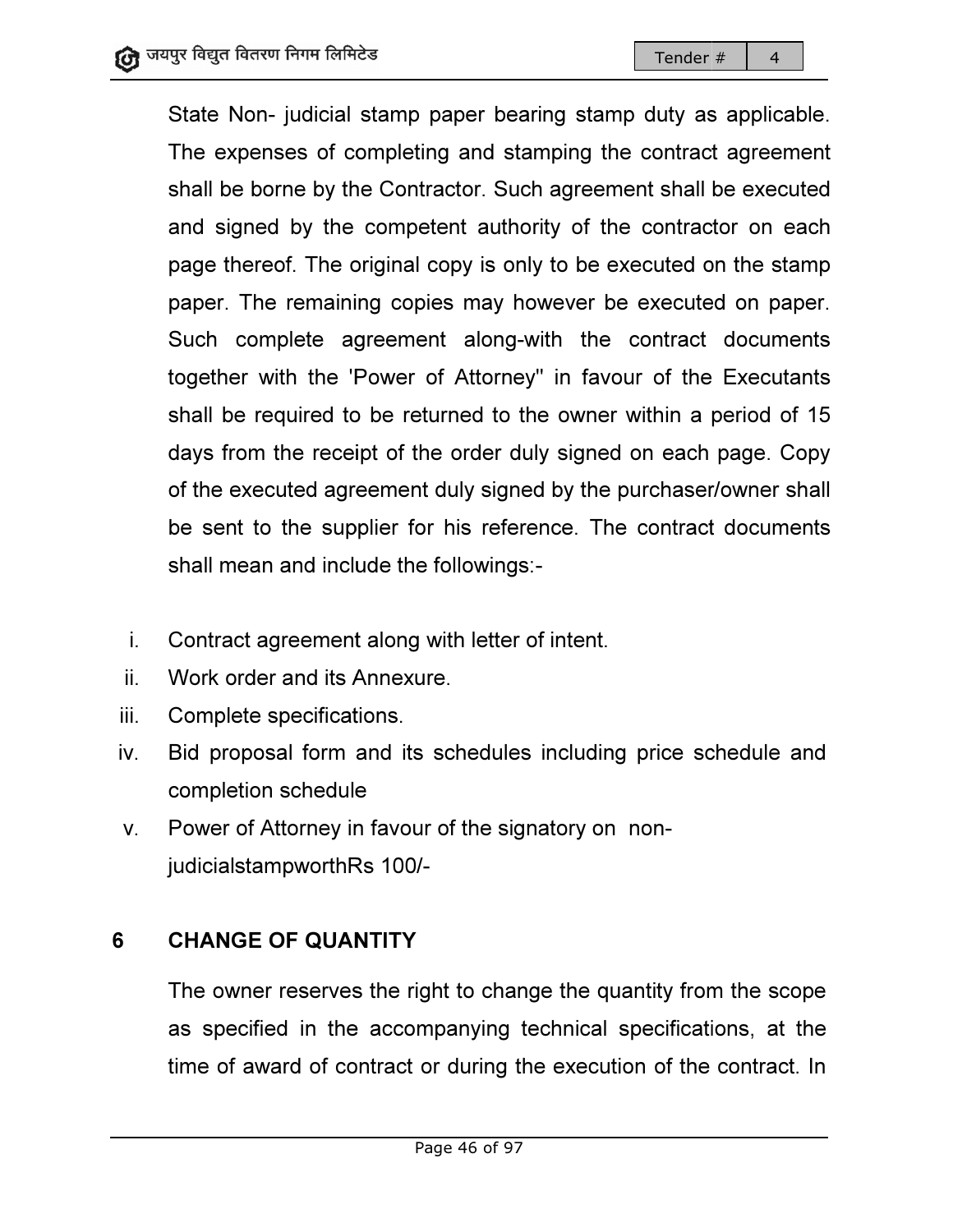case any item is deleted from the scope of work, the value of contract will be reduced accordingly.

JVVNL does not take any responsibility for volume of consumers (customers) who will be using this facility and for mode of payment (customers) will using this mobile banking/Debit/Credit cah/card/ECS etc.) (net banking/mobile banking/ adopted by them. rk, the value of<br>ne of consumers<br>node of payment<br>card/ECS etc.)<br>rease during the<br>a safe and stable<br>consumers of

The volume of transactions may increase or decrease during the<br>currency of contract but the vendor should provide a safe and stable<br>system capable of handling transactions of entire consumers of currency of contract but the vendor should provide a safe and stable system capable of handling transactions of entire consumers of JVVNL at all the times.

#### 7 RULES & REGULATIONS & REGULATIONS:

The Agency will also follow the labour regulations and the directions The Agency will also follow the labour regulations and the directions<br>of Government and other statutory authorities enforcing the regulations and comply with all relevant legislation in force from time to time. The owner reserves the right to place the order for any quantity or extend the tender quantity. set out will have a set of the scope of work, the value of<br>any item is deleted from the scope of work, the value of<br>tract will be reduced accordingly.<br>NL does not take any responsibility for volume of consumers<br>tomers) who

#### 8 CONTRACT AGREEMENT

The selected bidder shall enter into an agreement with JVVNL to be known as "Contract Agreement " setting out all terms and conditions including those mentioned in this specifications for the proposed work. h JVVNL to<br>and conditio<br>the propos

The agreement shall set out specific events of default that will entitle the innocent party to terminate the agreement. The party committing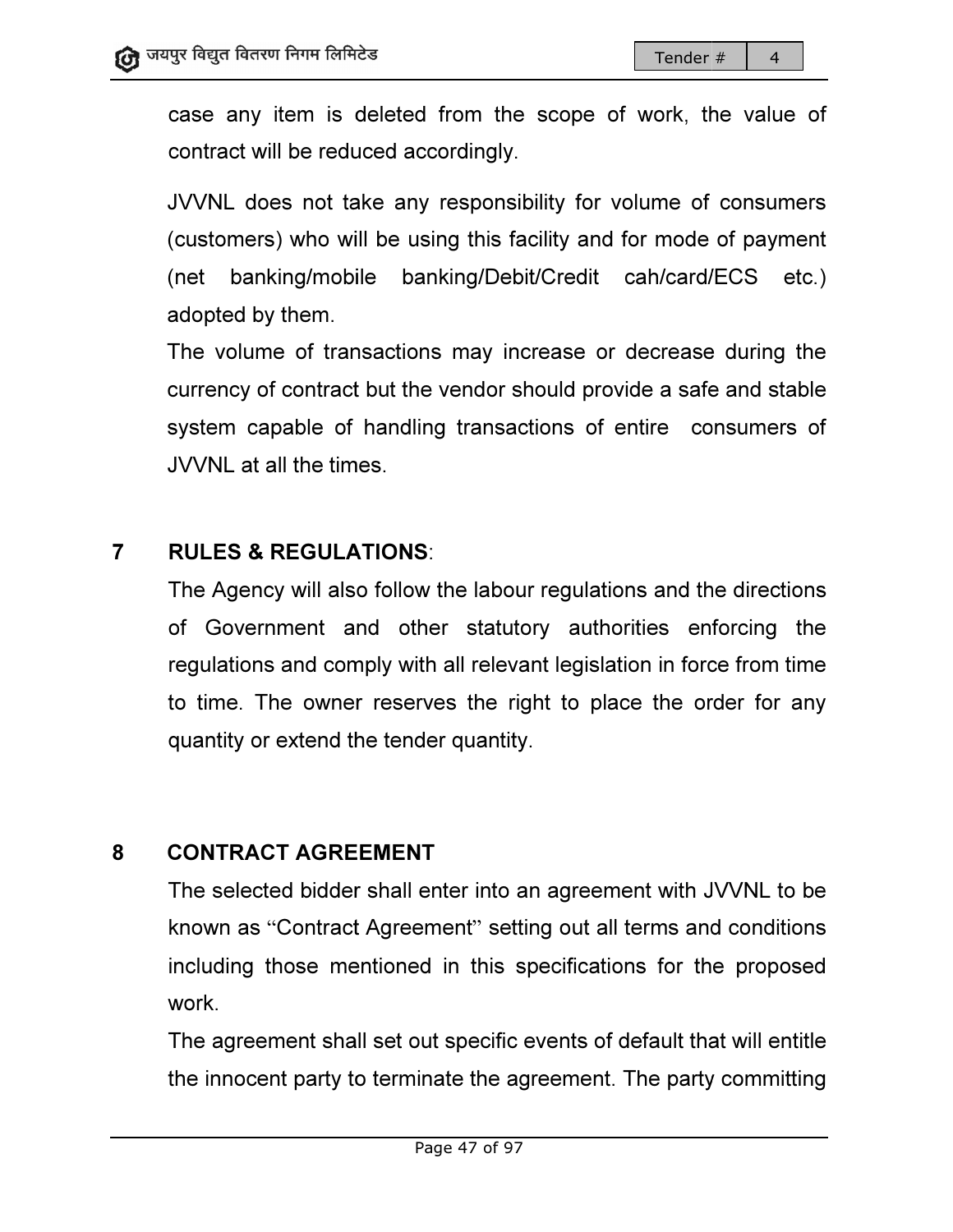an event of default, which is capable of being remedied, will be<br>given a reasonable opportunity to remedy the default. given a reasonable opportunity to remedy the default.

The agreement can however also be terminated by either party after serving a six-month notice on the terms to be mutually agreed which may include payment of suitable compensation for the losses sustained by the other party due to such termination. These terms shall be included in the Contract Agreement.

Agency shall indemnify JVVNL against any claims, demands, costs<br>and expenses whatsoever which may be made against it, because<br>of failure of the Agency or its representatives in the performance of and expenses whatsoever which may be made against it, because of failure of the Agency or its representatives in t their duties and negligence and negligence and causing any accident or injury to any person.

#### 9 FALL BACK ARRANGMENT

In the event of failure of the agency to fulfill its obligations, duties and responsibilities as per the agreement terms, JVVNL shall interalia have the right, at any time to resort to fall back arrangement. Under this plan, JVVNL shall take charge of all facilities and systems whether in operation or under execution after giving suitable notice as provided in the agreement and can recov from the security deposit the losses suffered due to such failure. If the security deposit is insufficient, the Agency shall pay the difference to JVVNL failing which JVVNL shall have the right to recover the sum through legal or other means. and responsibilities as per the agreement terms, JVVNL<br>interalia have the right, at any time to resort to fall<br>arrangement. Under this plan, JVVNL shall take charge o<br>facilities and systems whether in operation or under ex Example of default, which is capable of being remedied, with a reasonable opportunity to remedy the default.<br>
agreement can however also be terminated by either party<br>
ing a six-month notice on the terms to be mutually agr tives in the performance of<br>
inty accident or injury to<br>
fulfill its obligations, duties<br>
ment terms, JVVNL shall<br>
e to resort to fall back<br>
shall take charge of all<br>
pn or under execution after<br>
agreement and can recover

 The JVVNL shall have the right in such circumstances to manage L the system itself after taking charge of the facilities as above or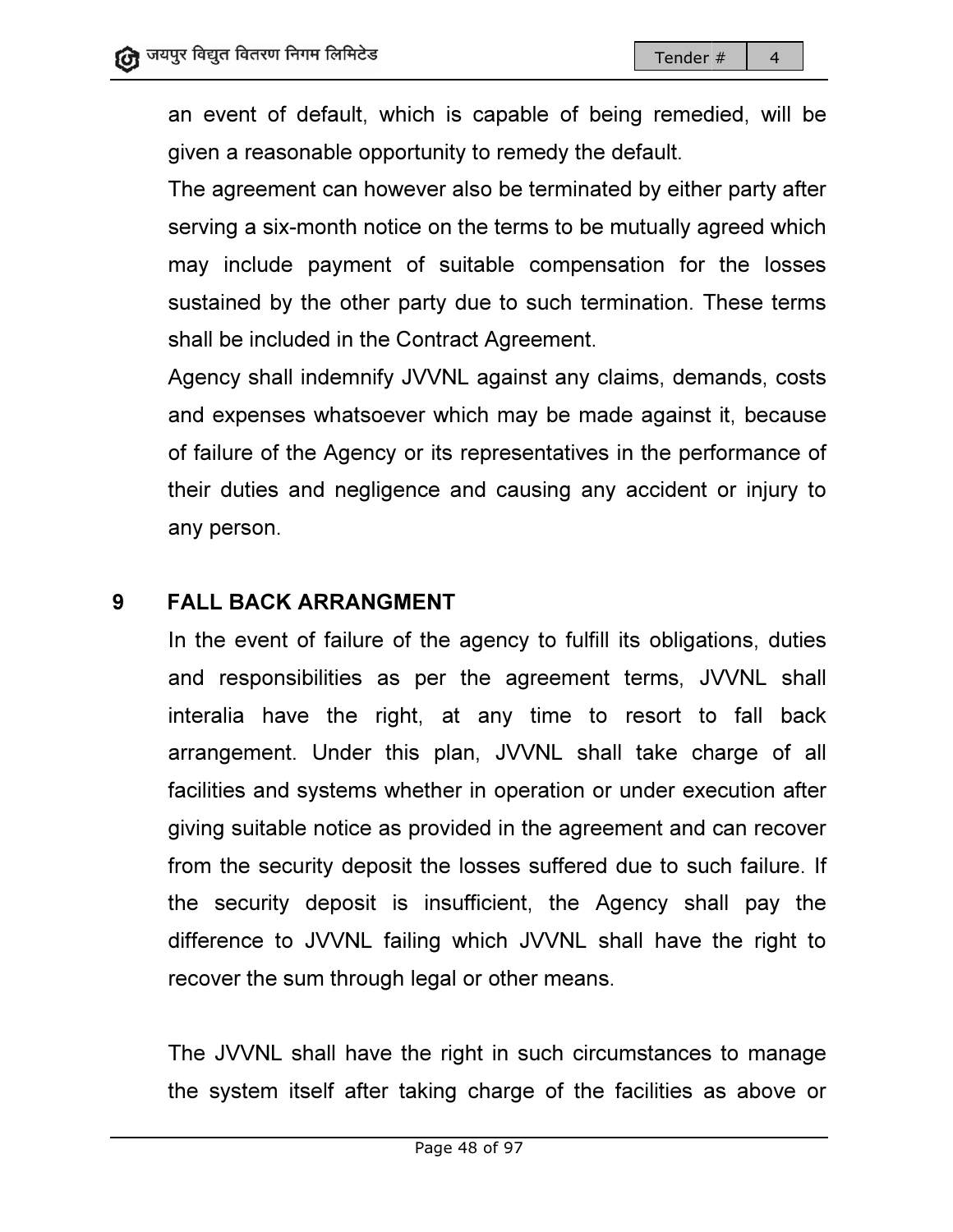through any other agency as it may deem fit and <u>no claim of Agency</u> for compensation in this respect shall be entertained. This provision shall be made in the agreement.

# 10 GOVERNING LAWS AND JURISDICTION GOVERNING

The Indian Law shall govern the agreement. Only appropriate courts The Indian Law shall govern the agreement. Only appropriate courts<br>in Jaipur shall have exclusive legal Jurisdiction to deal with any matter arising out of or relating to the agreement agreement.

# 11 JURISDICTION FOR LEGAL PROCEEDINGS LEGAL PROCEEDINGS

 The contract shall be governed by the laws of India for the time being in force and be subject to the court of competent jurisdiction at JAIPUR CITY, RAJASTHAN, INDIA only. All disputes, differences questions whatsoever arising between the JVVNL and the agency upon or in relation with the contract shall be deemed to have arisen at JAIPUR CITY only and no court other than court at Jaipur, Rajasthan shall have jurisdiction to entertain the same. all be governed by the laws of India for the time<br>id be subject to the court of competent jurisdiction<br>RAJASTHAN, INDIA only. All disputes, differences Tender  $*$  | 4<br>
If through any other agency as it may deem fit and <u>no claim of Agency</u><br>
for compensation in this respect shall be entertained. This provision<br>
shall be made in the agreement.<br> **GOVERNING LAWS AND JURISDIC** Jurisdiction to<br>agreement.<br>**EDINGS**<br>he laws of Ind<br>court of compet<br>only. All disput

# 12 SETTLEMENT OF DISPUTES

Whenever any question, dispute or difference what so ever may arise between the JVVNL and the agency, the same shall be decided by the MD, JVVNL, Jaipur or by the settlement committee constituted for this purpose. Decision of the MD or settlement committee shall be final and binding on both the parties.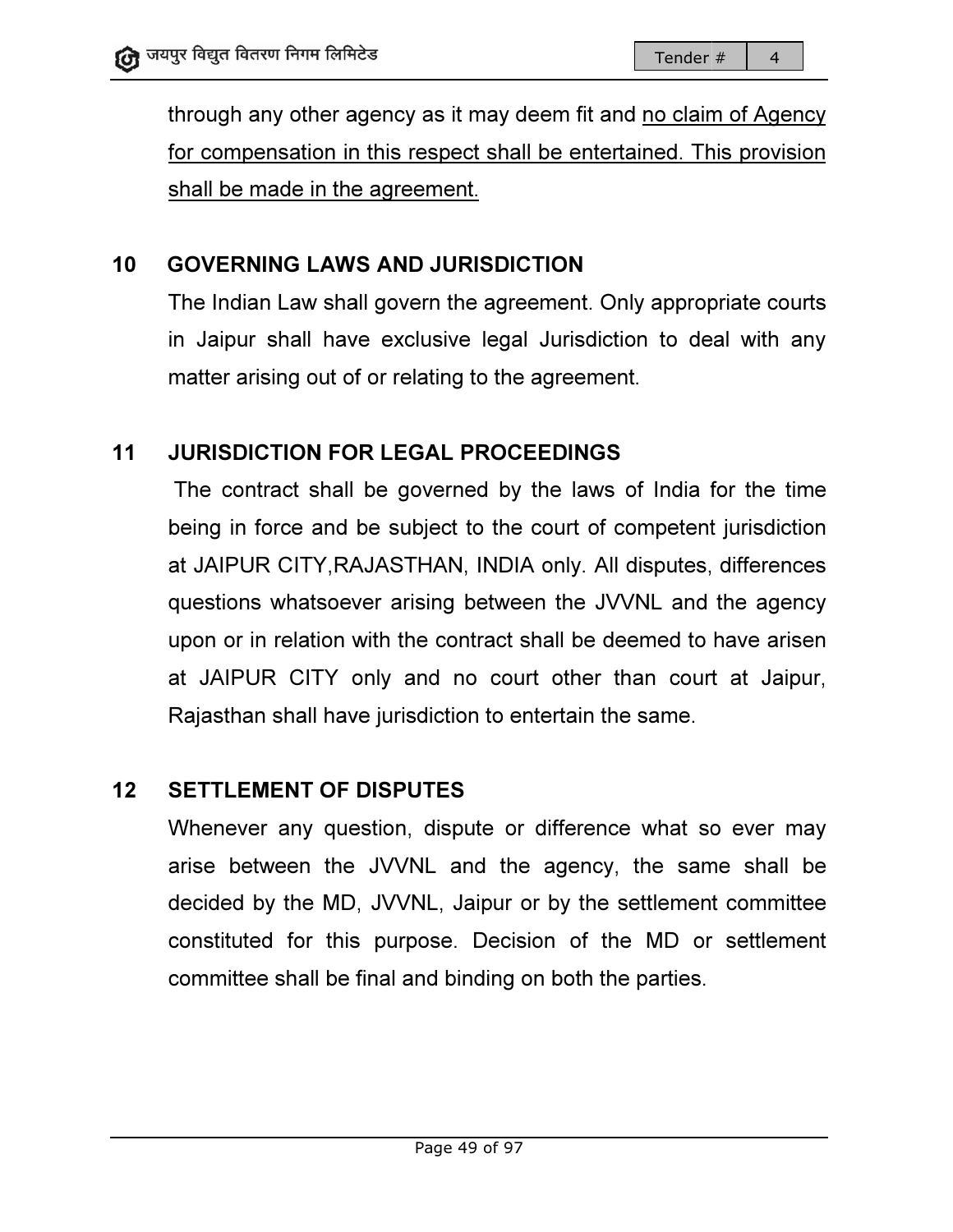The JVVNL has constituted settlement committee to settle dispute<br>of such nature. The agency may therefore approach for settlement of such nature. The agency may therefore approach for settlement of disputes.

# 13 CONDUCT OF AGENCY 'S STAFF

If in opinion of JVVNL, any of the Agency's employees is guilty of any misconduct or incompetence or negligence, then if so directed by JVVNL, the Agency shall at once remove such employee and replace him by a qualified and competent substitute. It is being clarified that the vendor havingpossessed highest degree of integrity and notkeeping any data / database / corporate information under their personal possession. While attending to the IT complaints, the vendor's personnel shall allowed to access any data. any misconduct or incompetence or negligence, then if so directed<br>by JVVNL, the Agency shall at once remove such employee and<br>replace him by a qualified and competent substitute. It is being<br>clarified that the vendor shall **Ender according down the instruction of the instruction of the instruction of JVVNL, any of the Agency's employees is guilty of nduct or incompetence or negligence, then if so directed the Agency shall at once remove such** database *l*<br>ion. While<br>hall not be

#### 14 LIEN

In case of any lien or claim pertaining to the work and responsibilities of the agency for which JVVNL might become liable, it shall have right to recover such claim ved to access any data.<br><br>**access of any lien or claim pertaining to the work and<br>onsibilities of the agency for which JVVNL might become liable,<br>all have right to recover such claims amount from the agency.** 

# 15 ACCEPTANCE OF TENDER

Each tenderer must prepare and submit his tender strictly according to the procedure laid down in the instructions to tenderer annexed herewith. The tenderer may if he deemed it essential submit in the envelope with his tender short and concise memorandum or any letter accompanying the tender as to form part of the tender. Any tenderer wishing to submit descriptive matter for consideration must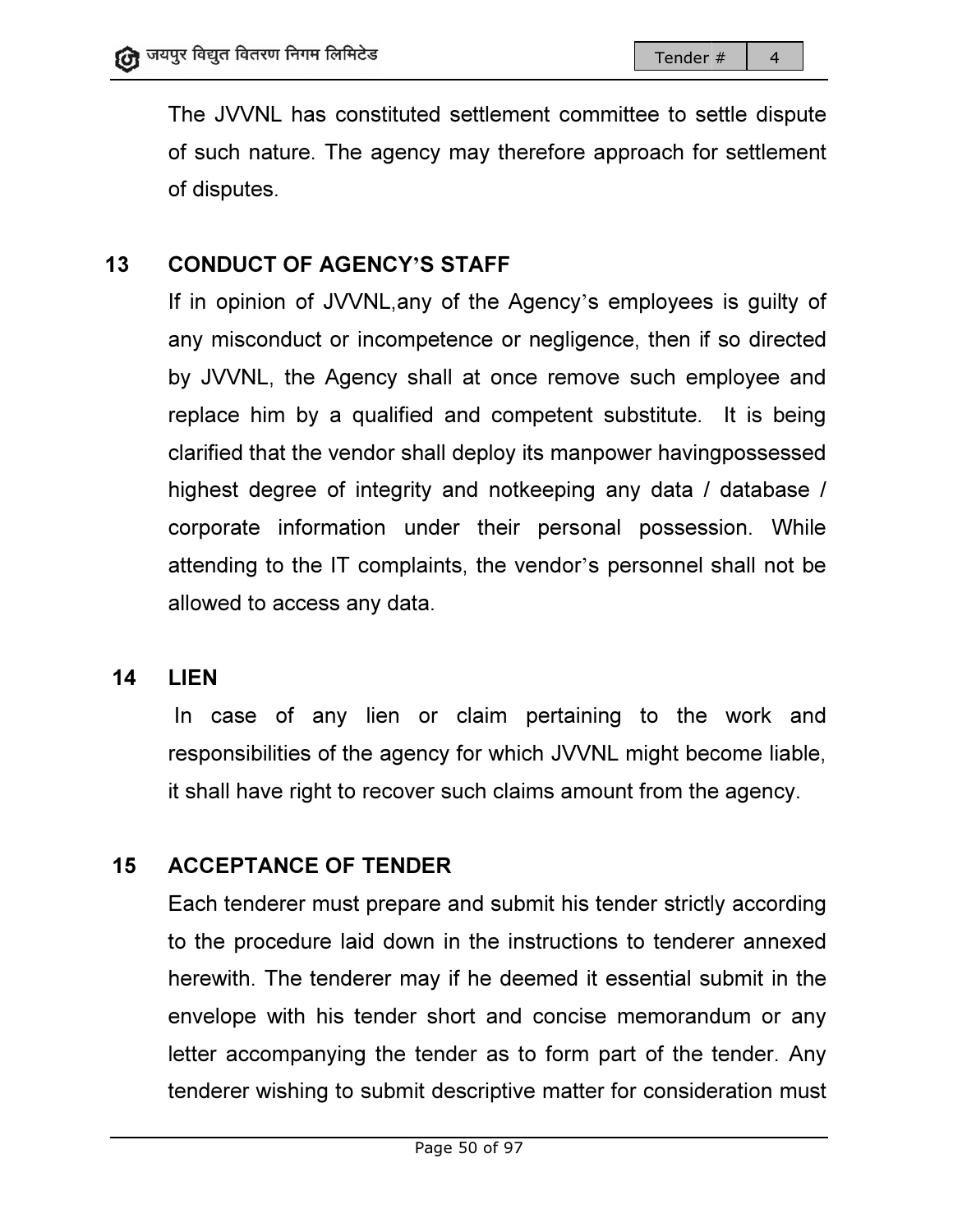enclose it in a separate envelope marked and addressed in the same manner as the tender with the addition of the w "descriptive matter" barate envelope marked and addressed in<br>the tender with the addition of the w<br>. word

The purchaser is not bound to accept the lowest tender or any tender or assign any reason for the rejection of a tender. The purchaser also reserves the right to either call for fresh tenders or to accept either the whole or a part of tender or to place orders for any increased or decreased quantity on the basis prices quoted. tender or assign any reason for the rejection of a tender. The<br>purchaser also reserves the right to either call for fresh tenders or to<br>accept either the whole or a part of tender or to place orders for any

#### 16 FORCE MAJEURE CONDITIONS

If at any time during the currency of the contract the performance in accept either the whole or a part of tender or to place orders for any<br>increased or decreased quantity on the basis prices quoted.<br>FORCE MAJEURE CONDITIONS<br>If at any time during the currency of the contract the performance hostility acts of public enemy, civil commotion, sabotage, fire,<br>floods, explosion, epidemics, quarantine restrictions, strikes,<br>lockouts or acts of God (hereinafter referred to as Events) then the floods, explosion, epidemics, quarantine restrictions, strikes, lockouts or acts of God (hereinafter referred to as Events) then the agency shall inform such events in writing supported with adequate agency shall inform such events in writing supported with adequate<br>proof to reflect suffering/suffered on account of such events within 21 days from the date of occurrence thereof. The provision of penalty Clause under this specification shall not be invoked by the purchaser provided that the deliveries under this contract shall be resumed, as soon as practicable after such event (s) has ceased to exist. Decision of the purchaser as to whether the deliveries have been resumed or not shall be final and co that in case strikes/lockouts prolongs beyond a period of seven days, the supplier shall immediately inform about the same purchaser, in sucha case the purchaser reserves its right to procure resumed, as soon as practicable after such event (s) has ceased to<br>exist. Decision of the purchaser as to whether the deliveries have<br>been resumed or not shall be final and conclusive.Provided further f.The provision of<br>be invoked by the<br>s contract shall be<br>t (s) has ceased to<br>the deliveries have<br>ve.Provided further<br>a period of seven<br>ut the same to the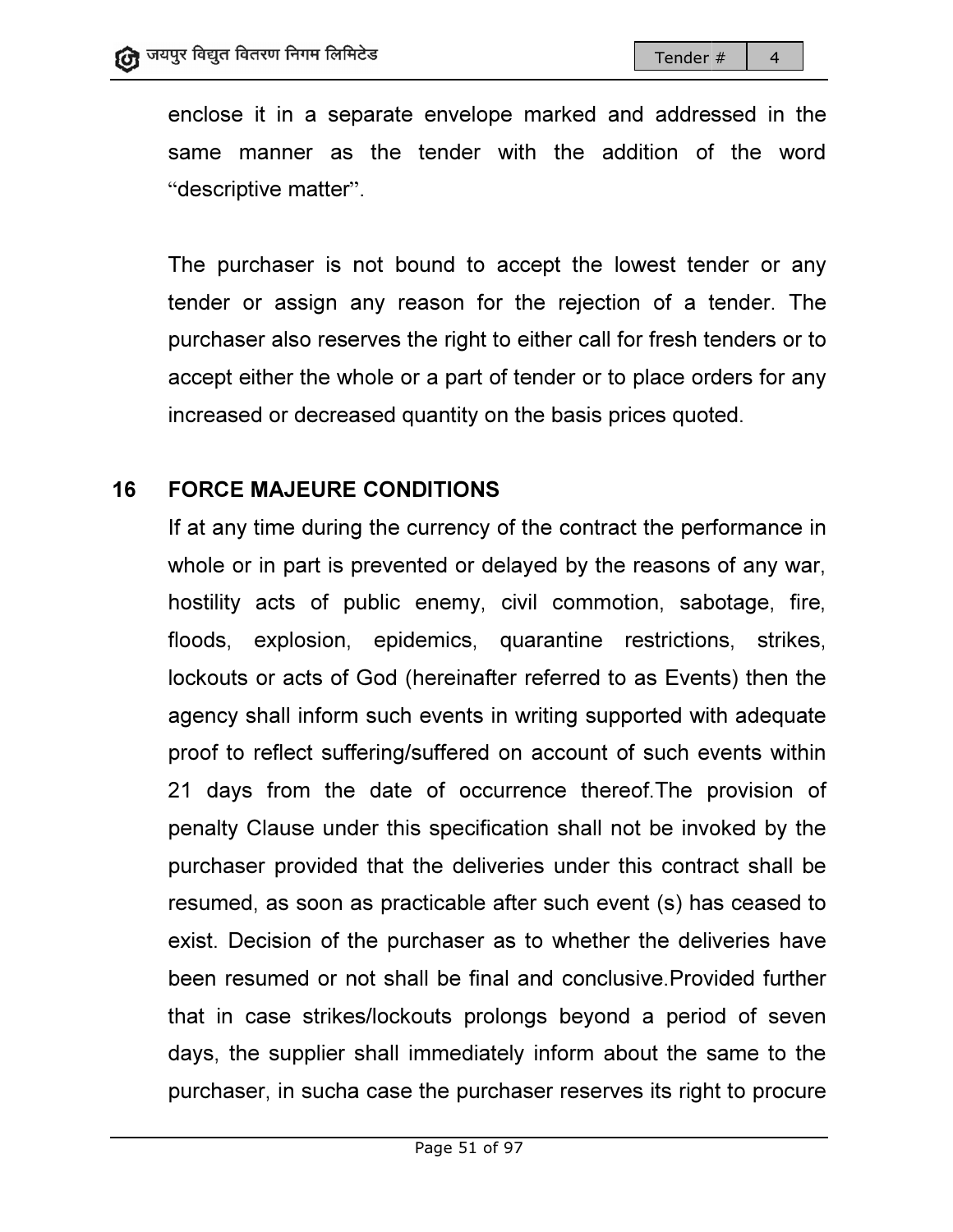the material/ equipment /services on order or part thereof from any other source at the risk and cost of the supplier.

# 17 CONTRACTOR'S DEFAULT

I. If the contractor neglects to execute the works with the diligence and expedition or refuses or neglects to comply with any reasonable orders given to himby the nodal officer/ representative of connection with the works in writing or contravenes the provisions of<br>the contract, the JVVNLshall give notice to such contractor/ agency the contract, the JVVNLshall give notice to such contractor to make good of such failures, neglect or contravention in writing.In case the agency/contractor fails to complysuch notice within thirty<br>(30) days from the date of serving, then the owner shall be at liberty<br>to employ other workmen and execute such part of the works as the<br>contractor may ha (30) days from the date of serving, then the owner shall be at liberty to employ other workmen and execute such part of the works as the<br>contractor may have neglected to do, forthwith.in case the owner contractor may have neglected to do thinks fit, without prejudice to any other rights available to him under this contract, it shall be lawful for him to take the works wholly or in part out of the contractor's hands and re-contract to it to any other person or persons to complete the works or any part thereof and in<br>that event the owner shall have free to use all contractor's<br>equipment that may have available on site in connection with the<br>works at that time, without b that event the owner shall have free to use all contractor's equipment that may have available on site in connection with the works at that time, without being responsible to the contractor the same.Under such circumstances the owner shall be entitled to retain such balance balance payments, which may be necessary be necessary to make payment of the cost of executing the said part of the works or<br>completing the works as the case may be. If the cost of completing<br>the works or executing a part thereof as aforesaid is exceeds the completing the works as the case may be. If the cost of completing the works or executing a part thereof as aforesaid is exceeds the balance due to the contractor, the contractor shall pay such excess. ment /services on order or part thereof from any<br>isk and cost of the supplier.<br>**DEFAULT**<br>glects to execute the works with the diligence<br>fuses or neglects to comply with any reasonable<br>by the nodal officer/ representative o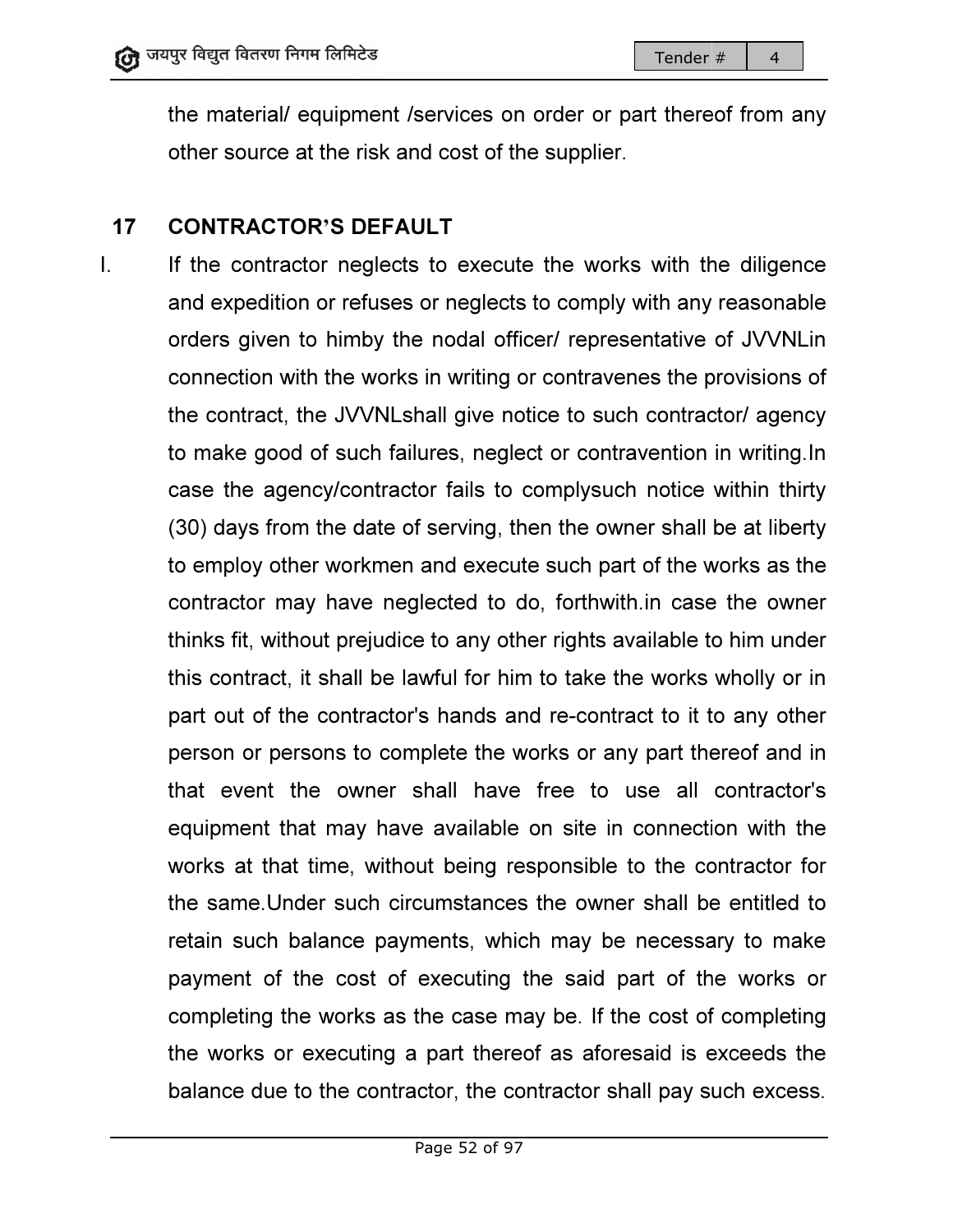Such payment of excess amount shall be independent of the Such payment of excess amount shall be independent of the<br>liquidated damages for delay, which the contractor has to pay, in case the completion of works is delayed.

case the completion of works is delayed.<br>II. In addition to above, aforesaid action (item I above) by the owner shall not relieve the contractor from its liability to pay liquidated damages for delay in completion of works. The termination of the<br>contract under this clause shall not entitle the contractor to reduce contract under this clause shall not entitle the contractor to the value of the performance bank guarantee nor the validity time thereof. The performance guarantee shall be valid for the full value<br>and entire contract period of the contract. and entire contract period of the contract

#### 18 COMPLETENESS OF CONTRACT

The equipment shall be complete in all respects with all mountings, fittings, fixtures and standard accessories normally supplied with such equipment even though not specifically detailed in the specification unless included in the list of excluded items. The contractor shall not be eligible for any extra payment in respect of such mounting, fittings, fixtures and standard accessories etc. Which are needed for the safe operation of the equipment as required by applicable codes underthis contract, though may not have been included specifically been included specifically. fittings, fixtures and standard accessories normally supplied with<br>such equipment even though not specifically detailed in the<br>specification unless included in the list of excluded items. The<br>contractor shall not be eligib mountings,<br>pplied with<br>ed in the<br>items. The<br>respect of<br>sories etc.<br>uipment as<br>h may not<br>ractor any<br>ridle labor.

#### 19 SUSPENSIONS OF WORKS OF WORKS

The purchaser shall not be liable to pay the contractor any<br>compensation whatsoever arising out of suspension or for idle labor. compensation whatsoever arising

#### 20 DEATH BANKRUPTCY ETC.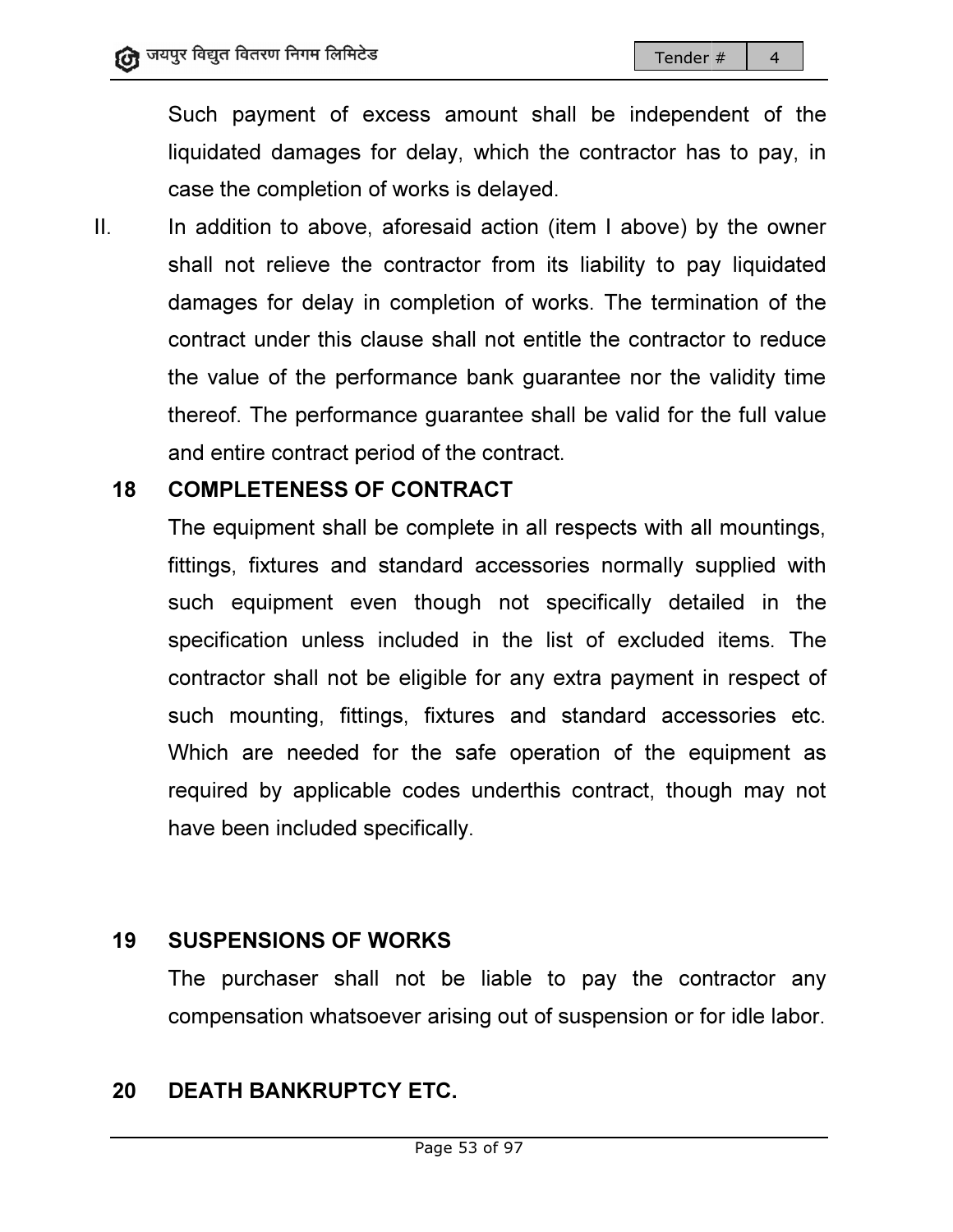If the contractor dies or dissolve or commit any act or bankruptcy or<br>being a corporation commence to be bind up excepting for the being a corporation commence to be bind up except reconstruction purposes or carry on its, business under a receiver,<br>executors, successors, or other representatives permissible under<br>the law, such receiver, Liquidator or any other persons to whom the<br>contract may become executors, successors, or other representatives permissible under the law, such receiver, Liquidator or any other persons to whom the contract may become vested shall give a notice in this regard writing to the purchaser forthwith and shall take all reasonable steps<br>to prevent stoppage of the work within a month and shall carry out to prevent stoppage of the work within a month and shall the contract subject to providing of such guarantee as may be<br>required by the purchaser.The guarantee shall not exceed the value<br>of the work for the time being remained unexecuted.Provided further required by the purchaser. The guarantee shall not exceed the value of the work for the time being remained unexecuted.Provided that nothing mentioned above shall relieve the contractor or his successors from their obligations under the contract, under any circumstances. In the event of stoppage of the work, the period of<br>option to be exercised under this clause shall be seven (7) days<br>only. Provided further thatin case the above option is not exercised,<br>the contract may by option to be exercised under this clause shall be seven (7) days only. Provided further thatin case the above option is not exercised, the contract may by terminated by the purchaser by serving in writing to the contractor and the same power and provisions<br>reserved to the purchaser in clause 1.4 in the event of taking the<br>work out of the contractor's hand's shall immediately become reserved to the purchaser in clause 1.4 in the event of taking the work out of the contractor's hand's shall immediately operative.

In case of change of name of the tenderer/supplier at any stage<br>after tendering, the purchaser shall deal with the contractor's name<br>and address submitted in the tender for all the after tendering, the purchaser shall deal with the contractor 's name and address submitted liabilities/responsibilities for due execution of the contract and under no circumstances he shall be relieved of any obligation under this for all the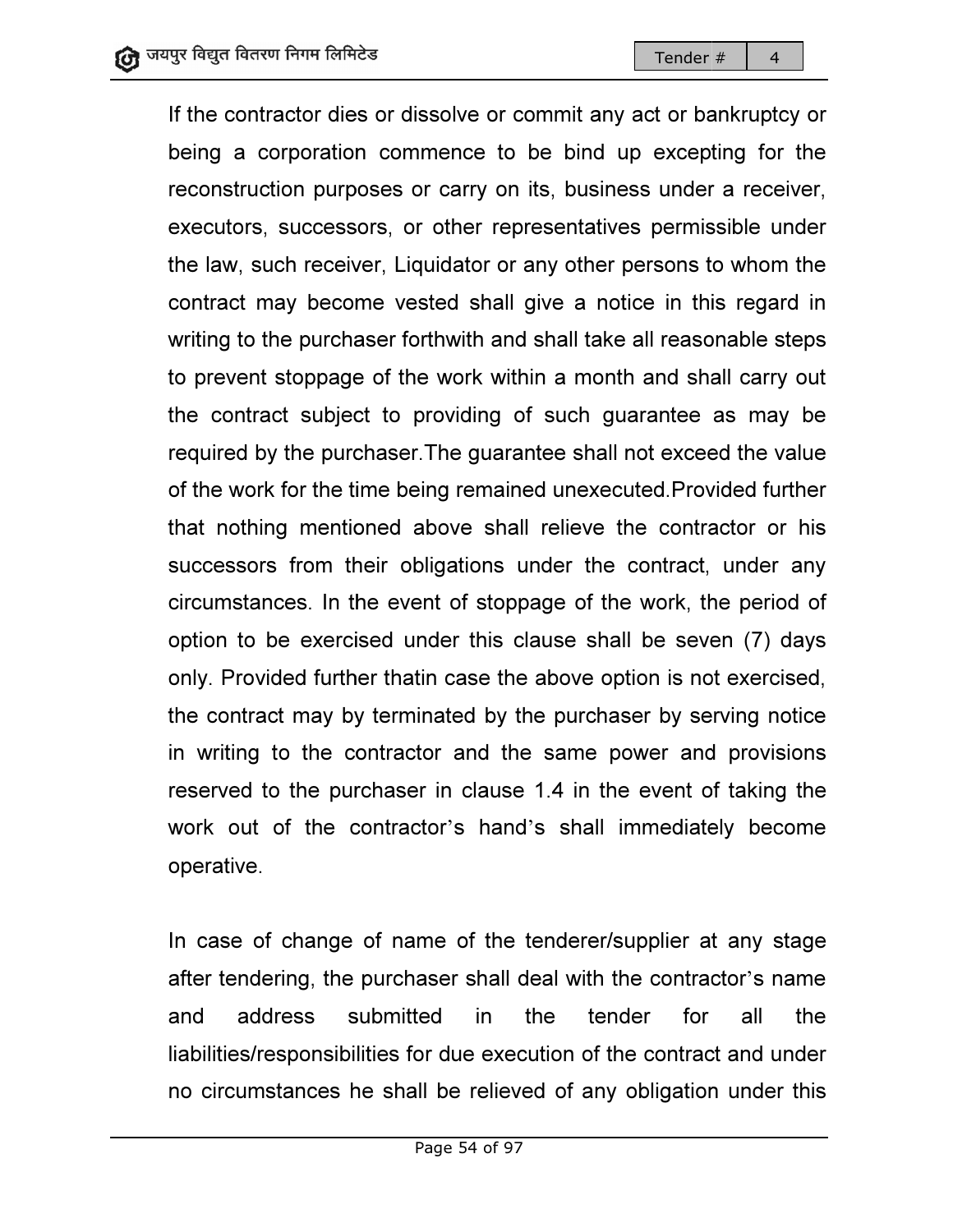contract. The purchaser at his discretionmay however deal with the Agents / Representatives / Distributors / Manufacturers / Associates and Sister Concerns Concerns.Such dealing shall not absolve the and Sister Concerns.Such dealing shall not absolve the<br>supplier/agency from its responsibilities/obligations/liabilitiesagainst the purchaser under name/constitution/organization of the supplier shall be duly notified to the purchaser, and the purchaser reserves the right to determine, the contract. In case of any such notification purchaser may purchase the material/services not supplied from elsewhere at the risk and cost of the tenderer/supplier thiscontract.Any change/alteration of ititution/organization of the supplier shall be duly notified<br>haser, and the purchaser reserves the right to determine,<br>ct. In case of any such notification and determination the contract.Any change/alteration of<br>of the supplier shall be duly notified<br>naser reserves the right to determine,<br>ich notification and determination the<br>material/services not supplied from<br>of the tenderer/supplier<br>**CONTRACT** 

# 21 FAILURE TO EXECUTE THE CONTRACT

Contractor fails to execute the order placed upon satisfaction of JVVNL under terms and conditions of this contract shallbe liable to make good the losses sustained by the JVVNLdue to placing fresh orders to other persons/agency at higher rates i.e. the difference between the price already accepted and contract already entered into and the price at which fresh order is placed. This is without prejudice to the imposition of Liquidated Damages and forfeiture of secur already entered into and the price at which f<br>This is without prejudice to the imposition of<br>and forfeiture of security deposit.

# 22 NON- ASSIGNMENT

The supplier shall not assign or transfer the contract or any part<br>thereof to any otheragency/ person during the currency of contract thereof to any otheragency/ person during the currency of contract without consent of JVVNL.

# 23 EFFECTING RECOVERIES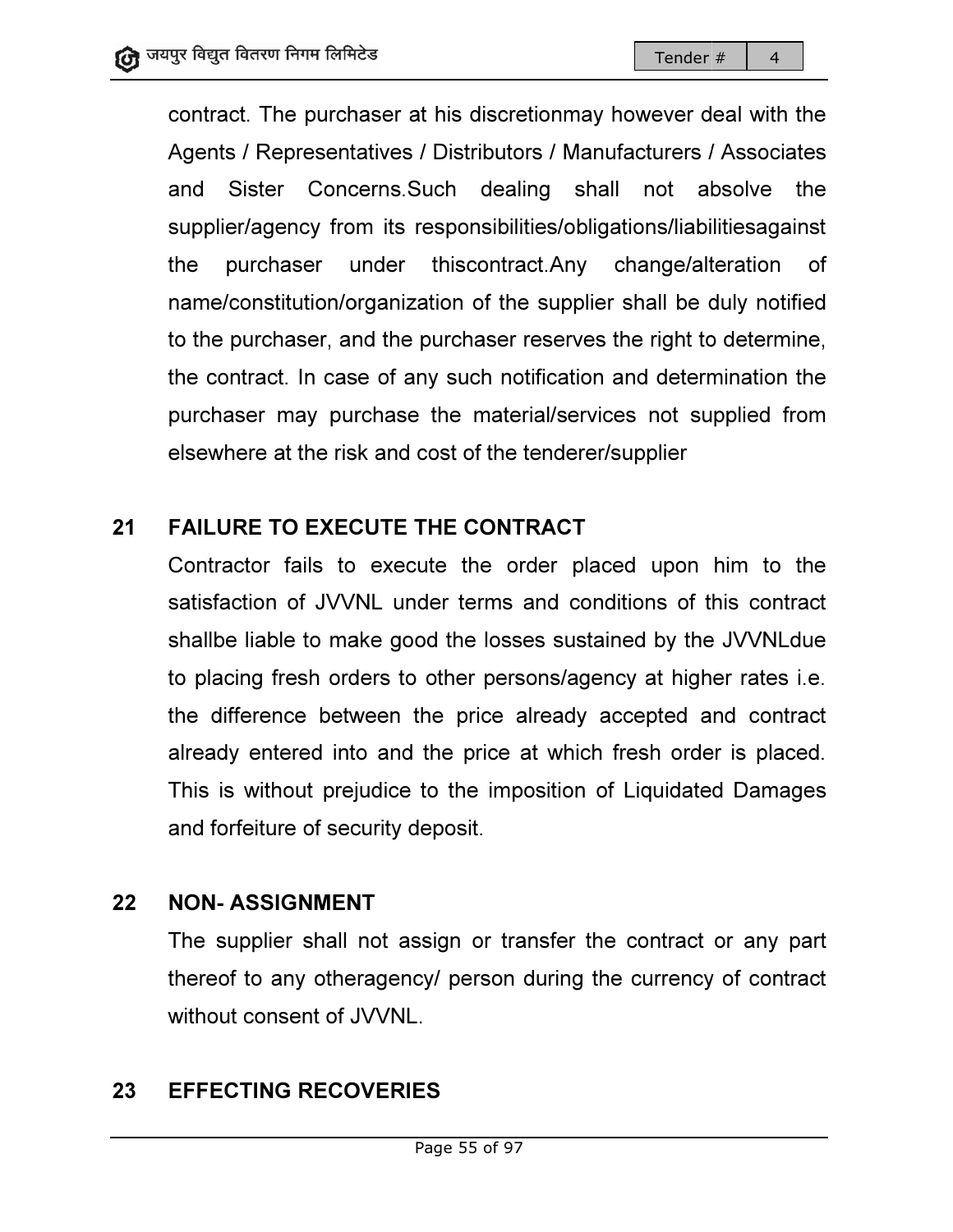Any loss arising out due to non-fulfilment of this contract shall be recovered from the Security & Performance Deposit/ Guarantees recovered from the Security & Performance Deposit/ Guarantees<br>and amount due and payable to the supplier by JVVNL under this Contract or from other contracts as well.

# 24 RESPONSIBILITY

The tenderer is responsible for safe delivery of the materials or<br>services at the destination stores/places. The tenderer should services at the destination stores/places. The tenderer should include and provide for packing and secured protection of the materials so as to avoid damages or loss in transit before installation at the contractors cost. de and provide for packing and secured protection<br>rials so as to avoid damages or loss in transit<br>Ilation at the contractors cost.

#### 25 ACCEPTANCE OF THE CONTRACT

The successful bidder shall be forwarded three sets of work order, two of which will be signed (each page) by him/his authorized<br>representative in token of accepting the contract and returned to the<br>authority placing work order within 15 days of its issue, failing which representative in token of accepting the contract and returned to the authority placing work order within 15 days of its issue, failing which EMD is liable to be forfeited. ces. The tenderer should<br>secured protection of the<br>or loss in transit before<br>ed three sets of work order,<br>age) by him/his authorized<br>contract and returned to the<br>ays of its issue, failing which<br> $\lambda$ L: The tender should be<br>

26 COMPLETENESS OF THE PROPOSAL: The tender should be complete with all details of illustrative and descriptive literature tenderer shall furnish the complete technical details of the equipment/services. Information regarding the country of manufacture or origin of materials used in the manufacture of the complete with all details of illustrative and descriptive literature. The<br>tenderer shall furnish the complete technical details of the<br>equipment/services. Information regarding the country of<br>manufacture or origin of mater accessories even though not specifically mentioned in this  $\begin{tabular}{|l|} \hline \hline \multicolumn{1}{|l|} \hline \multicolumn{1}{|l|} \hline \multicolumn{1}{|l|} \hline \multicolumn{1}{|l|} \hline \multicolumn{1}{|l|} \hline \multicolumn{1}{|l|} \hline \multicolumn{1}{|l|} \hline \multicolumn{1}{|l|} \hline \multicolumn{1}{|l|} \hline \multicolumn{1}{|l|} \hline \multicolumn{1}{|l|} \hline \multicolumn{1}{|l|} \hline \multicolumn{1}{|l|} \hline \multicolumn{1}{|l|} \hline \multicolumn{1}{|$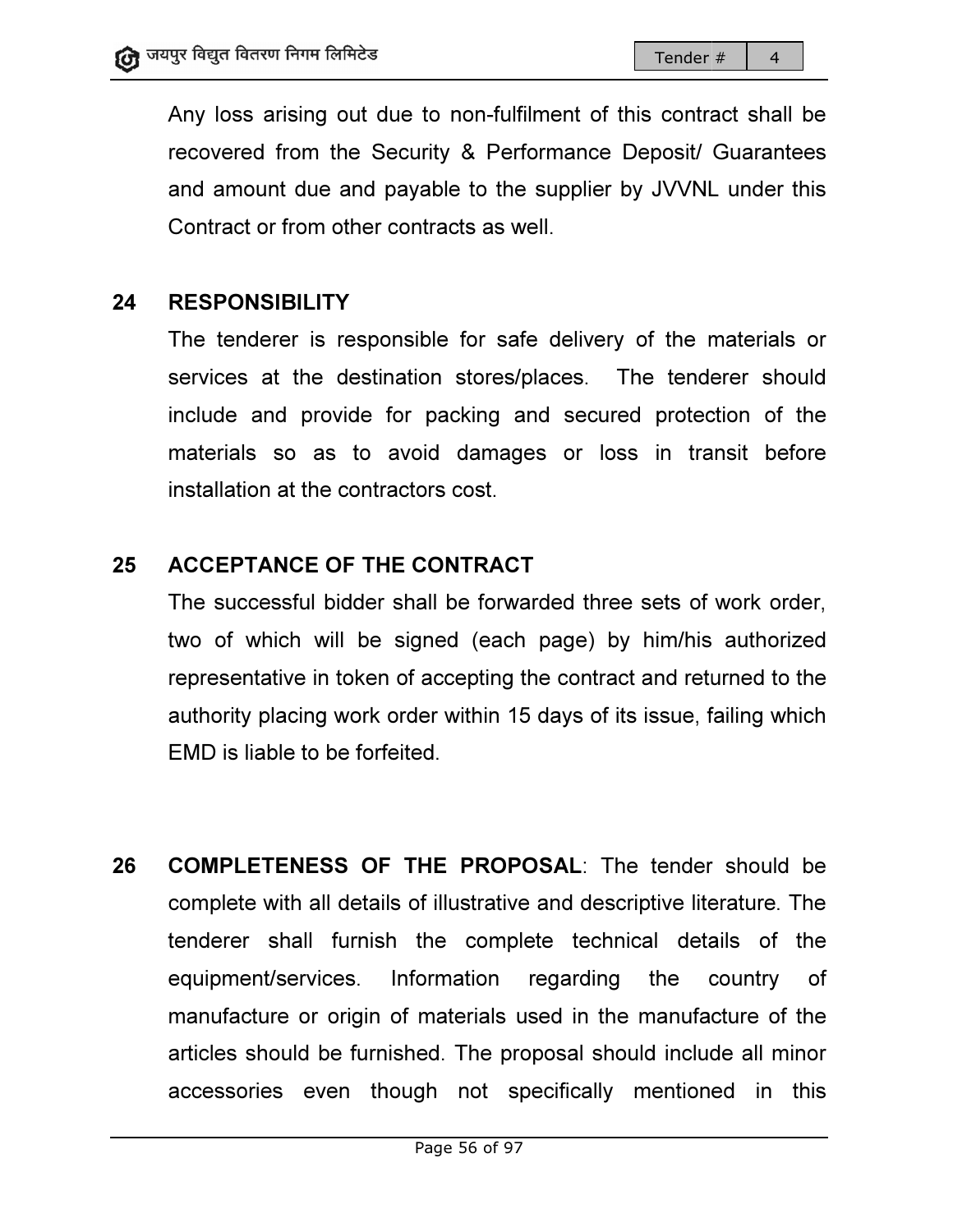specification but which are essential for the complete functioning of the entire work as specified in the scope of the work. The tenderer shall not be eligible for any extra charges in respect of such minor accessories though not included in the tender and shall be handed over to JVVNL on expiry/ termination of the contract. the entire work as specified in the scope of the work. The tenderer<br>shall not be eligible for any extra charges in respect of such minor<br>accessories though not included in the tender and shall be handed<br>over to JVVNL on ex the complete functioning of<br>
i of the work. The tenderer<br>
es in respect of such minor<br>
ender and shall be handed<br>
he contract.<br>
tax etc. applicable and<br>
either be borne by the

# 27 TRANSACTION CHARGES

Commission/Charge/fees and service tax etc. applicable and payable to the service provider may either be borne consumeror JVVNL JVVNL or may be shared by the both, as per decision of JVVNL.

Under Reserve Bank of India (RBI) or Central/State Govt. guidelines, if any commission charges are requiredto be lowered Under Reserve Bank of India (RBI) or Central/State Govt.<br>guidelines, if any commission charges are requiredto be lowered<br>than the quoted or accepted price, the PGSP shall only be authorized charge such lower charges without any claim against JVVNL.

Any increase in transaction fee due to change in government<br>regulationsshall be subject to notification by the PGSP and approval<br>by JVVNL, the same shall however not be implemented without regulationsshall be subject to notification by the PGSP and approval by JVVNL, the same shall however not be implemented without mutual consent.

#### 28 PAYMENT:

- i. The transaction charges may either be borne by the consumer or JVVNL or may be shared by the both,as per decision of JVVNL.
- ii. Transaction charges payable by the consumers if any, shall be chargedby the vendor during the transactions itself. ii. Transaction charges payable by the consumers if any, shall chargedby the vendor during the transactions itself.<br>iii. For transaction charges to be borne and payable by JVVNL, the
- vendor shall raise monthly invoice of all such transactions.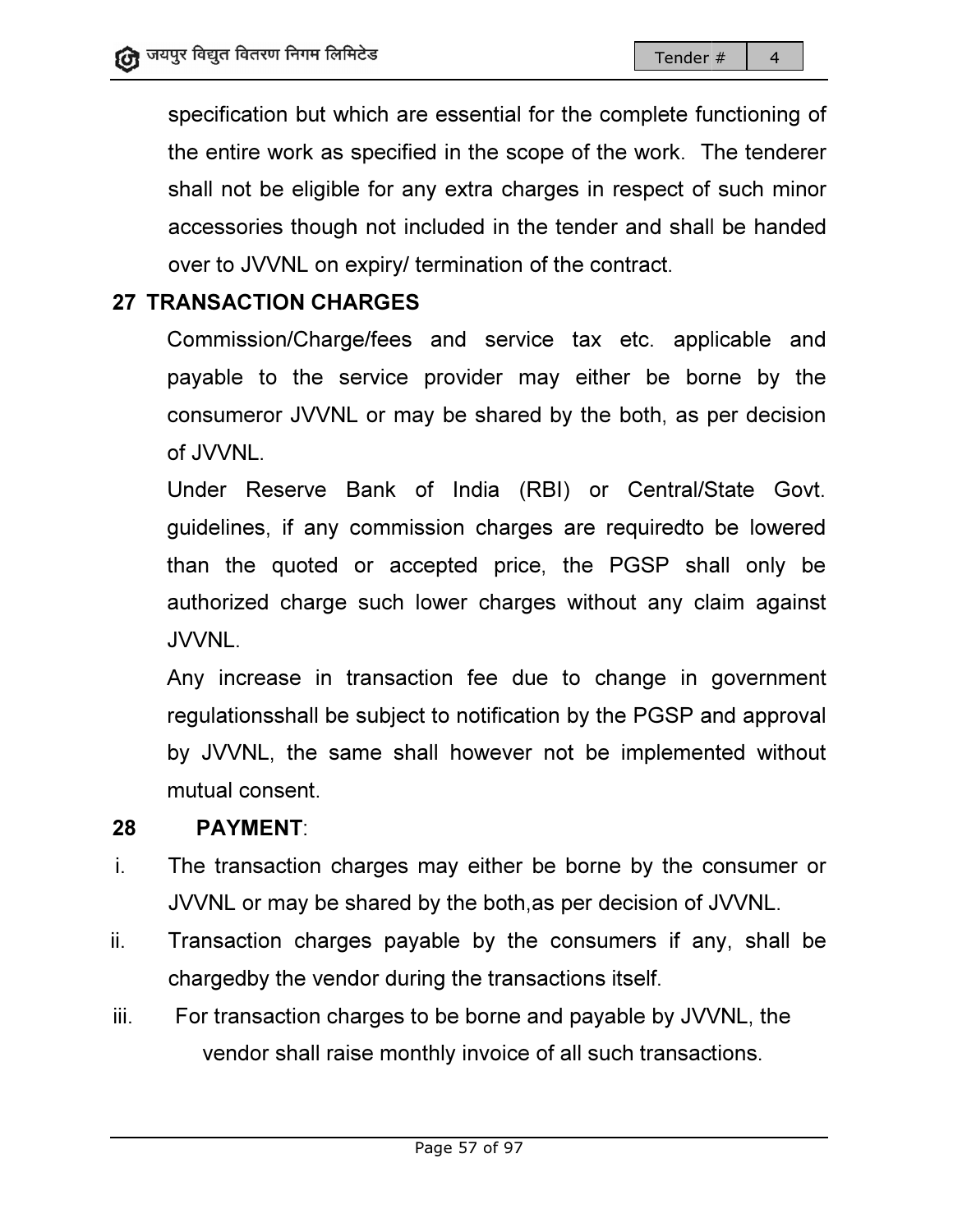#### SECTIONIII : Pre-Qualification Requirements

# JAIPUR VIDYUT VITRAN NIGAM LIMITED UR VIDYUT VITRAN NIGAM L<br>Chief Accounts Officer(R&C) TECHNICAL SPECIFICATIONS TECHNICAL SPECIFICATIONS<br>Pre-Qualification Requirements:-

- 1. The Bidder should be a registered company under the Companies Act-1956 and should be working in India for a minimum period of three years.
- 2. The Bidder should be authorized by Reserve Bank of India (RBI) to provide Electronic Payment aggregation services
- 3. Bidder should have been providing (Currently as on date of publishing of this NIT) similar services to at least (15) large institutions covering government/public sector undertakings out of<br>which a minimum of three (3) should be Electrical which a minimum of three  $(3)$  should be undertakings/companies/organizations.Performance citations confirming the same must be enclosed. undertakings/companies/organizations.Performance cert<br>citations confirming the same must be enclosed.<br>4. Bidder should be able to provide following payment services: be authorized by Reserve Bank of India (RBI) to<br>nic Payment aggregation services<br>have been providing (Currently as on date of<br>this NIT) similar services to at least (15) large **Electrical** certificate/
- A. Online Payment Gateways services with acceptance of
	- Payment Gateways services with acceptance of<br>i. Credit Cards (Visa, MasterCard, Amex and Diners are mandatory)
	- ii. Pre-Paid/Cash Card/Walletof at least 3such popular pre-paid paid/cash card/wallet services. s (Visa, MasterCard, Amex and Diners<br>pry)<br>sh Card/Walletof at least 3such popular<br>h card/wallet services.<br>, VISA, Master, MAESTRO and RUPAY
	- iii. Debit Cards Cards, VISA, Master, MAESTRO and are mandatory.
	- iv. Internet banking (should be at least thirty (30) banks out of which minimum fifteen (15) should be public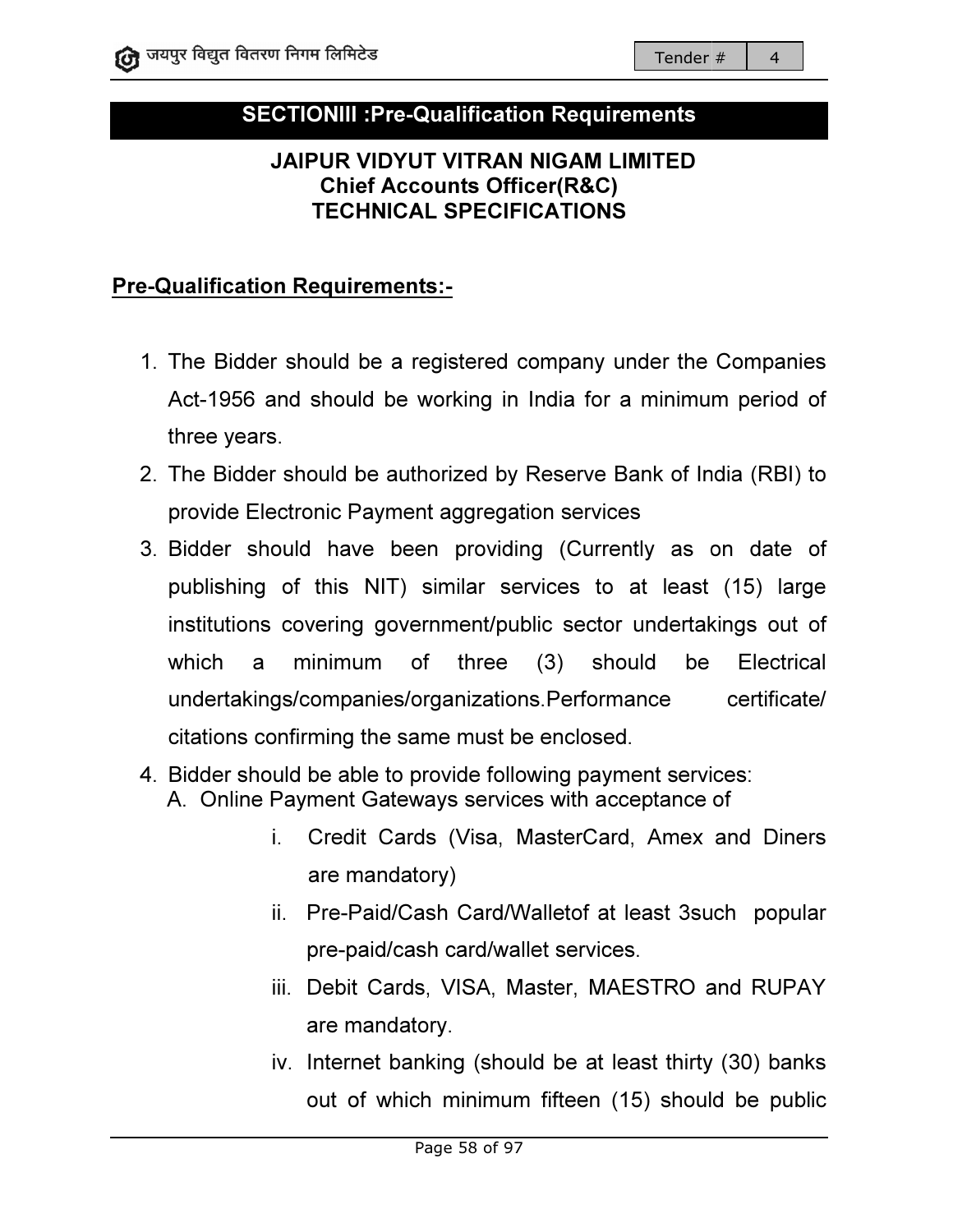sector banks).

- B. Electronic Bill Presentment and Payment Services through at least 15 banks and 2 mobile wallets.
- C. Payment through standing instructions on bank account and credit card.
- D. Bidder shall be able to provide Electronic Clearance System Services of recurring debits to bank accounts for consumer payments. Bidder should be a registered user with the RBI for processing ECS Debit transactions Payment through standing instructions on bank account a<br>credit card.<br>Bidder shall be able to provide Electronic Clearance Syst<br>Services of recurring debits to bank accounts for consun<br>payments. Bidder should be a registere
- E. The bidder should provide necessary certificate in support of item A to D above, from any two Govt. depts./undertakings to whom such bill collection services are being provided by the agency at present. item A to D above, from any two Govt. depts./undertakings to<br>whom such bill collection services are being provided by the<br>agency at present.<br>Bidder should have valid contracts with all the partners prior to the<br>date of iss

Bidder should have valid contracts with all the partners prior to the date of issue of this NIT. Certifications from the respective partners are required to be enclosed. Contract expiry dates of the various partners should also be mentioned. The bidders who are already having payment gateways certification shall only be considered for this bid.

5. The bidder should have at least one globally accepted certification for information security i.e. VeriSign etc. & should strictly ensure full proof protection of customer 's Information.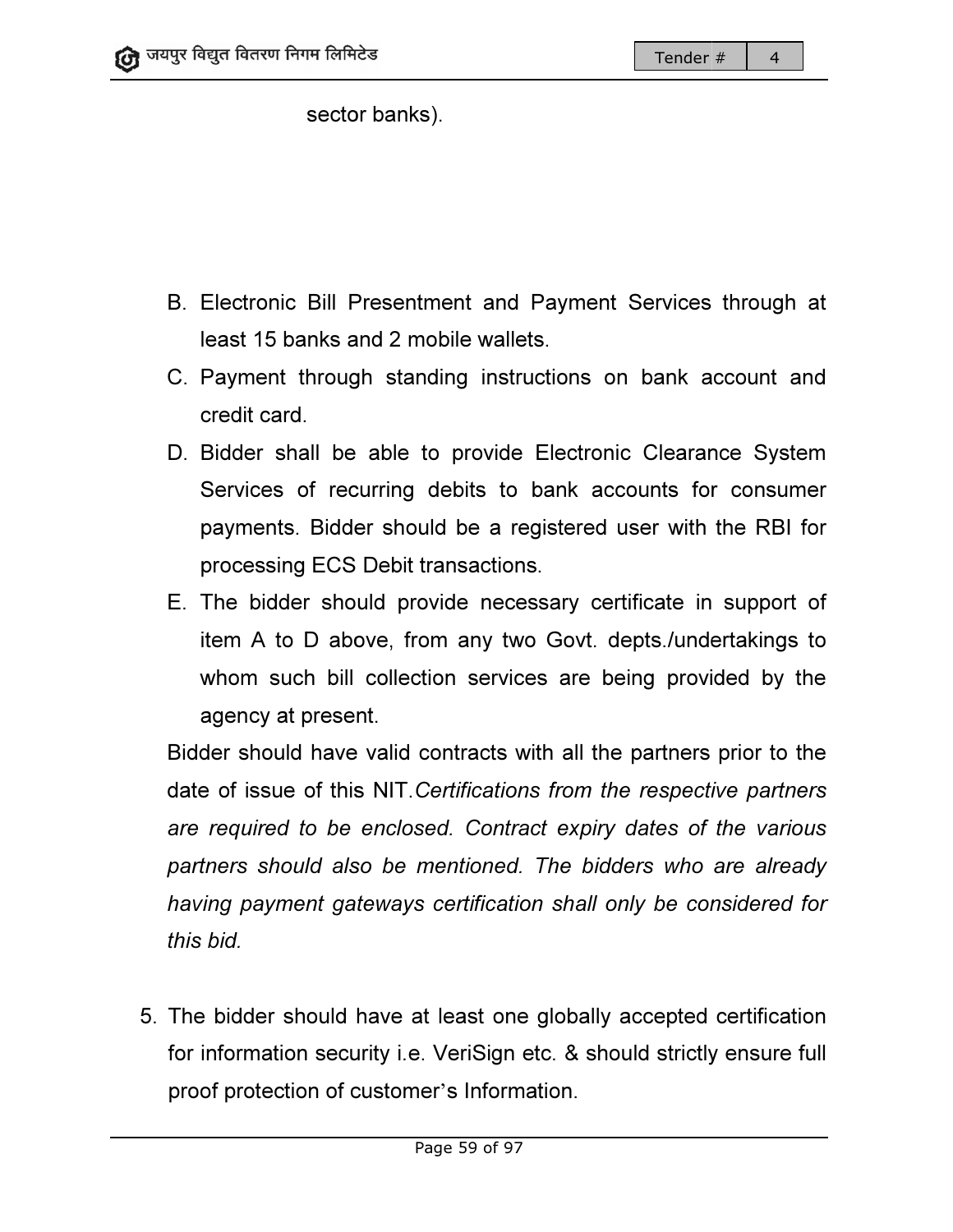$\overline{4}$ 

- 6. The bidder should have PCI DSS (Payment Card Industry Data Security Standard), ISO: 27001: 2005 or latest certification for Data Security. Tender # 4<br>Card Industry<br>certification for<br>dding company<br>g Online Pay<br>(if applicable)<br>years of the bi<br>e qualifying crim<br>wingS:-<br>ation in the formation in the formation in the formation<br>of the<br>ormance such<br>tyto complete<br>of
- 7. The bidder should not be joint venture/joint bidding company and should be exclusively associated with providing Online Payment Gateway services and e-Payments. should be exclusively associated with providing Online Payment Gateway services and e
- 8. The bidder shall have valid PAN, Sales Tax (if applicable) and Service Tax Number.
- 9. The average turnover for last three financial years of the bidder<br>should be at least INR 10 (ten) Croreper year. should be at least INR 10 (ten) Croreper year.
- 10. Even though the Bidder 's meet the above qualifying criteria, they are subject to be disqualified in case of followingS:-
	- A) The Bidder is in litigation with JVVNL.
	- B) The Bidder has made any false representation in the forms, statements and attachments submittedin proof of the prequalification requirements.
	- C) The Bidder has a record of poor performance such as abandoning of any allotted project, inabilityto complete any allotted project, delay in completion of any allotted project etc. Bidder has made any false representation in the forms,<br>ements and attachments submittedin proof of the pre-<br>lification requirements.<br>Bidder has a record of poor performance such as<br>ndoning of any allotted project, inabilit
	- D) The Bidder has been black listed by any Government or its organizations.

NOTE: Documentary evidences in support of above criteria shall also be furnished/enclosed, failing which the bid shall be liable for rejection.

An undertaking to this effect (points 1 to 10 mentioned above) is also required from the Bidder. If at a later stage it is found that any Bidder has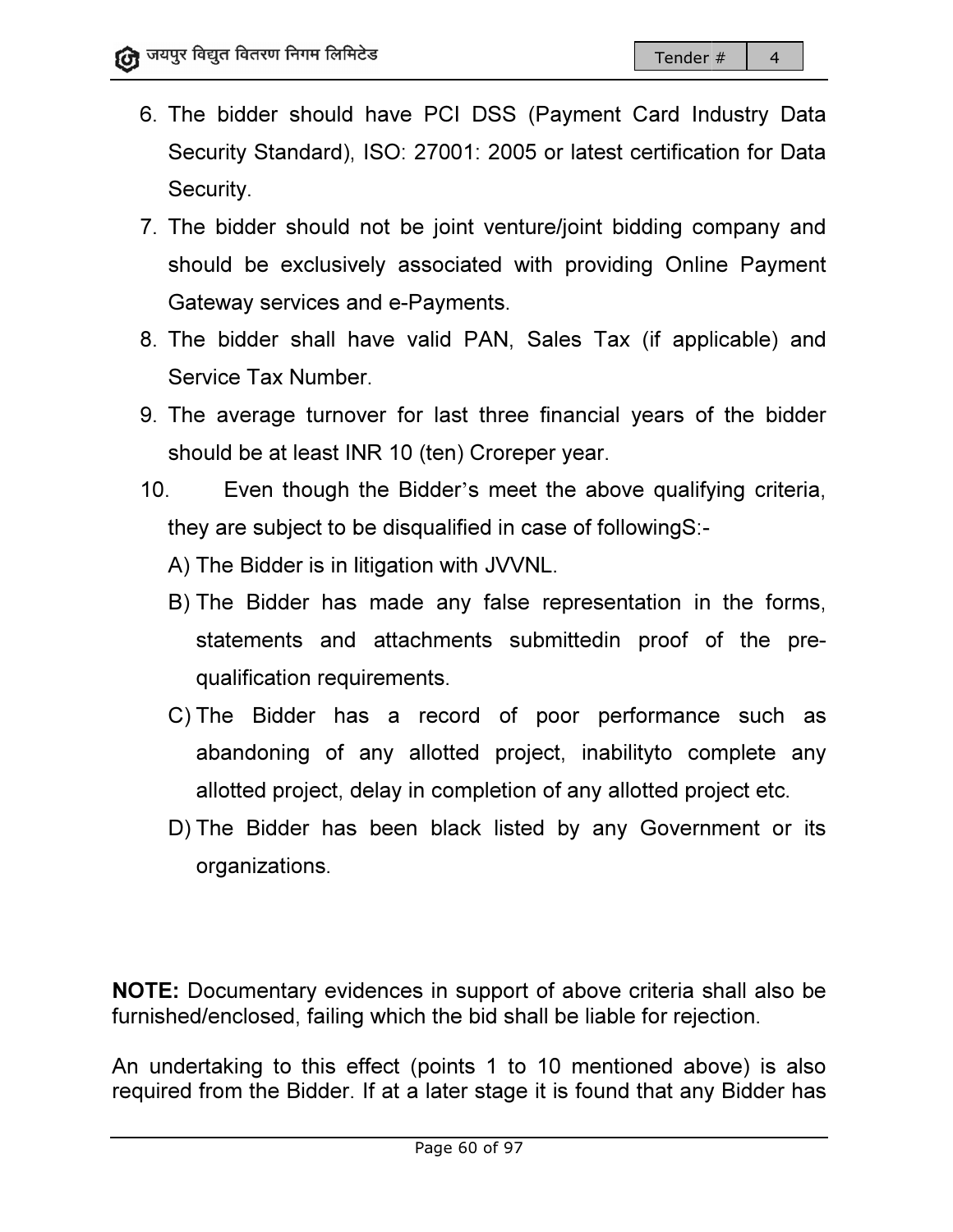wrongly certified, the bidder shall be liable for action under the law.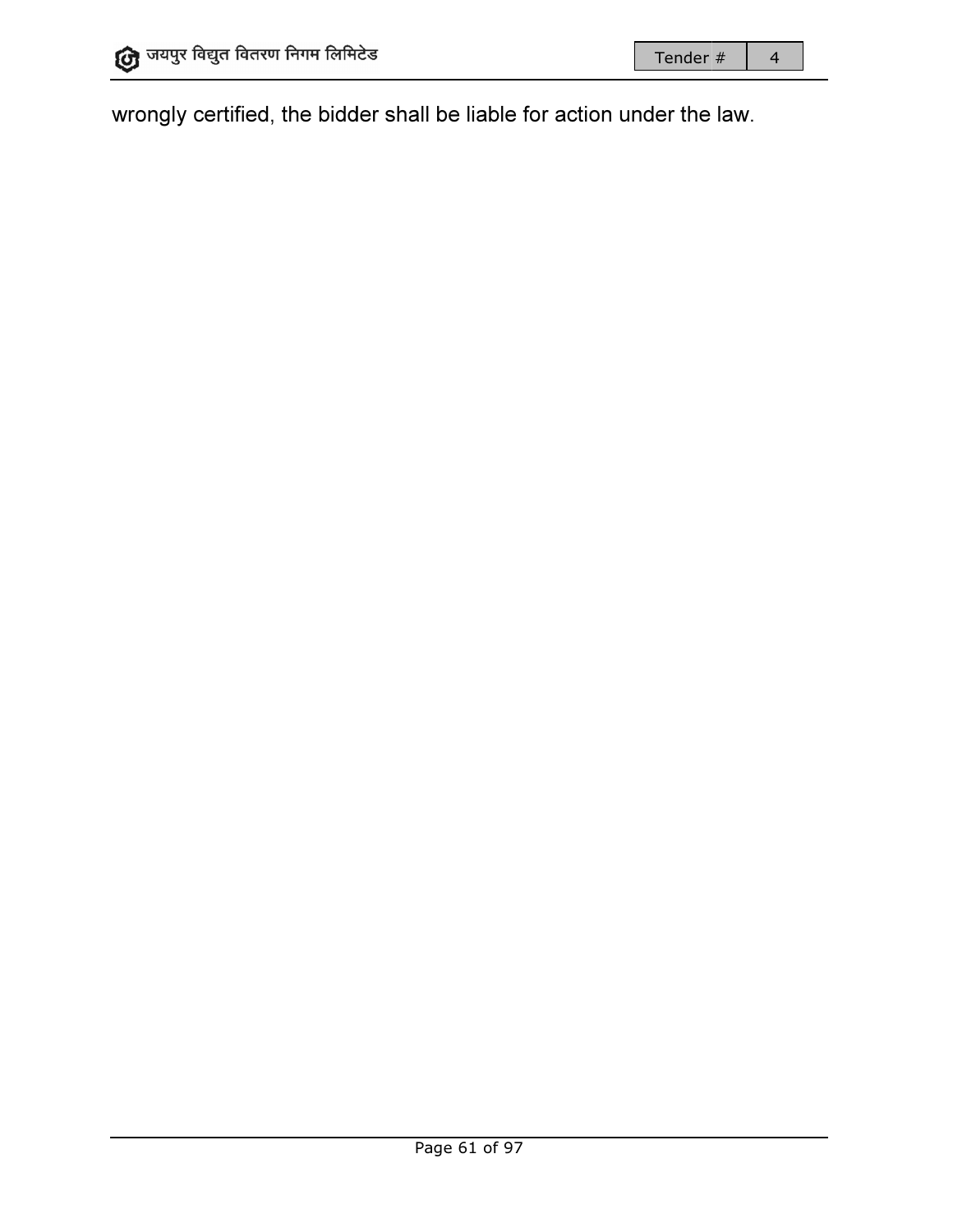#### SECTION I SECTION IV : General Scope of Work

#### **OVERVIEW**

There are about 40 Lakhs consumers spread over 189 Sub-Divisionsunder 13 O&M circles of 12 districts of Rajasthan, namely Jaipur, Dausa, Alwar, Bharatpur, Dholpur, Kota, Bundi, Baran, Jhalawar, Jaipur, Dausa, Alwar, Bharatpur, Dholpur, Kota, Bundi, Baran, Jhalawar,<br>Sawaimadhopur, Tonk and Karauli. Number of sub-division(s)/ division(s)/Circle(s) and consumers may increase or decrease.

The followings are the approximate yearly volume of online payment gateway transactions in JVVNL at present and are likely to grow many folds due to Govt. policies.

| Payment from<br>Jaipur discom<br>website (WSS<br>and Quickpay<br>only) | <b>Credit Card</b>           | No. of trnx | 71133      |  |
|------------------------------------------------------------------------|------------------------------|-------------|------------|--|
|                                                                        |                              | Amount Rs.  | 369608146  |  |
|                                                                        | <b>Debit Card</b>            | No. of trnx | 43300      |  |
|                                                                        |                              | Amount Rs.  | 152769035  |  |
|                                                                        | <b>Netbanking</b>            | No. of trnx | 230408     |  |
|                                                                        |                              | Amount Rs.  | 2277095566 |  |
|                                                                        | <b>Cash Card</b>             | No. of trnx | 576        |  |
|                                                                        |                              | Amount Rs.  | 2761556    |  |
| <b>Others</b>                                                          | <b>EBPP(all</b>              | No. of trnx | 721369     |  |
|                                                                        | Channels <i>i.e.</i>         |             |            |  |
|                                                                        | inclusive of                 |             |            |  |
|                                                                        | mobile wallet                |             |            |  |
|                                                                        | /application,                | Amount Rs.  | 2826330974 |  |
|                                                                        | <b>Bank web</b>              |             |            |  |
|                                                                        | sites, NECS&<br><b>BBPS)</b> |             |            |  |
| <b>Total</b>                                                           |                              | No. of trnx | 1066786    |  |
|                                                                        |                              | Amount Rs.  | 5628565277 |  |
| The volume of transactions shown here are only indicative a            |                              |             |            |  |

The volume of transactions shown here are only indicative and actual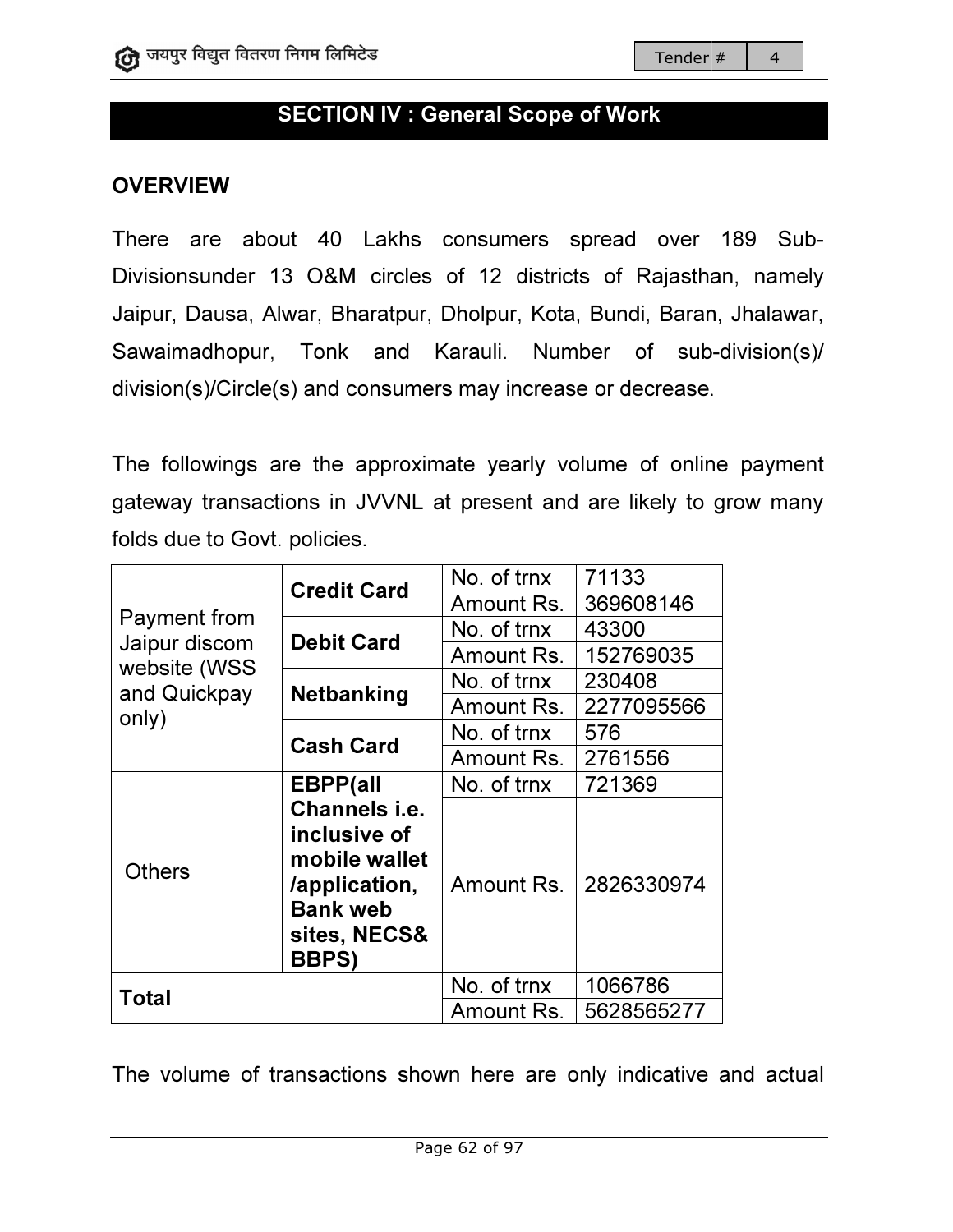transactions may increase or decrease subsequently due to numerous reasons.

#### SCOPE OF WORK

The objective of thisNIT is to engage a service provider for Online The objective of thisNIT is to engage a service provider for Online<br>payment gateway services with acceptance of credit cards (Visa,Master, Amex and Diners etc.), internet banking, cash cards, debit cards (Visa, payment gateway services with acceptance of credit cards (Visa,Master,<br>Amex and Diners etc.), internet banking, cash cards, debit cards (Visa,<br>Master, Maestro and Rupayetc.), Electronic Clearance System services and Mobile Banking Services, Electronic Bill Presentment & Payment Services including Mobile wallets/application, NECS, BBPS and bank web sites Payment Services with ability to integrate with the existing billing system and other related applications covered under RAPDRP and provide various daily, weekly andmonthly MIS (also in hardcopy once in a month)besides daily and Quarterly MIS on media to the Nodal officers,as per requirement of JVVNL.  $\begin{tabular}{|c|c|c|c|c|} \hline \textbf{render & \#} & \textbf{fender & \#} \\ \hline \end{tabular}$   $\begin{tabular}{p{0.8cm}} \hline \textbf{F} & \textbf{is to engage a service provider for O} \\ \hline \end{tabular} \end{tabular} \begin{tabular}{p{0.8cm}} \hline \textbf{F} & \textbf{is to engage a service provider for O} \\ \hline \end{tabular} \end{tabular} \begin{tabular}{p{0.8cm}} \hline \textbf{I} & \textbf{E} & \textbf{B} & \textbf{C} & \textbf{B} & \textbf{C} & \textbf{$ Clearance System services<br>ill Presentment & Payment<br>NECS, BBPS and bank web<br>rate with the existing billing<br>rered under RAPDRP and<br>i (also in hardcopy once in a<br>edia to the Nodal and other

officers,as per requirement of JVVNL.<br>**Completion Schedule**:- The agency has to operationalisePayment Gateway Servicesas per the scope work within 45 days of award of contract. This also includes integration with JVVNL System.

The following shall be under the scope of work of Payment Gateway<br>Service Provider:<br>**1. Services to be Provided by the PGSP**<br>. Following services shall be provided by the agency to JVVNL Service Provider:

#### 1. Services to be Provided by the PGSP

i. Following services shall be provided by the agency to consumers to make payments of electricity or other bills/demandof JVVNL electronically.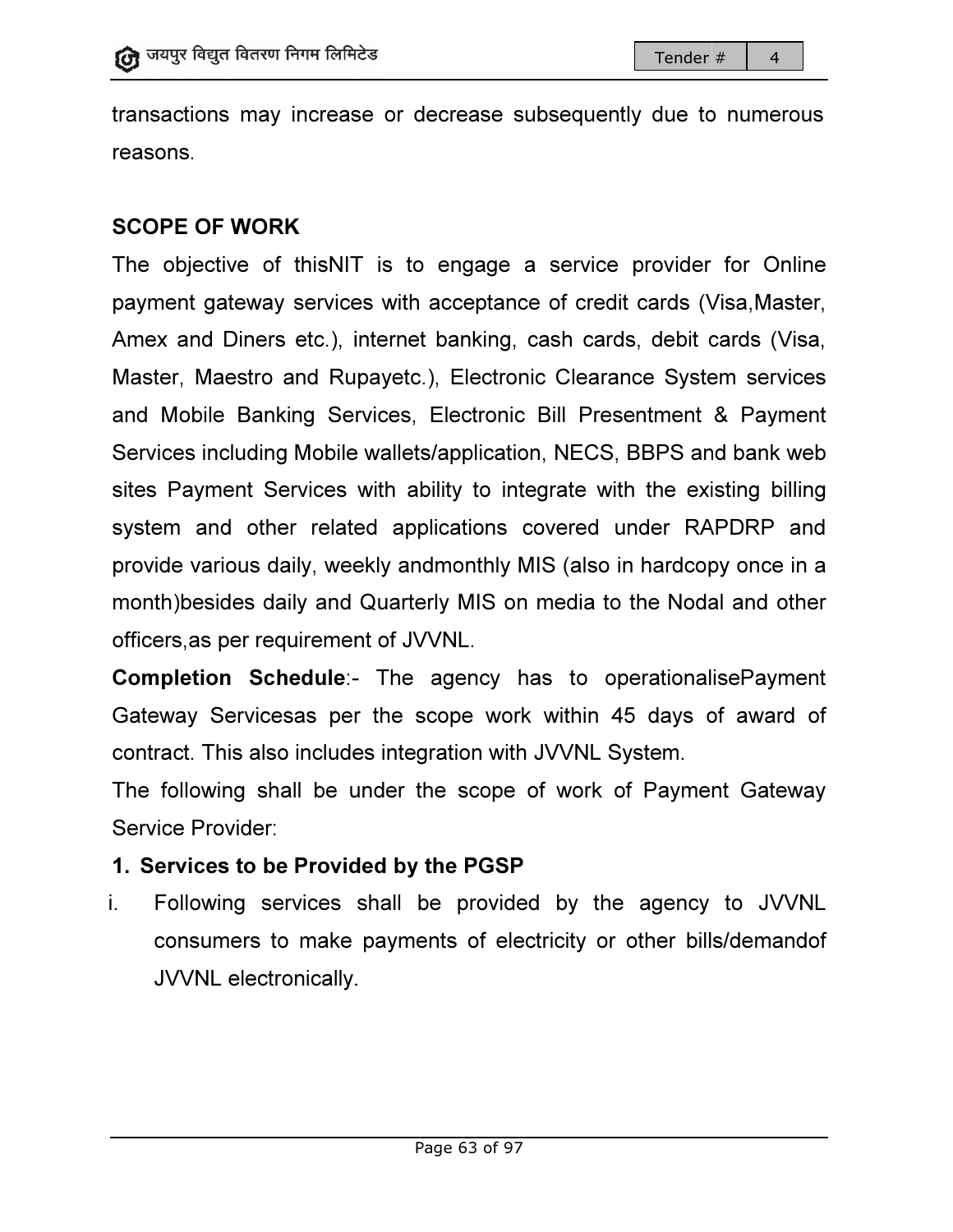4

| 1 | <b>Online Payment</b><br><b>Gateway Services</b>                            | Should<br>allow<br>make<br>to<br>consumers<br>payments using Visa, MasterCard, Amex<br>and Diners Credit Cards, acceptable Debit<br>Cards, Cash Cardsand Online Net Banking<br>accounts and web sites partner Banks. |
|---|-----------------------------------------------------------------------------|----------------------------------------------------------------------------------------------------------------------------------------------------------------------------------------------------------------------|
| 2 | <b>NECS and BBPS</b>                                                        | Should<br>allow<br>make<br>to<br>consumers<br>payments on standing instruction for debit<br>to their bank account electronically.                                                                                    |
| 3 | <b>Electronic Bill</b><br><b>Presentment and</b><br><b>Payment Services</b> | Should<br>allow<br>make<br>to<br>consumers<br>payments using the Bill Payment services<br>offered by their partnerbanks/channels.                                                                                    |
| 4 | <b>Mobile Payment</b><br>Service                                            | Should allow<br>make<br>to<br>consumers<br>mobile<br>payments<br>through<br>wallets/applications and also facilitate bill<br>paymentthrough mobile android application<br>$\sim$ f IVA/NII                           |

ii. JVVL shall receive aggregated payments online along with reconciled information. For the above payment facilities, Thevendor should have tie ups with Credit Card Payment Gateway(s) / Debit Card Payment tie ups with Credit Card Payment Gateway(s) / Debit Card Payment<br>Gateway(s) and with the banks concerned. In terms of these endor sh<br>**bit Card**<br>In terms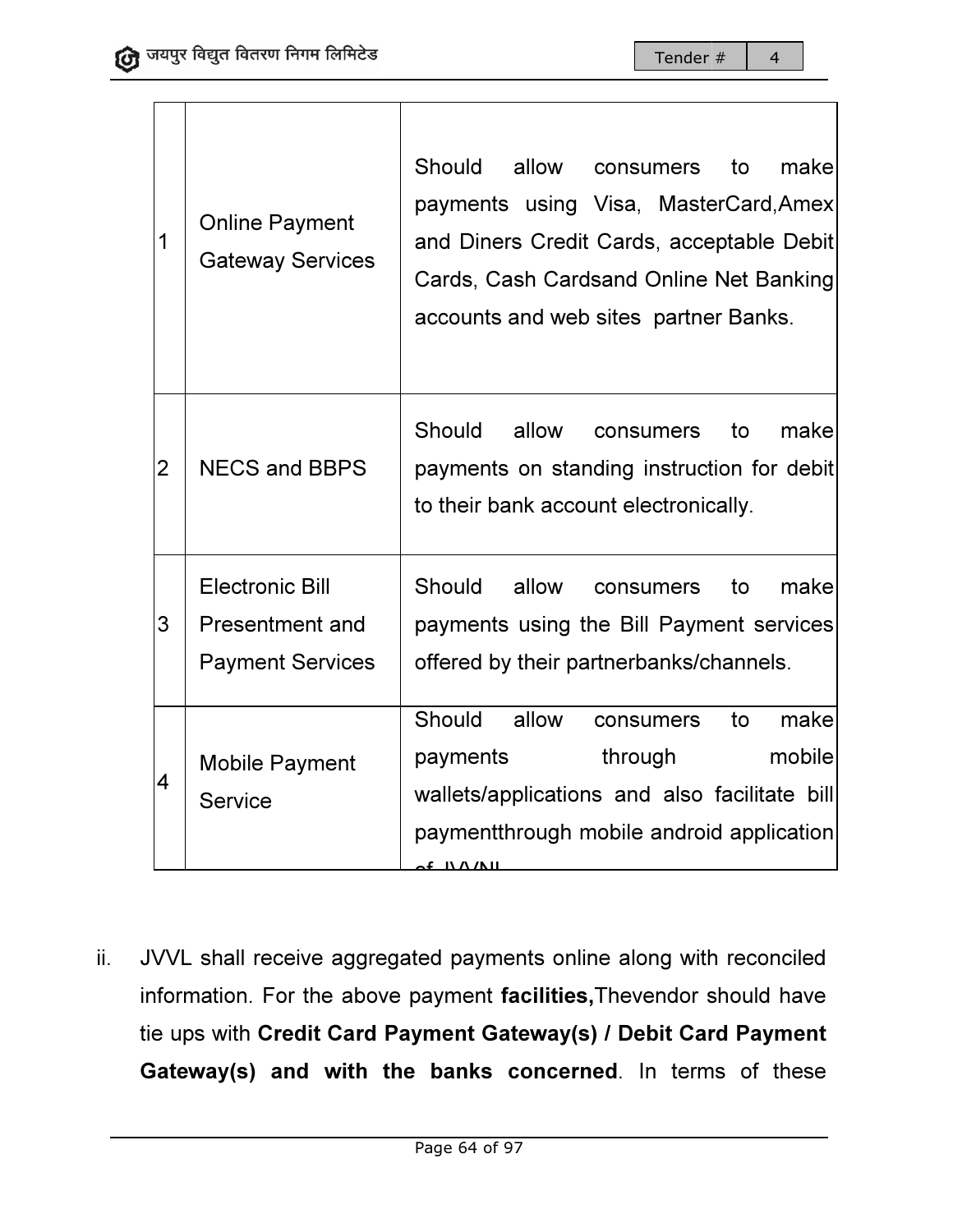arrangements Vendor arrangements Vendor's role is to manage the entire backend operations of such services. These include entering into agreements operations of such services. These include entering into agreements<br>with card companies/banks & movement of data and reconciliation of such data against the payments payments made. is to manage the entire backend<br>These include entering into agreements<br>movement of data and reconciliation of<br>s made.<br>vide Online payment gateway services<br>rds like, Visa,Master,Amex & Diners,

- iii. The PGSP shall have to provide Online payment gateway services The PGSP shall have to provide Online payment gateway<br>with acceptance of credit cards like, Visa,Master,Amex & internet banking, cash cards, debit cards etc. with ability to integrate with the existing / new system of JVVNL and provide various daily periodical MIS (also in hardcopy once in a month )besides daily and Quarterly on media to Nodal and other officers as per the requirement of JVVNL. JVVNL can add new applications at any point in time. The successful bidder shall be bound to provide payment gateway services<br>through all such applications at no extra cost to JVVNL. The successful<br>bidder would though continue to charge on as per the agreed upon<br>payment rates.<br>T through all such applications at no extra cost to JVVNL. The successful bidder would though continue to charge on as per the agreed upon payment rates. h cards, debit cards etc. with ability to integ<br>v system of JVVNL and provide various daily<br>in hardcopy once in a month)besides daily Trander at a managements Vendor's role is to manage the entire backend<br>operations of such services. These include entering into agreements<br>operations of such services. These include entering into agreements<br>such data agrai and time. The<br><sub>/</sub> services
- iv. The website of JVVNL (or any other site as directed by the JVVNL) The website of JVVNL (or any other site as directed by the JVVNL)<br>would facilitate e-payment by providing redirection to end users. The<br>user/consumer shall be redirected to the web page/URL specified by user/consumer shall be redirected to the web page/URL s the PGSP and process the consumer's request regarding online payment of electricity bills. After the process, the end user shall be by the JVVNL) with relevant transaction details.
- redirected back to the JVVNL's website (or any other site as directed<br>by the JVVNL) with relevant transaction details.<br>For transaction security,the payment services must offer minimum 128<br>bits SSL (Secure Sockets Layer).Al v. For transaction security,the payment services must offer minimum 128 bits SSL (Secure Sockets Layer) SSL (Secure Sockets Layer).All processes such as payment transactions, payment status update and notification, etc. shall be primarily through web services or any other standard method of Discom's choice.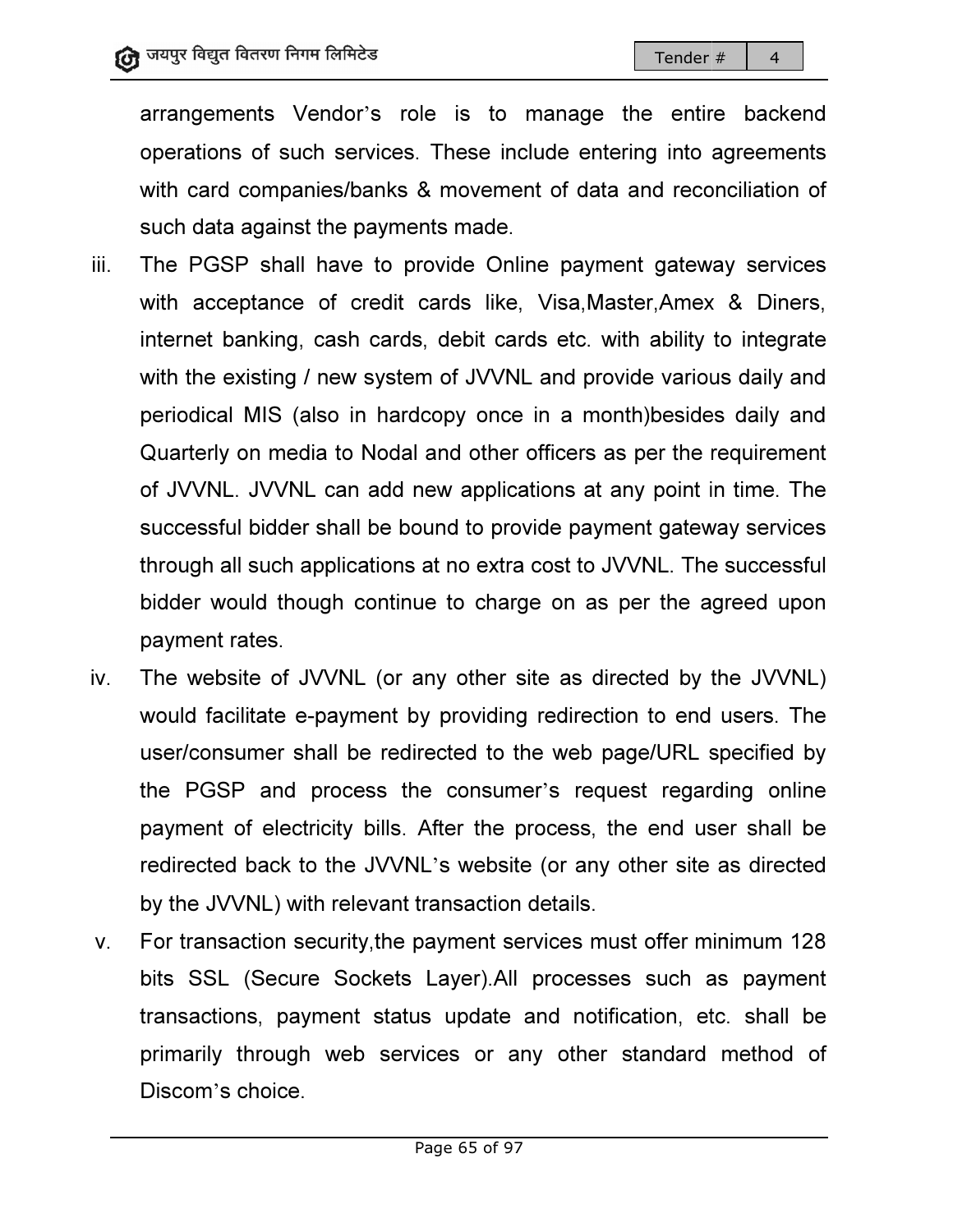- vi. After successful online payment transaction, the consumer should be given a receipt clearly indicating payment details, total amount, bill<br>month, Invoice no., K. number, account no., consumer name and month, Invoice no., K. number, account no., consumer name and address, due dates, transaction date, transaction ID, receipt ID, bank<br>reference ID. etc., for utilization as a reference for future requirement. reference ID. etc., for utilization as a reference for future requirement.
- vii. In cases of failures if any or similar other cases the consumer should be given response with clear understandable on-screen message in printable format. or similar other cases the consumer should<br>lear understandable on-screen message in<br>APPEAR BEFORE THE CONSUMER
- viii. A MESSAGE SHOULD APPEAR BEFORE THE CONSUMER <u>WHEREIN THE BILL 'BEING PAID' AMOUNT OF THE BILL</u> TRANSACTION CHARGES (IN RUPEES (IN RUPEES ONLY and NOT ALLOWED IN PERCENTAGE) SEPARATELY AND THE TOTAL AMOUNT <u>IN PERCENTAGE) SEPARATELY AND THE TOTAL AMOUNT</u><br>BEING DEDUCTED FROM HIS ACCOUNT ARE DISPLAYED.AFTER</u> <u>BEING DEDUCTED FROM HIS ACCOUNT ARE DISPLAYED.AFTER</u><br>THIS WHEN CONSUMER PRESSES AN 'ACCEPT BUTTON', PROCESS SHOULD BE ALLOWED TO CONTINUE.
	- PROCESS SHOULD BE ALLOWED TO CONTINUE.<br>ix. The consumer shall not be allowed to pay less than the bill amount payable up to due date or after due date, as the case may be pay less than the bill amount<br>as the case may be.
	- x. EXCEPTION REPORT OF FAILED TRANSACTION TRANSACTIONS SHOULD BE GENERATED AND PROVIDED TO JVVNL ON DAILY BASIS.
- xi. The summary/detailed MIS [for general transaction only] should be dynamic so that JVVNL may get real time status of online collection at any point of time during the day. NSACTIONS SHOULD BE<br>ON DAILY BASIS.<br>ansaction only] should be<br>tatus of online collection at<br>sactions based on which<br>separately. Separate MIS
- xii. The MIS of confirmed/authenticated transactions based on which The MIS of confirmed/authenticated transactions based on which<br>remittance shall be made may be shown separately. Separate MIS shall be required for each of the Subdivisions, Circles and for the Nodal Officer clearly reflecting daily transaction details besides week/month wise, as the case may be.All the MIS shall also be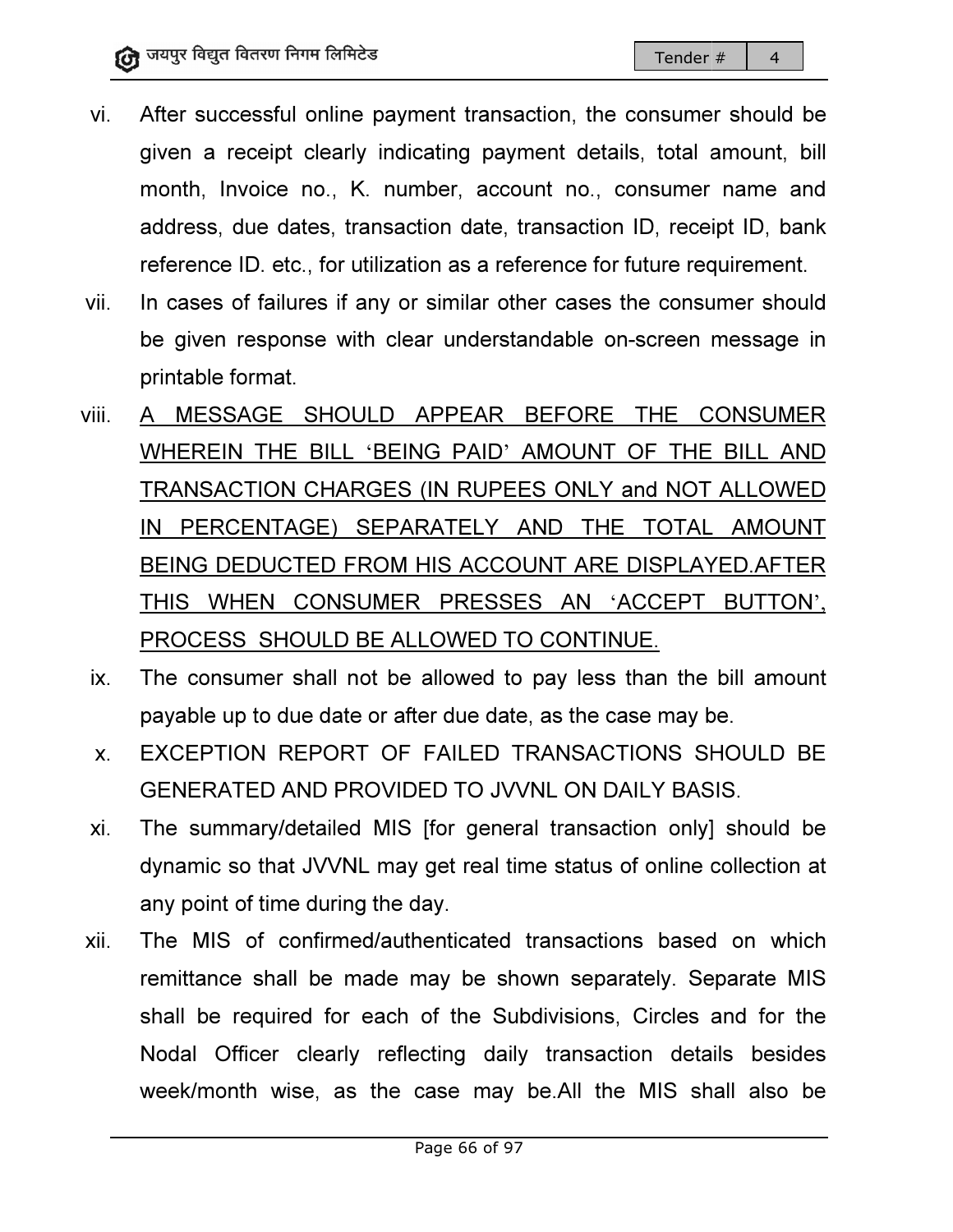available online on web.

- xiii. Allowing the consumer to review charges before final submission. Show PGSP's transaction charges, if any, separately from JVVNL charges.
- xiv. The PGSP would be responsible for reconciliation of all the Show PGSP's transaction charges, if any, separately from JVVNL<br>charges.<br>The PGSP would be responsible for reconciliation of all the<br>transactions on daily basis. Further, reconciliation is also done at the level of subdivisions and circles, so PGSP shall provide various MIS reports i.e. sub-division/circle/Discom level, in format(s) and frequency specified by JVVNL. level of subdivisions and circles, so PGSP shall provide various MIS<br>reports i.e. sub-division/circle/Discom level, in format(s) and frequency<br>specified by JVVNL.<br>xv. The PSGP would be solely responsible for implementation
- The PSGP would be solely responsible for implementation of all the<br>guidelines issued from time to time by the RBI for variouse-payment services.
- xvi. Based on its own discretion,JVVNL may add more payment gateways as and when required. The PGSP shall have no objection in case JVVNL wishes to add more payment gateways. JVVNL may add more payment gateways<br>PGSP shall have no objection in case<br>payment gateways.<br>p and maintain a secure mobile application
- xvii. The PGSP shall also develop payment gateways.develop and maintain a secure mobile app (Android and other OS based) for JVVNL bill payment service under guidance and approval by JVVNL. For further extending the e-payment facilities to consumers, the PGSP may be asked to develop and maintain certain web sites for JVVNL and the same shall be provided for no extra cost.
- xviii. All guidelines issued from time to time by the RBI regarding internet banking and related security issues including transaction internet banking and related security issues including transaction<br>through Internet, Mobile, Credit, Debit cards etc. shall be mandatorily binding on the PGSP.
	- 2. Integration with JVVNL website and other system/application
	- i. Integration between the JVVNL's website or any other application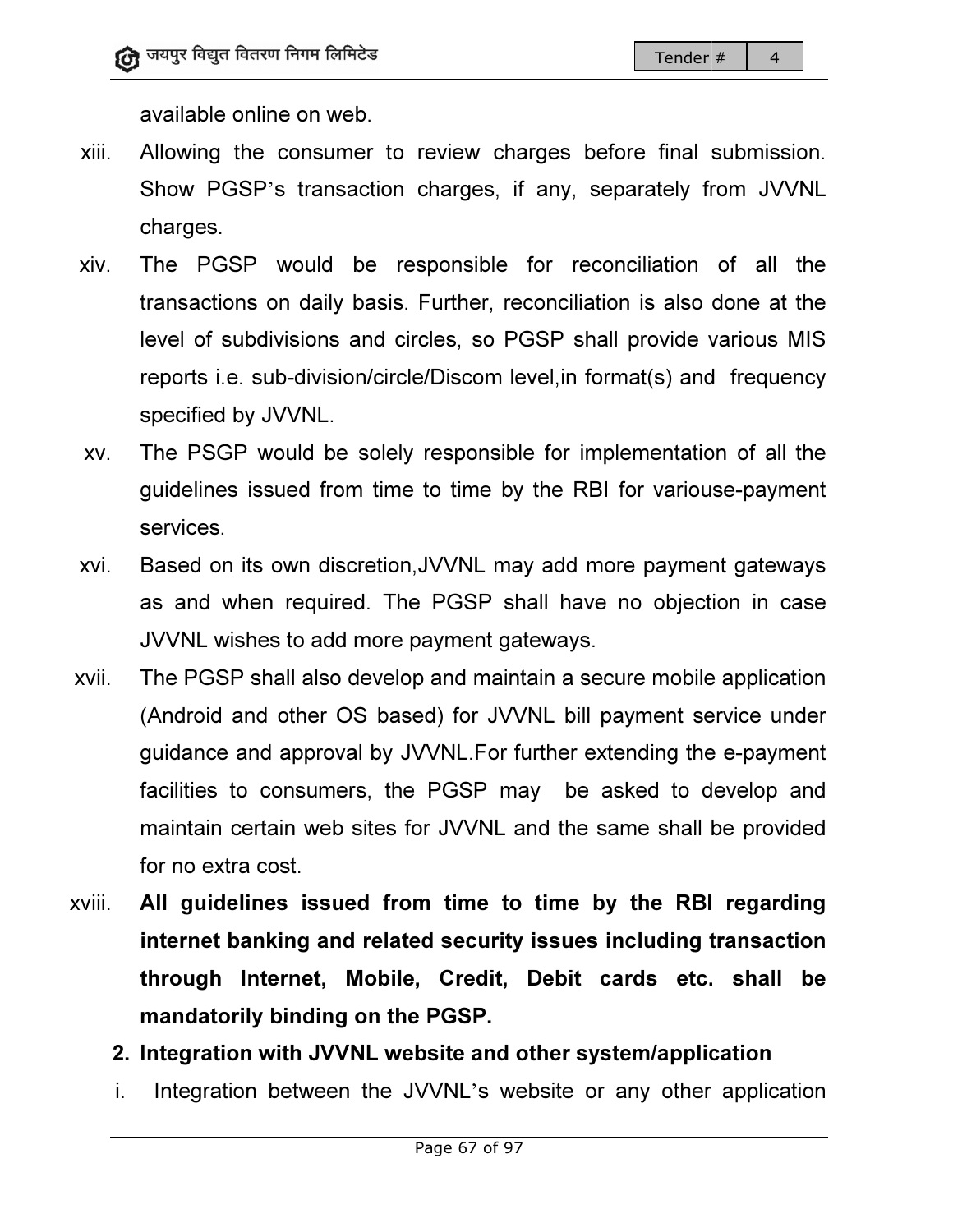and Payment Gateway Service Provider and Payment Providers shall be done by PGSP.

- and Payment Gateway Service Providers shall be done by PGSP.<br>ii. Technical details and information regarding the website integration<br>may be indicated by the bidder in its bid documents. This shall be<br>finalized with the suc may be indicated by the bidder in its bid documents. This shall be finalized with the successful bidder and the JVVNL's technical team, after issuance of LoI(Letter of Intent) to the successful bidder.
- iii. PGSP shall provide technical support with respect to the integration with the payment Service and other issues related to the e-payment services provided at no extra charge.
- iv. The PGSP shall submit a detailed solution being proposed to offer the services stipulated in this tender document. The PGSP shall also describe how it shall respond to system malfunctions, and diagnose and solve problems within a time period agreed upon with the JVVNL. PGSP shall provide technical support with respect to the integration<br>with the payment Service and other issues related to the e-payment<br>services provided at no extra charge.<br>The PGSP shall submit a detailed solution being
- v. The PGSP shall <u>NOT</u> subcontract any part of the e-Payment work to<br>
any third parties without written permission of JVVNL, under any<br>
circumstances.<br> **3. Settlement time**<br>
i. The service provider would be responsible fo any third parties without written permission of JVVNL, under any circumstances.

#### 3. Settlement time

- i. The service provider would be responsible for transfer amount to designated Bank accountof JVVNLwithin T+1 Bank<br>Working Days failing which; interest @12% p.a. on the delayed<br>transferred amount shall be recovered by JVVNL from the bill amount<br>payable to the agency<br>Charges/fees Working Days failing which; interest @12% p.a. on the delayed<br>transferred amount shall be recovered by JVVNL from the bill amount<br>payable to the agency<br>Charges/fees payable to the participating Banks due to delay if transferred amount shall be recovered by JVVNL from the bill amount payable to the agency
- ii. Charges/fees payable to the participating Banks due to delay if provider.
- anyshall not be borne by JVVNL and shall be payable by the Service<br>provider.<br>Service provider shallprovide details of amount collected<br>consumerwise to the Nodal Officer/designated authority of JVVNL & iii. Service provider consumerwise to the Nodal Officer/designated authority of JVVNL Billing Agency within T+1 bank working days in the formats decided shallprovide details of amount collected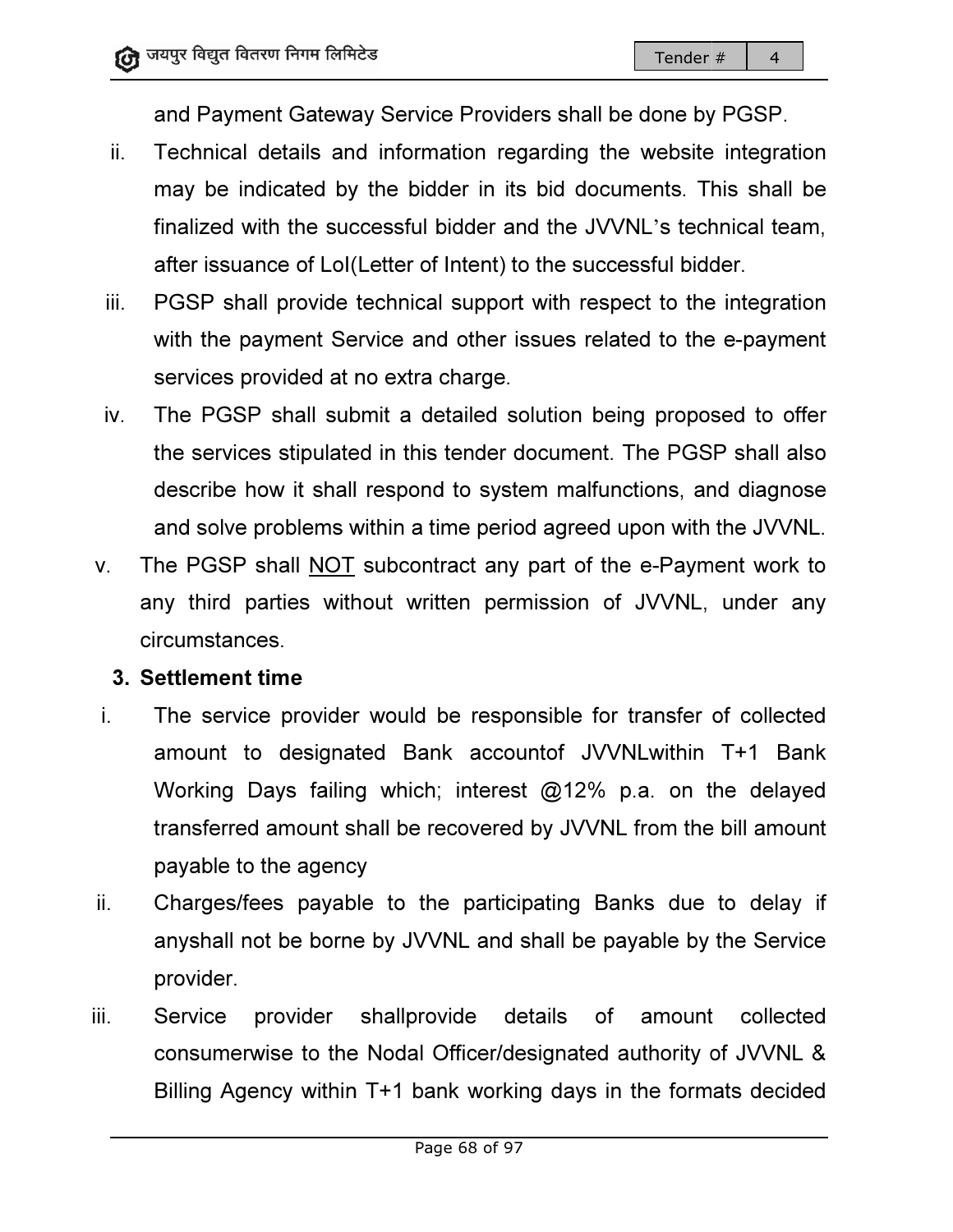by JVVNL.

iv. The settlement of transaction by PGSP shall be as per applicable RBI guidelines.

# **4. Exceptions and charge backs**

PGSP shall provide reasonable processes, systems and data PGSP shall provide reasonable processes, systems and data<br>necessary for adjusts of credits and debits of either the PGSP or JVVNLor both the agencies or the consumers. The PGSP must specify the process to handle this task.Wherever such excess amount has to be refunded to consumer, PGSP shall adopt the standard practice as mutually agreed and approved by JVVNL. The PGSP shall however not be allowed to withheld or deduct any amount out of daily collection<br>finalized, posted in consumers account and remitted to bank account finalized, posted in consumers account and remitted t of JVVNL on this ground.

# 5. Payment of PGSP' s fees

Transaction charges of the PGSP shall either be paid by the consumer at the time of transaction of transaction or the same shall be paid by the JVVNLagainst monthly invoice raised by the agency or the same may be shared by the consumer and JVVNL both. The vendor shall raise monthly invoice with hard copy of monthly MIS generated to officer i.e. AAO(CCC), JVVNL, Jaipur who shall verify the bill and<br>arrange payment of transaction fee payable through AO(JCCC). arrange payment of transaction fee payable through AO(JCCC). d to bank account<br>d by the consumer<br>be paid by the<br>or the same may<br>vendor shall raise<br>erated to the nodal

For sharing of transaction charges between the JVVNL and the consumer, JVVNL may also decide certain limit for any value. able through AO(JCCC).<br>between the JVVNL and the<br>ertain limit for any transaction

For example: JVVNL may decide to pay transaction fee of energy bills<br>having value upto Rs. 5000/- and charge consumers for the rest of the having value upto Rs. 5000/- and charge consumers for the rest of the bill amount if any.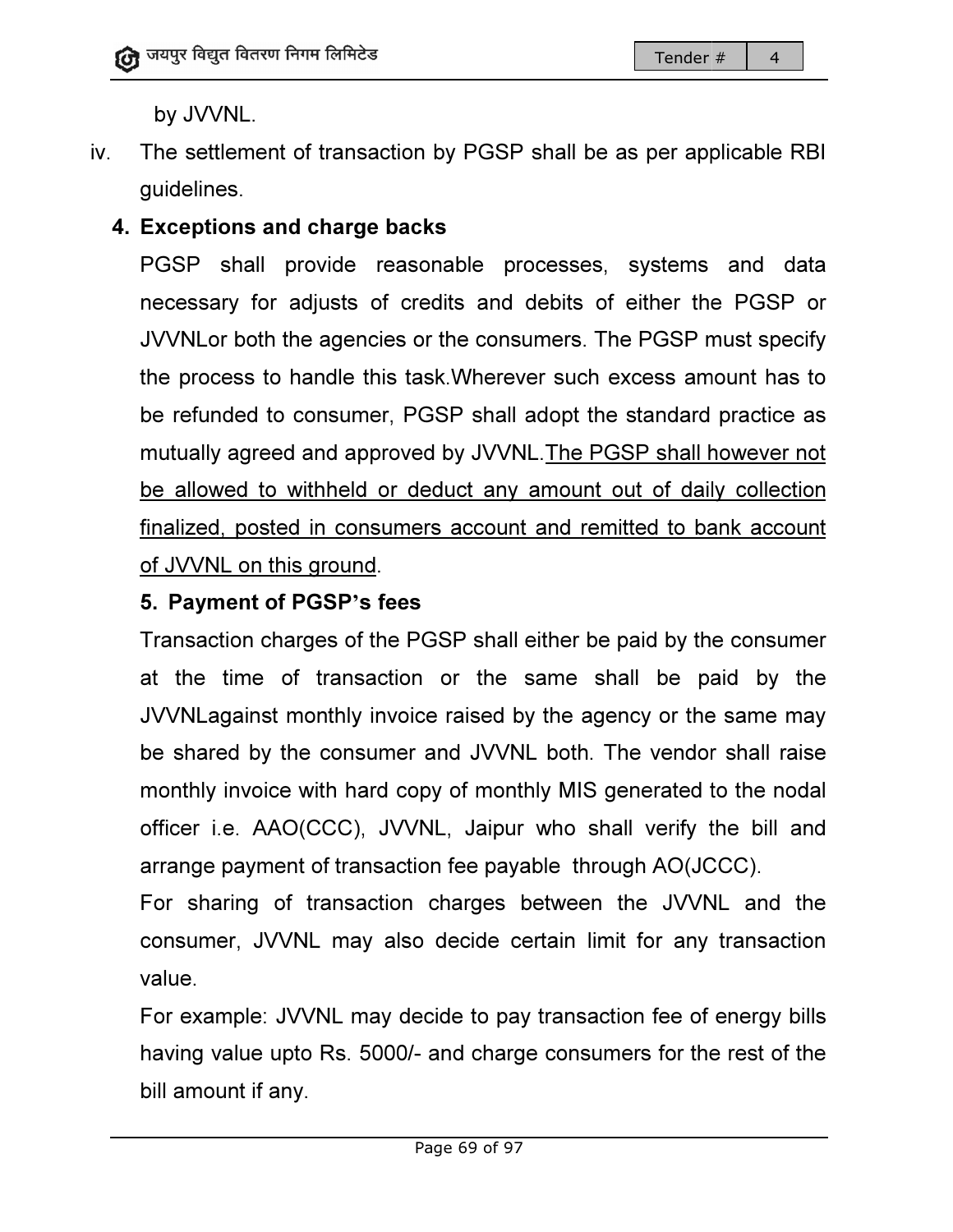PGSP shall offer full flexibility to Discom to charge different slab based rates to consumer towards transaction fee.

#### 6. MIS and other reports

- i. The PGSP must record transactions and have provision to view them using the payment service reporting facilities in the format suggested by the JVVNL. The MIS provided to JVVNL should include customer ID The PGSP must record transactions and have provision to view them<br>using the payment service reporting facilities in the format suggested<br>by the JVVNL. The MIS provided to JVVNL should include customer ID<br>(Consumer K. No. a time, payment mode (e.g. credit, debit, direct debit, cash card etc.) and<br>status of the same. The PGSP may be asked to provide the MIS date status of the same. The PGSP may be asked to provide the MIS datewise, instrument-wise, account unit-wise, Sub-division-wise, Circlewise etc.and inclusive or exclusive of successful and unsuccessful transactions. **Example 18**<br>
Illity to Discom to charge different slab b<br>
transaction fee.<br>
ansactions and have provision to view<br>
reporting facilities in the format sugge<br>
ovided to JVVNL should include custom<br>
count no.), amount paid, saction ID, date,<br>sh card etc.) and
- ii. The MIS reports to be submitted by the PGSP shall be finalized with the JVVNL. JVVNL may change, modify or add new MIS formats during the period of the contract as and when required. The PGSP<br>shall provide login credentials for different category of users to view<br>and print the MIS relating to their jurisdiction. shall provide login credentials for different category of users to view and print the MIS relating to their jurisdiction

#### 7. Records/Data retention

- i. PGSP shall retain authorization logs and transaction records for the entire period of the contract. vide login credentials for different category of users to view<br>the MIS relating to their jurisdiction.<br>**/Data retention**<br>nall retain authorization logs and transaction records for the<br>riod of the contract.<br>ds shall be kept
- ii. All records shall be kept in accordance with the generally accepted accounting procedures and as per RBI guidelines. All procedures shall complywith central, state and local laws.
- iii. Throughout the term of this contract, JVVNL reserves its right at any point of time to demand these logs and transaction records for its use. Any such information shall comply with any reasonable security and confidentiality procedures of PGSP.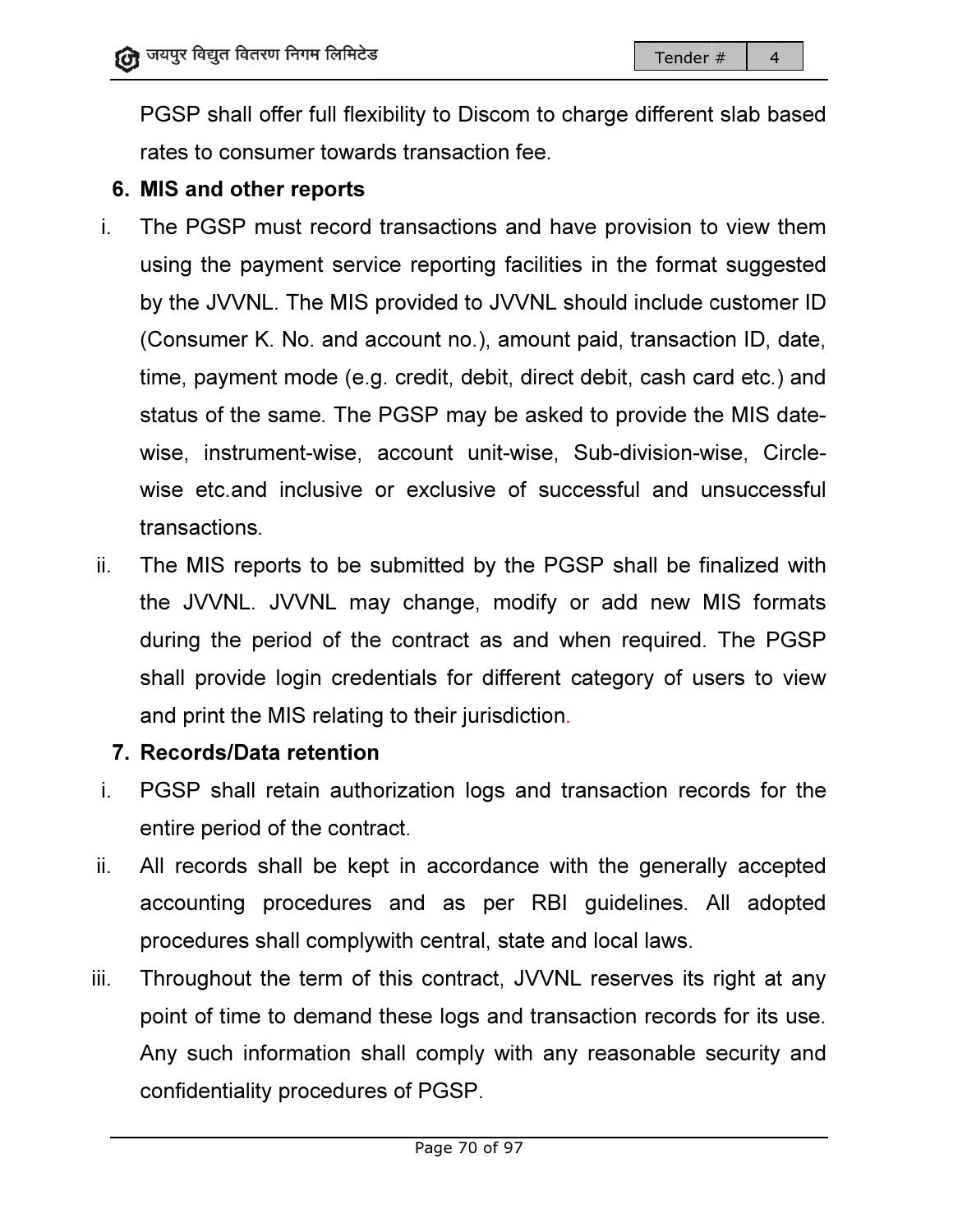# 8. Service availability

- i. E-payment servicesshall be provided round the clock i.e. 24X7 periods on all the days of the year. In case of failure, all damages fees shall be on all the days of the year. In case of failure, all damages fees shall be<br>charged from the PGSP as defined in the 15.3.1, 15.3.2 and 15.3.4 under this section.
- Payment service.

#### 9. Security of transaction

- ii. Real-time payment processing system shall be provided for the e-<br>
Payment service.<br>
9. Security of transaction<br>
i. PGSP shall certify that online financial transactions shall be based on<br>
secure data transmission and a i. PGSP shall certify that online financial transactions shall be based on secure data transmission and a standard public-and-private key<br>encryption system that encrypts the user's submission of private<br>financial data before it leaves their web browser. The data must remain<br>encrypted throughout t encryption system that encrypts the user's submission of private financial data before it leaves their web browser. The data must remain financial data before it leaves their web browser. The data must<br>encrypted throughout transmission until it is received safely intended server where it is decrypted and processed. **Ender # 14**<br> **Ender # 14**<br> **Ender # 14**<br> **Ender # 14**<br> **Ender # 14**<br> **Ender # 14**<br> **Ender # 14**<br> **Ender # 14**<br> **Ender # 14**<br> **Ender # 14**<br> **Ender # 14**<br> **Ender # 14**<br> **Ender # 14**<br> **Ender # 14**<br> **Ender # 14**<br> **Ender # 14**
- intended server where it is decrypted and processed.<br>ii. PGSP shall ensure that appropriate security measures are provided to protect JVVNL's internal systems from intrusions and other attacks while conducting e-Payment transactions, whether internal or external, e.g., message interception, tampering, redirection, or repudiation or while pulling data from or pushing data into JVVNL server. from intrusions and other attace conducting e-Payment transactions, whether internal or extern<br>message interception, tampering, redirection, or repudiation<br>pulling data from or pushing data into JVVNL server.<br>P shall ensur
- iii. PGSP shall ensure compliance with international information security standards and best practices.
- iv. PGSP shall have to certify that it will maintain full confidentiality of the JVVNL specific data like consumer demographic and transaction data and in no case it shall be shared with any agency without written permission of JVVNL.
- v. Any information or data obtained by the PGSP JVVNL or JVVNL's consumers shall be stored in a place physically secure from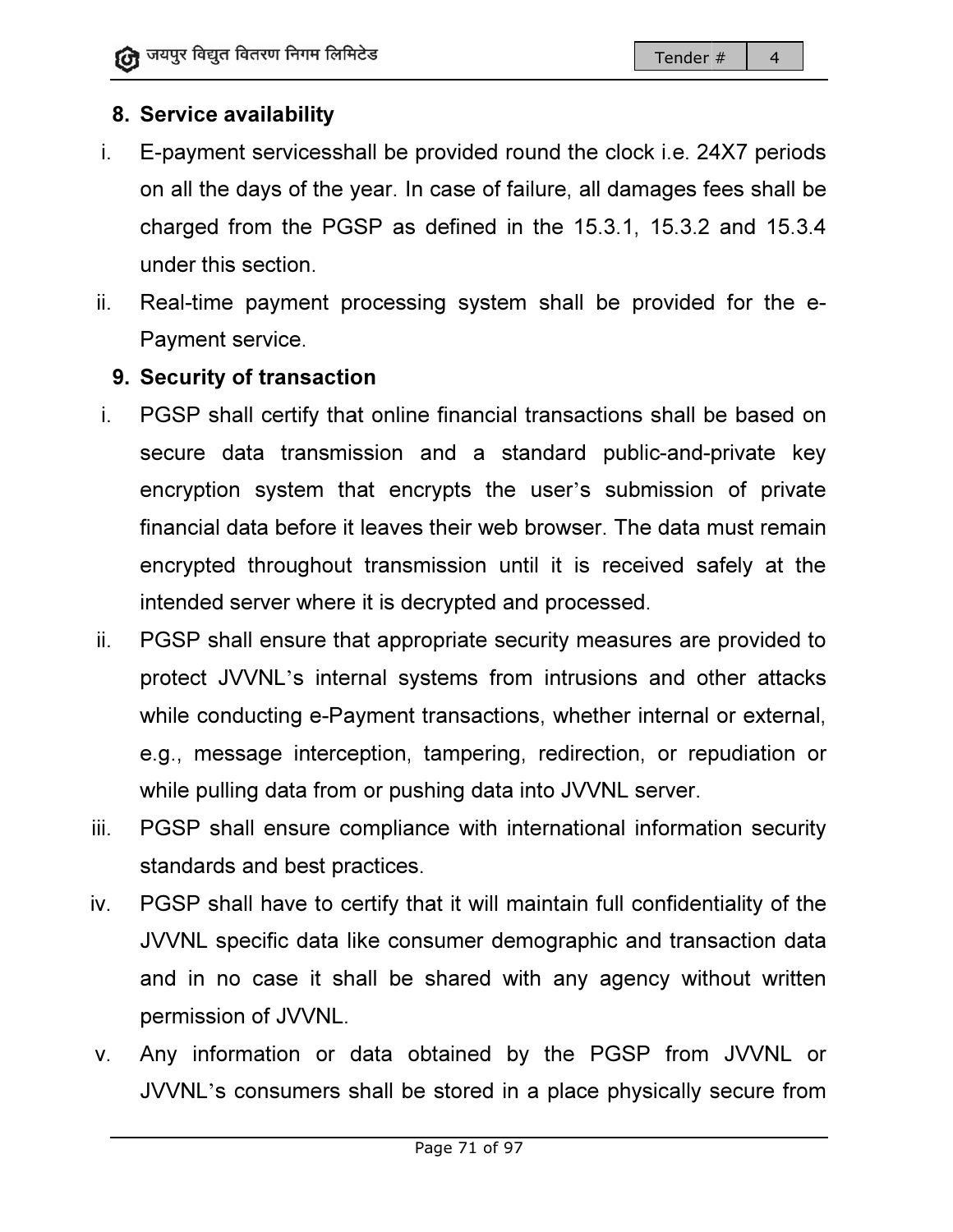any access by unauthorized persons. PGSP shall take every reasonable precaution to ensure that all buildings, rooms, storage areas, and containers ("physical locations") used by PGSP in providing the product(s) and service(s) under this contract shall be secure and equipped with reasonable precautions against dama any access by unauthorized persons. PGSP shall take every easonable precaution to ensure that all buildings, rooms, storage areas, and containers ("physical locations") used by PGSP in providing the product(s) and service(

# (a) Information assurance includes:-

- (i) Assessment of vulnerabilities, threats, and impacts Security risk mitigation strategies.
- (ii) Privacy management.
- (iii) Resilience, fail-over and redundancy.
- (iv) Security incident detection and handling Security incident detection and handling.
- (v) Compliance management, monitoring and auditing.
- (b) Application security includes:-
- (i) Authentication; providing flexible and robust user authentication which Authentication; providing flexible and robust user authentication which<br>may include web authentication, privilege management and extranet management services. Security risk<br>ication which<br>and extranet<br>ard to misuse<br>y to execute
- (ii) Authorization
- (iii) Data integrity, determining how to maintain data integrity and users' confidentiality and privacy; handle legal issues with regard to misuse or fraud and options for resolution.
- (c) Data confidentiality: In transit by providing the ability to execu secure, authenticated, two-way transactions as well as ensuring that all other data is encrypted beyond the reasonable threat of a<br>successful force attack. In storage by ensuring that confidential data<br>in databases from which public data is being extracted shall not be successful force attack. In storage by ensuring that confidential data in databases from which public data is being extrac compromised. 14<br>
ake every<br>
ake every<br>
and providing<br>
ecure and<br>
curity risk<br>
dextrane<br>
curity risk<br>
to misuse<br>
to misuse<br>
co execute<br>
suring tha<br>
reat of a<br>
ential data<br>
all not be way transactions as well as ensuring that<br>ed beyond the reasonable threat of a<br>storage by ensuring that confidential data<br>ublic data is being extracted shall not be<br>tion audit trail such as implementing date-
- (d) Non-repudiation: Application audit trail such as implementing date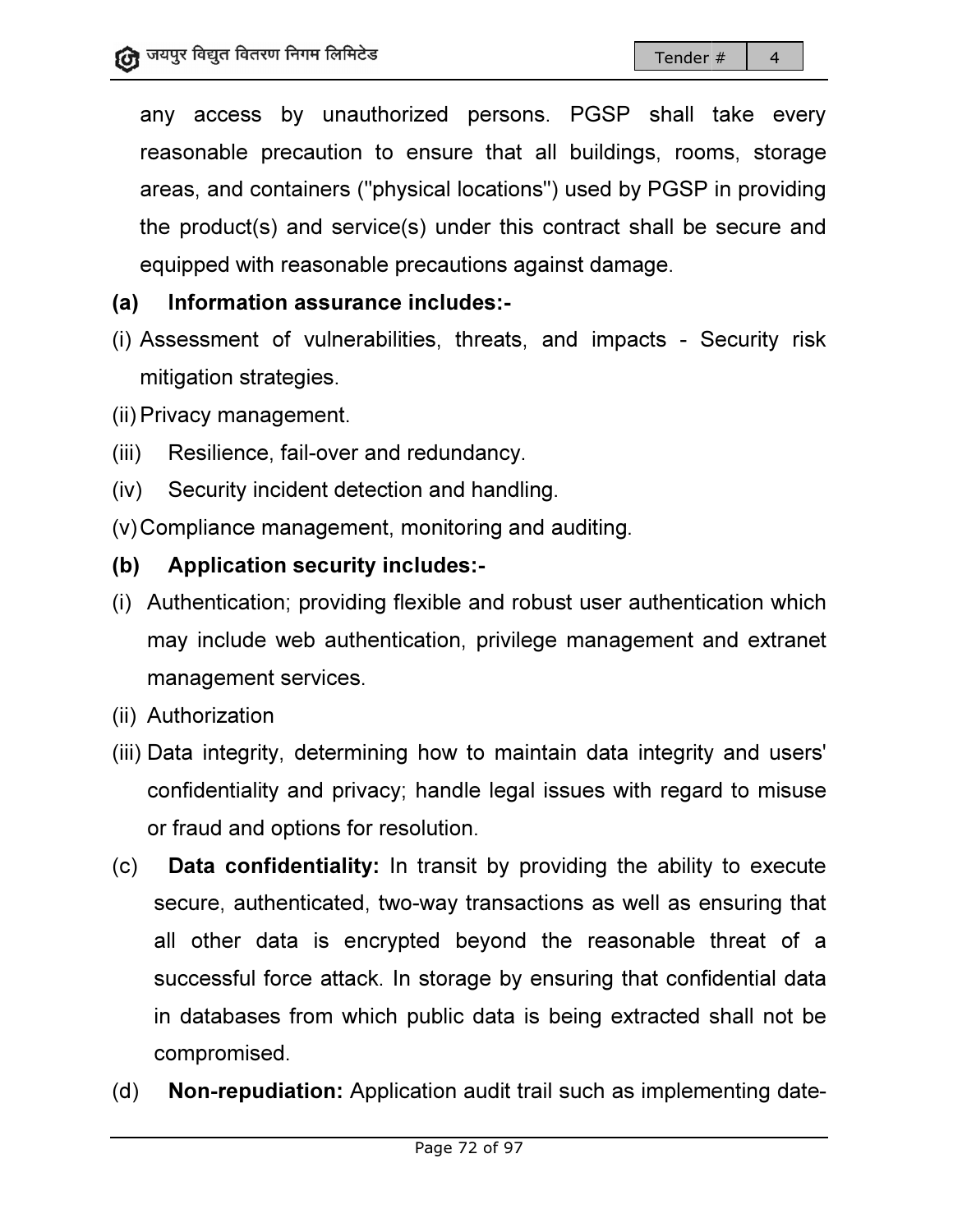time stamp and an audit trail (at least for 1 year) for identifying all time stamp and an audit trail (at least for 1 year) for identifying all<br>security breaches and attempted breaches, Securing the relevant infrastructure and integrating with existing applications and systems of JVVNL.

- vi. Payment services must offer fraud screening tools to reduce fraudulent transactions. This includes address verification, card code value (CVV) verification, expiry date of the card, date of birth etc. to ensure that the payments made via payment service are legitimate. Payment services must offer fraud screening tools to reduce fraudulent<br>transactions. This includes address verification, card code value (CVV)<br>verification, expiry date of the card, date of birth etc. to ensure that the<br>pa The interest and a manual trail (at least for 1 year) for identifying<br>the sand attempted breaches, Securing the releand integrating with existing applications and system and integrating with existing applications and syst ies and attempted breaches, Securing the<br>nd integrating with existing applications and<br>s must offer fraud screening tools to reduce fr<br>includes address verification, card code valu<br>y date of the card, date of birth etc. to
- vii. The payment service must offer minimum 128 bits SSL (Secure Sockets Layer) for transaction security.

# 10. Marketing of the service

- i. All marketing materials produced by PGSP exclusively for JVVNL must<br>be approved by the JVVNL. be approved by the JVVNL.
- ii. Release of broadcast e-mails by PGSP pertaining to this contract shall not be made without prior written authorization of JVVNL.
- iii. PGSP shall not distribute any news release pertaining to this Contract without the prior consent of JVVNL.
- iv. PGSP shall not sublet work under the scope of the tender to any third party or its associate without permission from JVVNL. without the prior consent of JVVNL.<br>PGSP shall not sublet work under the scope of the tender<br>party or its associate without permission from JVVNL.

# 11. Maintenance

# i. Scheduled maintenance

- a. PGSP shall specify the basis for scheduled maintenance causing or<br>not causing disruption to provide electronic payment service.<br>b. Maintenance shall be performed during off-peak hours and PGSP shall not causing disruption to provide electronic payment service.
- b. Maintenance shall be performed during off-peak hours and PGSP shall always provide advance notice of scheduled maintenance to JVVNL.

# ii. Emergency maintenance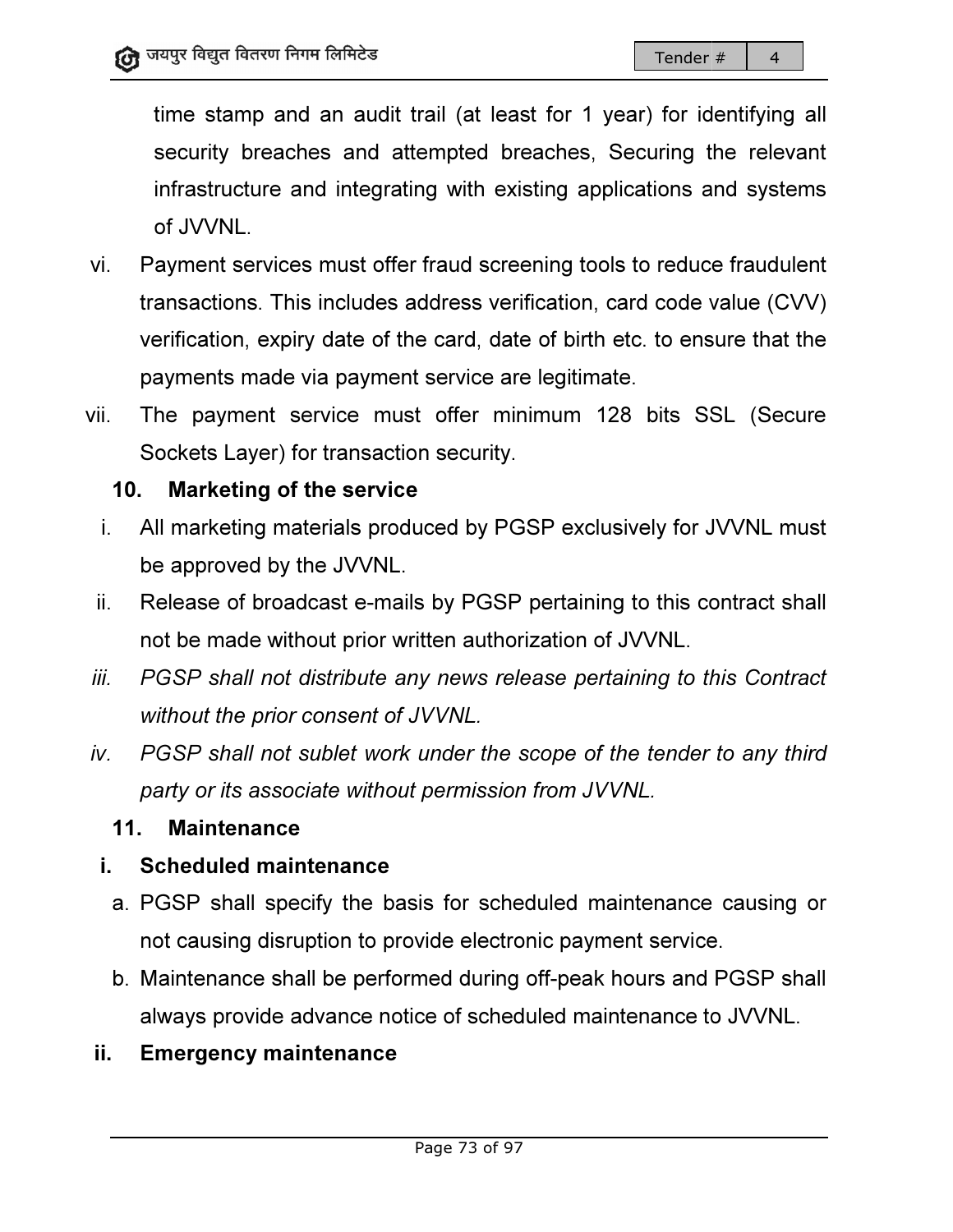PGSP shall specify the major reasons for performing emergency maintenance (Example: security related issues). The PGSP shall notify immediately to the JVVNL regarding the emergency maintenance. specify the major reasons for performing emerg<br>(Example: security related issues). The PGSP shall<br>o the JVVNL regarding the emergency maintenance.<br>cords related to e-payments with respect to JVVI

# 12. Auditing

- i. All PGSP records related to e-payments with respect to JVVNL or JVVNL or other authorized representatives.
- consumer shall be available for inspection, auditing and copying by<br>JVVNL or other authorized representatives.<br>PGSP shall be acting to correct or remedy any audit results within the<br>time period agreed upon with the JVVNL. ii. PGSP shall be acting to correct or remedy any audit results within the time period agreed upon with the JVVNL.

# 13. Information accessibility

- i. PGSP shall provide access to payment information to specified users and administrators authorized by the JVVNL using the service on a timely basis in an accurate, understandable and logical format. PGSP shall provide access to payment information to specified users<br>and administrators authorized by the JVVNL using the service on a<br>timely basis in an accurate, understandable and logical format.<br>Access can be given to a **Tender \***  $\parallel$  **44**<br> **Example:** security related issues). The PGSP shall notify<br>
the JVVNL regarding the emergency maintenance.<br>
ords related to e-payments with respect to JVVNL or<br>
II be available for inspection, auditi
- ii. Access can be given to a transaction "Log". The details of information in transaction log are to be agreed upon with the JVVNL.
- iii. PGSP shall not provide access of payment information to "any third party" unless mutually agreed to with the JVVNL or requested by legal authority.

# 14. Customer support Customer support

- i. PGSP should provide telephone and email support to the consumer who make payment using the e-payment gateway.
- ii. The telephone numbers and support email ID must appear prominently on the payment page.
- iii. All payment related issues should be directly handled by the PSGP and issues should be resolved with the given SLAs. A monthly MIS report should be submitted to the JVVNL on the customer issues count, pending issues and resolved issues.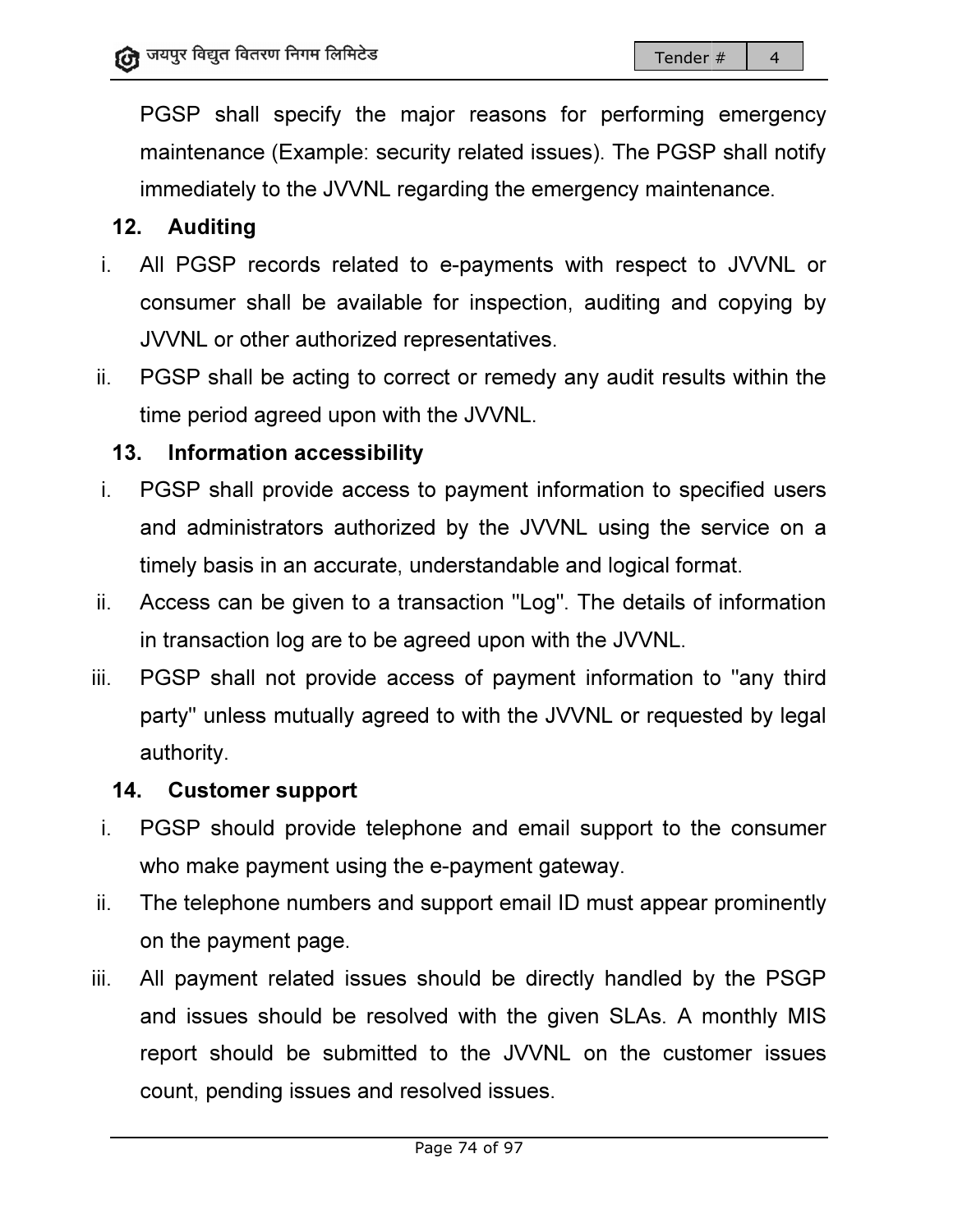iv. The PGSP shall submit a detailed solution being proposed to offer the services stipulated in this tender document. The PGSP shall also<br>describe how it shall respond to system malfunctions, and diagnose<br>and solve problems within a time period agreed upon with the JVVNL.<br>**SERVICE DESCRIPTION**<br> describe how it shall respond to system malfunctions, and diagnose<br>and solve problems within a time period agreed upon with the JVVNL. and solve problems within a time period agreed upon with the JVVNL.

# 15. SERVICE DESCRIPTION

The desired workflow for the various services is broadly described below:

- i. Online Payment
	- a. Consumers make online payment through bill payment facility facility on Discom website or any other application.
- b. By logging into the Discom website, selecting the service, confirming By logging into the Discom website, selecting the service, confirming<br>the charges applicable, the customer is then guided to Online Payments page where he is presented with option of making an<br>**Online Payment** using different modes like **Credit Card** or a **Debit** Online Payment using different modes like Credit Card or a Debit Card or Net bankingservices etc. Financial submit a detailed solution being proposed to offer the<br>all submit a detailed solution being proposed to offer the<br>all stand in this tender document. The PGSP shall also<br>it shall respond to system malfunctions, an
	- a. Customer then selects his preferred option of making the payment (i.e. through the Credit Gateway where he needs to use a Visa/<br>MasterCard/ Amex*/*Diners credit cards or the Debit Gateway where he MasterCard/ Amex /Diners credit cards or the Debit Gateway where he<br>need to use acceptable debit cards i.e. need to use acceptable debit cards need to use acceptable debit cards<br>Visa/MasterCard/Maestro/Rupayor net banking accounts etc).
	- b. If customer chooses the Credit Card as mode of payment, then he shall open the Credit Card Gateway section, where he shall enter the required validation details (card number, expiry date, verification<br>number etc.)<br>In case customer chooses the Debit mode of payment, then he shall number etc.)
	- c. In case customer chooses the Debit mode of payment, then he shall open the Debit Payment Gateway section of the relevant bank where he enters the requisite validation details (Debit Card Number / Net banking User ID and Password etc.)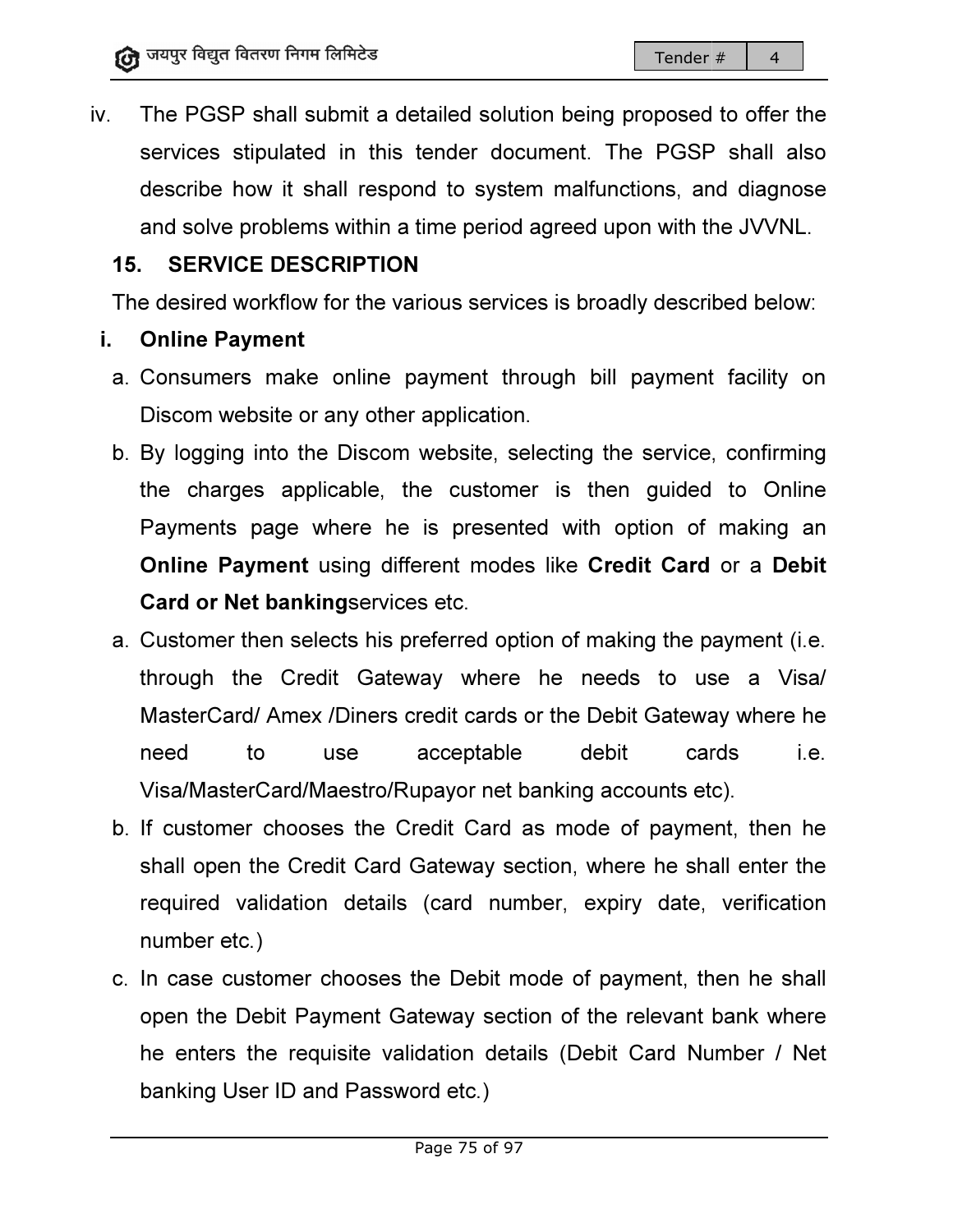- d. The customer is intimated of the transaction status instantly and an<br>electronic acknowledgement shall be displayed in a printable form. electronic acknowledgement shall be displayed in a printable form. Simultaneously data is transmitted electronically to Discom Server intimating the success/failure of the transaction.
- e. The money collected from the successful transactions shall be poo account of JVVNL maintained with the identified bank. This money shall be made available online to designated bank account of JVVNL by  $T +$ 1 bank working day. he success/failure of the transaction.<br><sub>/</sub> collected from the successful transactions shall be pooled<br>JVVNL maintained with the identified bank.This money shall pooled
- f. Vendor shall reconcile the money collected against the Payment<br>Instructions issued and provide consolidated Payment Information to<br>JVVNL in the format& frequency decided by the JVVNL.Daily payment Instructions issued and provide consolidated Payment Information to JVVNL in the format& frequency decided by the JVVNL.Daily payment information shall be required online in predefined formats formats.Monthly formats may however be provided to the nodal officer in hard copies and on media both. PGSP shall also provide the consolidated payment information whenever required by JVVNL. provided to the nodal officer in hard copies<br>bia both. PGSP shall also provide the consolidated payment<br>whenever required by JVVNL.<br>shall provide an easy to use reconciliation facility to Discom<br>ar login.<br>JBBPS PAYMENTS<br>NE Tender\* 14<br>
ustomer is intimated of the transaction status instantly and<br>
ustomer is intimated of the transaction status instantly and<br>
increase are interested between that be displayed in a printable transactions<br>
Sing th
- g. The PGSP shall provide an easy to use reconciliation facility to Discom through user login.

# ii. ECS/NECS/BBPS PAYMENTS

- a. The ECS/NECS/BBPS services would be made available to the JVVNL consumers.
- b. The application forms for the ECS/NECS/BBPS facility shall be made available by the agency to JVVNL JVVNL consumers.
- c. Consumers shall be requiring to be guided by the agency for facilitating aforesaid electronic payment. facilitating aforesaid electronic
- d. Vendor shall collect &process the registrations and enroll the<br>Consumer for the above electronic payment facility and update the Consumer for the above electronic payment facility and update the backend systems accordingly.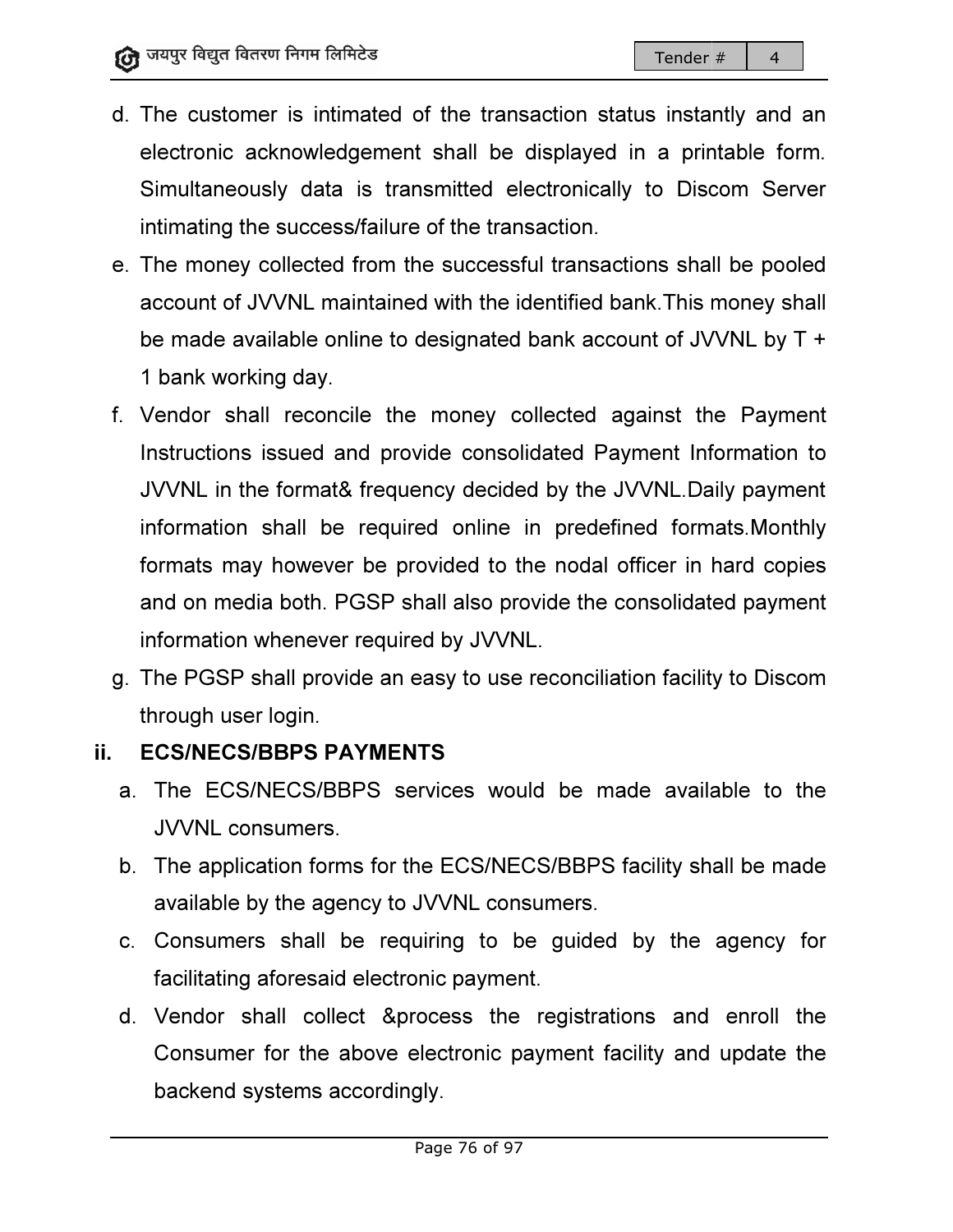- e. Thereafter, for every Billing cycle, Bidder shall collect bill data from JVVNL of such registered consumers and initiate the process for debit to their designated bank account. for every Billing cycle, Bidder shall collect bill data from<br>such registered consumers and initiate the process for<br>r designated bank account.<br>Il process the transaction through RBI's ECS mechanism
- f. Vendor shall process the transaction through RBI and shall provide JVVNL with reconciled payment information.
- g. On receipt of clear funds from the aforesaid processing mechanism, the moniescollected shall be passed to the designated bank account of JVVNL,by T+1 bank working days.
- h. In the event of any unsuccessful transactions, (i.e. where the consumer's bank fails/rejects the transactions due to insufficient<br>funds etc.), the bidder shall provide such information to JVVNL. funds etc.), the bidder shall provide such information to JVVNL. between the designated bank account<br>transactions, (i.e. where the<br>ansactions due to insufficient<br>ch information to JVVNL.<br>cation Payment Services<br>onsumers to make payments<br>fered by their Bank or Card

# iii. EBPP / Mobile wallet or mobile application Payment Services

- i. These services should enable the consumers to make payments through the Bill Payment service offered by their Bank or institution or Telecommunication Company.
- ii. Consumer should be able to avail the service by utilizing the bill payment facility offered by their bank/institution through various institution or Telecommunication Company.<br>Consumer should be able to avail the service by utilizing the bill<br>payment facility offered by their bank/institution through various<br>channels where JVVNL consumers are registered banks/institutions/telecommunication company for such services; the vendor shall collect consumer/bill details as may be specified by JVVNL and submit it to them. onsumers are registered through their<br>inication company for such services; the<br>ner/bill details as may be specified by<br>.<br>sponsible for developing integration with<br>liscom shall in no manner interact directly<br>IL shall only p
- JVVNL and submit it to them.<br>iii. The PGSP shall be fully responsible for developing integration with such EBPP providers and Discom shall in no manner interact directly with them. such EBPP providers and Discom shall in no manner interact di<br>with them.<br>iv. For EBPP to function JVVNL shall only provide/receive data to
- the PGSP in a standard mode mode.
- v. PGSP shall have to own full responsibility of different payment service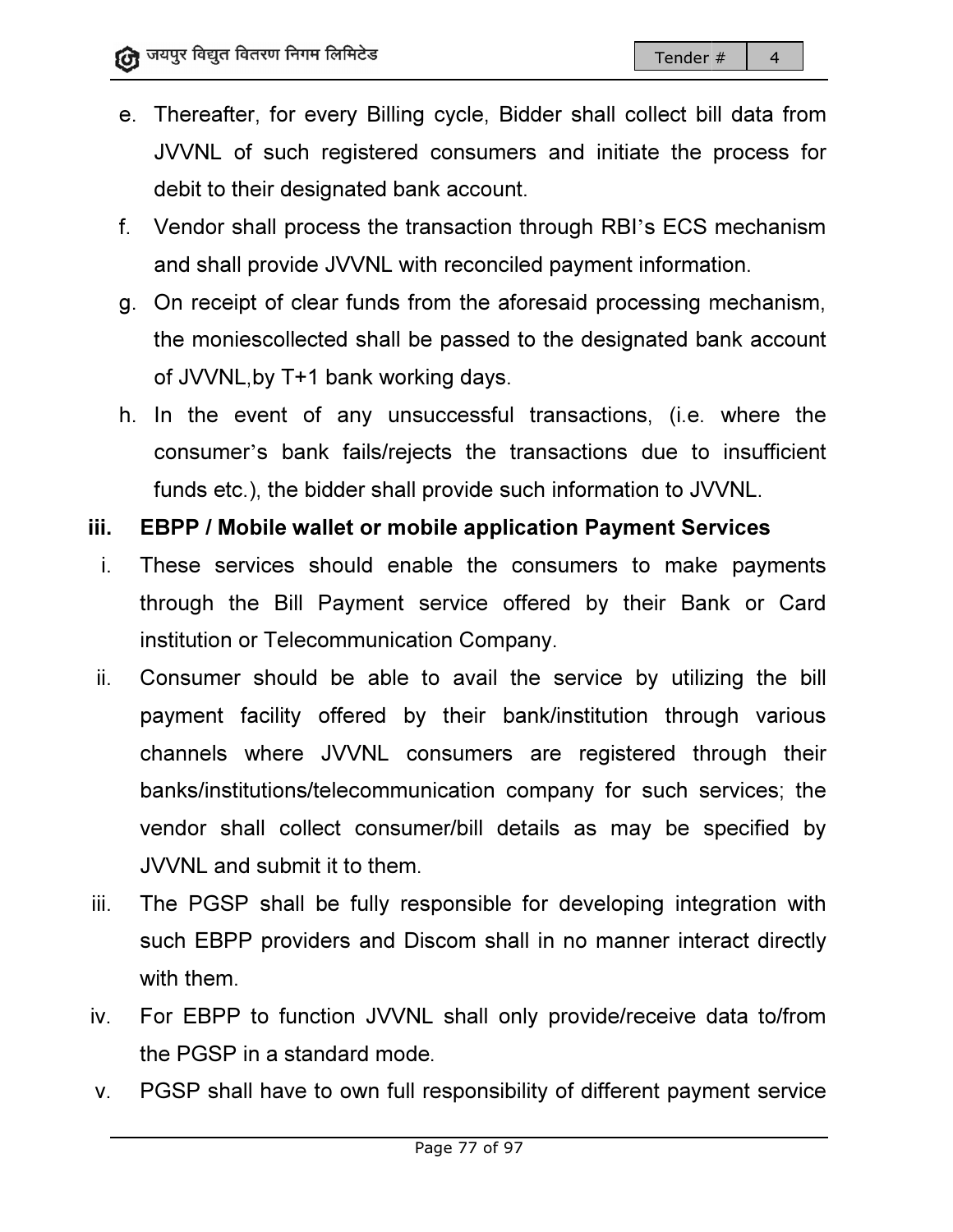providers like EBPP and others to whom PGSP is allowing to use JVVNL data for bill payment.

- vi. Banks may also allow payments to be made by their customers without any specific registration requirements. providers like EBPP and others to whom PGSP is allow<br>JVVNL data for bill payment.<br>Banks may also allow payments to be made by their custom<br>any specific registration requirements.<br>In respect of all payments made through thi
- vii. In respect of all payments made through this facility, the vendor shall aggregate the information/monies from the various Banks/Institutions/ Telecommunication Company, consolidate them and submit to JVVNL in the format specified by it.
- viii. These collections shall be made available to JVVNL in bank account by T +1 bank working days of the payment.
- ix. These services shall be provided through PGSP vendor and through the various Partner banks that avail the Vendor's EBBP Service or Mobile payment service.

# 16. SERVICE LEVEL AGREEMENT

The purpose of this service level agreement (hereinafter referred to as SLA) is to clearly define the levels of service to be provided by the successful bidder to JVVNL for the duration of this contract. SLA The purpose of this service level agreement (hereinafter referred to as SLA) is to clearly define the levels of service to be provided by the successful bidder to JVVNL for the duration of this contract. SLA defines the te the timely delivery of the deliverables and the correctness of the same based on the agreed Performance Indicators as detailed in the Agreement. This section defines various service level Indicators which shall be considered by JVVNL in the SLA with vendor. the timely delivery of the deliverables and the correctness of the same<br>based on the agreed Performance Indicators as detailed in the<br>Agreement. This section defines various service level Indicators which<br>shall be consider IL in b<br>endor<br>i EBBI<br>infler r<br>after r<br>pe prov<br>this consibility<br>ctness<br>as det<br>rel Indi<br>pr.<br>ed bel<br>iy of se

 The PGSP vendor has to comply with all SLAs defined below to ensure adherence to project timelines, quality and availability of services. The PGSP vendor has to comply with all SLAs defined below to ensure<br>adherence to project timelines, quality and availability of services.<br>Note: Penalties shall not be levied on the vendor in the following

cases: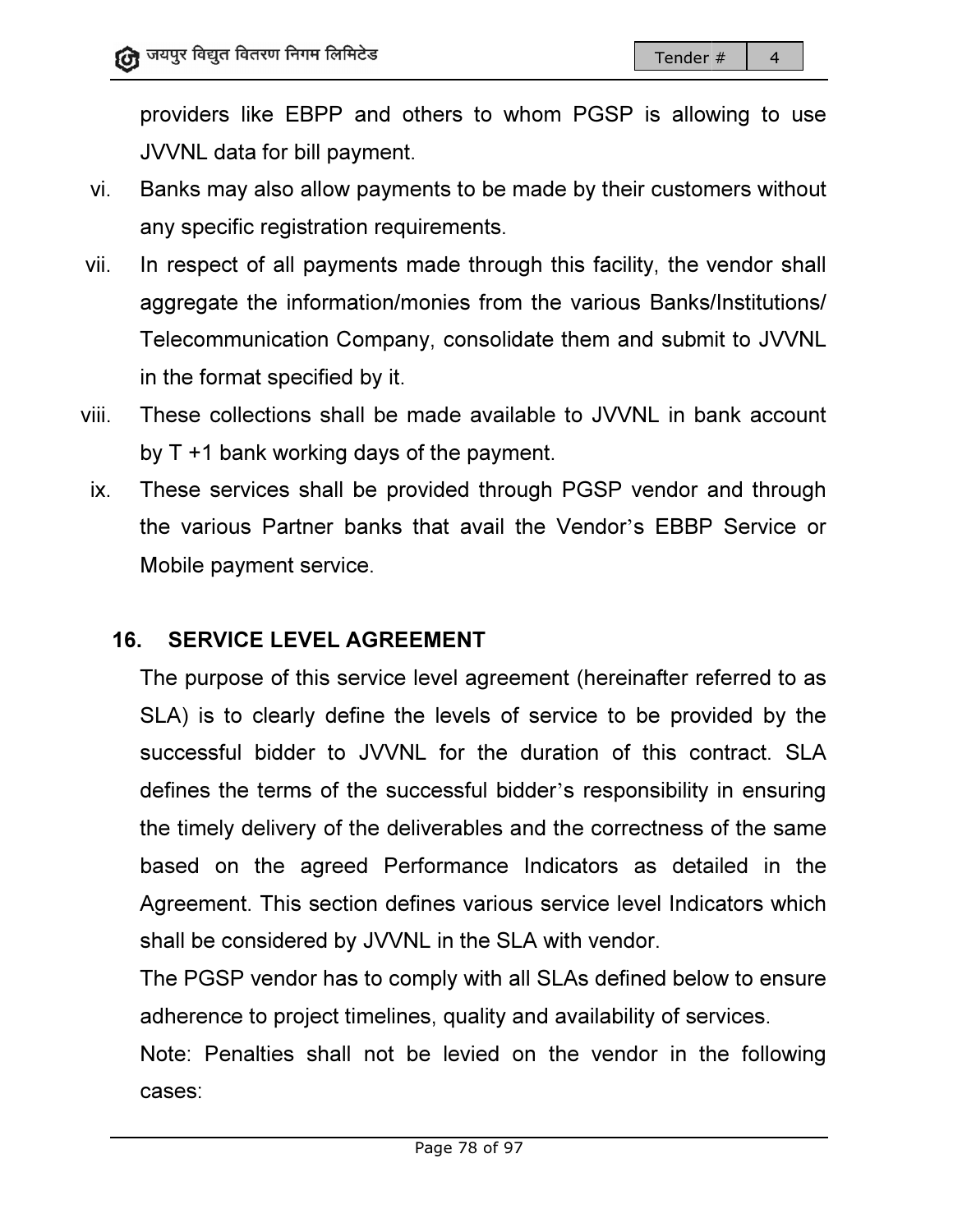- The non compliance to the SLA has been solely due to reasons The non compliance to the SLA has been solely due to reasons<br>beyond the control of the bidder, e.g. the net-banking services of a given bank have been impacted all over the country / region.
- There is a force majeure event affecting the SLA which is beyond the control of the successful bidder<br>16.1 The payment gateway has to be integrated with the JVVNL's control of the successful bidder
- 16.1 The payment gateway has to be integrated with the JVVNL 's application in not later than 15 working days. This time is from the instant a formal communication has been sent by JVVNL to the successful bidder till the time the payment gateway is integrated with instant a formal communication has been sent by JVVNL to the the application and is ready for fund transfer.

# 16.2 Delay in commencement of work -

successful bidder till the time the payment gateway is integrated with<br>the application and is ready for fund transfer.<br>Delay in commencement of work –<br>1 If the agency fails to deliver and commission the work within the<br>sti 16.2.1 If the agency fails to deliver and commission the work within the stipulated delivery period of the Contract, the same is I If the agency fails to deliver and commission the work within the<br>stipulated delivery period of the Contract, the same is liable to be<br>rejected and if accepted, the PGSP shall be liable to pay, as penalty charges a sum of 0.5% (half of one percent) of the security deposit<br>per weekrecoverable from the bill amount payable. per weekrecoverable from the bill amount payable.

# 16.3 Other penalties –

- 16.3.1 The PGSP should maintain e-Payment services uptime of at least 99% each month. The following penalties apply in case of any reduced uptime of the e-Payment services. During the time of scheduled maintenance the relevant web page displaying message scheduled maintenance the relevant web page displaying messag<br>like "Inconvenience regretted, Web site is under maintenance should be displayed. e PGSP shall be liable to pay, as penalty<br>lf of one percent) of the security deposit<br>he bill amount payable.<br>in e-Payment services uptime of at least<br>llowing penalties apply in case of any<br>Payment services. During the time
- Service uptime information shall be captured from the system generated report of JVVNL Billing System or PGSP System or both. In case of non-maintenance of uptime, penalties shall be imposed and<br>recovered as under. recovered as under.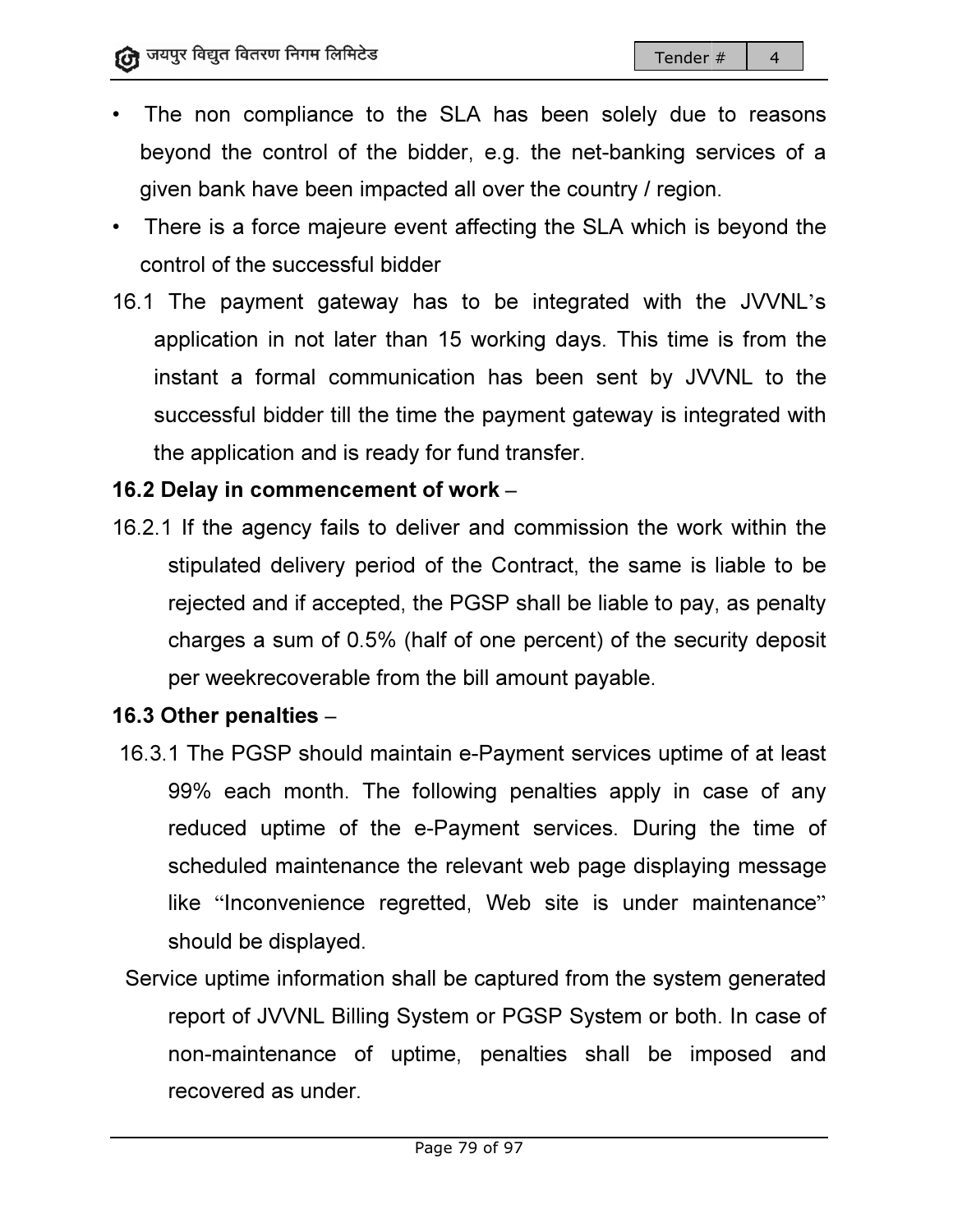# 16.3.2 Penalties applicable applicable

| Uptime during a month             | <b>Penalty Amount % of</b> |
|-----------------------------------|----------------------------|
|                                   | initial security           |
|                                   | deposit recoverable        |
| 95% or greater but less than 99 % | 0.5%                       |
| 90% or greater but less than 95 % | 1.0%                       |
| Less than 90%                     | 1.5%                       |

- Less than 90%<br>
16.3.3 Any misreporting or any fraud on the part of PGSP shall entail a<br>
penalty equal to two times the amount of fraud or misreporting per<br>
wrongly reported transactions. The amount shall be recovered from penalty equal to two times the amount of fraud or misreporting per wrongly reported transactions. The amount shall be recovered from the security deposit/ monthly invoices.
- 16.3.4 Two consecutive monthly downtimes in excess of 5.0% shall entail penal proceedings, and may lead to cancellation of the contract. security deposit/ monthly invoices.<br><sub>/</sub>o consecutive monthly downtimes in excess of 5.0% shall e<br>al proceedings, and may lead to cancellation of the contract.
- 16.3.5 If payments are not transferred within stipulated time to JVVNL penal proceedings, and may lead to cancellation of the contract.<br>b If payments are not transferred within stipulated time to JVVNL<br>then a penalty @ 12% per annum of the amount detained shall be levied on the PGSP and the same shall be recovered from its security deposits/ monthly invoices.

# 16.4 NOTE:

- 16.4.1 Multiple Penalties if applicable can be charged simultaneously.
- 16.4.1 Multiple Penalties if applicable can be charged simultaneously.<br>16.4.2 Penalties based on the above clauses shall be computed on monthly basis by the JVVNL 's Nodal Officer.
- 16.4.3 In case the Honorable Regulatory commission penalizes JVVNL, 3 In case the Honorable Regulatory commission penalizes JVVNL,<br>and levies penalty/fine on account of non-compliance of standards and levies penalty/fine on account of non-compliance of standards<br>of performance with respect to the payment of electricity/other bills issued under this contract and where the PGSP is responsible for this the same (penalty/fine) shall be on the part of PGSP's account with respect to the payment of electricity<br>his contract and where the PGSP is resp<br>penalty/fine) shall be on the part of PGSP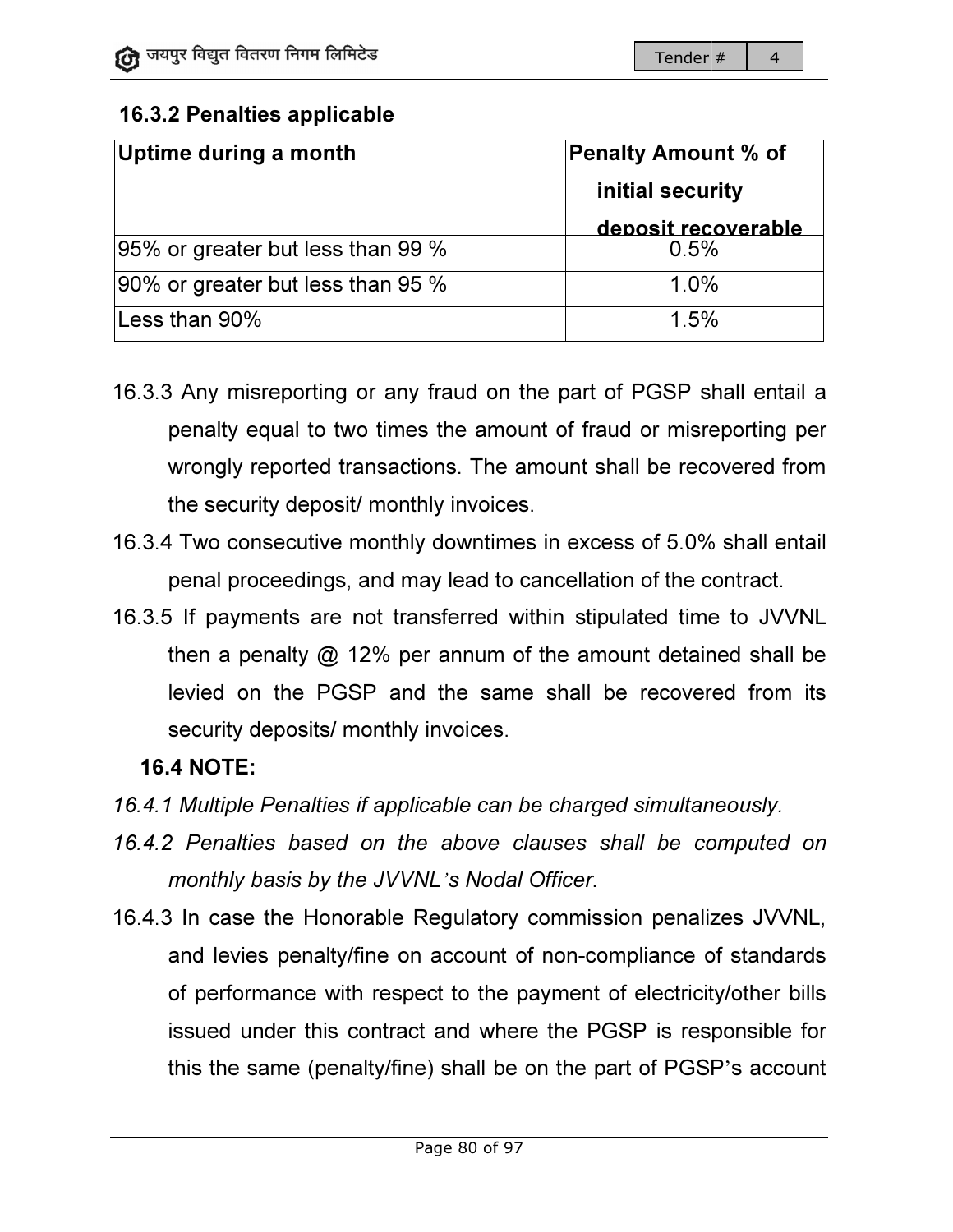and shall be deducted from PGSP's security deposits/ monthly invoices.

- 16.4.5 Popular media like toll free, email, SMSshall be used to record and respondconsumers' payment issues.
- 16.4.6 All the citizen payment issues (including refund of failed } All the citizen payment issues (including refund of failed<br>transactions) should be resolved and responded within a period of two GoR working days.
- two GoR working days.<br>16.4.7 PGSP shall provide the monthly MIS reports (Hardcopy) besidesdaily, weekly and monthly MIS reports (Softcopy on media) Further, daily, weekly and monthly reports shall be provided tothe Nodal and other officerswithin a period of 5 days of the becoming due.Daily reports shall be provided by next working day of the transaction day, Weekly reports becomes due on 8<sup>th,</sup> 16<sup>th</sup> 23<sup>rd</sup> and 1<sup>st</sup> of the following month whereas monthly report becomes due on  $1<sup>st</sup>$  of the following month whereas monthly report becomes due on  $1<sup>st</sup>$  of the following month. For the delay in providing of the aforesaid reports, penalties shall be imposed and recovered as under:and responded within a period of<br>bnthly MIS reports (Hardcopy)<br>MIS reports (Softcopy on media).
- a) Monthly report: Rs. 500/- per day.
- b) Daily and weekly report: Rs. 200/- per day.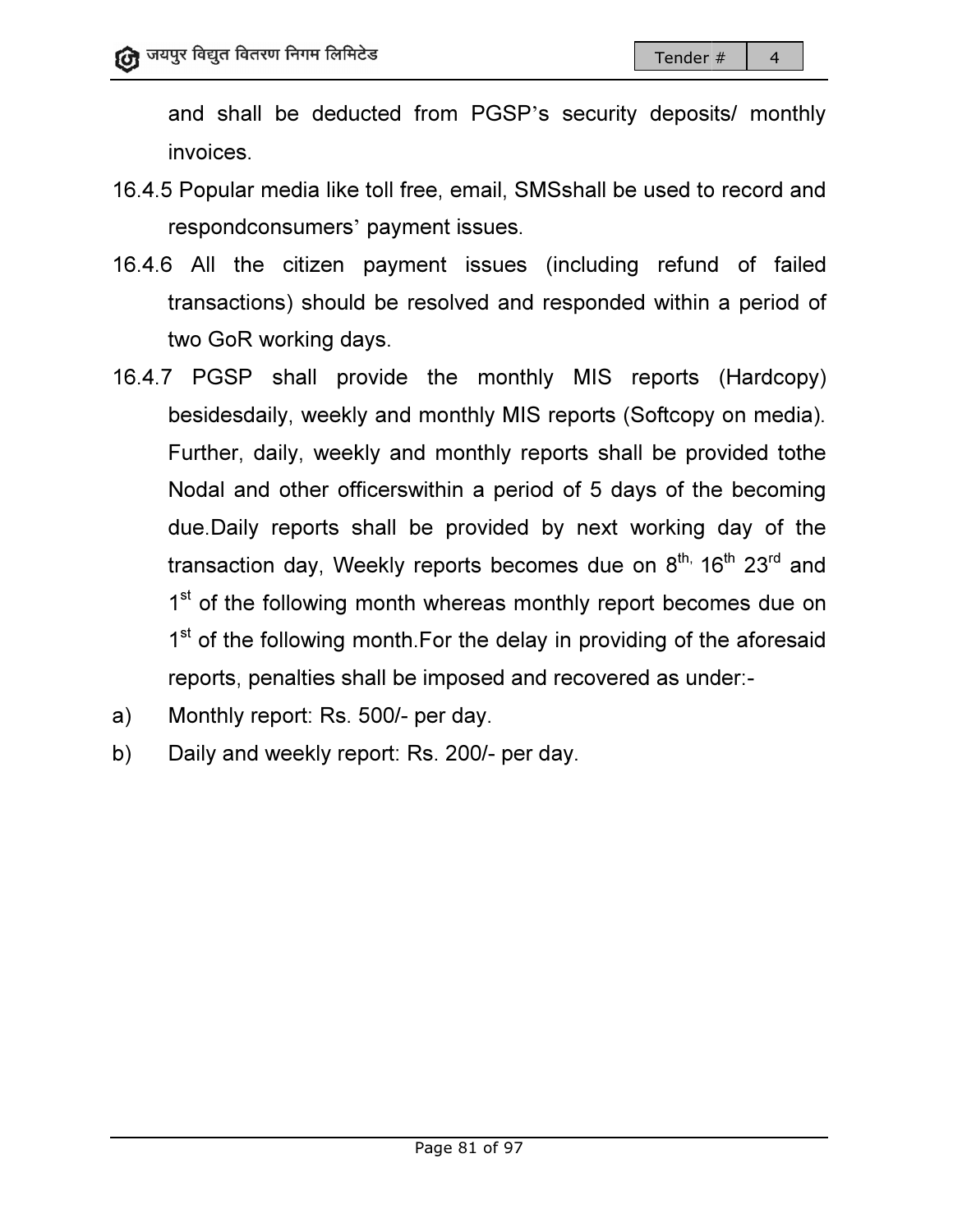# SECTION V TECHNICAL OFFER

# ( TO BE FURNISHED BY BIDDER WITH THE COVER LETTER )

# JAIPUR VIDYUT VITRAN NIGAM VIDYUT VITRAN LIMITED

# Chief hief Accounts Officer(R&C)

# TENDER SPECIFICATION NO.TN NO.TN-05

To be submitted complete with all enclosures

Date

# The Chief Accounts Officer(R&C), To be submitted complete with all e<br>Date<br>**The Chief Accounts Officer(R&C**)<br>Jaipur VidyutVitran Nigam Limited,

Room No.-23, VidyutBhawan, Janpath, Jaipur-302005 Room No.-23, VidyutBhawan,<br>Janpath,<br>Jaipur-302005<br>**Subject:** For providing of online payment gateway & Electronic

Payment services. **Subject:** For providing of online payment gateway & Electronic<br>Payment services.<br>**Dear Sir,**<br>We have procured tender specification TN-05for providing of online

# Dear Sir,

payment gateway & Electronic Payment services Electronic Payment services.

We agree to implement the system and provide services as per the scope of work given under this tender specifications. We also agree that:of work given under this tender specifications.<br>We also agree that:-<br>1. The prices as mentioned in "Financial offer" are firm in all respect.

- 
- 2. The prices quoted are valid for a period of 120 days from the date of opening of bid.
- 3. We also understand that the quantities mentioned in the price The prices quoted are valid for a period of 120 days from the date of<br>opening of bid.<br>We also understand that the quantities mentioned in the price<br>schedule shall be meant for bid evaluation and payment shall be made to us on the basis of actual number of items supplied / services delivered. Fender # 4<br>
SECTION V TECHNICAL OFFER<br>
SECTION V TECHNICAL OFFER<br>
JAIPUR VIDYUT VITRAN NIGAM LIMITED<br>
Chief Accounts Officer(R&C)<br>
TENDER SPECIFICATION NO.TN-05<br>
mitted complete with all enclosures<br>
Accounts Officer(R&C),<br>
- 4. We have understood the terms of payment and undertake to abide by the same.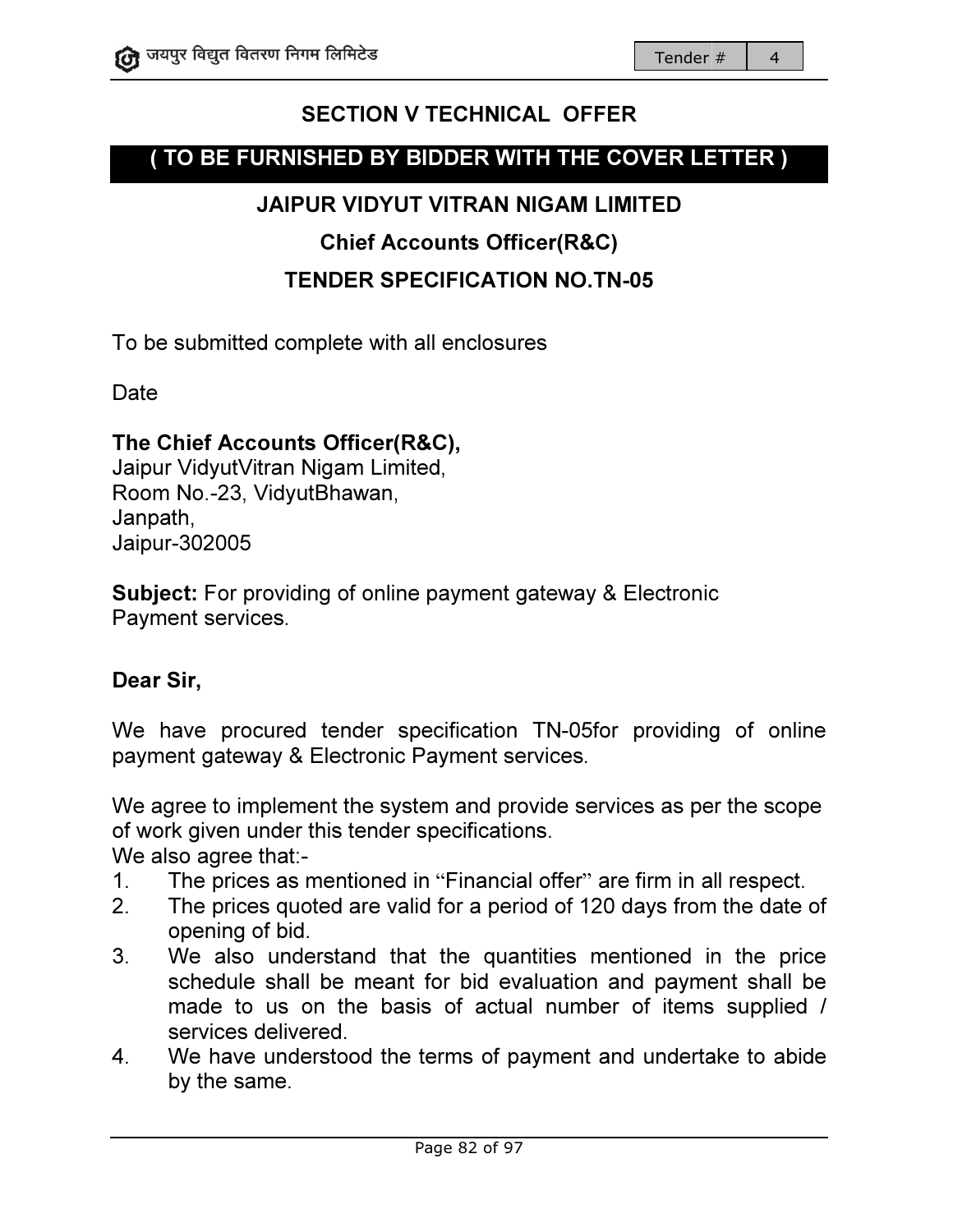- 5. We understand that conditional offers are likely to be rejected.
- 6. The execution of work shall strictly be in accordance with the work completion schedule as given by JVVNL. In case we fail to complete the work as indicated therein we shall pay penalty as per "Delay in Completion" clause of the specification. on of work shall strictly be in accordance with<br>chedule as given by JVVNL. In case we fail to<br>indicated therein we shall pay penalty as per
- 7. The services provided/material supplied by us shall conform to the specifications.
- 8. We confirm that we agree to adhere to all the commercial terms and We confirm that we agree to adhere to all the commercial terms and<br>conditions as well as the technical stipulation of your specification and there is no deviation. Such acceptance has also been confirmed in prescribed schedules. material supplied by us shall conform to the<br>ree to adhere to all the commercial terms and<br>he technical stipulation of your specification<br>viation. Such acceptance has also been<br>I schedules.<br>Ict is prepared and executed, th
- 9. Until a formal contract is prepared and executed, this and there is no deviation. Such acceptance has also been<br>confirmed in prescribed schedules.<br>Until a formal contract is prepared and executed, this is in<br>acceptance and support of award which shall constitute a binding contract between us.

We also understand that the JVVNL reserves its right to reject any or all of the bids without assigning any reason. shall constitute a binding<br>s right to reject any or all<br>erning the proposals and<br>dder<br>deviation" in commercial

We agree to abide by all the conditions governing the proposals and decisions of the JVVNL. without assigning any reason.<br>to abide by all the conditions governing<br>f the JVVNL.<br>Annexure 1: General profile of the bidder

Enclosed:

- 1. Annexure 1: General profile of the bidder
- 
- 2. Annexure 2 : List of past experience<br>3. Schedule 1: Schedule of deviations 3. Schedule 1: Schedule of deviations
- 4. Schedule 2: Confirmation of "No deviation" in commercial terms and conditions of this tender No.-5.
- 5. Schedule 3: Confirmation of "No deviation" in technical terms and conditions of this tender and Yours faithfully,

Thanking you,

Designation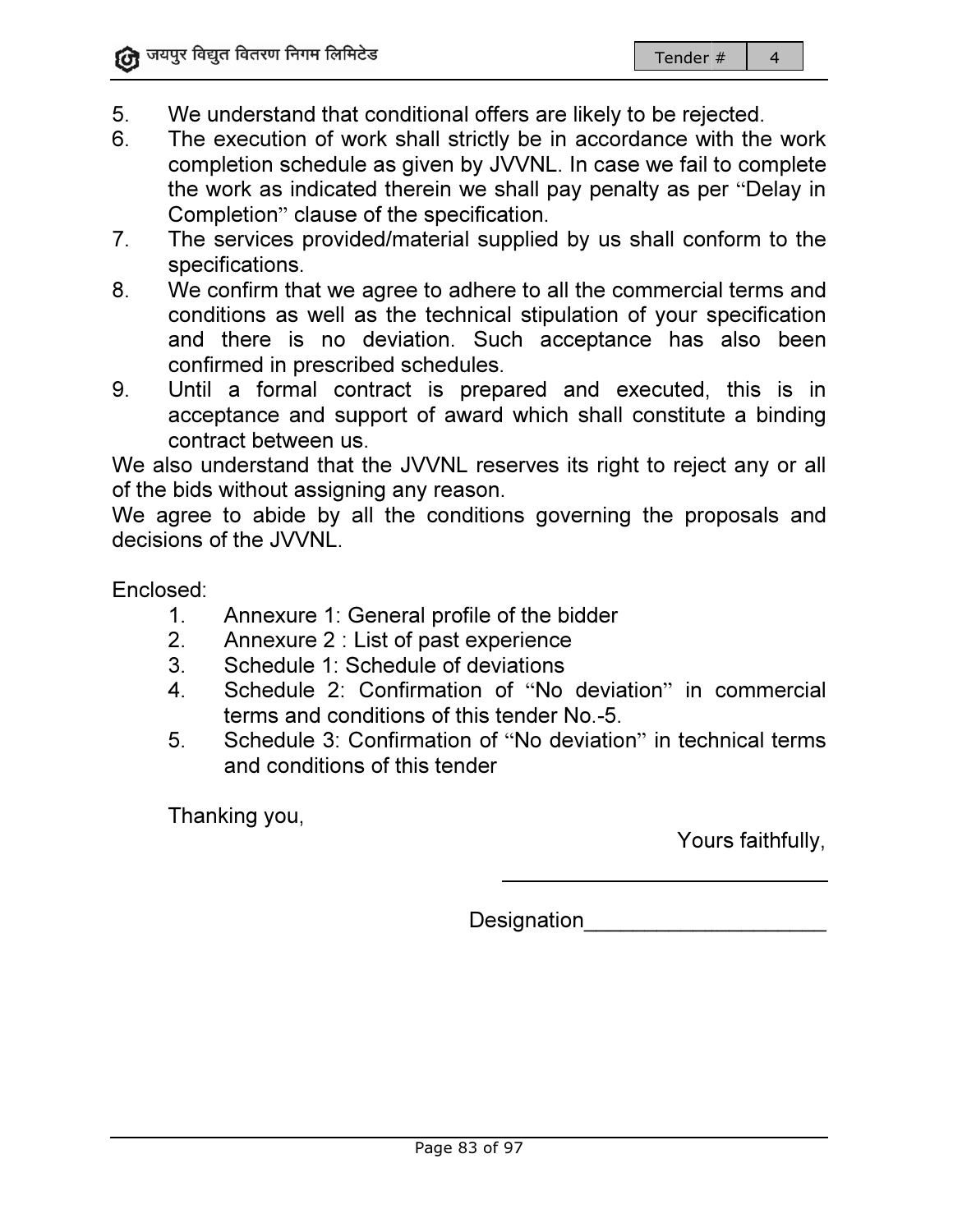Place Date

Seal of the company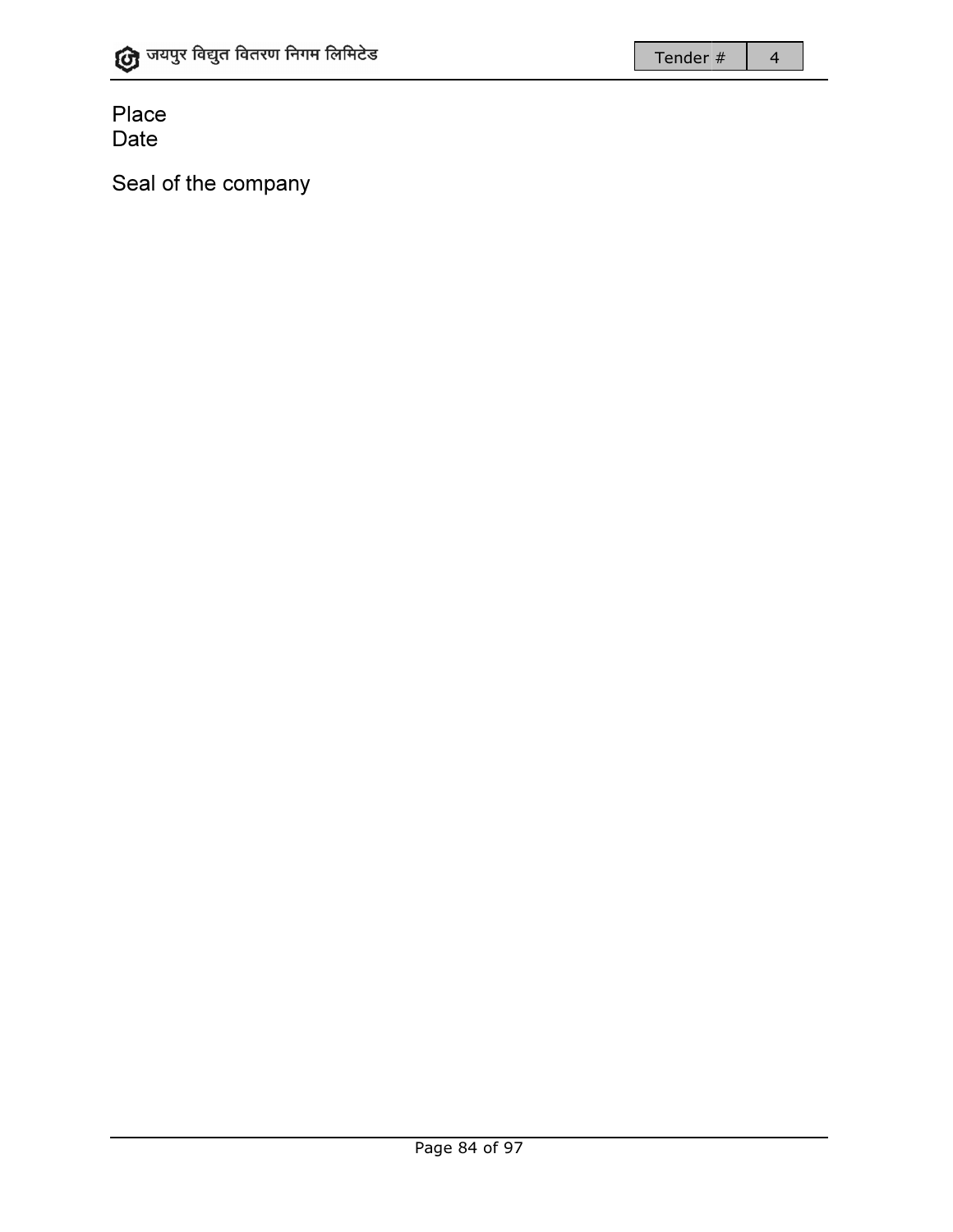# Annexure – 1: General Profile of the bidder

| <b>Details</b>                                   | reference |
|--------------------------------------------------|-----------|
| Full legal name of the bidder                    |           |
| Year of establishment                            |           |
| <b>Address of Registered Office</b>              |           |
| <b>Address for Correspondence</b>                |           |
| <b>Telegraphic Address</b>                       |           |
| Authorized person(s) to be contacted             |           |
| Telephone number(s)                              |           |
| Email id                                         |           |
| Fax number                                       |           |
| Names and Addresses of the Proprietors/ Partners |           |
| Type of the firm Private limited/Public          |           |
| limited/Government sector etc.                   |           |
| Whether registered under companies Act or any    |           |
| other Act                                        |           |
| <b>Registration Number &amp; Date</b>            |           |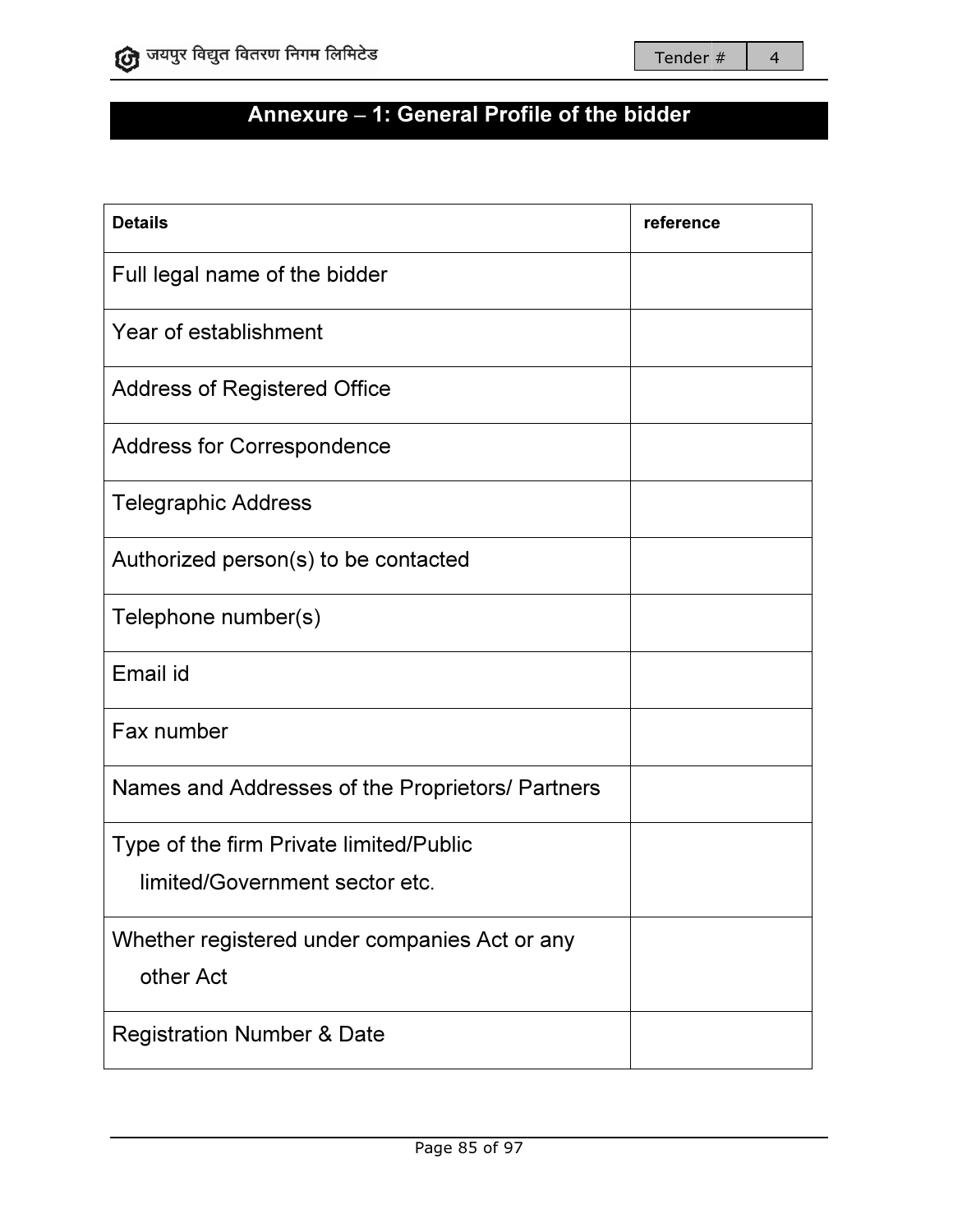# Annexure 2: LIST OF PAST EXPERIENCE

The tenderer shall state under this schedule whether works similar to those The tenderer shall state under this schedule whether works similar to those<br>offered under this NIT have been previously executed/carried out. A list such orders executed shall be given by him together with information regarding the<br>names of purchasing organizations, quantities and when the supplies were names of purchasing organizations, quantities and when the supplies affected. This list should be in form given below:

| S.No.   Detailed<br>particulars of $\vert$ No. &<br>the services date<br>provided | Order | <b>Name</b><br>and $\parallel$<br>$\vert$ details<br>of <sub>l</sub><br>purchasing<br>authority | <b>Date</b><br>completion |
|-----------------------------------------------------------------------------------|-------|-------------------------------------------------------------------------------------------------|---------------------------|
| $2_{-}$                                                                           | 3.    |                                                                                                 | 5.                        |
|                                                                                   |       |                                                                                                 |                           |
|                                                                                   |       |                                                                                                 |                           |
|                                                                                   |       |                                                                                                 |                           |

| If executed<br>partially,<br>mentioned | Whether still to<br>be executed | <b>Delivery</b><br>stipulated in<br>order | <b>Remarks</b> |
|----------------------------------------|---------------------------------|-------------------------------------------|----------------|
|                                        |                                 |                                           |                |
|                                        |                                 |                                           |                |

Note: (1) Separate schedules should be furnished by the tenderer for the works undertaken of SEBs/Distribution Companies/ Discoms/other States Electrical Undertakings al Undertakings and other Departments/ Organizations Organizations.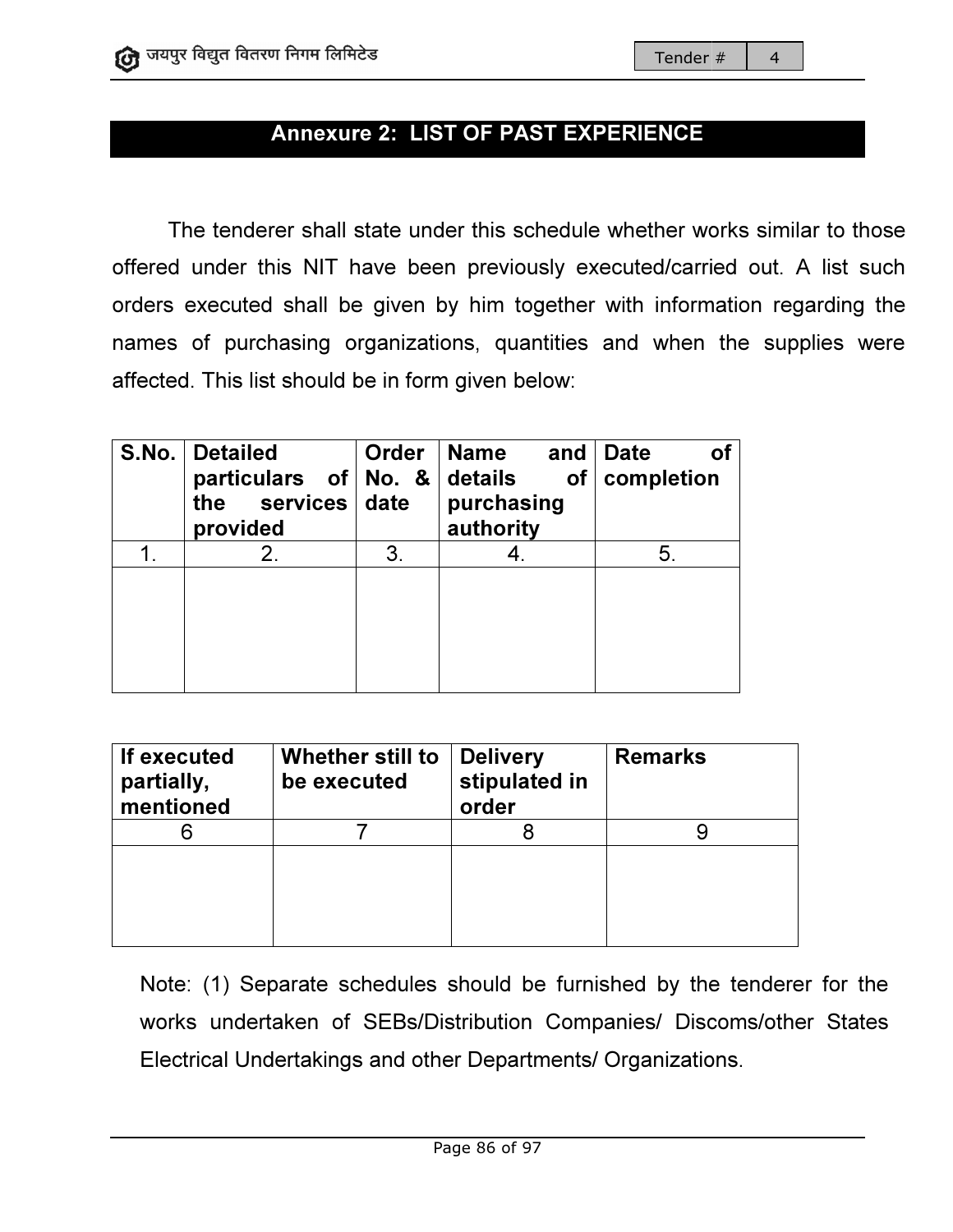Name & Designation With seal of the tenderer (Signature) **Designation** seal of the tenderer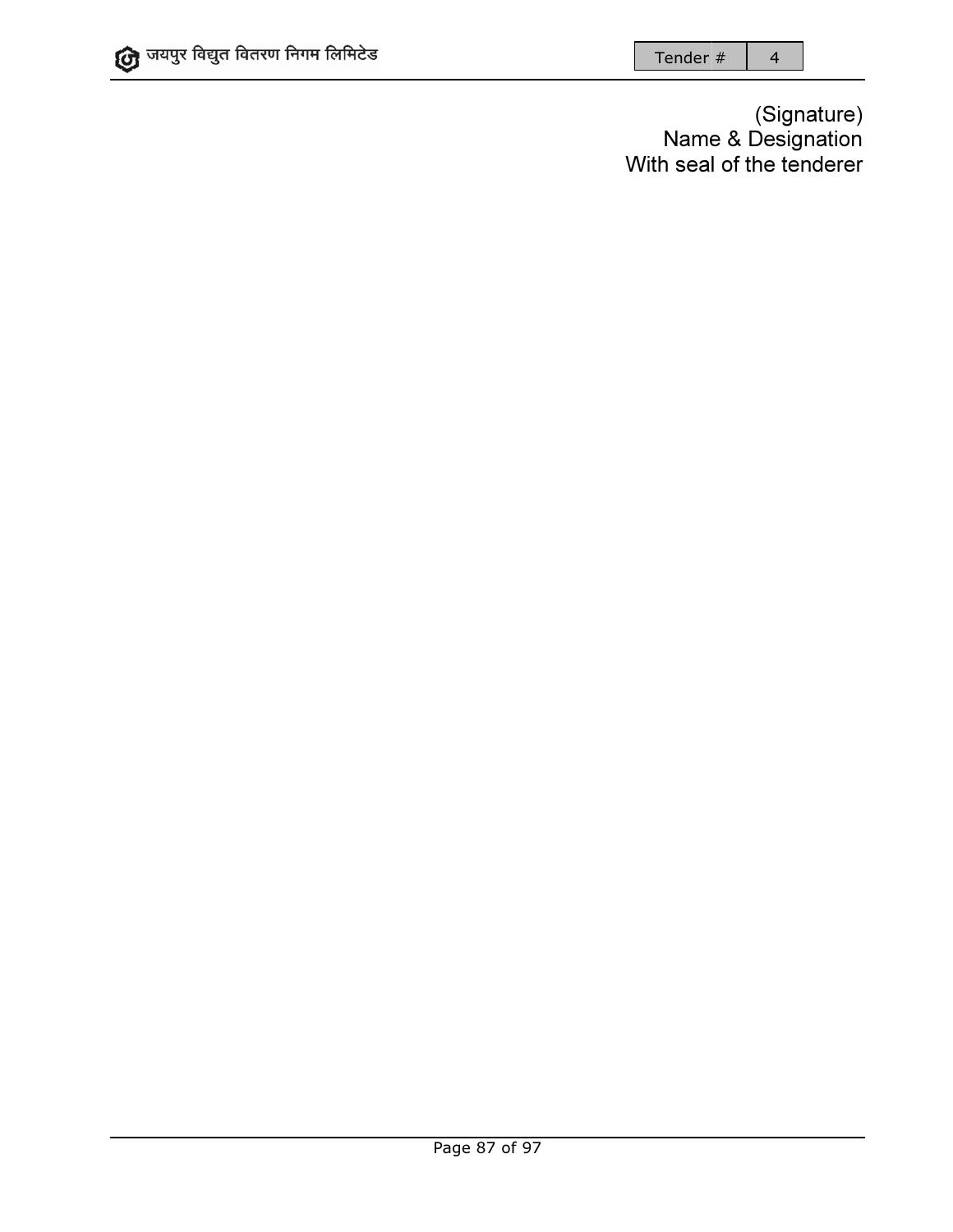# Schedule 1: Schedule of deviations Schedule 1:

# Technical Deviations

| S.<br><b>No</b> | JVVNL'S specification<br>clause | Deviation sought by the bidder |
|-----------------|---------------------------------|--------------------------------|
| 1               |                                 |                                |
| $\overline{2}$  |                                 |                                |
| 3               |                                 |                                |
| 4               |                                 |                                |
| 5               |                                 |                                |
| 6               |                                 |                                |
|                 | <b>Commercial Deviations</b>    |                                |
| S.              | JVVNL'S specification           | Deviation sought by the bidder |

# Commercial Deviations

| S.<br><b>No</b> | JVVNL'S specification<br>clause | Deviation sought by the bidder |
|-----------------|---------------------------------|--------------------------------|
| 1               |                                 |                                |
| $\overline{2}$  |                                 |                                |
| 3               |                                 |                                |
| 4               |                                 |                                |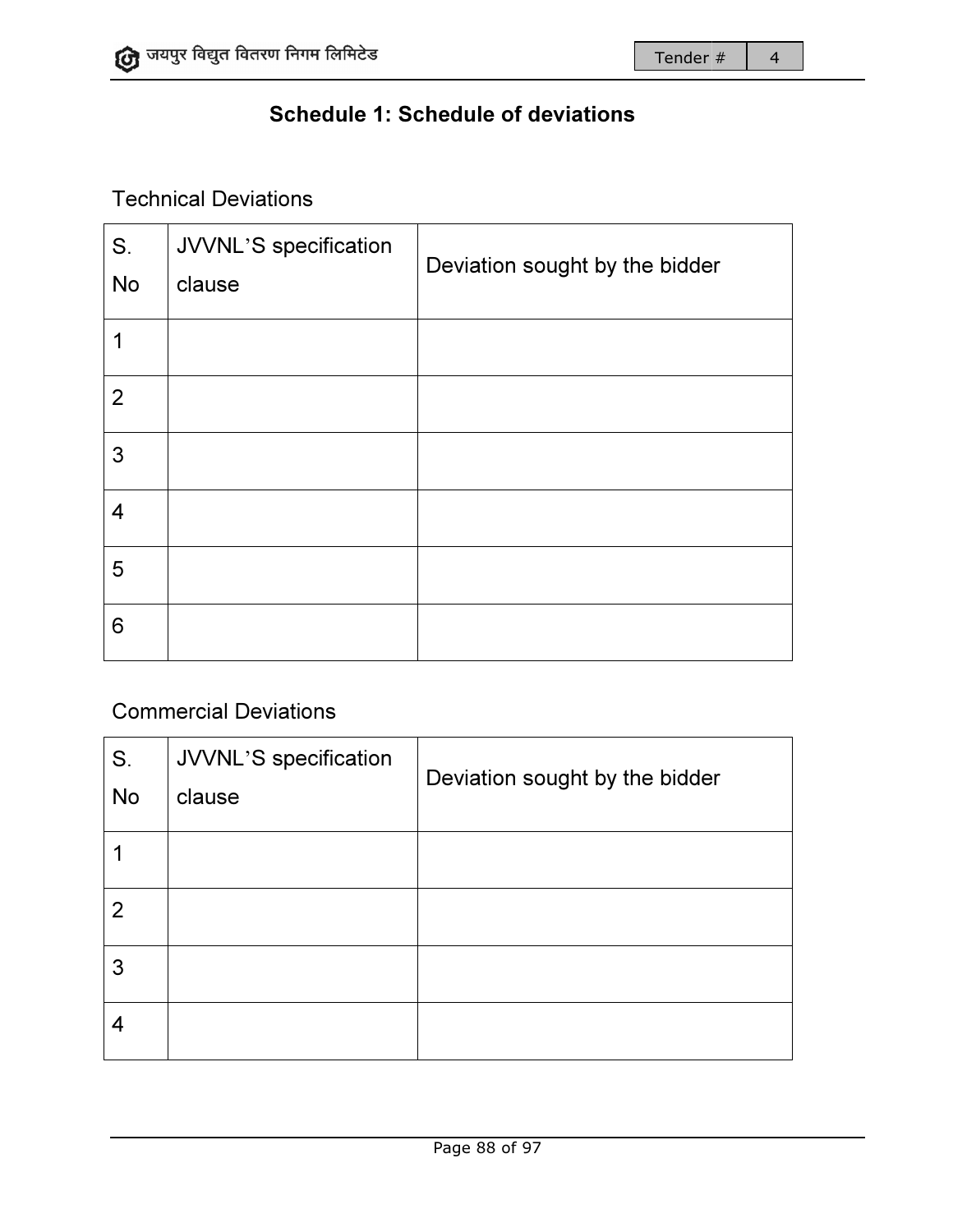$\overline{4}$ 

# Schedule – 2: Confirmation of "No deviation" in commercial terms and conditions of this tender

# Commercial Terms & Conditions

Bidder's Name & Address: Name & Address:

To

The Chief Accounts Officer(R&C), Jaipur VidyutVitran Nigam Limited VidyutBhawan, Janpath, Jaipur-302005.

Dear Sirs,

Sub: Confirmation for "No Deviation" in Commercial terms & conditions under NIT No. JPD/CAO/R&C/TN-05. 4

We hereby confirm that there is no deviation in commercial terms & conditions stipulated in the bidding documents and we agree to adhere by the same strictly.

Date:-

Place:-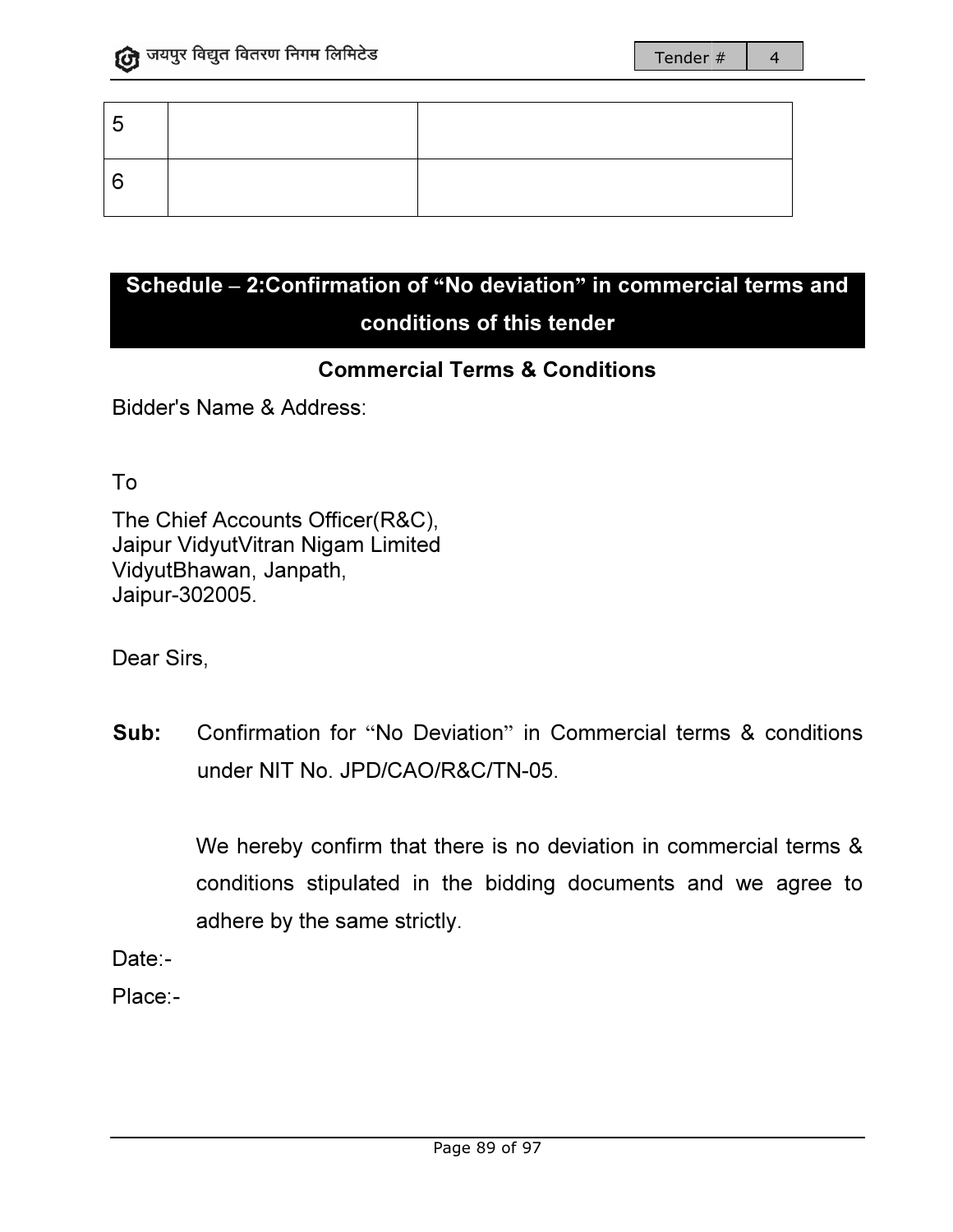(Name)........................... (Name)...........................

(Designation)......................

(Seal).......................

# Schedule 3: Confirmation of "No deviation" in technical terms and conditions of this tender in 4

# Technical Terms Technical Terms & Conditions

Bidder's Name & Address: Name & Address:-

To

The Chief Accounts Officer(R&C), Jaipur VidyutVitran Nigam Limited VidyutBhawan, Janpath, Jaipur-302005.

Dear Sirs,

Sub: Confirmation for "No Deviation" in Technical terms & conditions of NIT No.JPD/CAO CAO/R&C/TN-05.

> We hereby confirm that there is no deviation in technical terms & conditions stipulated in the bidding documents and we agree to adhere the same strictly.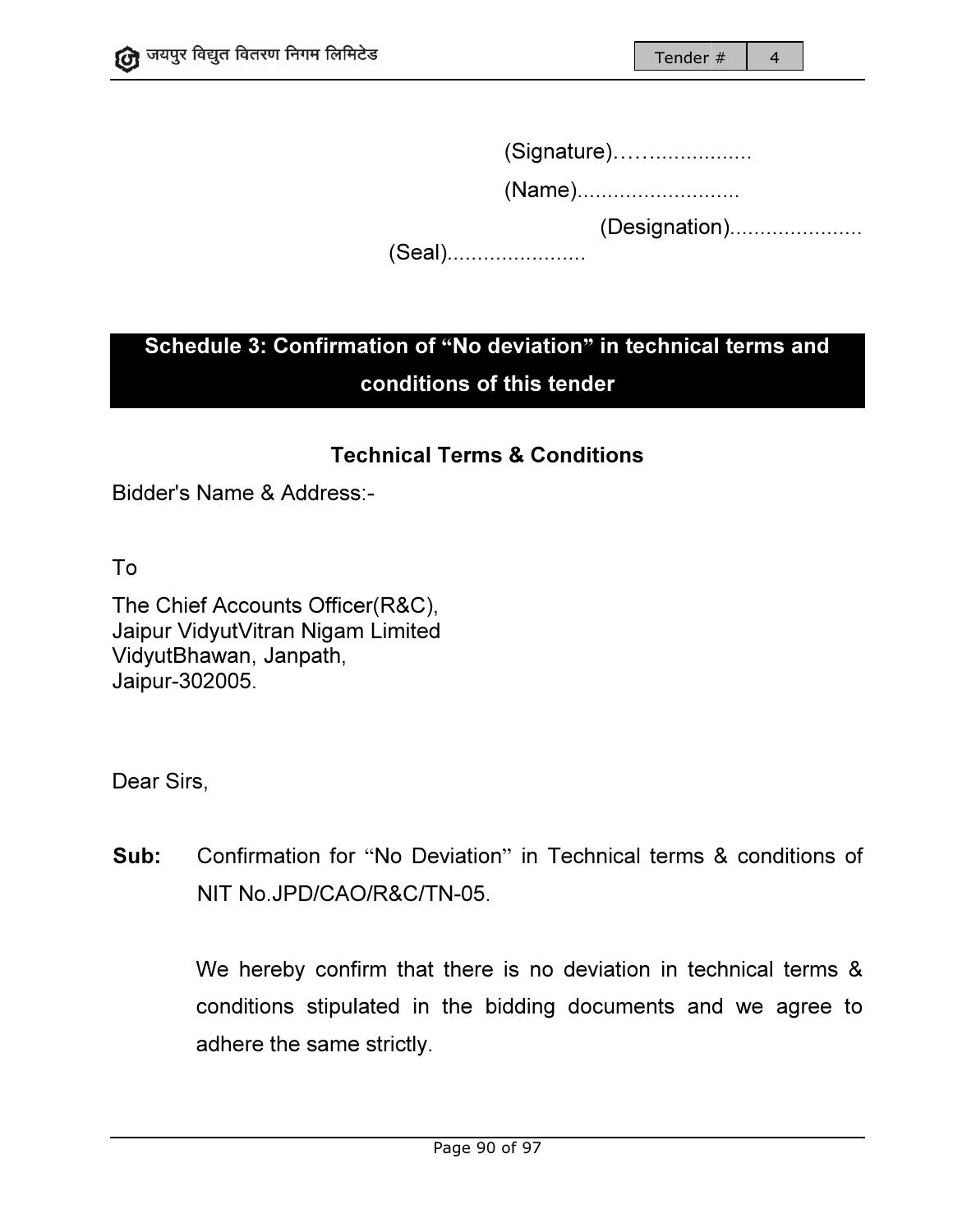We also confirm that tendered services shall be conforming to the various requirements and relevant Specification /orders as per design and drawing approved by JVVNL.

(Signature)……...........................

Date :

Place:

(Name)...........................

(Designation).............................. (Common Seal)................... Seal)...................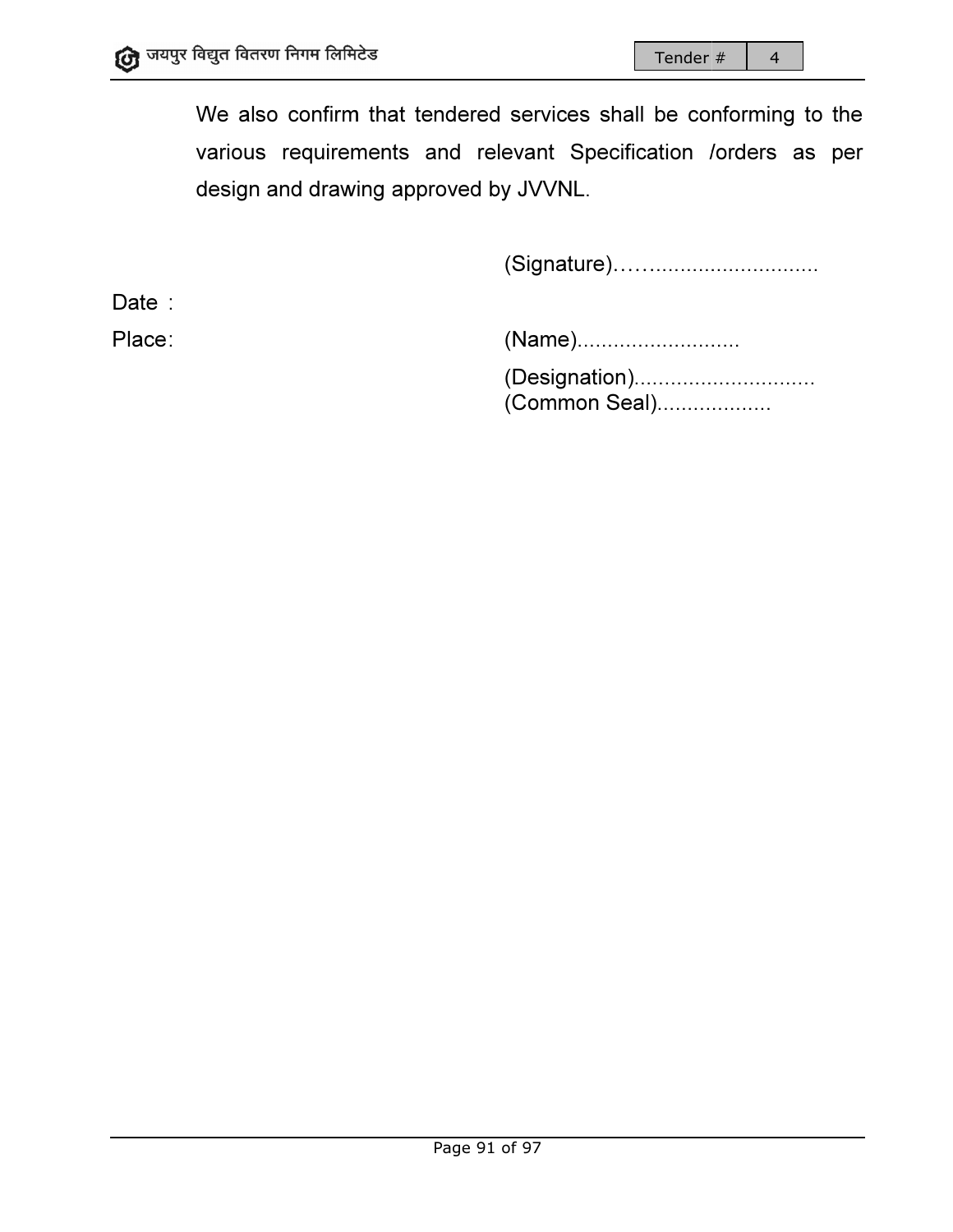# SECTION V:FINANCIAL OFFERDECLARATION

# JAIPUR VIDYUT VITRAN NIGAM LIMITEDCAO(R&C)

(Must be filled by the bidder and returned with the tender)

The Chief Accounts Officer(R&C), Jaipur VidyutVitran Nigam Limited VidyutBhawan, Janpath, Jaipur-302005.

I/We have submitted my/our financial proposal in excel file of BOQ through e-procurement website of GoR. Condition:

# (i). Selection of lowest price offer:

# a) For calculation of lowest price offer, aggregate of commission charges of all transaction under all the payment modes in column (7) of the BOQ shall be considered.

b) The bidder with least value of aggregate commission charges (in Rs.) taking together of under all modes of payment as mentioned in BOQ shall be declared as L1.

\*The No. of transactions in a year col. (3) and transaction amount in col. (4) as mentioned in the BOQ is for calculation purposes and deciding of lowest(L1) bidder only. The actual amount and no. of transactions may increase/ decrease to any extent. However, the L1 rates as arrived after evaluation of the financial bid as per I/We have submitted my/our financial proposal in excel file of BOQ through e-procurement website of GoR.<br>Condition:<br>(i). Selection of lowest price offer;<br>a) For calculation of lowest price offer, aggregate of commission ch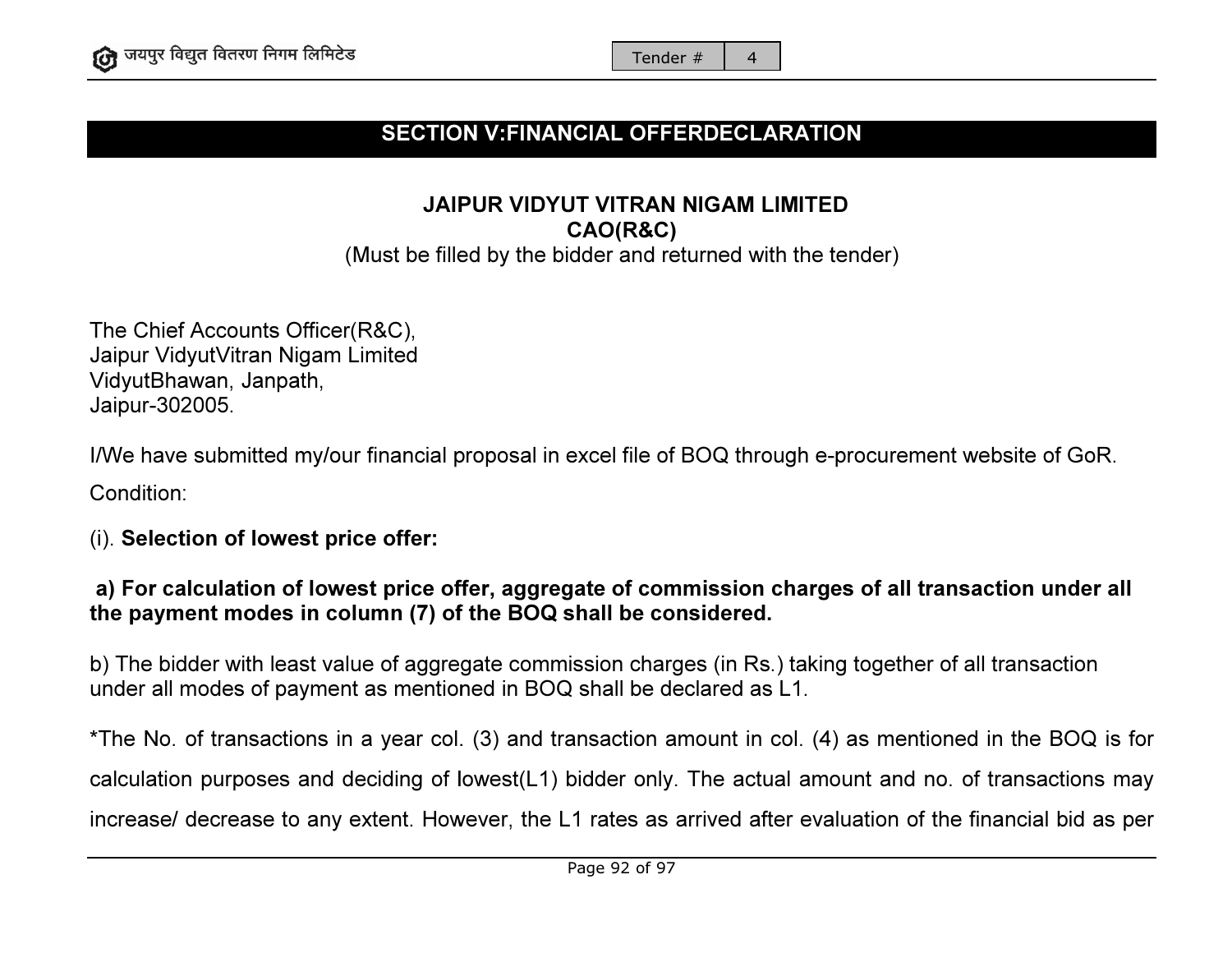procedure outlined above need not be accepted by JVVNL out rightly.

c) If the bidder quotes zero or null value against any of theitem(s) of the Price Schedule, the same shall be taken as maximum price quoted by any of the bidders against the respective item(s). In such a case the L1 evaluated by e-proc system may deviate and may not be considered valid. it be accepted by JVVNL out rightly.<br>Ill value against any of theitem(s) of the Price Schedule, the same<br>by any of the bidders against the respective item(s). In such a case

(ii) The details of applicable taxes are as under:-

|                |                    |                                                                       | ted by any of the bidders against the respective item(s). In such a case the L1 |
|----------------|--------------------|-----------------------------------------------------------------------|---------------------------------------------------------------------------------|
|                |                    | ay deviate and may not be considered valid.                           |                                                                                 |
|                | xes are as under:- |                                                                       |                                                                                 |
| S. No          | Name of            | Applicable rate at                                                    |                                                                                 |
|                | Taxes /            | present                                                               |                                                                                 |
|                | <b>Duties</b>      |                                                                       |                                                                                 |
| 1              |                    |                                                                       |                                                                                 |
| $\overline{2}$ |                    |                                                                       |                                                                                 |
| $\mathbf{3}$   |                    |                                                                       |                                                                                 |
|                |                    |                                                                       |                                                                                 |
|                |                    | price bid are valid up-to one twenty days from theopening of the bid. |                                                                                 |
| VNL.           |                    |                                                                       | ayable to us may be borne by the consumers or JVVNL or may be shared by the     |
|                |                    | each of the Payment Mode of price schedule listedbelow:-              |                                                                                 |

# We declare the following:

- a) The rates mentioned in the price bid are valid up-to one twenty days from theopening of the bid.
- **b)** The transaction charges payable to us may be borne by the consumers or JVVNL or may be shared by the  $\,$ both, as per decision of JVVNL.
- $\,$ c) We have quoted prices for each of the Payment Mode of price schedule listedbelow:-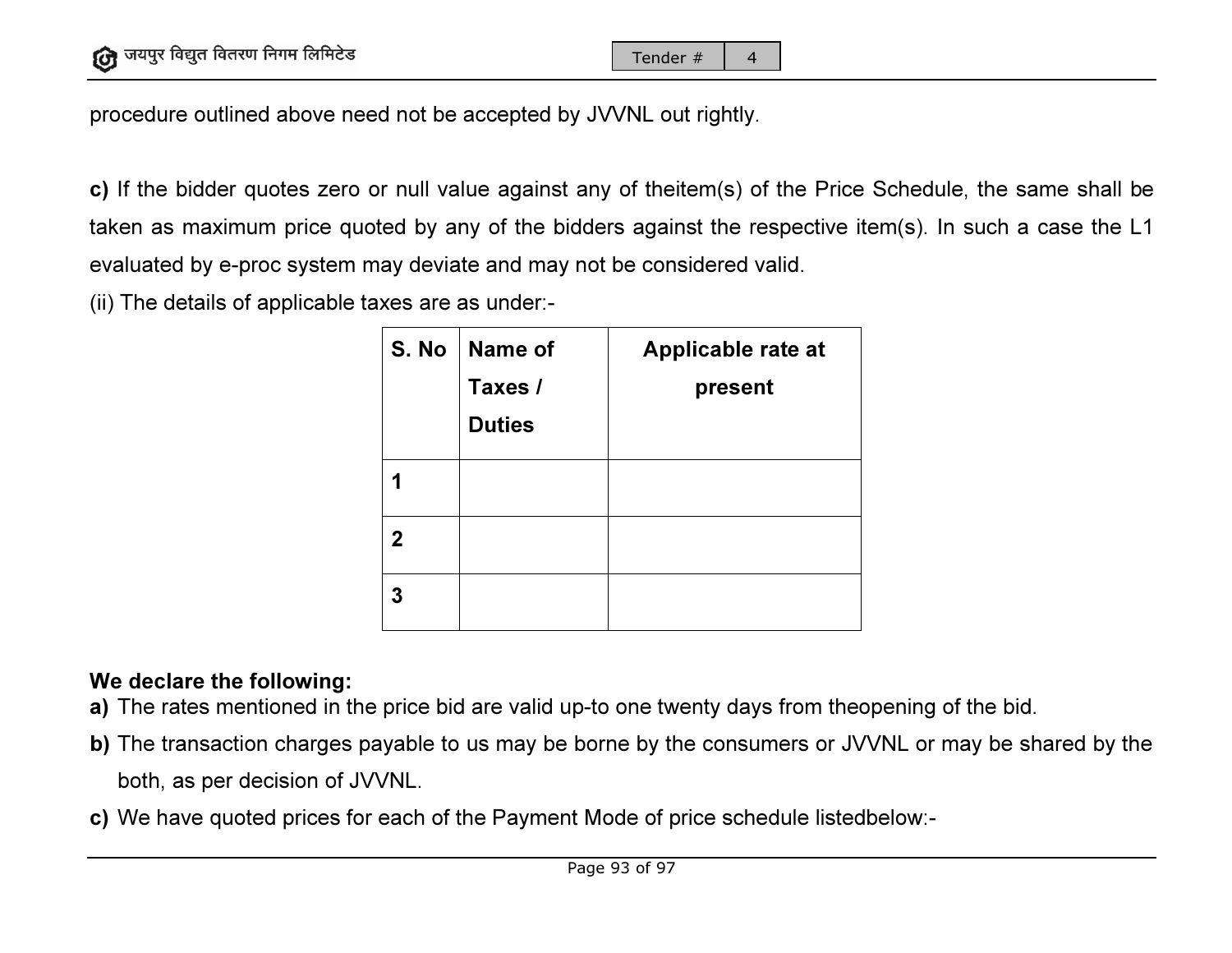| SI.            | <b>Payment Mode</b>                                                                                                                               |
|----------------|---------------------------------------------------------------------------------------------------------------------------------------------------|
| $\mathbf 1$ .  | <b>Net Banking</b>                                                                                                                                |
| 2 <sub>1</sub> | EBPP & Other services: All channels including ECS,<br>NECS, BBPS, mobile banking/ wallets/application<br>and through partner banks/ channels etc. |
| 3.             | Credit/Debit/Cash or prepaid Cards (Transaction up<br>to Rs. 5000/-)                                                                              |
| 4              | Credit/Debit/Cash or prepaid Cards (Transaction<br>above Rs. 5000/-)                                                                              |

- d) We understand that evaluation of lowest bids will be based upon the financial offer prices. These prices are exclusive of Service Tax which shall be payable on the rates applicable from time to time. charges & imposition of any new tax by the government shall be on JVVNL account. stand that evaluation of lowest bids will be based upon the financial offer prices. These prices<br>of Service Tax which shall be payable on the rates applicable from time to time. All commiss<br>imposition of any new tax by the All commission
- e) We understand that the order for the entire work including all activitieswould be awarded to one or more We understand that the order for the entire work including all activitieswould be awarded to one or more<br>vendors and it is discretion of Jaipur Discom to allow single vendor or more than one service provider to operate. We also understand that in case rate is not quoted for any activity our offer shall be rejected.
- **f)** We also understand that the rates quoted for the work shall beapplicable for entire jurisdiction of JVVNL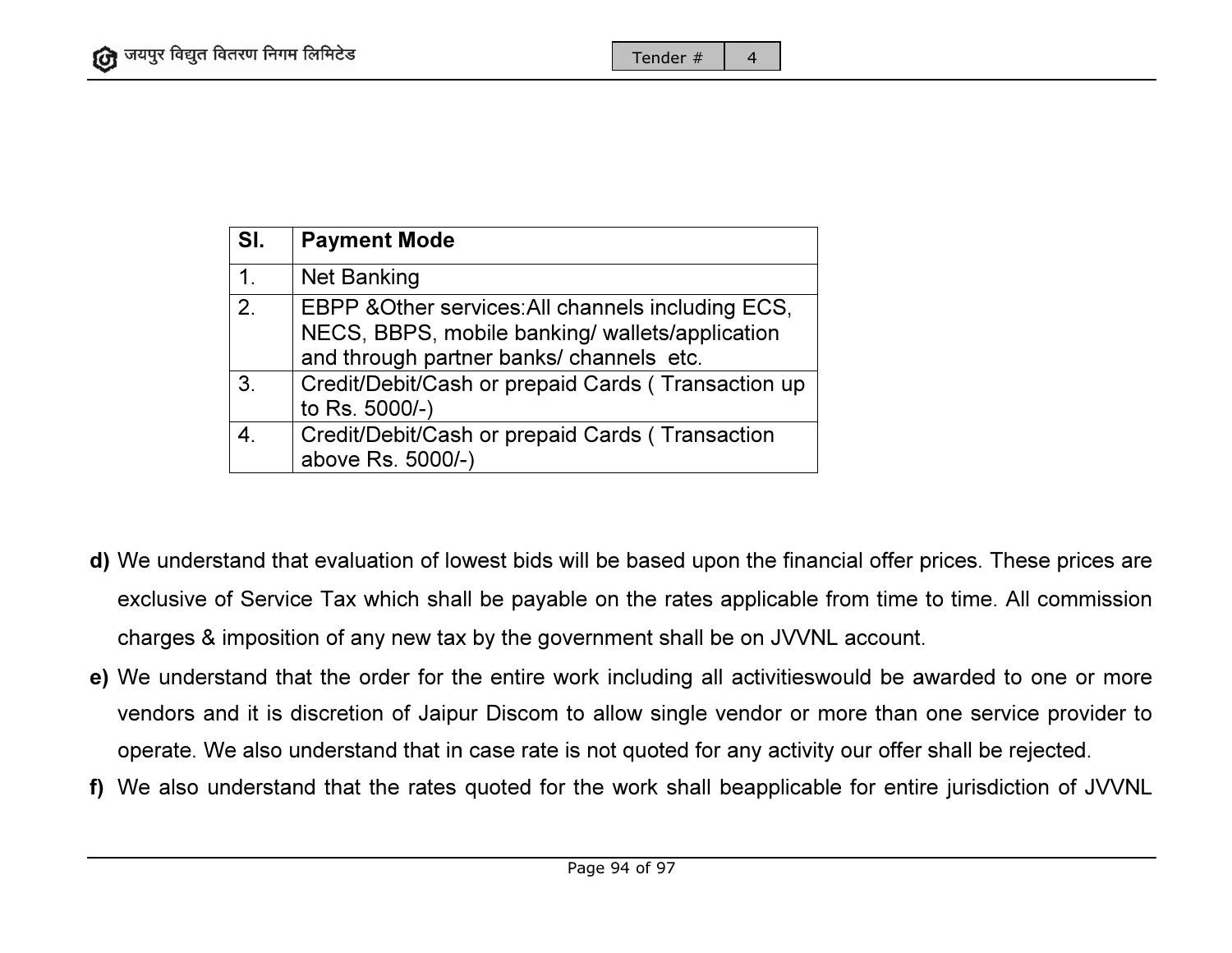and not limited to any specific area or location.

and not limited to any specific area or location.<br>g) We understand that the contract shall be awarded for any or all the set ofactivities chosen by JVVNL for an initial period of three years.

The rates have been quoted unconditionally, since conditional offers are liable to be rejected.

Date:

Place:

With the seal of the tenderer **Signature** (Name & Designation)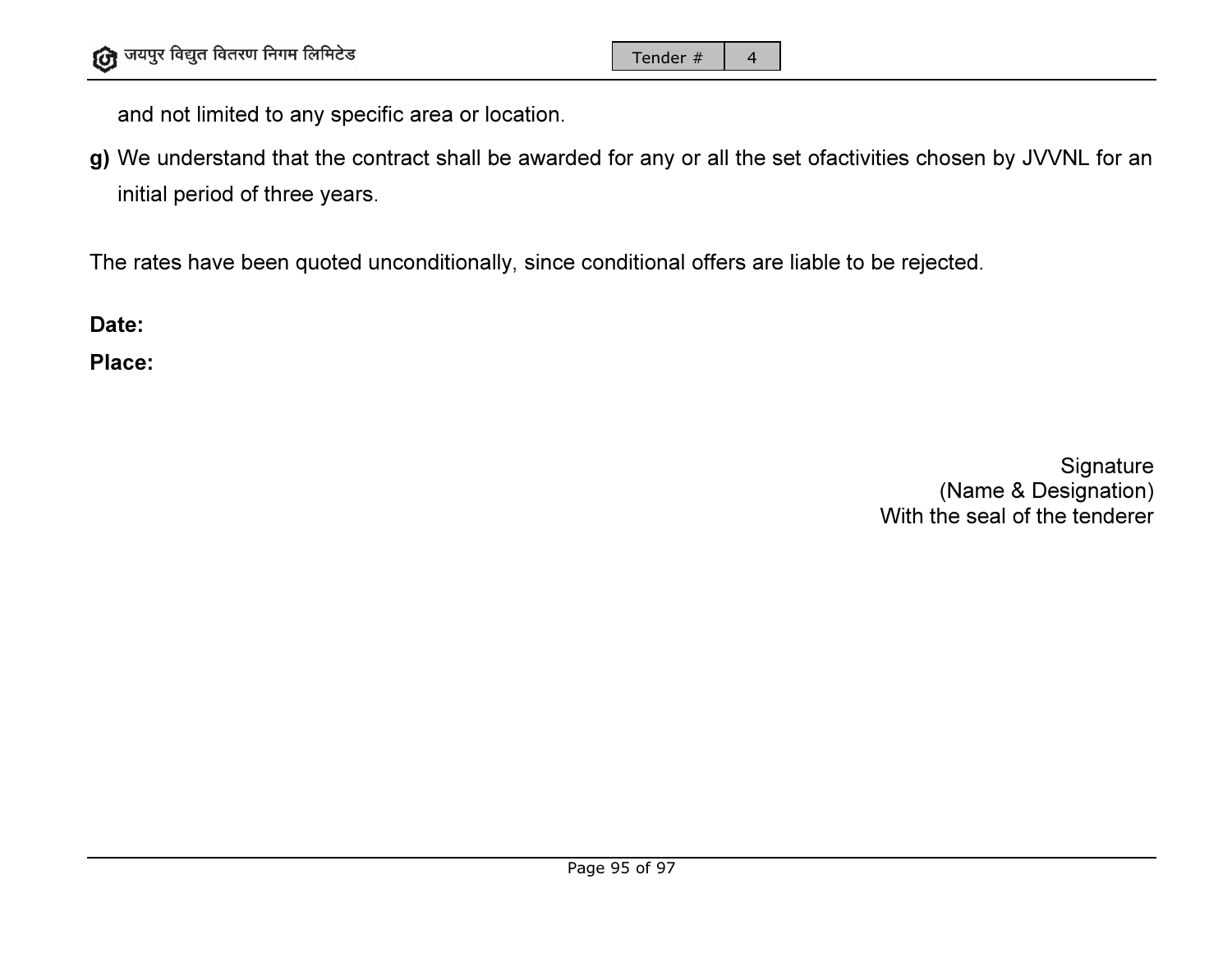Tender #4

Financial Offer Format in Excel Excel "BOQ"

| SI.            | <b>Payment</b><br><b>Mode</b>                                                                                                                    | No. of<br>transacti<br>ons | Unit of<br>commissio<br>n charges | <b>Transaction</b><br><b>Amount (Rs.)</b> | <b>Commission</b><br>charges<br>offered by<br><b>bidder</b><br><b>SI. 1to3 in Rs.&amp;P.</b><br>and SI. 4 in % | <b>Total</b><br>commission<br>charges in Rs.<br>SI. 1to3=3*6<br>and SI. 4=5*6/100 |
|----------------|--------------------------------------------------------------------------------------------------------------------------------------------------|----------------------------|-----------------------------------|-------------------------------------------|----------------------------------------------------------------------------------------------------------------|-----------------------------------------------------------------------------------|
| 1              | $\overline{2}$                                                                                                                                   | 3                          | $\overline{4}$                    | 5                                         | 6                                                                                                              | 7                                                                                 |
| 1.             | <b>Net Banking</b>                                                                                                                               | 230408                     | Rs. Per Bill                      | 2277095566                                |                                                                                                                |                                                                                   |
| 2.             | <b>EBPP &amp; Other</b><br>services: all<br>channels<br>including<br>ECS, NECS,<br>BBPS, and<br>mobile<br>banking/appli<br>cation/wallet<br>etc. | 721369                     | Rs. Per Bill                      | 2826330974                                |                                                                                                                |                                                                                   |
| 3 <sub>1</sub> | Credit/ debit/<br>Cash Card<br>(Up to<br>Rs.5000)                                                                                                | 49793                      | Rs. per bill                      | 99137963                                  |                                                                                                                |                                                                                   |
| 4.             | Credit/Debit/<br>Cash Card<br>(Above Rs.<br>$5000$ )                                                                                             | 21340                      | $%$ of<br>transaction<br>value    | 270470283                                 |                                                                                                                |                                                                                   |